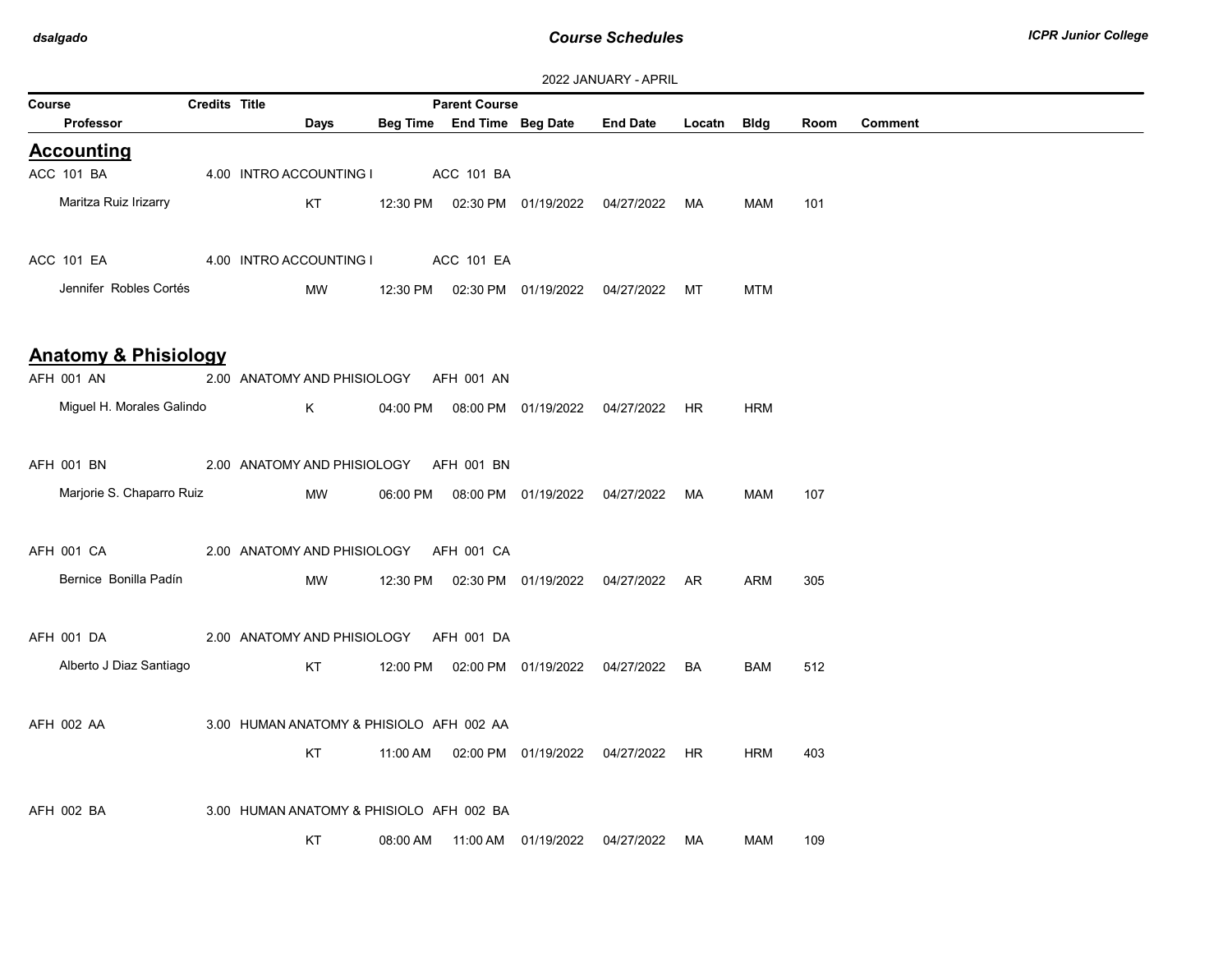| ZUZZ JANUARY - APRIL            |               |                                          |          |                            |                                  |                 |           |             |      |                |
|---------------------------------|---------------|------------------------------------------|----------|----------------------------|----------------------------------|-----------------|-----------|-------------|------|----------------|
| Course                          | Credits Title |                                          |          | <b>Parent Course</b>       |                                  |                 |           |             |      |                |
| <b>Professor</b>                |               | Days                                     |          | Beg Time End Time Beg Date |                                  | <b>End Date</b> | Locatn    | <b>Bldg</b> | Room | <b>Comment</b> |
| <b>Anatomy &amp; Phisiology</b> |               |                                          |          |                            |                                  |                 |           |             |      |                |
| AFH 002 DA                      |               | 3.00 HUMAN ANATOMY & PHISIOLO AFH 002 DA |          |                            |                                  |                 |           |             |      |                |
| Alberto J Diaz Santiago         |               | KT                                       | 08:00 AM |                            |                                  |                 | BA        | BAM         | 516  |                |
|                                 |               |                                          |          |                            |                                  |                 |           |             |      |                |
| AFH 002 EA                      |               | 3.00 HUMAN ANATOMY & PHISIOLO AFH 002 EA |          |                            |                                  |                 |           |             |      |                |
|                                 |               | KT                                       | 11:30 AM |                            | 02:30 PM 01/19/2022              | 04/27/2022      | MT        | <b>MTM</b>  |      |                |
|                                 |               |                                          |          |                            |                                  |                 |           |             |      |                |
| <b>Anatomy &amp; Phisiology</b> |               |                                          |          |                            |                                  |                 |           |             |      |                |
| <b>ANF 100 AA</b>               |               | 2.00 HUMAN ANATOMY AND PHYSI( ANF 100 AA |          |                            |                                  |                 |           |             |      |                |
|                                 |               | KT                                       | 11:00 AM |                            | 12:00 PM  01/19/2022  04/27/2022 |                 | HR        | <b>HRM</b>  |      |                |
|                                 |               |                                          |          |                            |                                  |                 |           |             |      |                |
| <b>ANF 100 AN</b>               |               | 2.00 HUMAN ANATOMY AND PHYSI( ANF 100 AN |          |                            |                                  |                 |           |             |      |                |
|                                 |               | <b>MW</b>                                | 05:00 PM |                            | 06:00 PM  01/19/2022             | 04/27/2022      | <b>HR</b> | <b>HRM</b>  |      |                |
|                                 |               |                                          |          |                            |                                  |                 |           |             |      |                |
| <b>ANF 100 AY</b>               |               | 2.00 HUMAN ANATOMY AND PHYSI( ANF 100 AY |          |                            |                                  |                 |           |             |      |                |
|                                 |               | U                                        | 00:00 AM |                            | 00:00 AM 01/19/2022              | 04/27/2022      | HR        | <b>HRM</b>  |      |                |
|                                 |               |                                          |          |                            |                                  |                 |           |             |      |                |
| <b>ANF 100 AZ</b>               |               | 2.00 HUMAN ANATOMY AND PHYSI( ANF 100 AZ |          |                            |                                  |                 |           |             |      |                |
|                                 |               | U                                        | 00:00 AM |                            | 00:00 AM  01/19/2022             | 04/27/2022      | HR        | <b>HRM</b>  |      |                |
|                                 |               |                                          |          |                            |                                  |                 |           |             |      |                |
| ANF 100 CA                      |               | 2.00 HUMAN ANATOMY AND PHYSI( ANF 100 CA |          |                            |                                  |                 |           |             |      |                |
| Jonathan Amaury Cruz Marrero    |               | <b>KT</b>                                | 09:30 AM |                            |                                  | 04/27/2022 AR   |           | AR400       | 405  |                |
|                                 |               |                                          |          |                            |                                  |                 |           |             |      |                |
| <b>ANF 100 EA</b>               |               | 2.00 HUMAN ANATOMY AND PHYSI( ANF 100 EA |          |                            |                                  |                 |           |             |      |                |
| Ramón L. Rosario Cruzado        |               | KT                                       | 02:00 PM |                            | 03:00 PM 01/19/2022              | 04/27/2022      | МT        | <b>MTM</b>  |      |                |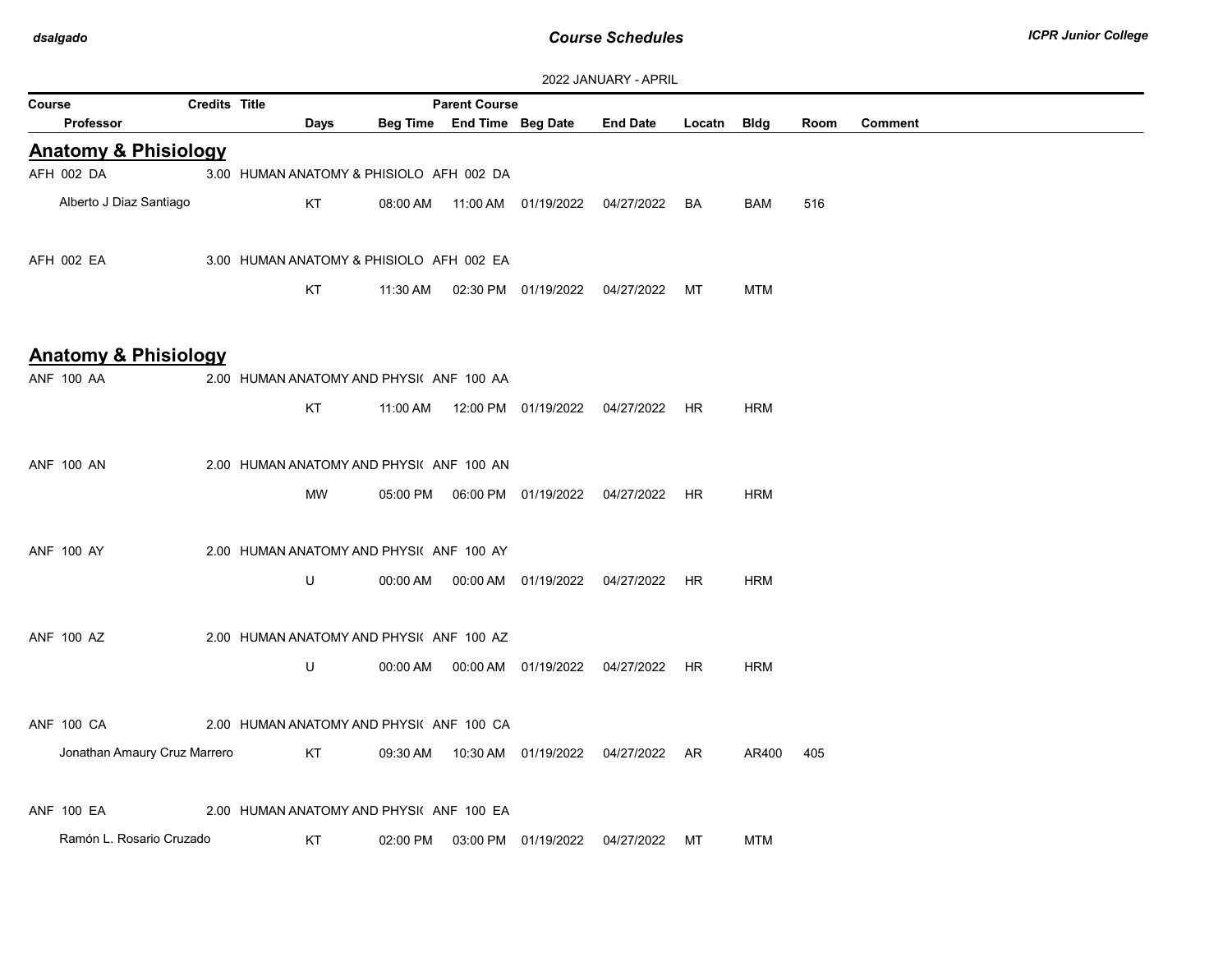| 2022 JANUARY - APRIL |  |  |  |  |
|----------------------|--|--|--|--|
|----------------------|--|--|--|--|

| Course |                                 | <b>Credits Title</b> |                                                |          | <b>Parent Course</b>       |                                  |                                                |             |            |      |                |
|--------|---------------------------------|----------------------|------------------------------------------------|----------|----------------------------|----------------------------------|------------------------------------------------|-------------|------------|------|----------------|
|        | <b>Professor</b>                |                      | Days                                           |          | Beg Time End Time Beg Date |                                  | <b>End Date</b>                                | Locatn Bldg |            | Room | <b>Comment</b> |
|        | <b>Anatomy &amp; Phisiology</b> |                      |                                                |          |                            |                                  |                                                |             |            |      |                |
|        | ANF 105 AY                      |                      | 2.00 HUMAN ANATOMY AND PHYSIC ANF 105 AY       |          |                            |                                  |                                                |             |            |      |                |
|        |                                 |                      | U                                              | 00:00 AM |                            |                                  | 00:00 AM  01/19/2022  04/27/2022  HR           |             | <b>HRM</b> |      |                |
|        |                                 |                      |                                                |          |                            |                                  |                                                |             |            |      |                |
|        | ANF 105 BA                      |                      | 2.00 HUMAN ANATOMY AND PHYSI( ANF 105 BA       |          |                            |                                  |                                                |             |            |      |                |
|        | Omayra Rullán Padua             |                      | MW                                             | 02:00 PM |                            | 03:00 PM  01/19/2022  04/27/2022 |                                                | MA          | MAM        | 108  |                |
|        |                                 |                      |                                                |          |                            |                                  |                                                |             |            |      |                |
|        | ANF 105 CA                      |                      | 2.00 HUMAN ANATOMY AND PHYSI( ANF 105 CA       |          |                            |                                  |                                                |             |            |      |                |
|        | Jonathan Amaury Cruz Marrero    |                      | KT                                             |          |                            |                                  | 12:30 PM  02:00 PM  01/19/2022  04/27/2022  AR |             | ARM        | 304  |                |
|        |                                 |                      |                                                |          |                            |                                  |                                                |             |            |      |                |
|        | ANF 105 EA                      |                      | 2.00 HUMAN ANATOMY AND PHYSI( ANF 105 EA       |          |                            |                                  |                                                |             |            |      |                |
|        | Ramón L. Rosario Cruzado        |                      | KT                                             | 09:30 AM |                            |                                  | 11:00 AM  01/19/2022  04/27/2022               | MT          | <b>MTM</b> |      |                |
|        |                                 |                      |                                                |          |                            |                                  |                                                |             |            |      |                |
|        | <b>ANF 106 AN</b>               |                      | 3.00 Human Anatomy Fisiology & Biol ANF 106 AN |          |                            |                                  |                                                |             |            |      |                |
|        |                                 |                      | KT                                             |          |                            |                                  | 07:30 PM  09:00 PM  01/19/2022  04/27/2022  HR |             | <b>HRM</b> | 206  |                |
|        |                                 |                      |                                                |          |                            |                                  |                                                |             |            |      |                |
|        | ANF 106 CA                      |                      | 3.00 Human Anatomy Fisiology & Biol ANF 106 CA |          |                            |                                  |                                                |             |            |      |                |
|        | Desirée Rodríguez Pagán         |                      | KT                                             | 09:30 AM |                            |                                  |                                                |             | ARA        | 202  |                |
|        |                                 |                      |                                                |          |                            |                                  |                                                |             |            |      |                |
|        | <b>ANF 106 EA</b>               |                      | 3.00 Human Anatomy Fisiology & Biol ANF 106 EA |          |                            |                                  |                                                |             |            |      |                |
|        |                                 |                      | KT                                             | 08:00 AM |                            | 09:30 AM  01/19/2022  04/27/2022 |                                                | МT          | <b>MTM</b> |      |                |
|        |                                 |                      |                                                |          |                            |                                  |                                                |             |            |      |                |
|        | <b>ANF 107 AN</b>               |                      |                                                |          |                            |                                  |                                                |             |            |      |                |
|        |                                 |                      | 3.00 Human Anatomy Fisiology & Biol ANF 107 AN |          |                            |                                  |                                                |             |            |      |                |
|        | Miguel H. Morales Galindo       |                      | MW                                             | 06:00 PM |                            | 07:30 PM 01/19/2022              | 04/27/2022                                     | HR.         | <b>HRM</b> | 206  |                |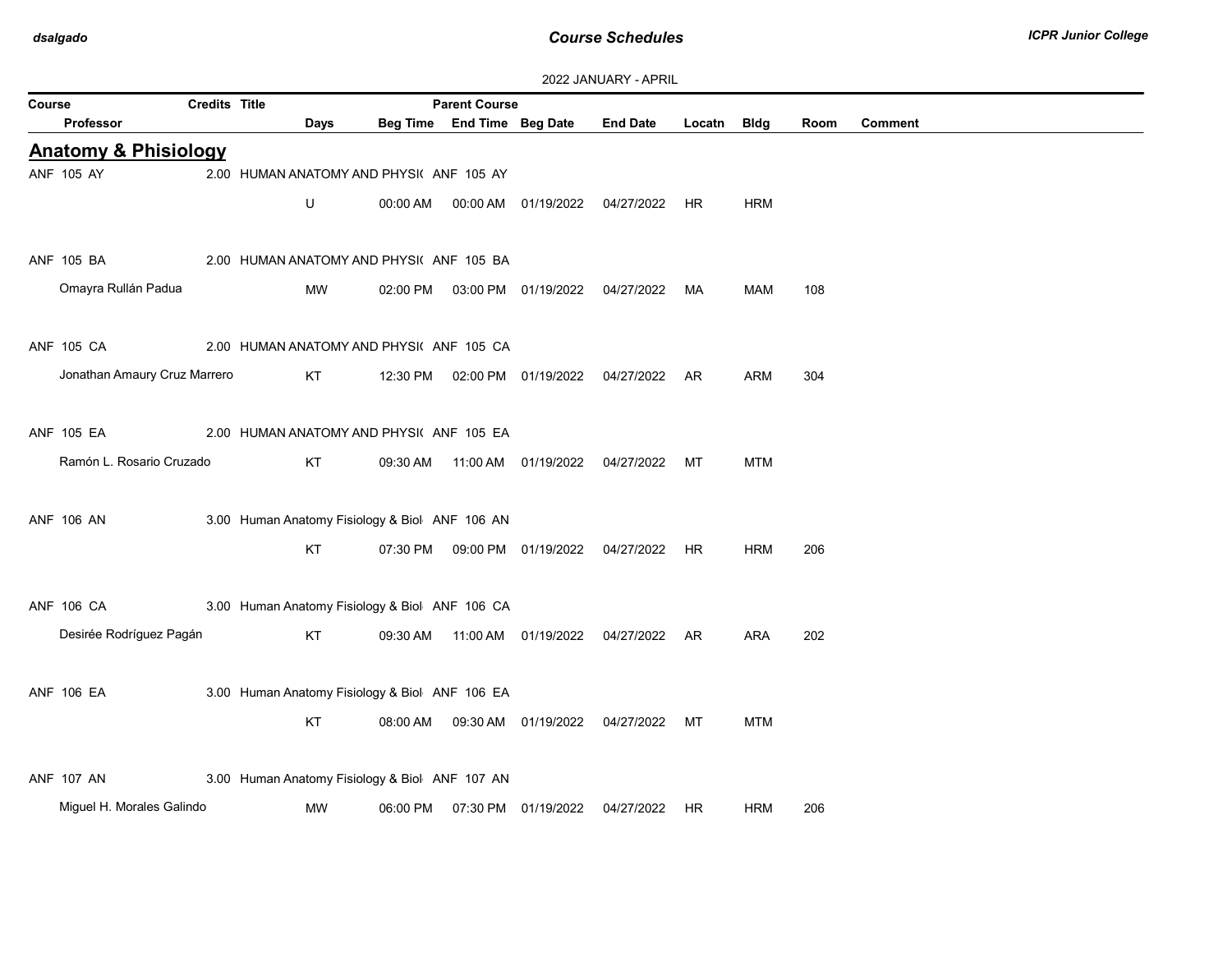| Course |                                               | <b>Credits Title</b> |                                                |          | <b>Parent Course</b>       |                                  | <b><i>LULL JAINUAINI - AFINIL</i></b>          |        |            |      |                |
|--------|-----------------------------------------------|----------------------|------------------------------------------------|----------|----------------------------|----------------------------------|------------------------------------------------|--------|------------|------|----------------|
|        | Professor                                     |                      | Days                                           |          | Beg Time End Time Beg Date |                                  | <b>End Date</b>                                | Locatn | Bldg       | Room | <b>Comment</b> |
|        | <b>Anatomy &amp; Phisiology</b>               |                      |                                                |          |                            |                                  |                                                |        |            |      |                |
|        | ANF 107 BA                                    |                      | 3.00 Human Anatomy Fisiology & Biol ANF 107 BA |          |                            |                                  |                                                |        |            |      |                |
|        | Omayra Rullán Padua                           |                      | KT                                             |          |                            |                                  | 08:00 AM  09:30 AM  01/19/2022  04/27/2022  MA |        | MAM        | 102  |                |
|        | ANF 107 CA                                    |                      | 3.00 Human Anatomy Fisiology & Biol ANF 107 CA |          |                            |                                  |                                                |        |            |      |                |
|        | Kiria T Santana Rodríguez                     |                      | MW                                             |          |                            |                                  | 02:00 PM  03:30 PM  01/19/2022  04/27/2022  AR |        | <b>ARA</b> | 205  |                |
|        | <b>ANF 107 EA</b>                             |                      | 3.00 Human Anatomy Fisiology & Biol ANF 107 EA |          |                            |                                  |                                                |        |            |      |                |
|        | Zamadys M Rodríguez Adorno                    |                      | KT                                             | 09:30 AM |                            | 11:00 AM  01/19/2022  04/27/2022 |                                                | MT     | <b>MTM</b> |      |                |
|        | <b>Sectional Anatomy</b><br><b>ANS 201 AN</b> |                      | 2.00 SECTIONAL ANATOMY<br>F.                   |          | <b>ANS 201 AN</b>          |                                  | 06:00 PM  08:00 PM  01/19/2022  04/27/2022  HR |        | <b>HRM</b> |      |                |
|        | <b>ANS 201 AY</b>                             |                      | 2.00 SECTIONAL ANATOMY<br>U                    | 00:00 AM | <b>ANS 201 AY</b>          | 00:00 AM 01/19/2022              | 04/27/2022                                     | HR     | <b>HRM</b> |      |                |
|        | <b>ANS 201 BA</b>                             |                      | 2.00 SECTIONAL ANATOMY                         |          | <b>ANS 201 BA</b>          |                                  |                                                |        |            |      |                |
|        |                                               |                      | МW                                             | 11:00 AM |                            | 12:00 PM 01/19/2022              | 04/27/2022                                     | MA     | MAM        | 108  |                |
|        | <b>ANS 201 CA</b>                             |                      | 2.00 SECTIONAL ANATOMY                         |          | <b>ANS 201 CA</b>          |                                  |                                                |        |            |      |                |
|        | Mónica B Cerejido Ruiz                        |                      | MW                                             | 08:00 AM |                            |                                  | 09:00 AM  01/19/2022  04/27/2022  AR           |        | AR400      | 404  |                |
|        | <b>ANS 201 EA</b>                             |                      | 2.00 SECTIONAL ANATOMY                         |          | <b>ANS 201 EA</b>          |                                  |                                                |        |            |      |                |
|        | Noris M Colon Pagan                           |                      | KT                                             | 08:30 AM |                            | 09:30 AM 01/19/2022              | 04/27/2022                                     | МT     | <b>MTM</b> |      |                |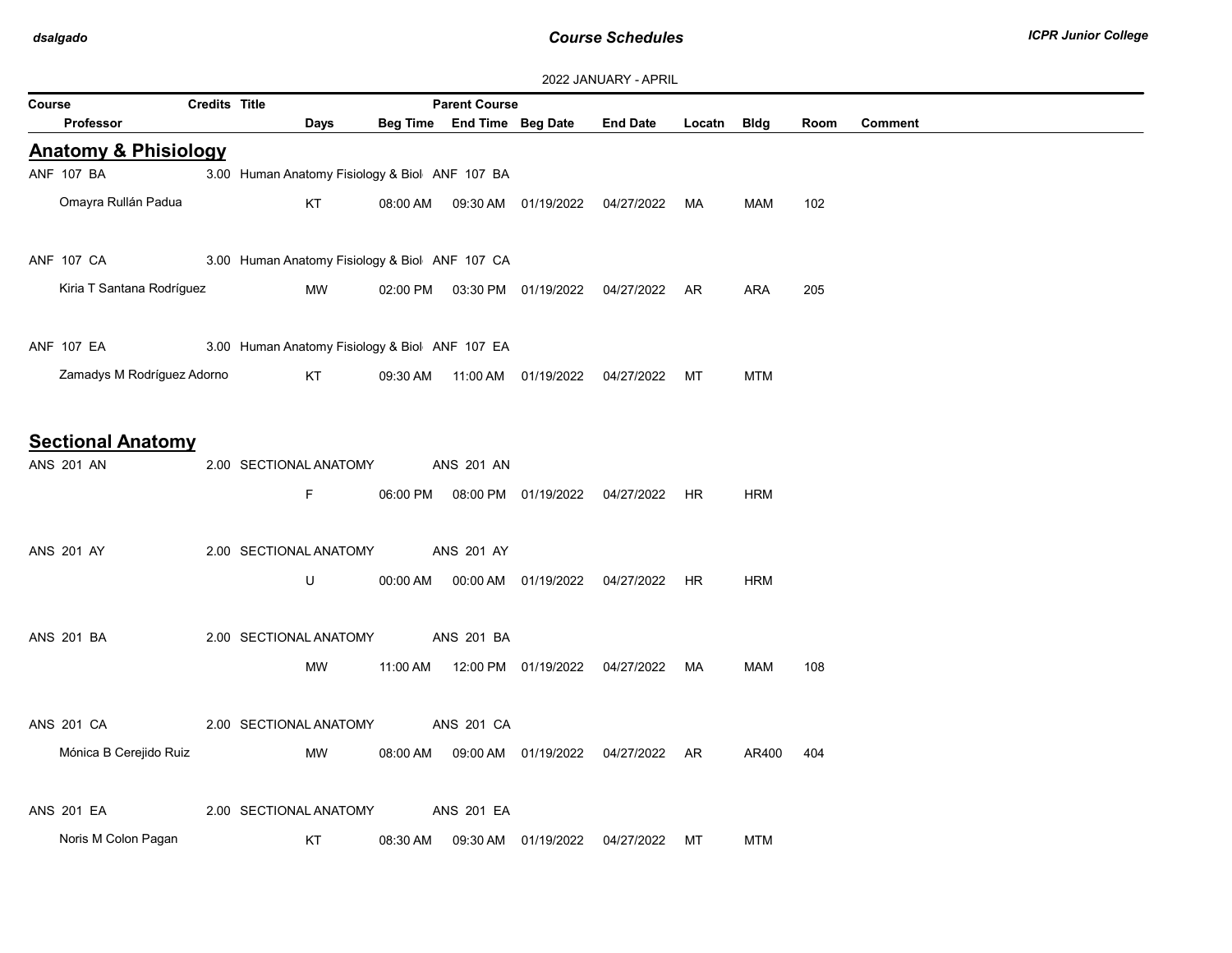| 2022 JANUARY - APRIL |  |
|----------------------|--|
|----------------------|--|

| Course                    | <b>Credits Title</b> |                                                   |          | <b>Parent Course</b>       |                                |                 |        |             |      |                |
|---------------------------|----------------------|---------------------------------------------------|----------|----------------------------|--------------------------------|-----------------|--------|-------------|------|----------------|
| Professor                 |                      | <b>Days</b>                                       |          | Beg Time End Time Beg Date |                                | <b>End Date</b> | Locatn | <b>Bldg</b> | Room | <b>Comment</b> |
| <b>Adult Patient Care</b> |                      |                                                   |          |                            |                                |                 |        |             |      |                |
| APC 001 BA                |                      | 3.00 Ethical, Legal and Admin Aspects APC 001 BA  |          |                            |                                |                 |        |             |      |                |
| Denise Pruna Rodríguez    |                      | MW                                                | 08:00 AM |                            | 11:00 AM  01/19/2022           | 04/27/2022      | MA     | MAM         | 105  |                |
| APC 001 EA                |                      | 3.00 Ethical, Legal and Admin Aspects APC 001 EA  |          |                            |                                |                 |        |             |      |                |
| Mariana Torres Pérez      |                      | MW                                                | 08:00 AM |                            | 11:00 AM  01/19/2022           | 04/27/2022      | МT     | <b>MTM</b>  |      |                |
| APC 002 BA                |                      | 4.00 Health Higene and Security                   |          | APC 002 BA                 |                                |                 |        |             |      |                |
| Cristian Orengo Clavell   |                      | MW                                                | 11:00 AM |                            | 03:00 PM 01/19/2022 04/27/2022 |                 | MA     | MAM         | 105  |                |
| APC 002 EA                |                      | 4.00 Health Higene and Security                   |          | APC 002 EA                 |                                |                 |        |             |      |                |
|                           |                      | KT                                                | 10:30 AM |                            | 02:30 PM 01/19/2022            | 04/27/2022      | МT     | <b>MTM</b>  |      |                |
| APC 003 EA                |                      | 3.00 Gerentology Fundamental Conce APC 003 EA     |          |                            |                                |                 |        |             |      |                |
| Mariana Torres Pérez      |                      | MW                                                | 11:30 AM |                            | 02:30 PM 01/19/2022            | 04/27/2022      | МT     | <b>MTM</b>  |      |                |
| APC 004 BA                |                      | 2.00 Physical Recreational & Social A APC 004 BA  |          |                            |                                |                 |        |             |      |                |
|                           |                      | KT                                                | 11:00 AM |                            | 01:00 PM 01/19/2022            | 04/27/2022      | MA     | <b>MAM</b>  | 105  |                |
| APC 004 EA                |                      | 2.00 Physical Recreational & Social A APC 004 EA  |          |                            |                                |                 |        |             |      |                |
| Nancy Melendez            |                      | KT                                                | 08:00 AM |                            | 10:00 AM  01/19/2022           | 04/27/2022      | МT     | <b>MTM</b>  |      |                |
| APC 005 BA                |                      | 3.00 First Aid in Emergency Situations APC 005 BA |          |                            |                                |                 |        |             |      |                |
| Denise Pruna Rodríguez    |                      | KT                                                | 08:00 AM |                            | 11:00 AM 01/19/2022            | 04/27/2022      | МA     | <b>MAM</b>  | 105  |                |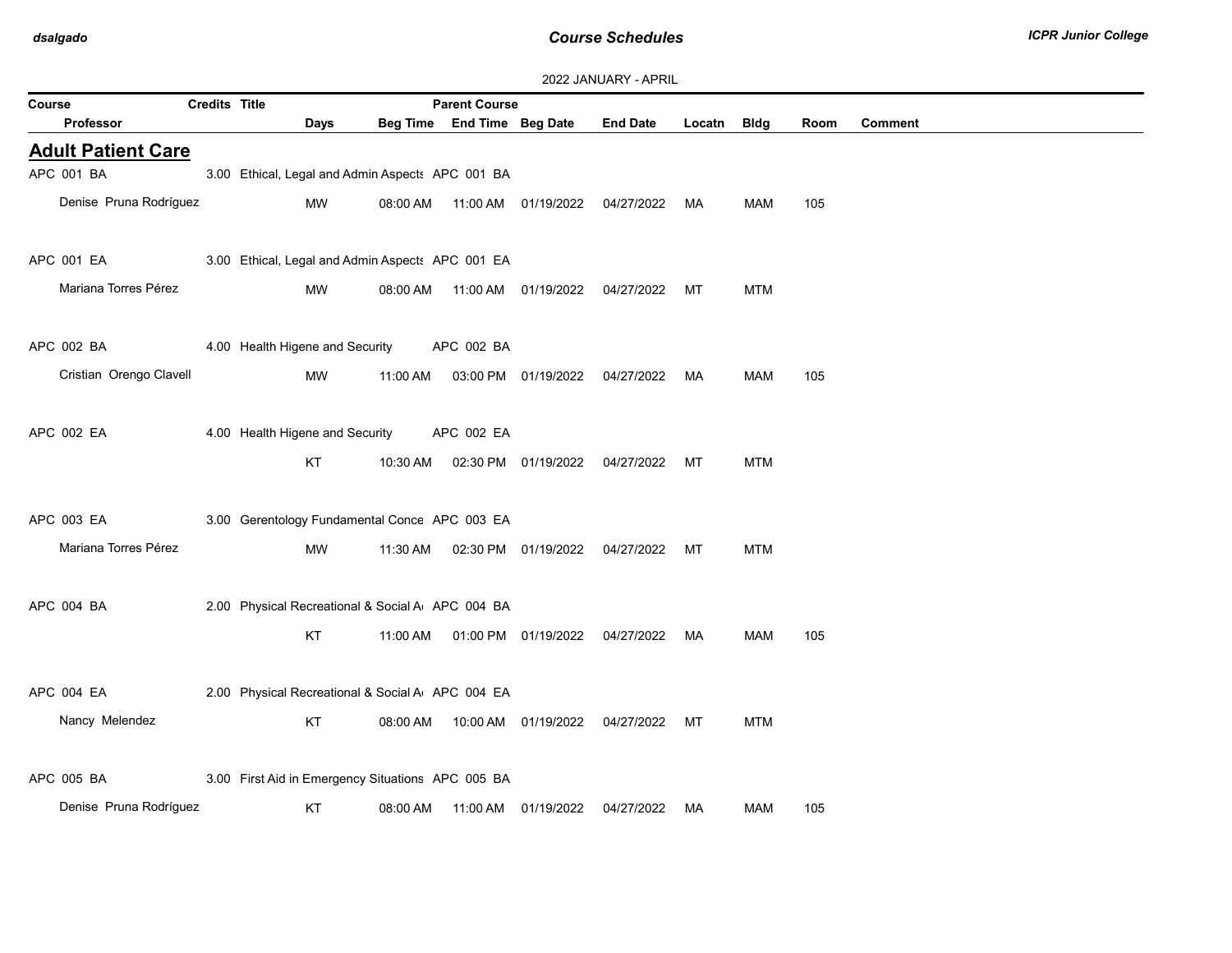| <b>Credits Title</b><br><b>Parent Course</b><br>Course                                              |         |
|-----------------------------------------------------------------------------------------------------|---------|
| Beg Time End Time Beg Date End Date Locatn Bldg<br><b>Professor</b><br>Days<br>Room                 | Comment |
| <b>Adult Patient Care</b>                                                                           |         |
| APC 007 BA<br>2.00 Communication & Socialization APC 007 BA                                         |         |
| 00:00 AM  00:00 AM  01/19/2022  04/27/2022  MA<br>MAM                                               |         |
|                                                                                                     |         |
| 4.00 Health Interventions<br>APC 008 BA 2007<br><b>APC 008 BA</b>                                   |         |
| Denise Pruna Rodríguez<br><b>TF</b><br>08:00 AM  12:00 PM  01/19/2022  04/27/2022  MA<br>MAA<br>503 |         |
|                                                                                                     |         |
| APC 009 BA 3.00 Occupational Seminar APC 009 BA                                                     |         |
| Denise Pruna Rodríguez<br>MW<br>11:00 AM  02:00 PM  01/19/2022  04/27/2022<br>MAM<br>106<br>MA      |         |
|                                                                                                     |         |
| APC 009 EA 3.00 Occupational Seminar APC 009 EA                                                     |         |
| Mariana Torres Pérez<br>MW<br><b>MTM</b><br>02:30 PM  05:30 PM  01/19/2022  04/27/2022  MT          |         |
|                                                                                                     |         |
| APC 010 BA 6.00 Supervised Practice<br>APC 010 BA                                                   |         |
| Denise Pruna Rodríguez<br><b>FS</b><br>12:00 PM  06:00 PM  01/19/2022  04/27/2022  MA<br>106<br>MAM |         |
|                                                                                                     |         |
| 6.00 Supervised Practice<br>APC 010 EA<br>APC 010 EA                                                |         |
| <b>FS</b><br>08:00 AM  02:00 PM  01/19/2022  04/27/2022  MT<br><b>MTM</b>                           |         |
|                                                                                                     |         |
| <b>Biology</b>                                                                                      |         |
| 3.00 BASIC BIOLOGY<br><b>BIO 100 AA</b><br><b>BIO 100 AA</b>                                        |         |
| KT<br>203<br>09:30 AM  11:00 AM  01/19/2022  04/27/2022  HR<br><b>HRM</b>                           |         |
|                                                                                                     |         |
| <b>BIO 100 AN</b><br>3.00 BASIC BIOLOGY<br><b>BIO 100 AN</b>                                        |         |
| KT<br>07:30 PM  09:00 PM  01/19/2022  04/27/2022  HR<br><b>HRM</b><br>203                           |         |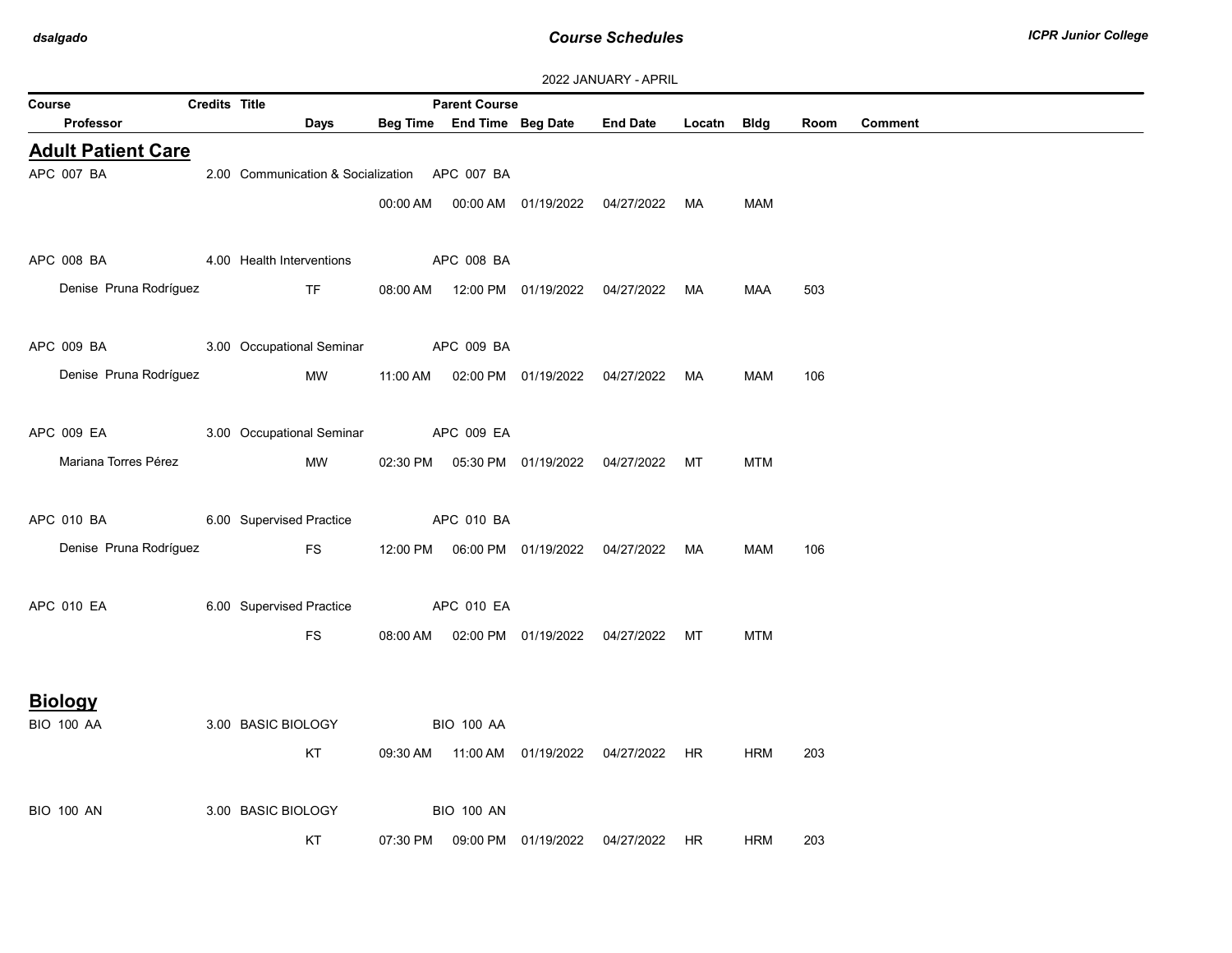| 2022 JANUARY - APRIL |  |
|----------------------|--|
|----------------------|--|

| Course                                    | <b>Credits Title</b> |                                          |                   | <b>Parent Course</b> |                            |                                                |             |            |      |         |
|-------------------------------------------|----------------------|------------------------------------------|-------------------|----------------------|----------------------------|------------------------------------------------|-------------|------------|------|---------|
| Professor                                 |                      | <b>Days</b>                              |                   |                      | Beg Time End Time Beg Date | <b>End Date</b>                                | Locatn Bldg |            | Room | Comment |
| <b>Biology</b>                            |                      |                                          |                   |                      |                            |                                                |             |            |      |         |
| <b>BIO 100 AY</b>                         |                      | 3.00 BASIC BIOLOGY                       |                   | <b>BIO 100 AY</b>    |                            |                                                |             |            |      |         |
|                                           |                      | U                                        | 00:00 AM          |                      |                            | 00:00 AM  01/19/2022  04/27/2022  HR           |             | <b>HRM</b> |      |         |
|                                           |                      |                                          |                   |                      |                            |                                                |             |            |      |         |
| <b>BIO 100 BA</b>                         |                      | 3.00 BASIC BIOLOGY                       |                   | <b>BIO 100 BA</b>    |                            |                                                |             |            |      |         |
| Omayra Rullán Padua                       |                      | MW                                       |                   |                      |                            | 08:00 AM  09:30 AM  01/19/2022  04/27/2022  MA |             | <b>MAM</b> | 101  |         |
|                                           |                      |                                          |                   |                      |                            |                                                |             |            |      |         |
| <b>BIO 100 CA</b>                         |                      | 3.00 BASIC BIOLOGY                       | <b>BIO 100 CA</b> |                      |                            |                                                |             |            |      |         |
| Desirée Rodríguez Pagán                   |                      | KT                                       |                   |                      |                            | 11:00 AM  12:30 PM  01/19/2022  04/27/2022  AR |             | AR400      | 406  |         |
|                                           |                      |                                          |                   |                      |                            |                                                |             |            |      |         |
| <b>BIO 100 EA</b>                         |                      | 3.00 BASIC BIOLOGY                       |                   | <b>BIO 100 EA</b>    |                            |                                                |             |            |      |         |
| Zamadys M Rodríguez Adorno                |                      | KT                                       |                   |                      |                            | 08:00 AM  09:30 AM  01/19/2022  04/27/2022  MT |             | <b>MTM</b> |      |         |
|                                           |                      |                                          |                   |                      |                            |                                                |             |            |      |         |
| <b>BIO 100 EB</b>                         |                      | 3.00 BASIC BIOLOGY                       |                   | <b>BIO 100 EB</b>    |                            |                                                |             |            |      |         |
| Ramón L. Rosario Cruzado                  |                      | KT                                       |                   |                      |                            | 11:00 AM  12:30 PM  01/19/2022  04/27/2022  MT |             | <b>MTM</b> |      |         |
|                                           |                      |                                          |                   |                      |                            |                                                |             |            |      |         |
| <b>BIO 200 BA SAMPLE 100 BM</b>           |                      | 3.00 Nutrition in culinary arts          |                   | <b>BIO 200 BA</b>    |                            |                                                |             |            |      |         |
| Omayra Rullán Padua                       |                      | MW                                       |                   |                      |                            | 08:00 AM  09:30 AM  01/19/2022  04/27/2022  MA |             | <b>MAM</b> | 108  |         |
|                                           |                      |                                          |                   |                      |                            |                                                |             |            |      |         |
| <b>BIO 200 CA</b>                         |                      | 3.00 Nutrition in culinary arts          |                   | <b>BIO 200 CA</b>    |                            |                                                |             |            |      |         |
| Yarielis Arce Rosa                        |                      | MW                                       |                   |                      |                            | 09:30 AM  11:00 AM  01/19/2022  04/27/2022  AR |             | AR400      | 407  |         |
|                                           |                      |                                          |                   |                      |                            |                                                |             |            |      |         |
| <b>Culinary Arts</b>                      |                      |                                          |                   |                      |                            |                                                |             |            |      |         |
| $\sim$ $\sim$ $\sim$ $\sim$ $\sim$ $\sim$ |                      | COO QUINIADV CONCEDITO 8 OFOU OAO 804 BA |                   |                      |                            |                                                |             |            |      |         |

| CAC 001 BA              | 3.00 CULINARY CONCEPTS & SECL CAC 001 BA |          |          |            |            |    |     |     |
|-------------------------|------------------------------------------|----------|----------|------------|------------|----|-----|-----|
| Carla M. Cintrón Rivera | L/T                                      | 08:00 AM | 11:00 AM | 01/19/2022 | 04/27/2022 | MA | MAM | 107 |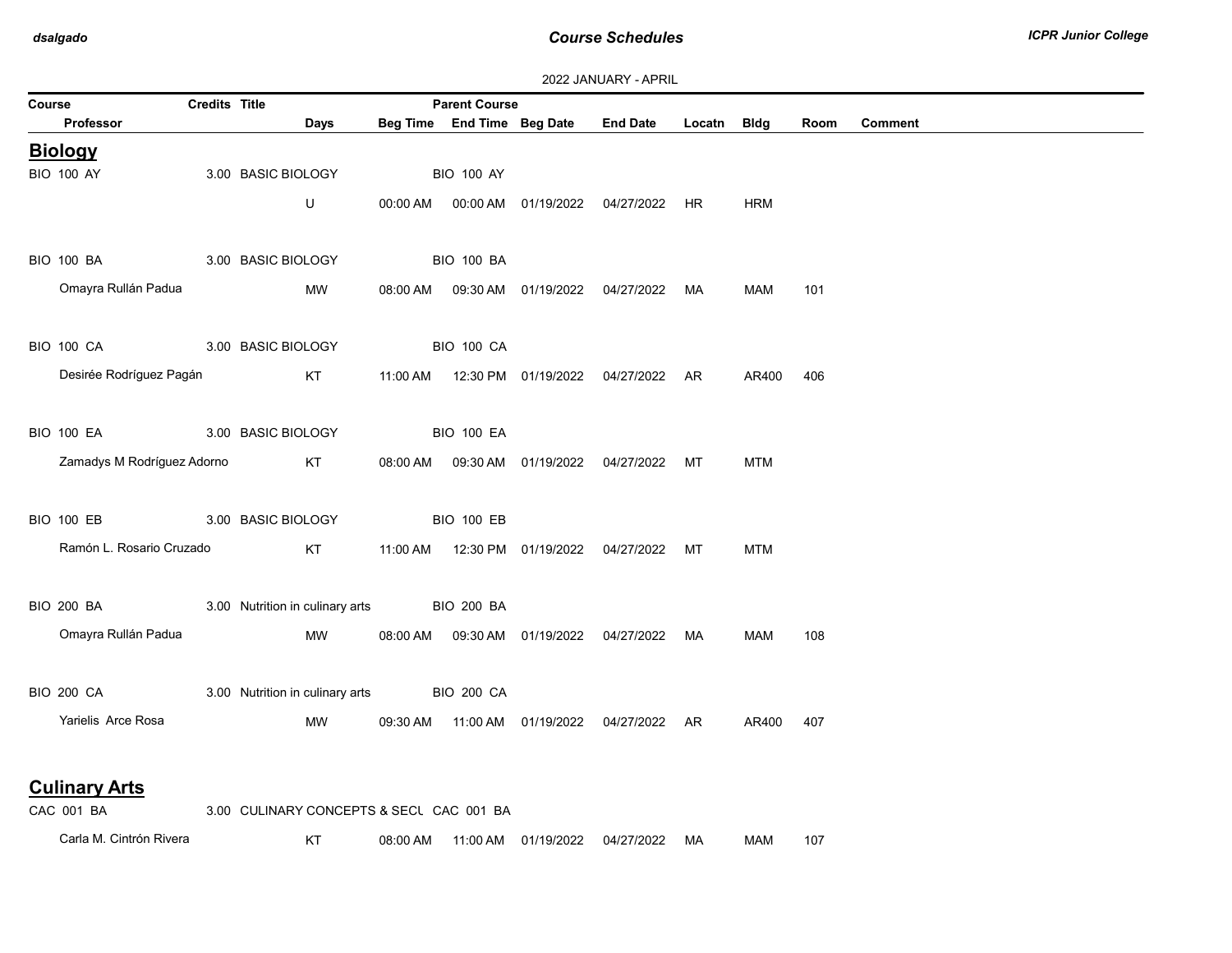| Course                                              | Credits Title |                               |                                          | <b>Parent Course</b> |                            |                                                |             |            |      |                |
|-----------------------------------------------------|---------------|-------------------------------|------------------------------------------|----------------------|----------------------------|------------------------------------------------|-------------|------------|------|----------------|
| Professor                                           |               | Days                          |                                          |                      | Beg Time End Time Beg Date | <b>End Date</b>                                | Locatn Bldg |            | Room | <b>Comment</b> |
| <b>Culinary Arts</b>                                |               |                               |                                          |                      |                            |                                                |             |            |      |                |
| CAC 001 BN                                          |               |                               | 3.00 CULINARY CONCEPTS & SECL CAC 001 BN |                      |                            |                                                |             |            |      |                |
|                                                     |               | MW                            |                                          |                      |                            | 07:00 PM  10:00 PM  01/19/2022  04/27/2022  MA |             | MAM        | 108  |                |
| CAC 001 DA                                          |               |                               | 3.00 CULINARY CONCEPTS & SECL CAC 001 DA |                      |                            |                                                |             |            |      |                |
| Alexis Martínez Montes                              |               |                               |                                          |                      |                            |                                                |             |            |      |                |
|                                                     |               | MW                            |                                          |                      |                            | 08:00 AM  11:00 AM  01/19/2022  04/27/2022  BA |             | <b>BAM</b> | 514  |                |
| CAC 001 DN 3.00 CULINARY CONCEPTS & SECU CAC 001 DN |               |                               |                                          |                      |                            |                                                |             |            |      |                |
| Alexis Martínez Montes                              |               | $\mathsf{T}$ and $\mathsf{T}$ |                                          |                      |                            | 04:00 PM  10:00 PM  01/19/2022  04/27/2022  BA |             | <b>BAM</b> | 514  |                |
|                                                     |               |                               |                                          |                      |                            |                                                |             |            |      |                |
| CAC 001 EA                                          |               |                               | 3.00 CULINARY CONCEPTS & SECL CAC 001 EA |                      |                            |                                                |             |            |      |                |
| Julio C Soto Centeno                                |               | MW                            |                                          |                      |                            | 08:00 AM  11:00 AM  01/19/2022  04/27/2022  MT |             | MTM        | 411  |                |
|                                                     |               |                               |                                          |                      |                            |                                                |             |            |      |                |
| CAC 002 AA                                          |               | 3.00 CULINARY ARTS MATH       |                                          | CAC 002 AA           |                            |                                                |             |            |      |                |
|                                                     |               | MW                            |                                          |                      |                            | 11:00 AM  02:00 PM  01/19/2022  04/27/2022  HR |             | HRM        | 105A |                |
| CAC 002 AN                                          |               | 3.00 CULINARY ARTS MATH       |                                          | CAC 002 AN           |                            |                                                |             |            |      |                |
|                                                     |               |                               |                                          |                      |                            |                                                |             |            |      |                |
|                                                     |               | MW                            |                                          |                      |                            | 04:00 PM  07:00 PM  01/19/2022  04/27/2022  HR |             | <b>HRM</b> | 206  |                |
| CAC 002 BA                                          |               | 3.00 CULINARY ARTS MATH       |                                          | CAC 002 BA           |                            |                                                |             |            |      |                |
| Maritza Ruiz Irizarry                               |               | KT                            |                                          |                      |                            | 11:00 AM  02:00 PM  01/19/2022  04/27/2022     | MA          | MAM        | 107  |                |
|                                                     |               |                               |                                          |                      |                            |                                                |             |            |      |                |
| CAC 002 BN                                          |               | 3.00 CULINARY ARTS MATH       |                                          | CAC 002 BN           |                            |                                                |             |            |      |                |
| Maritza Ruiz Irizarry                               |               | MW                            | 04:00 PM                                 |                      | 07:00 PM 01/19/2022        | 04/27/2022                                     | MA          | MAM        | 108  |                |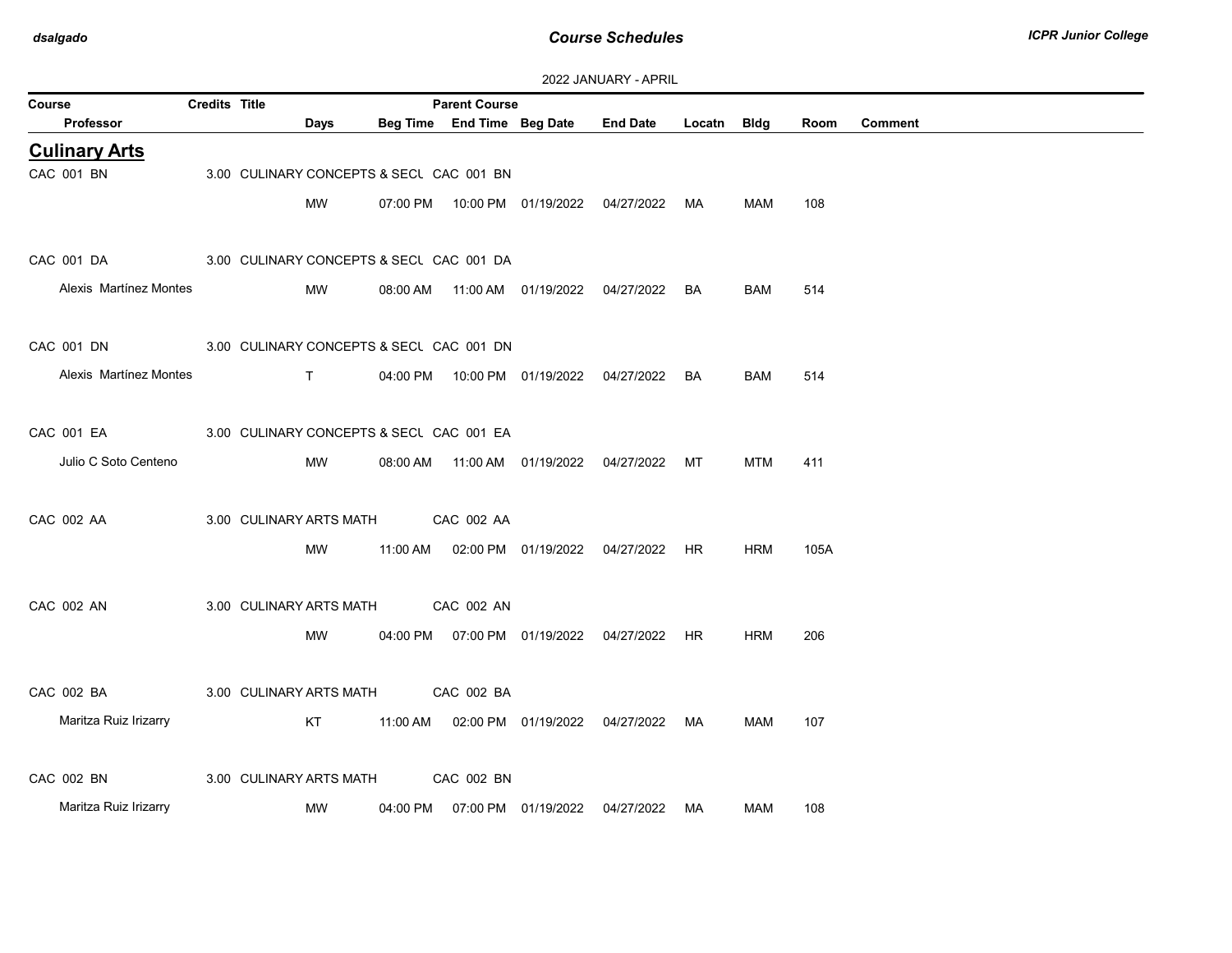| Course |                            | <b>Credits Title</b> |                         |          | <b>Parent Course</b>                       |                                  |                                                |             |            |      |                |
|--------|----------------------------|----------------------|-------------------------|----------|--------------------------------------------|----------------------------------|------------------------------------------------|-------------|------------|------|----------------|
|        | Professor                  |                      | Days                    |          | Beg Time End Time Beg Date                 |                                  | <b>End Date</b>                                | Locatn Bldg |            | Room | <b>Comment</b> |
|        | <b>Culinary Arts</b>       |                      |                         |          |                                            |                                  |                                                |             |            |      |                |
|        | CAC 002 CA                 |                      | 3.00 CULINARY ARTS MATH |          | CAC 002 CA                                 |                                  |                                                |             |            |      |                |
|        | Héctor R Serrano Cruz      |                      | KT                      |          |                                            |                                  | 11:00 AM  02:00 PM  01/19/2022  04/27/2022  AR |             | ARANX 106  |      |                |
|        | CAC 002 DA                 |                      |                         |          | 3.00 CULINARY ARTS MATH CAC 002 DA         |                                  |                                                |             |            |      |                |
|        | José M. Ferrer Rodríguez   |                      | KT                      | 11:00 AM |                                            | 02:00 PM  01/19/2022  04/27/2022 |                                                | BA          | <b>BAM</b> | 503  |                |
|        | CAC 002 DN                 |                      |                         |          | 3.00 CULINARY ARTS MATH CAC 002 DN         |                                  |                                                |             |            |      |                |
|        | José M. Ferrer Rodríguez K |                      |                         |          |                                            |                                  | 04:00 PM  10:00 PM  01/19/2022  04/27/2022  BA |             | <b>BAM</b> | 503  |                |
|        | CAC 002 EA                 |                      | 3.00 CULINARY ARTS MATH |          | CAC 002 EA                                 |                                  |                                                |             |            |      |                |
|        | Vilmarie Pabon Beltran     |                      | MW                      |          |                                            |                                  | 11:30 AM  02:30 PM  01/19/2022  04/27/2022  MT |             | <b>MTM</b> | 412  |                |
|        | CAC 002 EB                 |                      | 3.00 CULINARY ARTS MATH |          | CAC 002 EB                                 |                                  |                                                |             |            |      |                |
|        | Cynthia E Rivera Mejias    |                      | MW                      |          | 08:00 AM  11:00 AM  01/19/2022  04/27/2022 |                                  |                                                | МT          | <b>MTM</b> | 413  |                |
|        | CAC 002 EC                 |                      |                         |          | 3.00 CULINARY ARTS MATH CAC 002 EC         |                                  |                                                |             |            |      |                |
|        | Julio C Soto Centeno       |                      | KT                      |          |                                            |                                  | 08:00 AM  11:00 AM  01/19/2022  04/27/2022  MT |             | <b>MTM</b> | 411  |                |
|        | CAC 002 EN                 |                      | 3.00 CULINARY ARTS MATH |          | CAC 002 EN                                 |                                  |                                                |             |            |      |                |
|        |                            |                      | MW                      |          |                                            |                                  | 07:00 PM  10:00 PM  01/19/2022  04/27/2022  MT |             | <b>MTM</b> | 412  |                |
|        | CAC 003 AA                 |                      |                         |          | 3.00 CONFECTION OF BREAKFAST CAC 003 AA    |                                  |                                                |             |            |      |                |
|        |                            |                      | <b>MW</b>               | 08:00 AM |                                            | 11:00 AM  01/19/2022             | 04/27/2022                                     | <b>HR</b>   | <b>HRM</b> | 401  |                |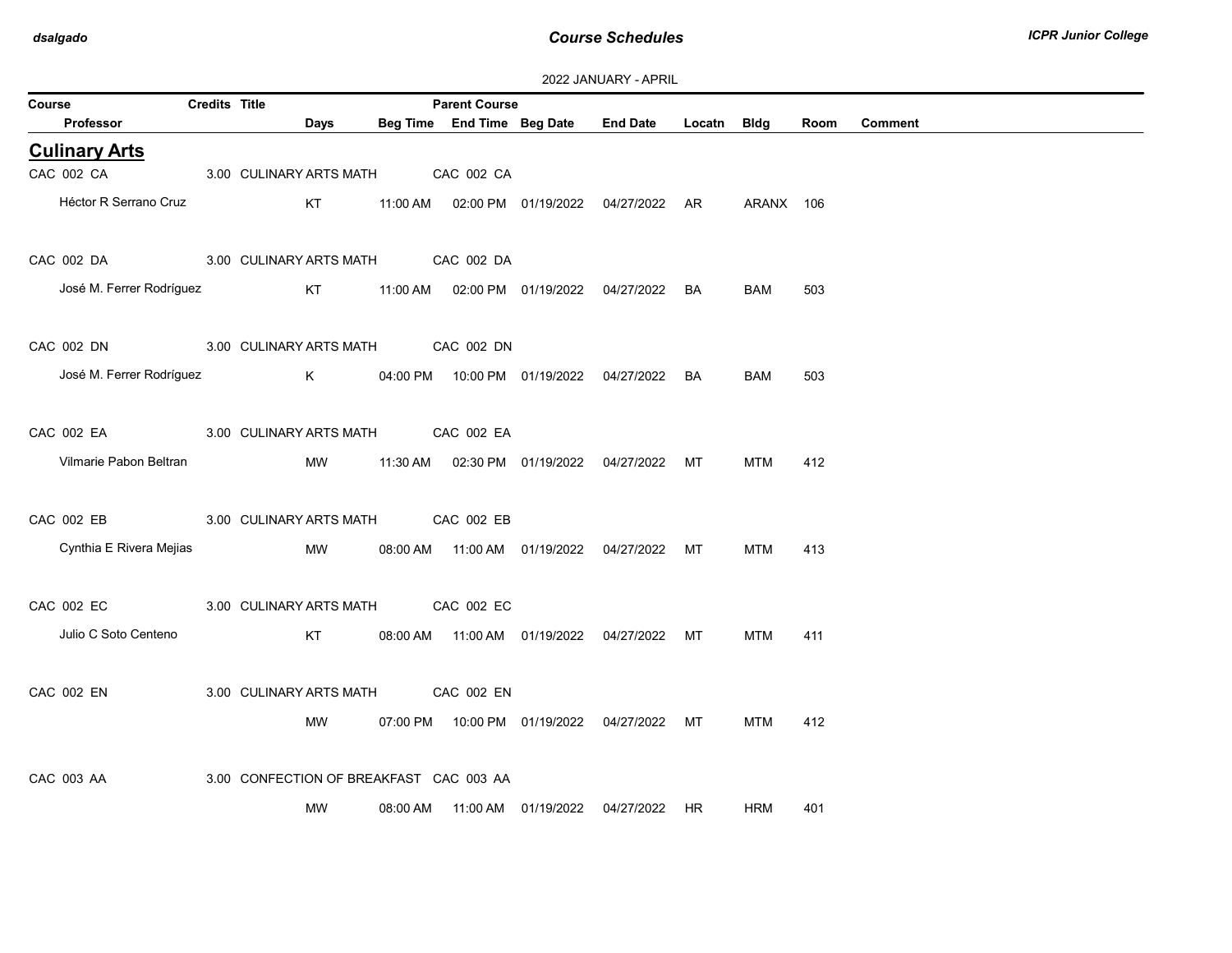| 2022 JANUARY - APRIL |  |
|----------------------|--|
|----------------------|--|

| Course                                             | <b>Credits Title</b> |                                          |          | <b>Parent Course</b>       | 2022 <del>UNIVON</del> ILLE ALILLE             |             |            |      |                |
|----------------------------------------------------|----------------------|------------------------------------------|----------|----------------------------|------------------------------------------------|-------------|------------|------|----------------|
| Professor                                          |                      | Days                                     |          | Beg Time End Time Beg Date | <b>End Date</b>                                | Locatn Bldg |            | Room | <b>Comment</b> |
| <b>Culinary Arts</b>                               |                      |                                          |          |                            |                                                |             |            |      |                |
| CAC 003 AN                                         |                      | 3.00 CONFECTION OF BREAKFAST CAC 003 AN  |          |                            |                                                |             |            |      |                |
|                                                    |                      | T.                                       |          |                            | 04:00 PM  10:00 PM  01/19/2022  04/27/2022  HR |             | <b>HRM</b> | 401  |                |
|                                                    |                      |                                          |          |                            |                                                |             |            |      |                |
| CAC 003 BA 3.00 CONFECTION OF BREAKFAST CAC 003 BA |                      |                                          |          |                            |                                                |             |            |      |                |
| Kelvin O. Traverso Ramírez                         |                      | $M \sim 1$                               |          |                            | 08:00 AM  02:00 PM  01/19/2022  04/27/2022  MA |             | MAM        | 404  |                |
|                                                    |                      |                                          |          |                            |                                                |             |            |      |                |
| CAC 003 CA 3.00 CONFECTION OF BREAKFAST CAC 003 CA |                      |                                          |          |                            |                                                |             |            |      |                |
| Héctor R Serrano Cruz                              |                      | MW                                       |          |                            | 11:00 AM  02:00 PM  01/19/2022  04/27/2022  AR |             | ARANX 106  |      |                |
|                                                    |                      |                                          |          |                            |                                                |             |            |      |                |
| CAC 004 AA                                         |                      | 3.00 MENUS DESIGNS                       |          | CAC 004 AA                 |                                                |             |            |      |                |
|                                                    |                      | KT                                       |          |                            | 08:00 AM  11:00 AM  01/19/2022  04/27/2022     | HR          | <b>HRM</b> | 401  |                |
|                                                    |                      |                                          |          |                            |                                                |             |            |      |                |
| CAC 004 AN                                         |                      | 3.00 MENUS DESIGNS                       |          | CAC 004 AN                 |                                                |             |            |      |                |
|                                                    |                      | K                                        |          |                            | 04:00 PM  10:00 PM  01/19/2022  04/27/2022  HR |             | <b>HRM</b> | 401  |                |
|                                                    |                      |                                          |          |                            |                                                |             |            |      |                |
| CAC 004 EA                                         |                      | 3.00 MENUS DESIGNS                       |          | CAC 004 EA                 |                                                |             |            |      |                |
| Julio C Soto Centeno                               |                      | MW                                       |          |                            | 11:30 AM  02:30 PM  01/19/2022  04/27/2022  MT |             | <b>MTM</b> | 411  |                |
|                                                    |                      |                                          |          |                            |                                                |             |            |      |                |
| CAC 005 AA                                         |                      | 3.00 MEATS POULTRY AND SEAFO( CAC 005 AA |          |                            |                                                |             |            |      |                |
|                                                    |                      | KT                                       |          |                            |                                                |             | <b>HRM</b> | 401  |                |
|                                                    |                      |                                          |          |                            | 11:00 AM  02:00 PM  01/19/2022  04/27/2022  HR |             |            |      |                |
|                                                    |                      |                                          |          |                            |                                                |             |            |      |                |
| CAC 005 AN                                         |                      | 3.00 MEATS POULTRY AND SEAFO( CAC 005 AN |          |                            |                                                |             |            |      |                |
|                                                    |                      | MW                                       | 07:00 PM |                            | 10:00 PM  01/19/2022  04/27/2022  HR           |             | HRM        | 401  |                |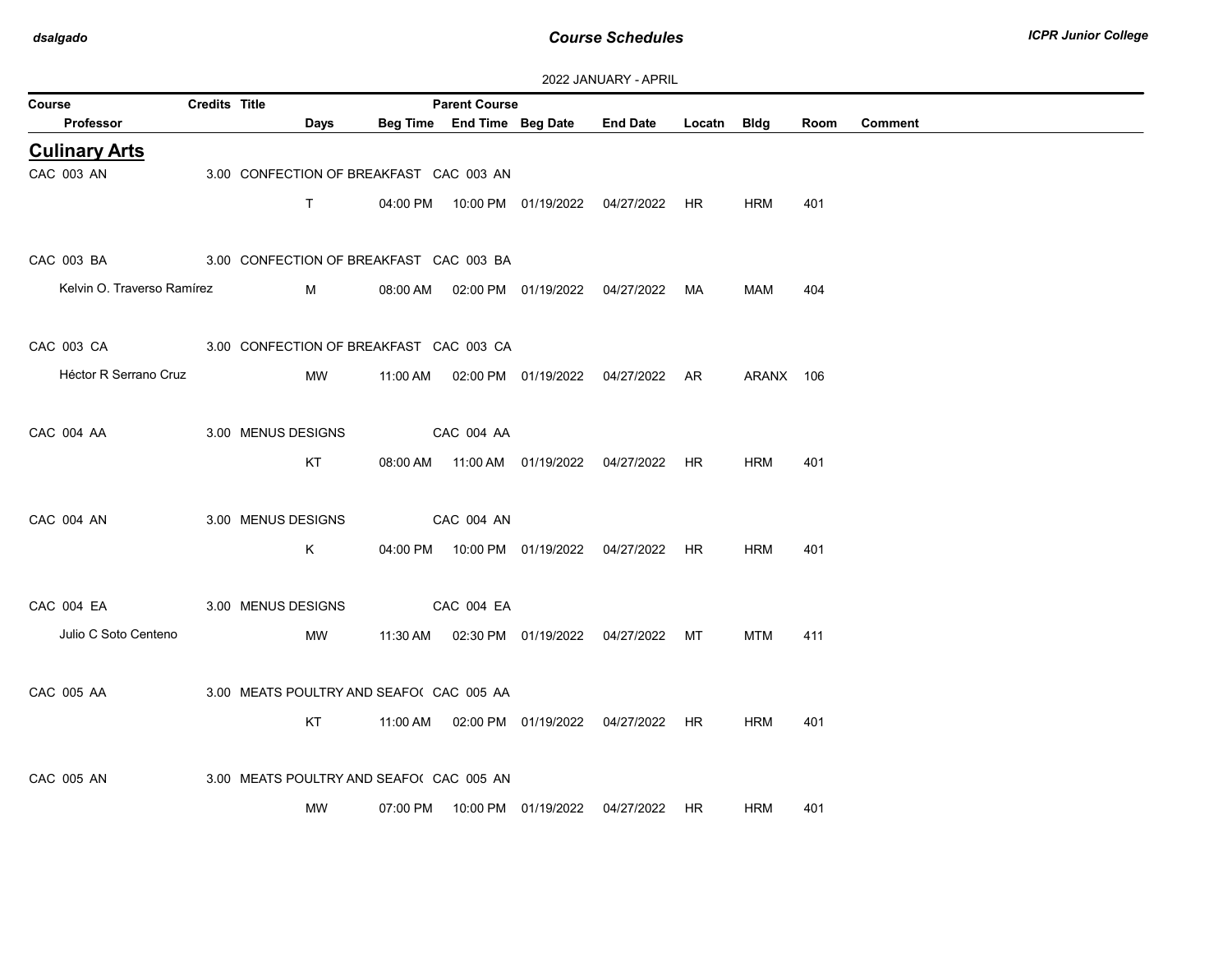| 2022 JANUARY - APRIL |
|----------------------|
|----------------------|

| Course     |                                                     | <b>Credits Title</b> |                                          |          | <b>Parent Course</b> |                                            |                                                 |    |            |      |                |
|------------|-----------------------------------------------------|----------------------|------------------------------------------|----------|----------------------|--------------------------------------------|-------------------------------------------------|----|------------|------|----------------|
|            | Professor                                           |                      | Days                                     |          |                      |                                            | Beg Time End Time Beg Date End Date Locatn Bldg |    |            | Room | <b>Comment</b> |
|            | <b>Culinary Arts</b>                                |                      |                                          |          |                      |                                            |                                                 |    |            |      |                |
| CAC 005 BA |                                                     |                      | 3.00 MEATS POULTRY AND SEAFO( CAC 005 BA |          |                      |                                            |                                                 |    |            |      |                |
|            | Kelvin O. Traverso Ramírez                          |                      | W                                        |          |                      |                                            | 08:00 AM  02:00 PM  01/19/2022  04/27/2022  MA  |    | MAM        | 404  |                |
|            | CAC 005 BN 3.00 MEATS POULTRY AND SEAFO( CAC 005 BN |                      |                                          |          |                      |                                            |                                                 |    |            |      |                |
|            | Kelvin O. Traverso Ramírez                          |                      | M                                        |          |                      | 04:00 PM  10:00 PM  01/19/2022  04/27/2022 |                                                 | MA | MAM        | 403  |                |
|            | CAC 005 CA 3.00 MEATS POULTRY AND SEAFO( CAC 005 CA |                      |                                          |          |                      |                                            |                                                 |    |            |      |                |
|            | Héctor R Serrano Cruz                               |                      | KT                                       |          |                      |                                            | 08:00 AM  11:00 AM  01/19/2022  04/27/2022  AR  |    | ARANX 106  |      |                |
| CAC 005 DA |                                                     |                      | 3.00 MEATS POULTRY AND SEAFO( CAC 005 DA |          |                      |                                            |                                                 |    |            |      |                |
|            | Alexis Martínez Montes                              |                      | MW                                       |          |                      |                                            | 11:00 AM  02:00 PM  01/19/2022  04/27/2022      | BA | <b>BAM</b> | 514  |                |
| CAC 005 DN |                                                     |                      | 3.00 MEATS POULTRY AND SEAFO( CAC 005 DN |          |                      |                                            |                                                 |    |            |      |                |
|            | Alexis Martínez Montes                              |                      | MW                                       |          |                      | 04:00 PM  07:00 PM  01/19/2022  04/27/2022 |                                                 | BA | <b>BAM</b> | 514  |                |
|            | CAC 006 BA 3.00 PUERTO RICAN CUISINE CAC 006 BA     |                      |                                          |          |                      |                                            |                                                 |    |            |      |                |
|            | Kelvin O. Traverso Ramírez                          |                      | <b>Example 19</b>                        |          |                      |                                            | 08:00 AM  02:00 PM  01/19/2022  04/27/2022  MA  |    | MAM        | 404  |                |
| CAC 006 BN |                                                     |                      | 3.00 PUERTO RICAN CUISINE                |          | CAC 006 BN           |                                            |                                                 |    |            |      |                |
|            | Kelvin O. Traverso Ramírez <b>W</b> W               |                      |                                          |          |                      |                                            | 04:00 PM  10:00 PM  01/19/2022  04/27/2022  MA  |    | MAM        | 403  |                |
| CAC 006 CA |                                                     |                      | 3.00 PUERTO RICAN CUISINE                |          | CAC 006 CA           |                                            |                                                 |    |            |      |                |
|            | Héctor R Serrano Cruz                               |                      | MW                                       | 08:00 AM |                      |                                            | 04/27/2022                                      | AR | ARANX 106  |      |                |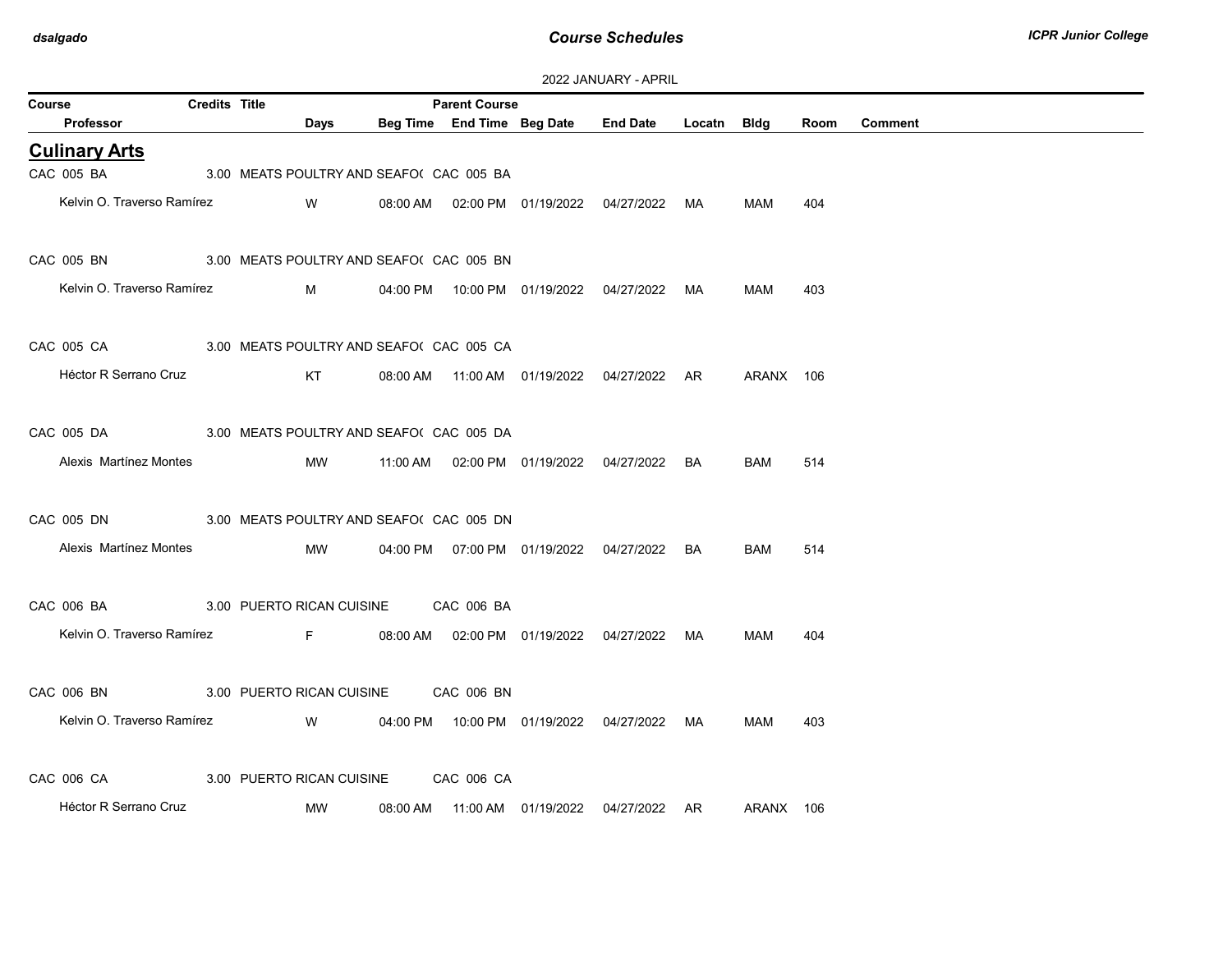| Course                                            | <b>Credits Title</b> |                                              |          | <b>Parent Course</b> |                                            |                                                 |    |            |      |                |
|---------------------------------------------------|----------------------|----------------------------------------------|----------|----------------------|--------------------------------------------|-------------------------------------------------|----|------------|------|----------------|
| Professor                                         |                      | Days                                         |          |                      |                                            | Beg Time End Time Beg Date End Date Locatn Bldg |    |            | Room | <b>Comment</b> |
| <b>Culinary Arts</b>                              |                      |                                              |          |                      |                                            |                                                 |    |            |      |                |
| CAC 006 DA                                        |                      | 3.00 PUERTO RICAN CUISINE                    |          | CAC 006 DA           |                                            |                                                 |    |            |      |                |
| Alexis Martínez Montes                            |                      | KT                                           |          |                      |                                            | 08:00 AM  11:00 AM  01/19/2022  04/27/2022  BA  |    | <b>BAM</b> | 514  |                |
| CAC 006 DN                                        |                      | 3.00 PUERTO RICAN CUISINE                    |          | CAC 006 DN           |                                            |                                                 |    |            |      |                |
| Alexis Martínez Montes                            |                      | <b>MW</b>                                    |          |                      |                                            |                                                 | BA | BAM        | 514  |                |
| CAC 007 BN                                        |                      | 3.00 INTERNATIONAL CUISINE CAC 007 BN        |          |                      |                                            |                                                 |    |            |      |                |
| Kelvin O. Traverso Ramírez                        |                      | T 04:00 PM 10:00 PM 01/19/2022 04/27/2022 MA |          |                      |                                            |                                                 |    | MAM        | 403  |                |
| CAC 008 BN 3.00 CONFECTION OF DESSERTS CAC 008 BN |                      |                                              |          |                      |                                            |                                                 |    |            |      |                |
| Saulo Rodríguez Aponte                            |                      | K.                                           |          |                      |                                            | 04:00 PM  10:00 PM  01/19/2022  04/27/2022  MA  |    | MAM        | 403  |                |
| CAC 008 EA 3.00 CONFECTION OF DESSERTS CAC 008 EA |                      |                                              |          |                      |                                            |                                                 |    |            |      |                |
| Julio C Soto Centeno                              |                      | KT                                           |          |                      | 11:30 AM  02:30 PM  01/19/2022  04/27/2022 |                                                 | MT | <b>MTM</b> | 411  |                |
| CAC 010 BA 6.00 CULINARY PRACTICE LAB.            |                      |                                              |          | CAC 010 BA           |                                            |                                                 |    |            |      |                |
| Kelvin O. Traverso Ramírez                        |                      | FS <sub>2</sub>                              |          |                      |                                            | 08:00 AM  02:00 PM  01/19/2022  04/27/2022  MA  |    | MAA        | 506  |                |
| CAC 010 DA                                        |                      | 6.00 CULINARY PRACTICE LAB.                  |          | CAC 010 DA           |                                            |                                                 |    |            |      |                |
|                                                   |                      | <b>FS</b>                                    |          |                      |                                            | 08:00 AM  02:00 PM  01/19/2022  04/27/2022  BA  |    | <b>BAM</b> |      |                |
| CAC 010 EA 6.00 CULINARY PRACTICE LAB.            |                      |                                              |          | CAC 010 EA           |                                            |                                                 |    |            |      |                |
| Carlos A Rivera Alvarado                          |                      | <b>FS</b>                                    | 08:00 AM |                      | 02:00 PM 01/19/2022                        | 04/27/2022                                      | МT | <b>MTM</b> |      |                |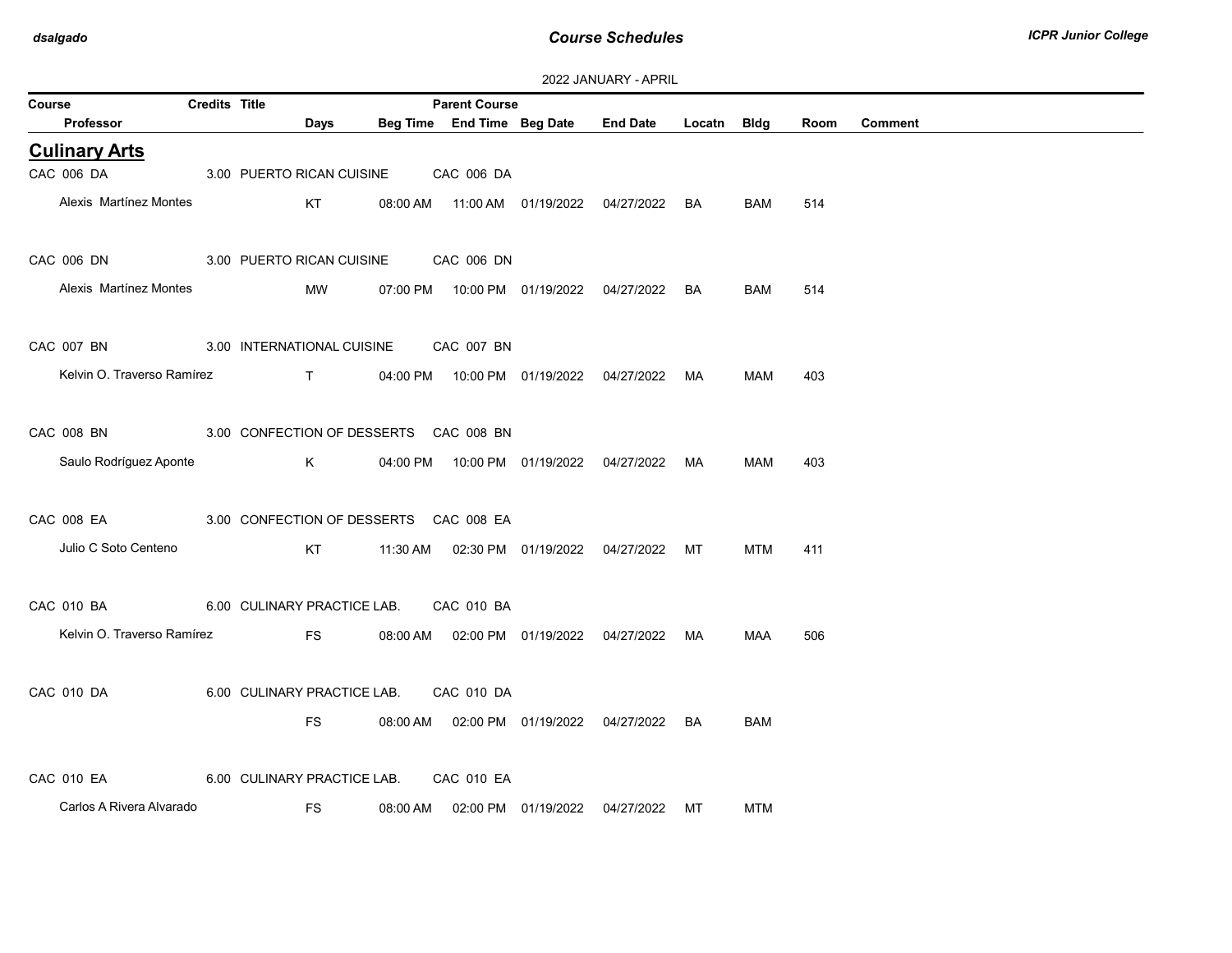| Course                   | <b>Credits Title</b> |                                         |          | <b>Parent Course</b>       |                                  |                                            |             |            |      |                |
|--------------------------|----------------------|-----------------------------------------|----------|----------------------------|----------------------------------|--------------------------------------------|-------------|------------|------|----------------|
| <b>Professor</b>         |                      | Days                                    |          | Beg Time End Time Beg Date |                                  | <b>End Date</b>                            | Locatn Bldg |            | Room | <b>Comment</b> |
| <b>Network Concepts</b>  |                      |                                         |          |                            |                                  |                                            |             |            |      |                |
| CAR 002 AA               |                      | 3.00 BASIC NETWORK CONCEPTS CAR 002 AA  |          |                            |                                  |                                            |             |            |      |                |
|                          |                      | <b>MW</b>                               | 08:00 AM |                            |                                  | 11:00 AM  01/19/2022  04/27/2022  HR       |             | <b>HRM</b> | 103  |                |
|                          |                      |                                         |          |                            |                                  |                                            |             |            |      |                |
| CAR 002 AN               |                      | 3.00 BASIC NETWORK CONCEPTS CAR 002 AN  |          |                            |                                  |                                            |             |            |      |                |
|                          |                      | <b>MW</b>                               |          |                            |                                  | 04:00 PM  07:00 PM  01/19/2022  04/27/2022 | HR          | <b>HRM</b> | 103  |                |
|                          |                      |                                         |          |                            |                                  |                                            |             |            |      |                |
| CAR 002 CA               |                      | 3.00 BASIC NETWORK CONCEPTS CAR 002 CA  |          |                            |                                  |                                            |             |            |      |                |
| Othoniel Méndez Santiago |                      | KT                                      | 11:00 AM |                            | 02:00 PM 01/19/2022              | 04/27/2022 AR                              |             | AR400      | 409  |                |
|                          |                      |                                         |          |                            |                                  |                                            |             |            |      |                |
| CAR 002 DA               |                      | 3.00 BASIC NETWORK CONCEPTS CAR 002 DA  |          |                            |                                  |                                            |             |            |      |                |
|                          |                      |                                         |          |                            |                                  |                                            |             |            |      |                |
|                          |                      | MW                                      | 11:00 AM |                            | 02:00 PM  01/19/2022  04/27/2022 |                                            | BA          | <b>BAM</b> |      |                |
|                          |                      |                                         |          |                            |                                  |                                            |             |            |      |                |
| <b>Computers Systems</b> |                      |                                         |          |                            |                                  |                                            |             |            |      |                |
| <b>CCR 001 AA</b>        |                      | 3.00 INTRODUCTION TO COMPUTE CCR 001 AA |          |                            |                                  |                                            |             |            |      |                |
|                          |                      | MW                                      | 11:00 AM |                            | 02:00 PM  01/19/2022  04/27/2022 |                                            | HR.         | <b>HRM</b> | 103  |                |
|                          |                      |                                         |          |                            |                                  |                                            |             |            |      |                |
| <b>CCR 001 AN</b>        |                      | 3.00 INTRODUCTION TO COMPUTE CCR 001 AN |          |                            |                                  |                                            |             |            |      |                |
|                          |                      | MW                                      | 07:00 PM |                            | 10:00 PM 01/19/2022 04/27/2022   |                                            | <b>HR</b>   | <b>HRM</b> |      |                |
|                          |                      |                                         |          |                            |                                  |                                            |             |            |      |                |
| CCR 001 BA               |                      | 3.00 INTRODUCTION TO COMPUTE CCR 001 BA |          |                            |                                  |                                            |             |            |      |                |
| Henry Martínez Miranda   |                      | MW                                      | 08:00 AM |                            |                                  | 11:00 AM  01/19/2022  04/27/2022           | MA          | MAM        | 202  |                |
|                          |                      |                                         |          |                            |                                  |                                            |             |            |      |                |
| <b>CCR 001 CA</b>        |                      | 3.00 INTRODUCTION TO COMPUTE CCR 001 CA |          |                            |                                  |                                            |             |            |      |                |
| Othoniel Méndez Santiago |                      | MW                                      | 08:00 AM |                            | 11:00 AM  01/19/2022             | 04/27/2022 AR                              |             | AR400      | 409  |                |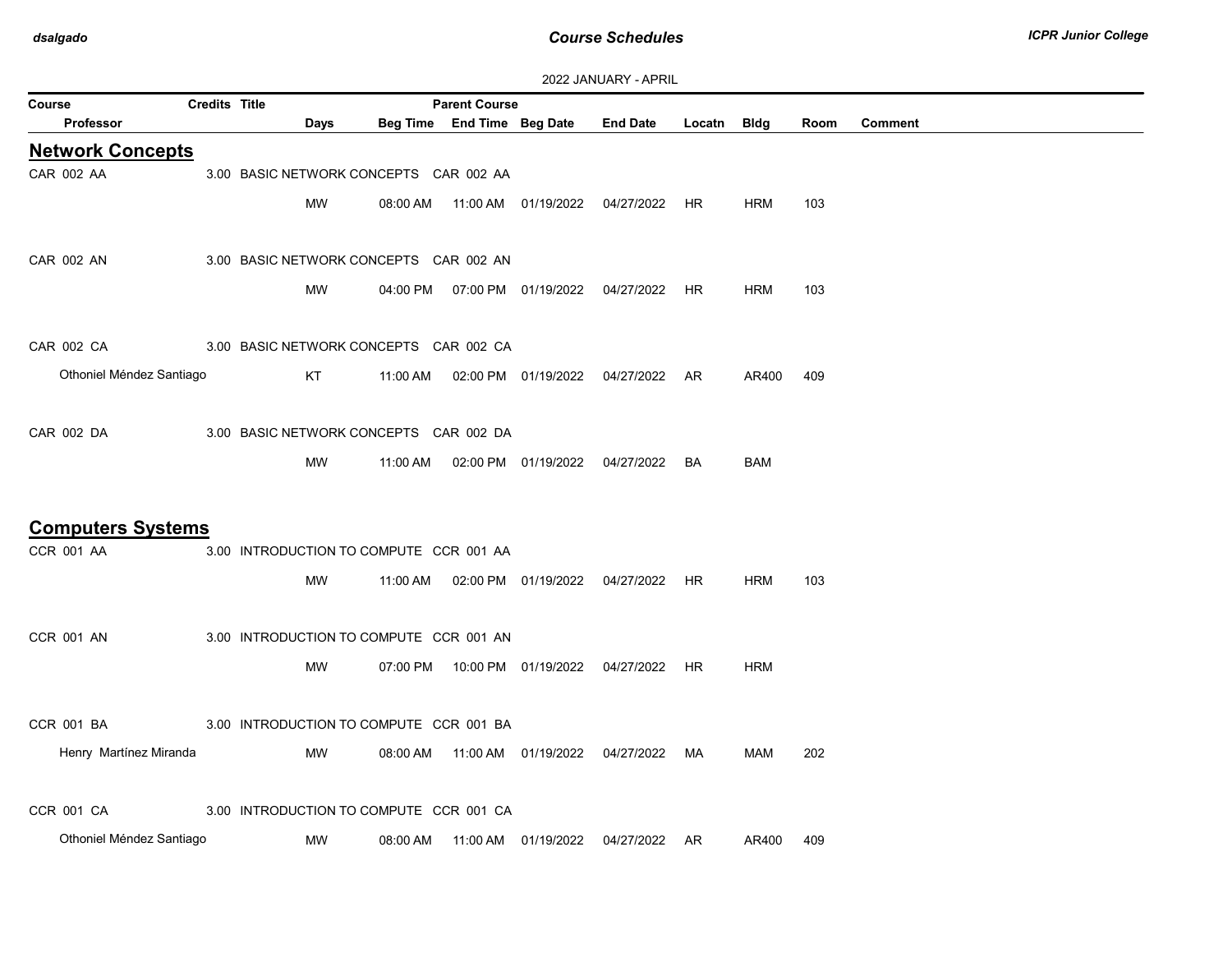| Course                   | Credits Title |                                         |          | <b>Parent Course</b> |                     |                                                |             |            |      |                |
|--------------------------|---------------|-----------------------------------------|----------|----------------------|---------------------|------------------------------------------------|-------------|------------|------|----------------|
| <b>Professor</b>         |               | Days                                    |          |                      |                     | Beg Time End Time Beg Date End Date            | Locatn Bldg |            | Room | <b>Comment</b> |
| <b>Computers Systems</b> |               |                                         |          |                      |                     |                                                |             |            |      |                |
| CCR 001 DA               |               | 3.00 INTRODUCTION TO COMPUTE CCR 001 DA |          |                      |                     |                                                |             |            |      |                |
|                          |               | MW                                      |          |                      |                     | 08:00 AM  11:00 AM  01/19/2022  04/27/2022  BA |             | BAM        |      |                |
|                          |               |                                         |          |                      |                     |                                                |             |            |      |                |
| <b>CCR 004 AA</b>        |               | 3.00 OPERATING SYSTEMS                  |          | CCR 004 AA           |                     |                                                |             |            |      |                |
|                          |               | KT                                      |          |                      |                     | 08:00 AM  11:00 AM  01/19/2022  04/27/2022  HR |             | <b>HRM</b> | 103  |                |
|                          |               |                                         |          |                      |                     |                                                |             |            |      |                |
| CCR 004 AN               |               | 3.00 OPERATING SYSTEMS                  |          | <b>CCR 004 AN</b>    |                     |                                                |             |            |      |                |
|                          |               | KT                                      |          |                      |                     | 04:00 PM  07:00 PM  01/19/2022  04/27/2022  HR |             | <b>HRM</b> |      |                |
|                          |               |                                         |          |                      |                     |                                                |             |            |      |                |
| CCR 004 CA               |               | 3.00 OPERATING SYSTEMS                  |          | CCR 004 CA           |                     |                                                |             |            |      |                |
| Othoniel Méndez Santiago |               | KT                                      |          |                      |                     | 08:00 AM  11:00 AM  01/19/2022  04/27/2022  AR |             | AR400 409  |      |                |
|                          |               |                                         |          |                      |                     |                                                |             |            |      |                |
| CCR 004 DA               |               | 3.00 OPERATING SYSTEMS                  |          | CCR 004 DA           |                     |                                                |             |            |      |                |
|                          |               | KT                                      |          |                      |                     | 08:00 AM  11:00 AM  01/19/2022  04/27/2022  BA |             | <b>BAM</b> |      |                |
|                          |               |                                         |          |                      |                     |                                                |             |            |      |                |
| CCR 006 AA               |               | 3.00 COMPUTER REPAIR I                  |          | <b>CCR 006 AA</b>    |                     |                                                |             |            |      |                |
|                          |               | KT                                      |          |                      |                     | 11:00 AM  02:00 PM  01/19/2022  04/27/2022  HR |             | <b>HRM</b> | 103  |                |
|                          |               |                                         |          |                      |                     |                                                |             |            |      |                |
| <b>CCR 006 AN</b>        |               | 3.00 COMPUTER REPAIR I                  |          | <b>CCR 006 AN</b>    |                     |                                                |             |            |      |                |
|                          |               | KT                                      |          |                      |                     | 07:00 PM  10:00 PM  01/19/2022  04/27/2022  HR |             | <b>HRM</b> |      |                |
|                          |               |                                         |          |                      |                     |                                                |             |            |      |                |
| CCR 006 CA               |               | 3.00 COMPUTER REPAIR I                  |          | CCR 006 CA           |                     |                                                |             |            |      |                |
| Othoniel Méndez Santiago |               | MW                                      |          |                      | 02:00 PM 01/19/2022 | 04/27/2022 AR                                  |             |            |      |                |
|                          |               |                                         | 11:00 AM |                      |                     |                                                |             | AR400      | 409  |                |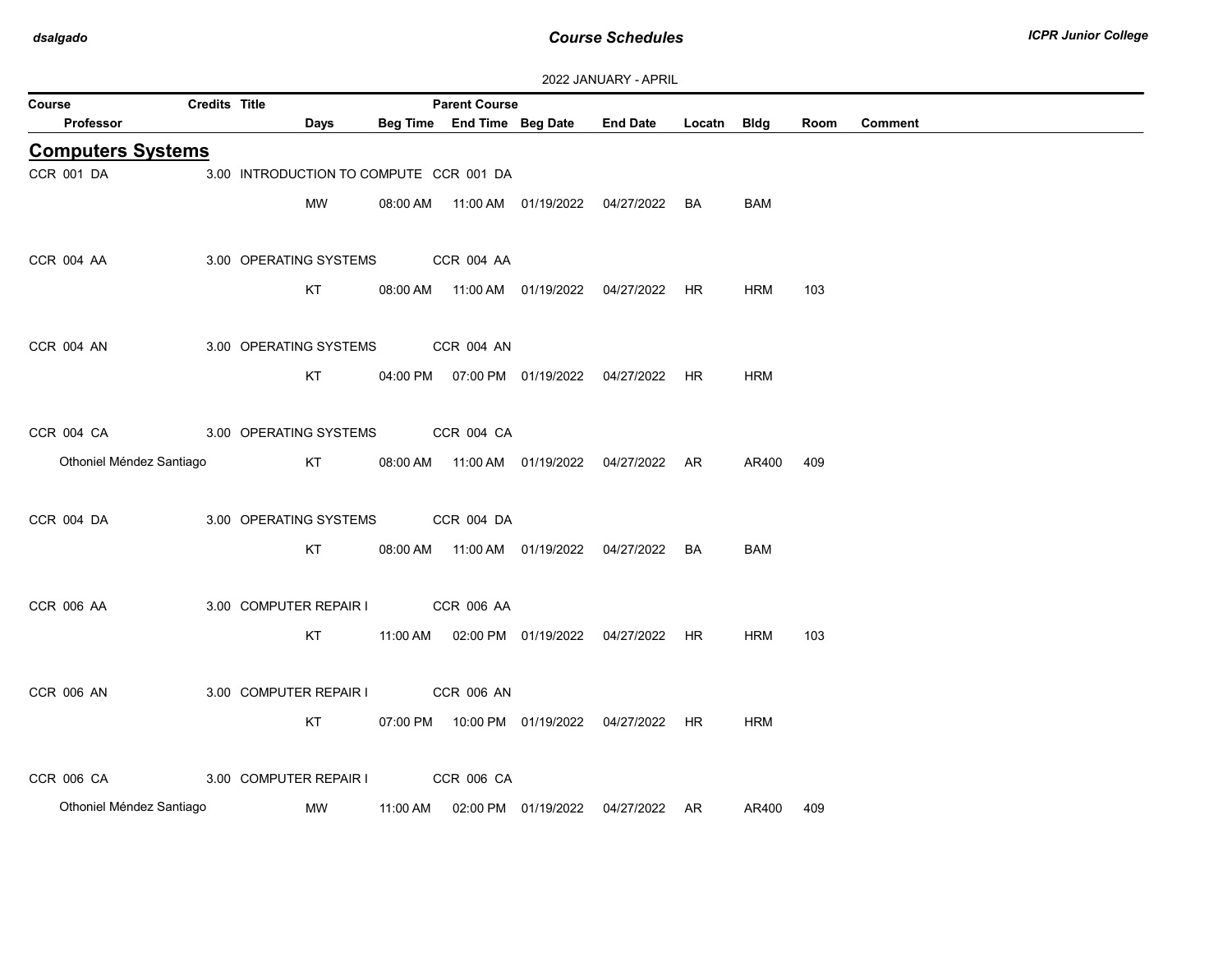| Course                        | <b>Credits Title</b> |                                          | <b>Parent Course</b>       |                                                |             |            |      |                |
|-------------------------------|----------------------|------------------------------------------|----------------------------|------------------------------------------------|-------------|------------|------|----------------|
| <b>Professor</b>              |                      | <b>Days</b>                              | Beg Time End Time Beg Date | <b>End Date</b>                                | Locatn Bldg |            | Room | <b>Comment</b> |
| <b>Computers Systems</b>      |                      |                                          |                            |                                                |             |            |      |                |
| CCR 006 DA                    |                      | 3.00 COMPUTER REPAIR I                   | CCR 006 DA                 |                                                |             |            |      |                |
|                               |                      | KT                                       |                            | 11:00 AM  02:00 PM  01/19/2022  04/27/2022  BA |             | BAM        |      |                |
|                               |                      |                                          |                            |                                                |             |            |      |                |
| <b>CCR 007 AN</b>             |                      | 3.00 USE OF BUSINESS APP PROG CCR 007 AN |                            |                                                |             |            |      |                |
|                               |                      | F.                                       |                            | 04:00 PM  10:00 PM  01/19/2022  04/27/2022  HR |             | <b>HRM</b> |      |                |
|                               |                      |                                          |                            |                                                |             |            |      |                |
| CCR 007 DN                    |                      | 3.00 USE OF BUSINESS APP PROG CCR 007 DN |                            |                                                |             |            |      |                |
|                               |                      | KT                                       |                            | 07:00 PM  10:00 PM  01/19/2022  04/27/2022  BA |             | BAM        | 513  |                |
|                               |                      |                                          |                            |                                                |             |            |      |                |
| CCR 007 EA                    |                      | 3.00 USE OF BUSINESS APP PROG CCR 007 EA |                            |                                                |             |            |      |                |
| Jessica M. Marrero Rivera     |                      | MW                                       |                            | 11:30 AM  02:30 PM  01/19/2022  04/27/2022  MT |             | MTM        | 405  |                |
|                               |                      |                                          |                            |                                                |             |            |      |                |
| <b>CCR 008 AA</b>             |                      | 3.00 COMPUTER REPAIR II                  | CCR 008 AA                 |                                                |             |            |      |                |
|                               |                      |                                          |                            |                                                |             |            |      |                |
|                               |                      | KT                                       |                            | 11:00 AM  02:00 PM  01/19/2022  04/27/2022  HR |             | <b>HRM</b> |      |                |
|                               |                      |                                          |                            |                                                |             |            |      |                |
| <b>CCR 008 BN</b>             |                      | 3.00 COMPUTER REPAIR II                  | <b>CCR 008 BN</b>          |                                                |             |            |      |                |
| Henry Martínez Miranda        |                      | KT                                       |                            | 04:00 PM  07:00 PM  01/19/2022  04/27/2022  MA |             | <b>MAM</b> | 302  |                |
|                               |                      |                                          |                            |                                                |             |            |      |                |
| CCR 010 BN                    |                      | 3.00 Mobile Device Repair                | CCR 010 BN                 |                                                |             |            |      |                |
| Henry Martínez Miranda        |                      | KT                                       |                            | 07:00 PM  10:00 PM  01/19/2022  04/27/2022  MA |             | MAM        | 302  |                |
|                               |                      |                                          |                            |                                                |             |            |      |                |
| <b>Computer Graphics Desi</b> |                      |                                          |                            |                                                |             |            |      |                |
| CDG 002 BA                    |                      | 3.00 FUND. OF CREATIVE DESIGN CDG 002 BA |                            |                                                |             |            |      |                |

Hernán Rodríguez Ramírez MW 11:00 AM 02:00 PM 01/19/2022 04/27/2022 MA MAM 304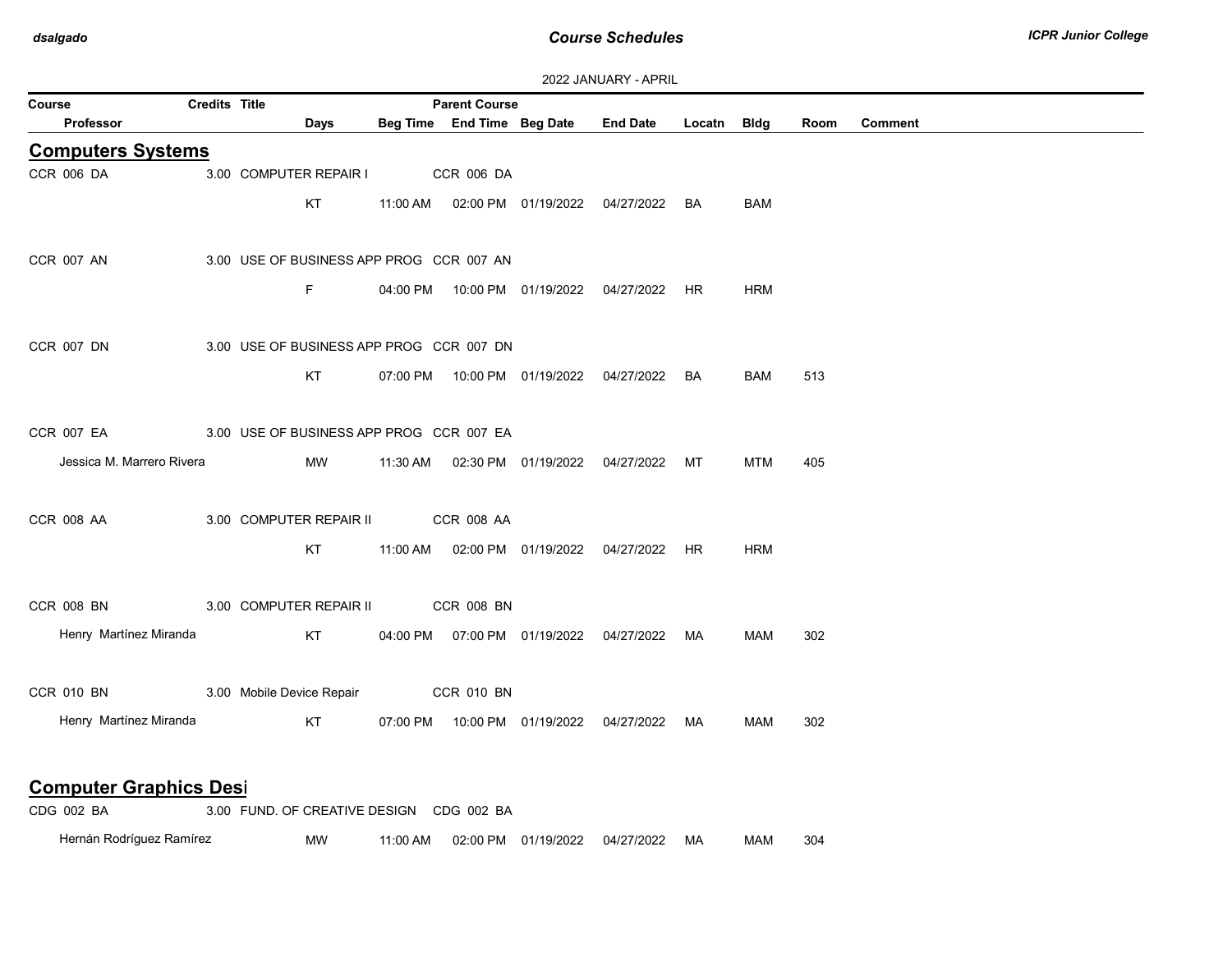| 2022 JANUARY - APRIL |
|----------------------|
|----------------------|

| Course |                               | Credits Title |                           |                                          | <b>Parent Course</b>       |                     |                                                |        |            |      |                |
|--------|-------------------------------|---------------|---------------------------|------------------------------------------|----------------------------|---------------------|------------------------------------------------|--------|------------|------|----------------|
|        | <b>Professor</b>              |               | Days                      |                                          | Beg Time End Time Beg Date |                     | <b>End Date</b>                                | Locatn | Bldg       | Room | <b>Comment</b> |
|        | <b>Computer Graphics Desi</b> |               |                           |                                          |                            |                     |                                                |        |            |      |                |
|        | CDG 002 BN                    |               |                           | 3.00 FUND. OF CREATIVE DESIGN CDG 002 BN |                            |                     |                                                |        |            |      |                |
|        | Hernán Rodríguez Ramírez      |               | KT                        | 04:00 PM                                 |                            |                     | 07:00 PM 01/19/2022 04/27/2022 MA              |        | MAM        | 304  |                |
|        | CDG 002 CA                    |               |                           | 3.00 FUND. OF CREATIVE DESIGN CDG 002 CA |                            |                     |                                                |        |            |      |                |
|        | Iris Y. Seda Mejías           |               | KT                        | 08:00 AM                                 |                            |                     |                                                | AR     | <b>ARA</b> | 201  |                |
|        | CDG 004 CA                    |               |                           | 3.00 COLOR FUND. AND TYPOGRAI CDG 004 CA |                            |                     |                                                |        |            |      |                |
|        | Iris Y. Seda Mejías           |               | MW                        |                                          |                            |                     | 08:00 AM  11:00 AM  01/19/2022  04/27/2022  AR |        | <b>ARA</b> | 201  |                |
|        | CDG 004 EA                    |               |                           | 3.00 COLOR FUND. AND TYPOGRAI CDG 004 EA |                            |                     |                                                |        |            |      |                |
|        | Jessica M. Marrero Rivera     |               | MW                        | 08:00 AM                                 |                            |                     | 11:00 AM  01/19/2022  04/27/2022               | МT     | <b>MTM</b> | 405  |                |
|        | CDG 008 DA                    |               | 3.00 GRAPHIC APPLICATIONS |                                          | CDG 008 DA                 |                     |                                                |        |            |      |                |
|        | De Rubén Figueroa Borrero     |               | MW                        |                                          |                            |                     | 08:00 AM  11:00 AM  01/19/2022  04/27/2022     | BA     | <b>BAM</b> | 515  |                |
|        | CDG 008 EA                    |               | 3.00 GRAPHIC APPLICATIONS |                                          | CDG 008 EA                 |                     |                                                |        |            |      |                |
|        | Jessica M. Marrero Rivera     |               | KT                        | 11:30 AM                                 |                            | 02:30 PM 01/19/2022 | 04/27/2022                                     | МT     | <b>MTM</b> | 405  |                |
|        | CDG 009 BN                    |               | 3.00 PUBLICATIONS DESIGN  |                                          | CDG 009 BN                 |                     |                                                |        |            |      |                |
|        | Hernán Rodríguez Ramírez      |               | KT                        |                                          |                            |                     | 07:00 PM  10:00 PM  01/19/2022  04/27/2022     | MA     | MAM        | 304  |                |
|        | CDG 009 DA                    |               | 3.00 PUBLICATIONS DESIGN  |                                          | CDG 009 DA                 |                     |                                                |        |            |      |                |
|        | De Rubén Figueroa Borrero     |               | MW                        | 11:00 AM                                 |                            | 02:00 PM 01/19/2022 | 04/27/2022                                     | BA     | <b>BAM</b> | 515  |                |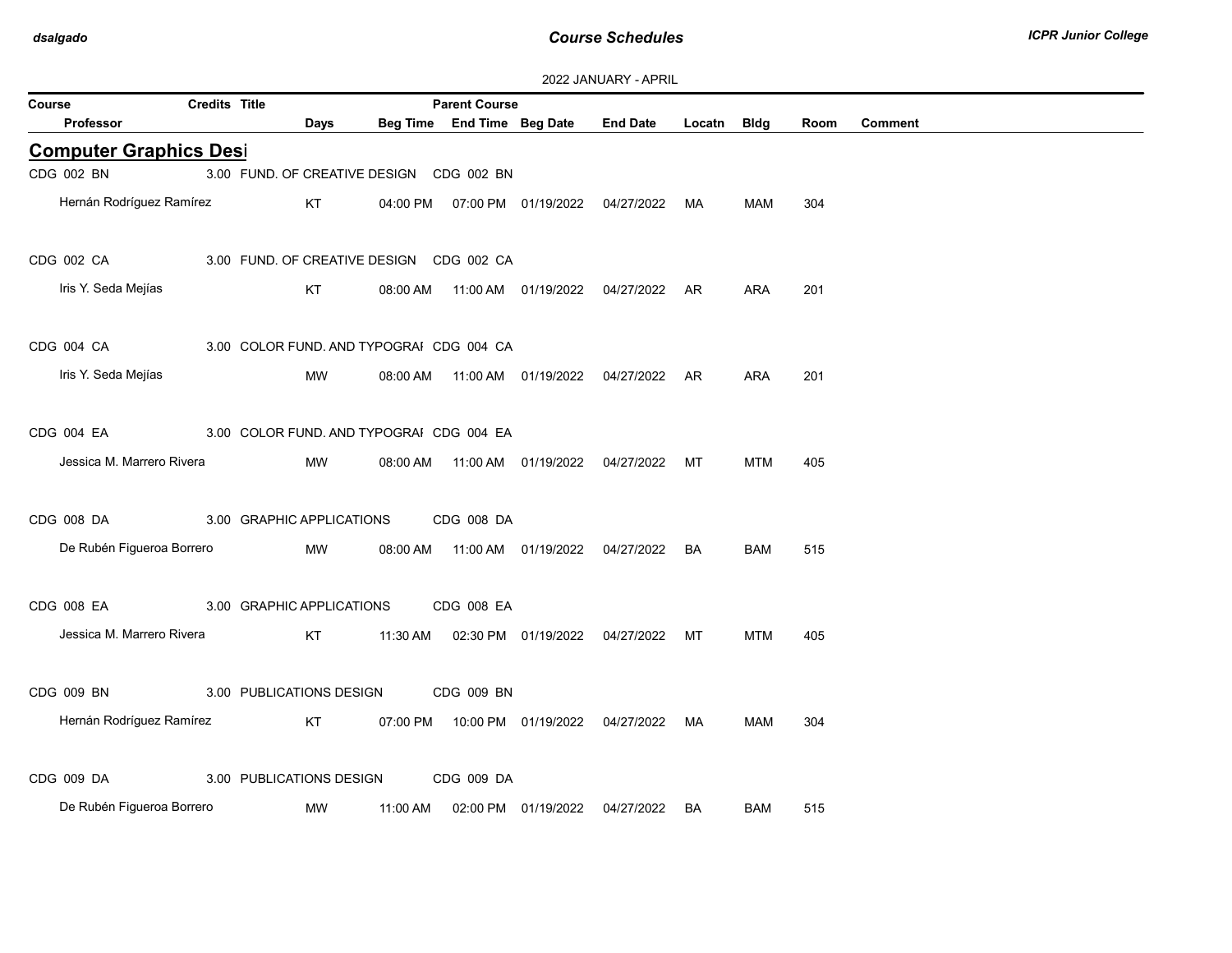| 2022 JANUARY - APRIL |  |
|----------------------|--|
|----------------------|--|

| Course                        | Credits Title |                          |          | <b>Parent Course</b>       |                     |                                                |             |            |      |                |
|-------------------------------|---------------|--------------------------|----------|----------------------------|---------------------|------------------------------------------------|-------------|------------|------|----------------|
| <b>Professor</b>              |               | Days                     |          | Beg Time End Time Beg Date |                     | <b>End Date</b>                                | Locatn Bldg |            | Room | <b>Comment</b> |
| <b>Computer Graphics Desi</b> |               |                          |          |                            |                     |                                                |             |            |      |                |
| CDG 011 BA                    |               | 3.00 WEB PAGE DESING     |          | CDG 011 BA                 |                     |                                                |             |            |      |                |
| Lester Rive Padilla           |               | KT                       |          |                            |                     | 11:00 AM  02:00 PM  01/19/2022  04/27/2022     | MA          | MAM        | 304  |                |
| CDG 011 BN                    |               | 3.00 WEB PAGE DESING     |          | CDG 011 BN                 |                     |                                                |             |            |      |                |
| Lester Rive Padilla           |               | MW                       |          |                            |                     | 04:00 PM  07:00 PM  01/19/2022  04/27/2022     | MA          | MAM        | 304  |                |
| CDG 011 CA                    |               | 3.00 WEB PAGE DESING     |          | CDG 011 CA                 |                     |                                                |             |            |      |                |
| Iris Y. Seda Mejías           |               | MW                       |          |                            |                     | 11:00 AM  02:00 PM  01/19/2022  04/27/2022  AR |             | <b>ARA</b> | 201  |                |
| CDG 011 DA                    |               | 3.00 WEB PAGE DESING     |          | CDG 011 DA                 |                     |                                                |             |            |      |                |
| De Rubén Figueroa Borrero     |               | KT                       | 11:00 AM |                            |                     | 02:00 PM 01/19/2022 04/27/2022                 | <b>BA</b>   | <b>BAM</b> | 515  |                |
| CDG 011 EA                    |               | 3.00 WEB PAGE DESING     |          | CDG 011 EA                 |                     |                                                |             |            |      |                |
| Jessica M. Marrero Rivera     |               | KT                       |          |                            |                     | 08:00 AM  11:00 AM  01/19/2022  04/27/2022     | MT          | MTM        | 405  |                |
| CDG 012 BA                    |               | 3.00 IMAGE AND ANIMATION |          | CDG 012 BA                 |                     |                                                |             |            |      |                |
| Lester Rive Padilla           |               | KT                       |          |                            |                     | 08:00 AM  11:00 AM  01/19/2022  04/27/2022     | MA          | MAM        | 304  |                |
| CDG 012 CA                    |               | 3.00 IMAGE AND ANIMATION |          | CDG 012 CA                 |                     |                                                |             |            |      |                |
| Iris Y. Seda Mejías           |               | KT                       |          |                            |                     | 02:00 PM  05:00 PM  01/19/2022  04/27/2022  AR |             | ARA        | 201  |                |
| CDG 012 EA                    |               | 3.00 IMAGE AND ANIMATION |          | CDG 012 EA                 |                     |                                                |             |            |      |                |
| Jessica M. Marrero Rivera     |               | KT                       | 02:30 PM |                            | 05:30 PM 01/19/2022 | 04/27/2022                                     | МT          | <b>MTM</b> | 405  |                |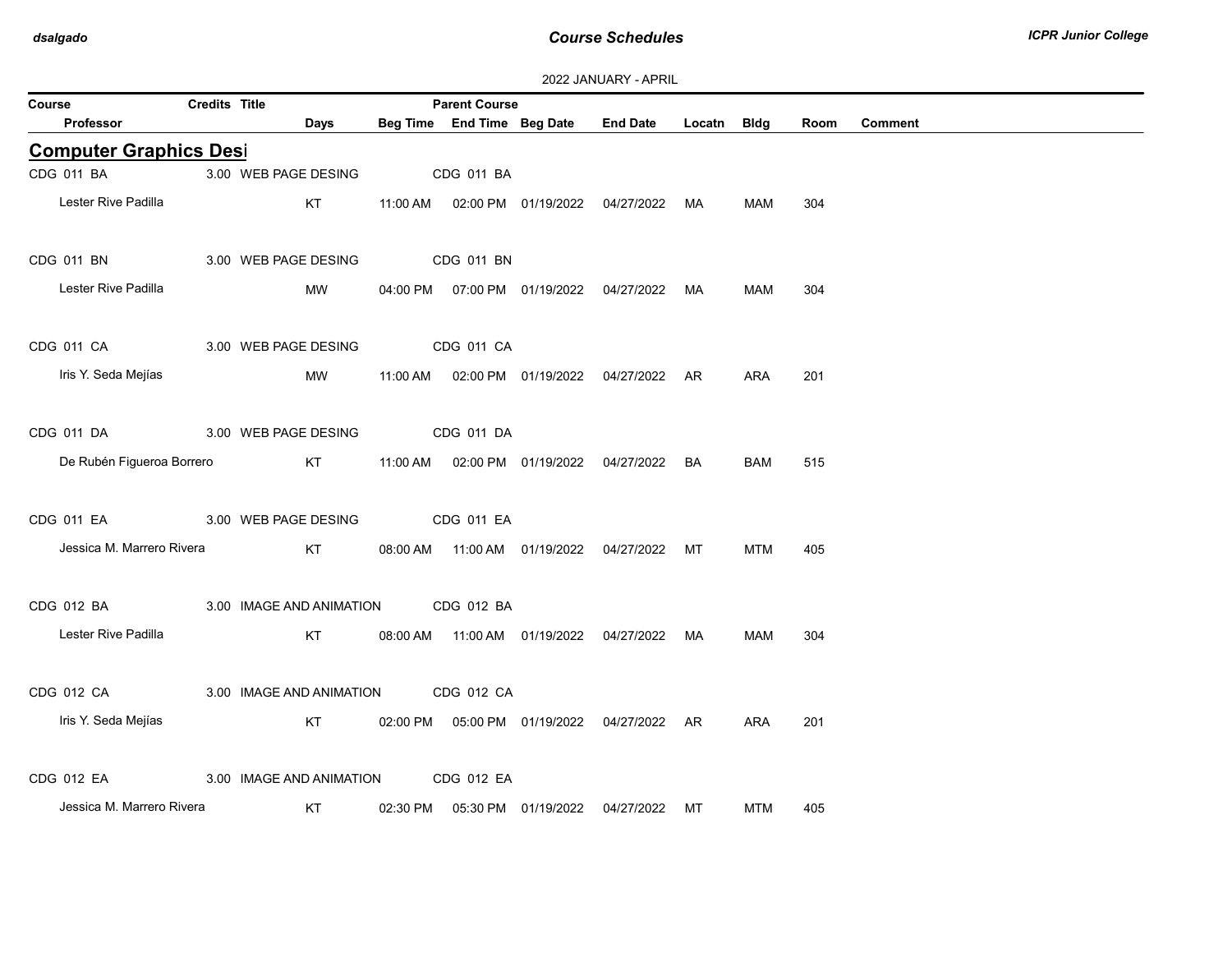| Course                        | <b>Credits Title</b> |                        |          | <b>Parent Course</b> |                                            |                                                |             |            |      |         |
|-------------------------------|----------------------|------------------------|----------|----------------------|--------------------------------------------|------------------------------------------------|-------------|------------|------|---------|
| Professor                     |                      | Days                   |          |                      | Beg Time End Time Beg Date                 | <b>End Date</b>                                | Locatn Bldg |            | Room | Comment |
| <b>Computer Graphics Desi</b> |                      |                        |          |                      |                                            |                                                |             |            |      |         |
| CDG 015 CA                    |                      | 3.00 ILUSTRATED DESIGN |          | CDG 015 CA           |                                            |                                                |             |            |      |         |
| Iris Y. Seda Mejías           |                      | KT                     |          |                      |                                            | 11:00 AM  02:00 PM  01/19/2022  04/27/2022  AR |             | ARA        | 201  |         |
| CDG 015 DA                    |                      | 3.00 ILUSTRATED DESIGN |          | CDG 015 DA           |                                            |                                                |             |            |      |         |
|                               |                      | KT                     |          |                      |                                            | 11:00 AM  02:00 PM  01/19/2022  04/27/2022  BA |             | <b>BAM</b> |      |         |
| CDG 020 BN                    |                      | 3.00 DESIGN PROJECT    |          | CDG 020 BN           |                                            |                                                |             |            |      |         |
| Hernán Rodríguez Ramírez      |                      | MW                     |          |                      | 04:00 PM  07:00 PM  01/19/2022  04/27/2022 |                                                | MA          | MAM        | 305  |         |
| CDG 020 CA 200 000            |                      | 3.00 DESIGN PROJECT    |          | CDG 020 CA           |                                            |                                                |             |            |      |         |
| Iris Y. Seda Mejías           |                      | F                      |          |                      |                                            | 08:00 AM  02:00 PM  01/19/2022  04/27/2022  AR |             | ARA        | 201  |         |
| CDG 020 DA                    |                      | 3.00 DESIGN PROJECT    |          | CDG 020 DA           |                                            |                                                |             |            |      |         |
|                               |                      | F.                     |          |                      |                                            | 08:00 AM  02:00 PM  01/19/2022  04/27/2022  BA |             | <b>BAM</b> |      |         |
| CDG 020 EA                    |                      | 3.00 DESIGN PROJECT    |          | CDG 020 EA           |                                            |                                                |             |            |      |         |
| Jessica M. Marrero Rivera     |                      | F                      |          |                      |                                            | 08:00 AM  02:00 PM  01/19/2022  04/27/2022  MT |             | MTM        | 405  |         |
| <b>Chemistry</b>              |                      |                        |          |                      |                                            |                                                |             |            |      |         |
| CHE 201 AA                    |                      | 3.00 CHEMISTRY         |          | CHE 201 AA           |                                            |                                                |             |            |      |         |
|                               |                      | MW                     |          |                      |                                            | 09:30 AM  11:00 AM  01/19/2022  04/27/2022  HR |             | <b>HRM</b> |      |         |
| <b>CHE 201 EA</b>             |                      | 3.00 CHEMISTRY         |          | CHE 201 EA           |                                            |                                                |             |            |      |         |
| Rosanell Cardona Falconi      |                      | MW                     | 09:30 AM |                      |                                            | 11:00 AM  01/19/2022  04/27/2022  MT           |             | <b>MTM</b> |      |         |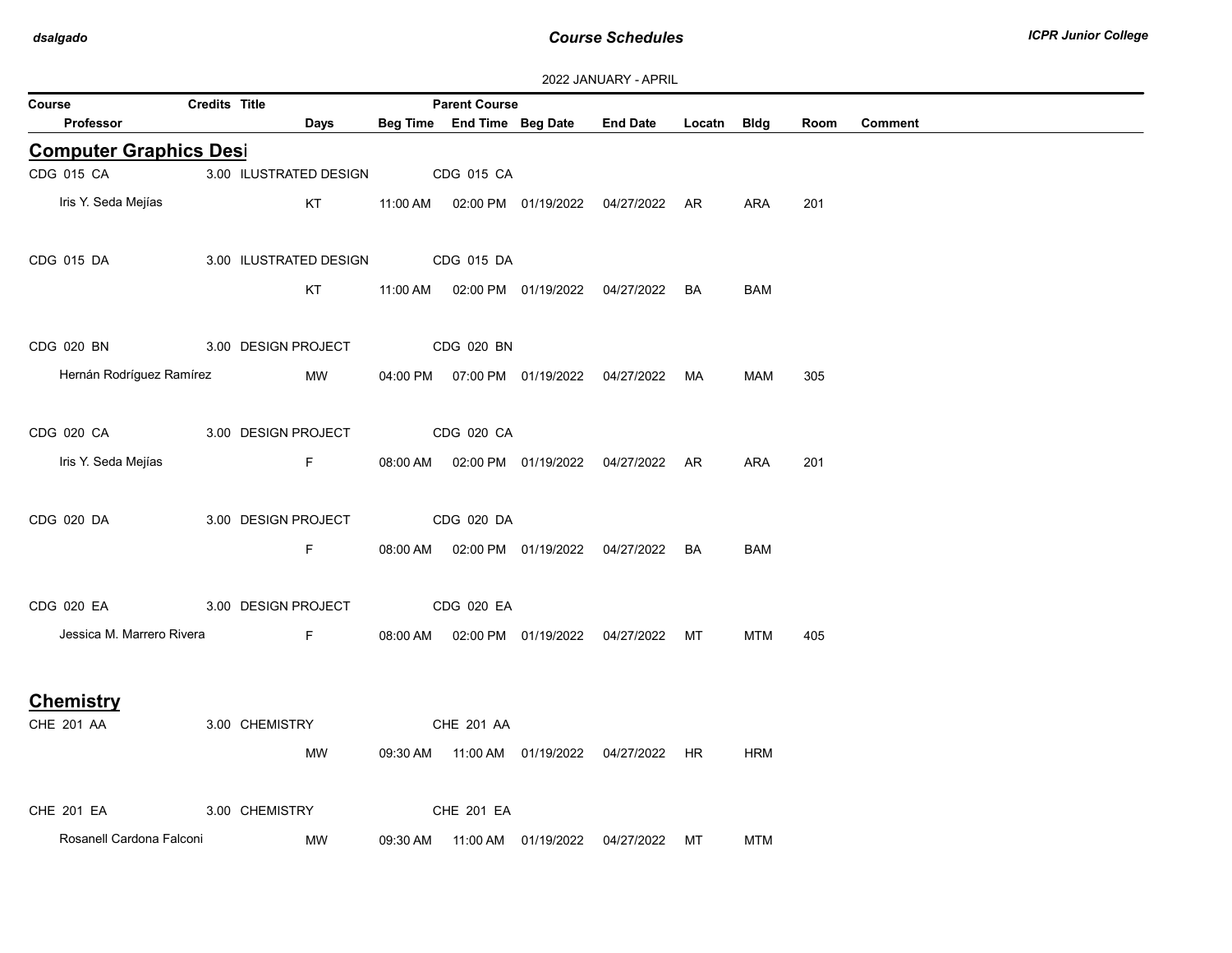| 2022 JANUARY - APRIL |  |
|----------------------|--|
|----------------------|--|

|        |                              |                      |                                           |          |                                                    |                                  | LULL UNIVUNIVI "NI IVIL                        |        |            |      |                |
|--------|------------------------------|----------------------|-------------------------------------------|----------|----------------------------------------------------|----------------------------------|------------------------------------------------|--------|------------|------|----------------|
| Course | Professor                    | <b>Credits Title</b> | <b>Days</b>                               |          | <b>Parent Course</b><br>Beg Time End Time Beg Date |                                  | <b>End Date</b>                                | Locatn | Bldg       | Room | <b>Comment</b> |
|        | <b>Computer Info Systems</b> |                      |                                           |          |                                                    |                                  |                                                |        |            |      |                |
|        | CIS 101 BA                   |                      | 3.00 INTRO TO DATA PROCESSING CIS 101 BA  |          |                                                    |                                  |                                                |        |            |      |                |
|        |                              |                      | MW                                        |          |                                                    |                                  | 11:00 AM  12:30 PM  01/19/2022  04/27/2022  MA |        | MAM        | 302  |                |
|        | <b>CIS 101 EA</b>            |                      | 3.00 INTRO TO DATA PROCESSING CIS 101 EA  |          |                                                    |                                  |                                                |        |            |      |                |
|        | Ricardo Padilla Rodríguez    |                      | MW                                        |          |                                                    |                                  | 09:30 AM  11:00 AM  01/19/2022  04/27/2022  MT |        | <b>MTM</b> | 401  |                |
|        | <b>CIS 105 EA</b>            |                      | 3.00 BASIC ELECTRONICS                    |          | <b>CIS 105 EA</b>                                  |                                  |                                                |        |            |      |                |
|        | Ricardo Padilla Rodríguez    |                      | KT                                        |          |                                                    |                                  |                                                |        | <b>MTM</b> | 401  |                |
|        | CIS 106 BA                   |                      | 3.00 OPERATING SYSTEMS                    |          | <b>CIS 106 BA</b>                                  |                                  |                                                |        |            |      |                |
|        | Henry Martínez Miranda       |                      | MW                                        | 08:00 AM |                                                    | 09:30 AM  01/19/2022  04/27/2022 |                                                | МA     | <b>MAM</b> | 302  |                |
|        | CIS 106 EA                   |                      | 3.00 OPERATING SYSTEMS                    |          | <b>CIS 106 EA</b>                                  |                                  |                                                |        |            |      |                |
|        | Ricardo Padilla Rodríguez    |                      | KT                                        |          |                                                    |                                  | 12:30 PM  02:30 PM  01/19/2022  04/27/2022  MT |        | <b>MTM</b> | 401  |                |
|        | <b>CIS 200 EA</b>            |                      | 3.00 COMP DES & TROUBLESHOO1 CIS 200 EA   |          |                                                    |                                  |                                                |        |            |      |                |
|        | Ricardo Padilla Rodríguez    |                      | MW                                        |          |                                                    |                                  | 08:00 AM  09:30 AM  01/19/2022  04/27/2022  MT |        | <b>MTM</b> | 401  |                |
|        | <b>CIS 203 EA</b>            |                      | 3.00 COMP. DES AND TROUBLE II             |          | CIS 203 EA                                         |                                  |                                                |        |            |      |                |
|        | Ricardo Padilla Rodríguez    |                      | F                                         |          |                                                    |                                  | 08:00 AM  12:00 PM  01/19/2022  04/27/2022  MT |        | MTM        | 401  |                |
|        | <b>CIS 208 AA</b>            |                      | 3.00 USE OF BUSINESS APP. PROG CIS 208 AA |          |                                                    |                                  |                                                |        |            |      |                |
|        |                              |                      | KT                                        | 09:30 AM |                                                    |                                  | 04/27/2022 HR                                  |        | <b>HRM</b> |      |                |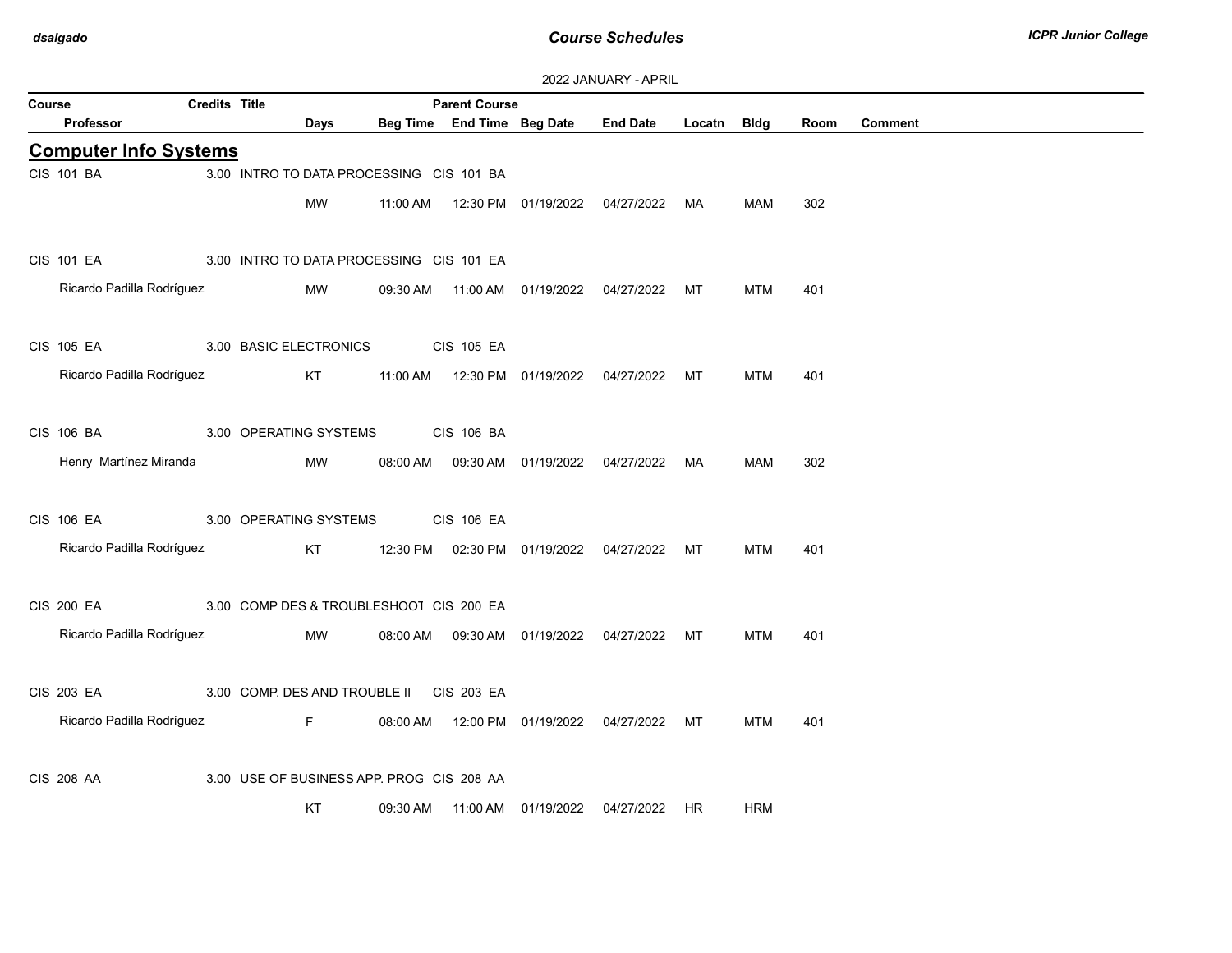| Course                       | Credits Title |                                           |          | <b>Parent Course</b>       |                                            |                                                |             |            |      |                |
|------------------------------|---------------|-------------------------------------------|----------|----------------------------|--------------------------------------------|------------------------------------------------|-------------|------------|------|----------------|
| Professor                    |               | Days                                      |          | Beg Time End Time Beg Date |                                            | <b>End Date</b>                                | Locatn Bldg |            | Room | <b>Comment</b> |
| <b>Computer Info Systems</b> |               |                                           |          |                            |                                            |                                                |             |            |      |                |
| <b>CIS 208 AN</b>            |               | 3.00 USE OF BUSINESS APP. PROC CIS 208 AN |          |                            |                                            |                                                |             |            |      |                |
| Jessica M. Marrero Rivera    |               | F                                         | 06:00 PM |                            | 09:00 PM  01/19/2022  04/27/2022           |                                                | HR.         | HRM        | 105A |                |
| <b>CIS 208 AY</b>            |               | 3.00 USE OF BUSINESS APP. PROG CIS 208 AY |          |                            |                                            |                                                |             |            |      |                |
|                              |               | U                                         | 00:00 AM |                            |                                            | 00:00 AM  01/19/2022  04/27/2022  HR           |             | <b>HRM</b> |      |                |
| <b>CIS 208 BA</b>            |               | 3.00 USE OF BUSINESS APP. PROG CIS 208 BA |          |                            |                                            |                                                |             |            |      |                |
| Nelly S. Martínez Segarra    |               | KT                                        |          |                            |                                            | 09:30 AM  11:00 AM  01/19/2022  04/27/2022  MA |             | <b>MAM</b> | 202  |                |
| <b>CIS 208 CA</b>            |               | 3.00 USE OF BUSINESS APP. PROC CIS 208 CA |          |                            |                                            |                                                |             |            |      |                |
| Damaris L Morales Piñeiro    |               | MW                                        | 11:00 AM |                            | 12:30 PM 01/19/2022                        | 04/27/2022                                     | AR          | <b>ARM</b> | 104  |                |
| <b>CIS 208 EA</b>            |               | 3.00 USE OF BUSINESS APP. PROC CIS 208 EA |          |                            |                                            |                                                |             |            |      |                |
| Ricardo Padilla Rodríguez    |               | KT                                        | 08:00 AM |                            | 09:30 AM  01/19/2022  04/27/2022           |                                                | МT          | <b>MTM</b> |      |                |
| CIS 211 BA                   |               | 3.00 COMMUNICATIONS NETWORK CIS 211 BA    |          |                            |                                            |                                                |             |            |      |                |
| Henry Martínez Miranda       |               | MW                                        |          |                            | 09:30 AM  11:00 AM  01/19/2022  04/27/2022 |                                                | МA          | <b>MAM</b> | 302  |                |
| <b>CIS 212 EA</b>            |               | 3.00 COMMUNICATIONS NETWORK CIS 212 EA    |          |                            |                                            |                                                |             |            |      |                |
| Ricardo Padilla Rodríguez    |               | MW                                        |          |                            | 11:00 AM  12:30 PM  01/19/2022  04/27/2022 |                                                | МT          | <b>MTM</b> | 401  |                |
| <b>CIS 214 EA</b>            |               | 3.00 Data Base Management                 |          | <b>CIS 214 EA</b>          |                                            |                                                |             |            |      |                |
| Ricardo Padilla Rodríguez    |               | МW                                        | 12:30 PM |                            | 02:00 PM 01/19/2022                        | 04/27/2022                                     | МT          | <b>MTM</b> | 401  |                |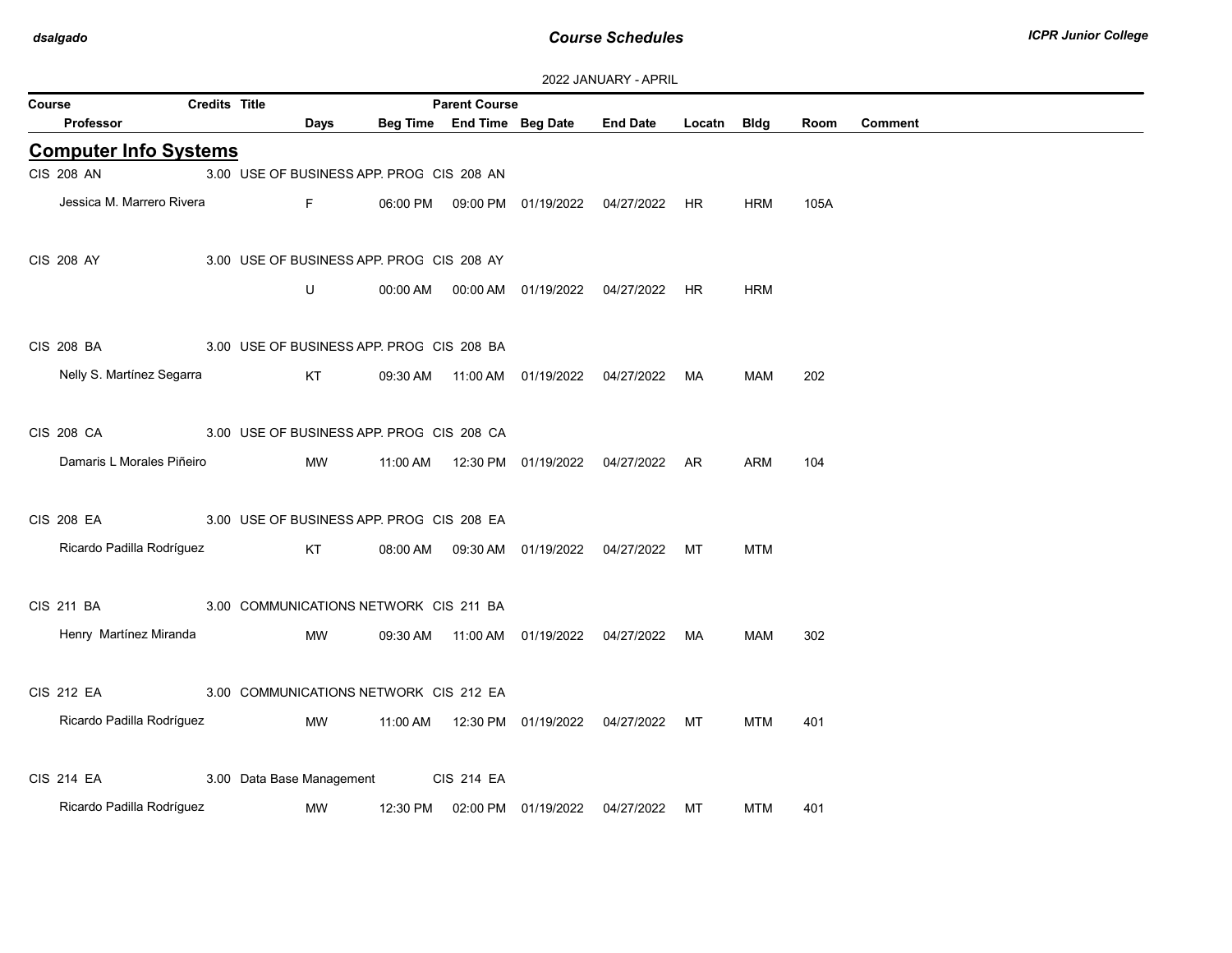|                                      |                      |                                               |          |                            |                                  | <b>ZUZZ JAINUART - APRIL</b>                   |        |             |      |                |
|--------------------------------------|----------------------|-----------------------------------------------|----------|----------------------------|----------------------------------|------------------------------------------------|--------|-------------|------|----------------|
| Course                               | <b>Credits Title</b> |                                               |          | <b>Parent Course</b>       |                                  |                                                |        |             |      |                |
| Professor                            |                      | Days                                          |          | Beg Time End Time Beg Date |                                  | <b>End Date</b>                                | Locatn | <b>Bldg</b> | Room | <b>Comment</b> |
| <b>Computer Info Systems</b>         |                      |                                               |          |                            |                                  |                                                |        |             |      |                |
| <b>CIS 217 EA</b>                    |                      | 3.00 Smartphone and Tabler Repair CIS 217 EA  |          |                            |                                  |                                                |        |             |      |                |
| Ricardo Padilla Rodríguez            |                      | KT                                            |          |                            |                                  | 09:30 AM  11:00 AM  01/19/2022  04/27/2022  MT |        | <b>MTM</b>  | 401  |                |
| <b>CIS 220 EA</b>                    |                      | 3.00 SUPERVISED PRACTICE                      |          | <b>CIS 220 EA</b>          |                                  |                                                |        |             |      |                |
| Ricardo Padilla Rodríguez            |                      | <b>FS</b>                                     | 12:30 PM |                            | 05:00 PM 01/19/2022 04/27/2022   |                                                | МT     | <b>MTM</b>  | 401  |                |
| <b>Medical Billing</b><br>CMB 001 AA |                      | 3.00 INTROD TO MEDICAL SERV<br><b>MW</b>      | 11:00 AM | CMB 001 AA                 | 02:00 PM 01/19/2022              | 04/27/2022 HR                                  |        | <b>HRM</b>  | 104A |                |
| CMB 001 DA<br>Daisy Rosa Rivera      |                      | 3.00 INTROD TO MEDICAL SERV<br>MW             | 08:00 AM | CMB 001 DA                 |                                  |                                                | BA     | BAM         | 501  |                |
| CMB 001 EA<br>Ivelisse Lozada Garced |                      | 3.00 INTROD TO MEDICAL SERV<br>KT             | 08:00 AM | CMB 001 EA                 |                                  |                                                | MT     | <b>MTM</b>  | 404  |                |
| CMB 002 AA                           |                      | 3.00 DENT AND MED TERMINOLOG CMB 002 AA<br>KT | 08:00 AM |                            | 11:00 AM  01/19/2022  04/27/2022 |                                                | HR     | <b>HRM</b>  | 104A |                |
| <b>CMB 002 AN</b>                    |                      | 3.00 DENT AND MED TERMINOLOG CMB 002 AN<br>KT |          |                            |                                  | 04:00 PM  07:00 PM  01/19/2022  04/27/2022  HR |        | <b>HRM</b>  |      |                |
| CMB 002 CA<br>Elizabeth Valle Arocho |                      | 3.00 DENT AND MED TERMINOLOG CMB 002 CA<br>MW | 08:00 AM |                            | 11:00 AM  01/19/2022             | 04/27/2022                                     | AR     | ARM         | 103  |                |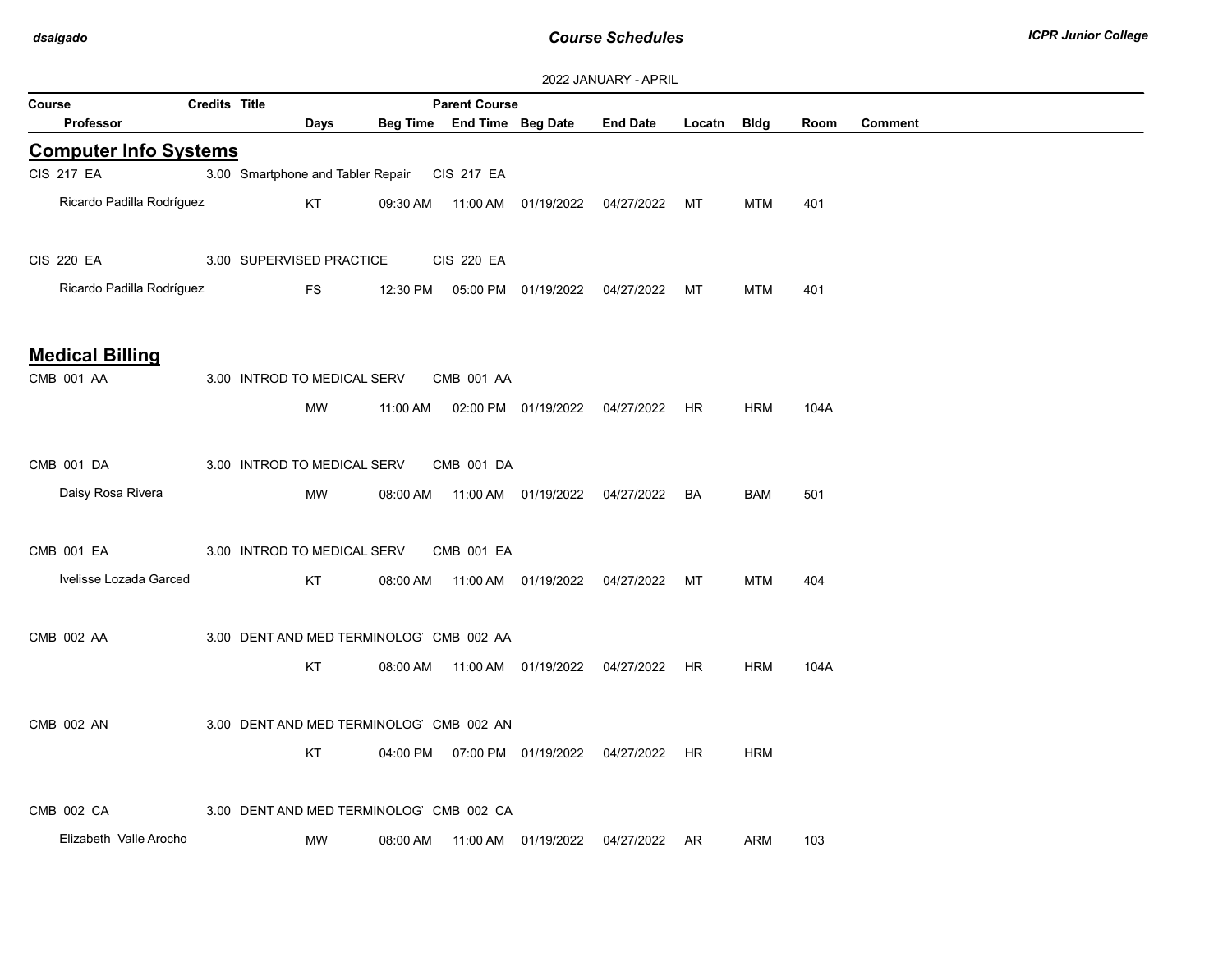| 2022 JANUARY - APRIL |  |
|----------------------|--|
|----------------------|--|

| Course     |                          | <b>Credits Title</b> |                   |                           |          | <b>Parent Course</b>                    |                                            |                                            |           |             |      |                |
|------------|--------------------------|----------------------|-------------------|---------------------------|----------|-----------------------------------------|--------------------------------------------|--------------------------------------------|-----------|-------------|------|----------------|
|            | Professor                |                      |                   | <b>Days</b>               |          | Beg Time End Time Beg Date              |                                            | <b>End Date</b>                            | Locatn    | <b>Bldg</b> | Room | <b>Comment</b> |
|            | <b>Medical Billing</b>   |                      |                   |                           |          |                                         |                                            |                                            |           |             |      |                |
| CMB 002 DA |                          |                      |                   |                           |          | 3.00 DENT AND MED TERMINOLOG CMB 002 DA |                                            |                                            |           |             |      |                |
|            | Daisy Rosa Rivera        |                      |                   | <b>MW</b>                 | 11:00 AM |                                         | 02:00 PM  01/19/2022  04/27/2022           |                                            | BA        | BAM         | 501  |                |
| CMB 002 EA |                          |                      |                   |                           |          | 3.00 DENT AND MED TERMINOLOG CMB 002 EA |                                            |                                            |           |             |      |                |
|            | Ivelisse Lozada Garced   |                      |                   | MW                        | 08:00 AM |                                         | 11:00 AM  01/19/2022  04/27/2022           |                                            | МT        | <b>MTM</b>  |      |                |
| CMB 003 BN |                          |                      |                   | 3.00 MED AND DENT BILLING |          | CMB 003 BN                              |                                            |                                            |           |             |      |                |
|            | Migdalia Valentín Ortiz  |                      |                   | <b>MW</b>                 |          |                                         |                                            | 04:00 PM  07:00 PM  01/19/2022  04/27/2022 | MA        | MAM         | 307  |                |
| CMB 003 CA |                          |                      |                   | 3.00 MED AND DENT BILLING |          | CMB 003 CA                              |                                            |                                            |           |             |      |                |
|            | Elizabeth Valle Arocho   |                      |                   | KT                        | 11:00 AM |                                         | 02:00 PM 01/19/2022                        | 04/27/2022                                 | <b>AR</b> | <b>ARM</b>  | 103  |                |
| CMB 003 DA |                          |                      |                   | 3.00 MED AND DENT BILLING |          | CMB 003 DA                              |                                            |                                            |           |             |      |                |
|            |                          |                      |                   | МW                        |          |                                         | 08:00 AM  11:00 AM  01/19/2022  04/27/2022 |                                            | BA        | BAM         |      |                |
| CMB 003 EA |                          |                      |                   | 3.00 MED AND DENT BILLING |          | CMB 003 EA                              |                                            |                                            |           |             |      |                |
|            | Wilnelia Rivera Meléndez |                      |                   | <b>MW</b>                 | 08:00 AM |                                         | 11:00 AM  01/19/2022  04/27/2022           |                                            | МT        | <b>MTM</b>  |      |                |
| CMB 004 BN |                          |                      | 3.00 CODIFICATION |                           |          | CMB 004 BN                              |                                            |                                            |           |             |      |                |
|            | Migdalia Valentín Ortiz  |                      |                   | KT                        |          |                                         | 04:00 PM   07:00 PM   01/19/2022           | 04/27/2022 MA                              |           | MAM         | 305  |                |
| CMB 004 CA |                          |                      | 3.00 CODIFICATION |                           |          | CMB 004 CA                              |                                            |                                            |           |             |      |                |
|            | Elizabeth Valle Arocho   |                      |                   | MW                        | 11:00 AM |                                         | 02:00 PM 01/19/2022                        | 04/27/2022                                 | AR        | <b>ARM</b>  | 103  |                |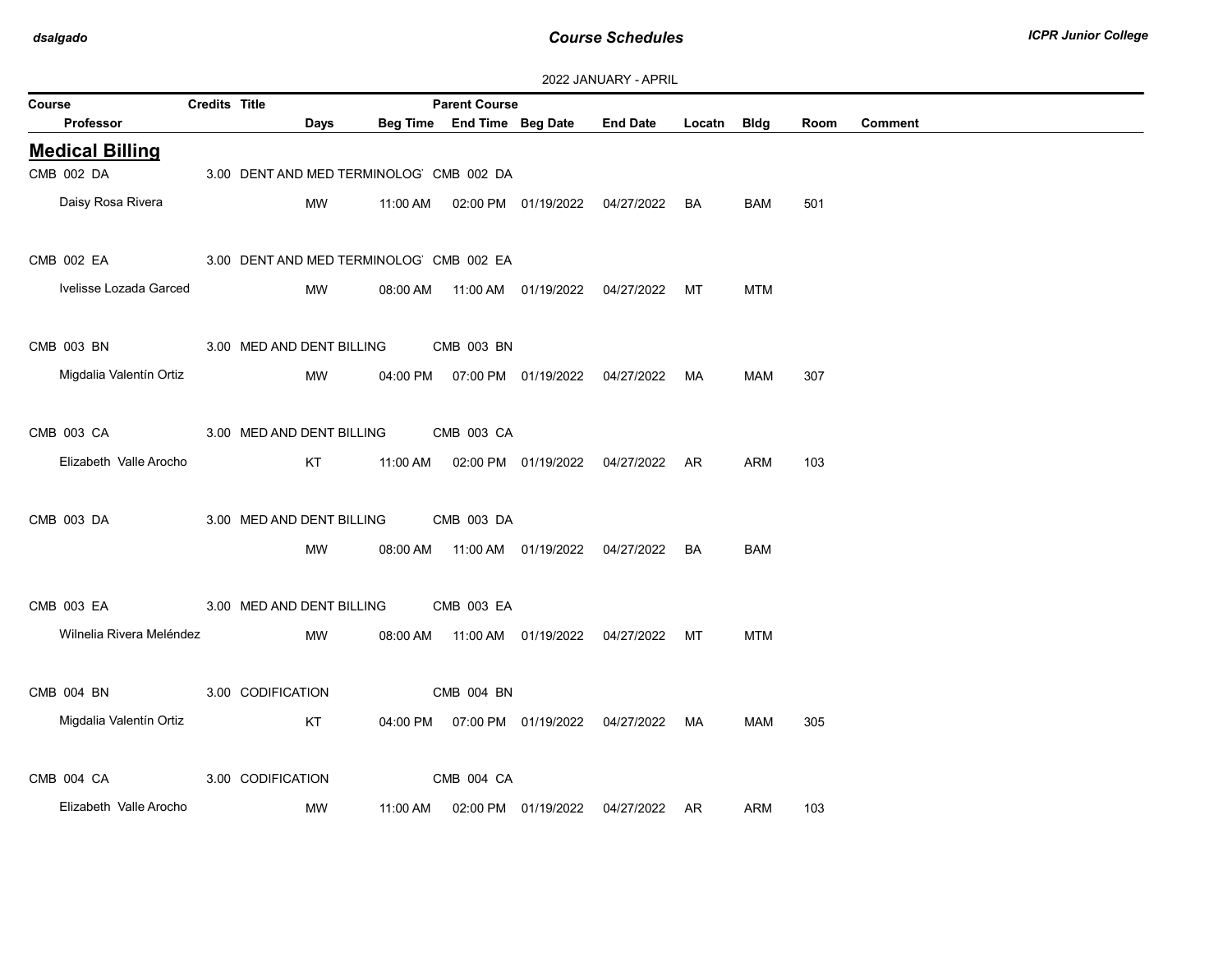| 2022 JANUARY - APRIL |  |
|----------------------|--|
|----------------------|--|

| Course                   | <b>Credits Title</b> |                           |          | <b>Parent Course</b>       | $2022$ $01110111$ |                                                |             |            |      |                |
|--------------------------|----------------------|---------------------------|----------|----------------------------|-------------------|------------------------------------------------|-------------|------------|------|----------------|
| Professor                |                      | Days                      |          | Beg Time End Time Beg Date |                   | <b>End Date</b>                                | Locatn Bldg |            | Room | <b>Comment</b> |
| <b>Medical Billing</b>   |                      |                           |          |                            |                   |                                                |             |            |      |                |
| CMB 004 CB               |                      | 3.00 CODIFICATION         |          | CMB 004 CB                 |                   |                                                |             |            |      |                |
| Evidelcy Rivera Seda     |                      | MW                        | 11:00 AM |                            |                   | 02:00 PM 01/19/2022 04/27/2022 AR              |             | ARM        | 105  |                |
| CMB 004 EA               |                      | 3.00 CODIFICATION         |          | CMB 004 EA                 |                   |                                                |             |            |      |                |
| Wilnelia Rivera Meléndez |                      | MW                        |          |                            |                   | 11:30 AM  02:30 PM  01/19/2022  04/27/2022  MT |             | MTM        | 404  |                |
| CMB 005 AA               |                      | 3.00 MED OFFICE PROCEDURE |          | CMB 005 AA                 |                   |                                                |             |            |      |                |
|                          |                      | <b>MW</b>                 | 11:00 AM |                            |                   | 02:00 PM 01/19/2022 04/27/2022 HR              |             | <b>HRM</b> |      |                |
| <b>CMB 005 AN</b>        |                      | 3.00 MED OFFICE PROCEDURE |          | CMB 005 AN                 |                   |                                                |             |            |      |                |
|                          |                      | MW                        | 04:00 PM |                            |                   | 07:00 PM 01/19/2022 04/27/2022 HR              |             | <b>HRM</b> |      |                |
| CMB 005 BN               |                      | 3.00 MED OFFICE PROCEDURE |          | CMB 005 BN                 |                   |                                                |             |            |      |                |
| Migdalia Valentín Ortiz  |                      | MW                        | 07:00 PM |                            |                   | 10:00 PM  01/19/2022  04/27/2022  MA           |             | MAM        | 307  |                |
| CMB 005 DA               |                      | 3.00 MED OFFICE PROCEDURE |          | CMB 005 DA                 |                   |                                                |             |            |      |                |
| Gysenia Seda Sepúlveda   |                      | KT                        |          |                            |                   | 08:00 AM  11:00 AM  01/19/2022  04/27/2022  BA |             | <b>BAM</b> | 501  |                |
| CMB 005 EA               |                      | 3.00 MED OFFICE PROCEDURE |          | CMB 005 EA                 |                   |                                                |             |            |      |                |
| Wilnelia Rivera Meléndez |                      | KT                        | 08:00 AM |                            |                   | 11:00 AM  01/19/2022  04/27/2022               | MT          | <b>MTM</b> |      |                |
| CMB 010 AA               |                      | 3.00 PRACTICE LABORATORY  |          | <b>CMB 010 AA</b>          |                   |                                                |             |            |      |                |
|                          |                      | F.                        | 08:00 AM |                            |                   | 02:00 PM  01/19/2022  04/27/2022  HR           |             | <b>HRM</b> | 104A |                |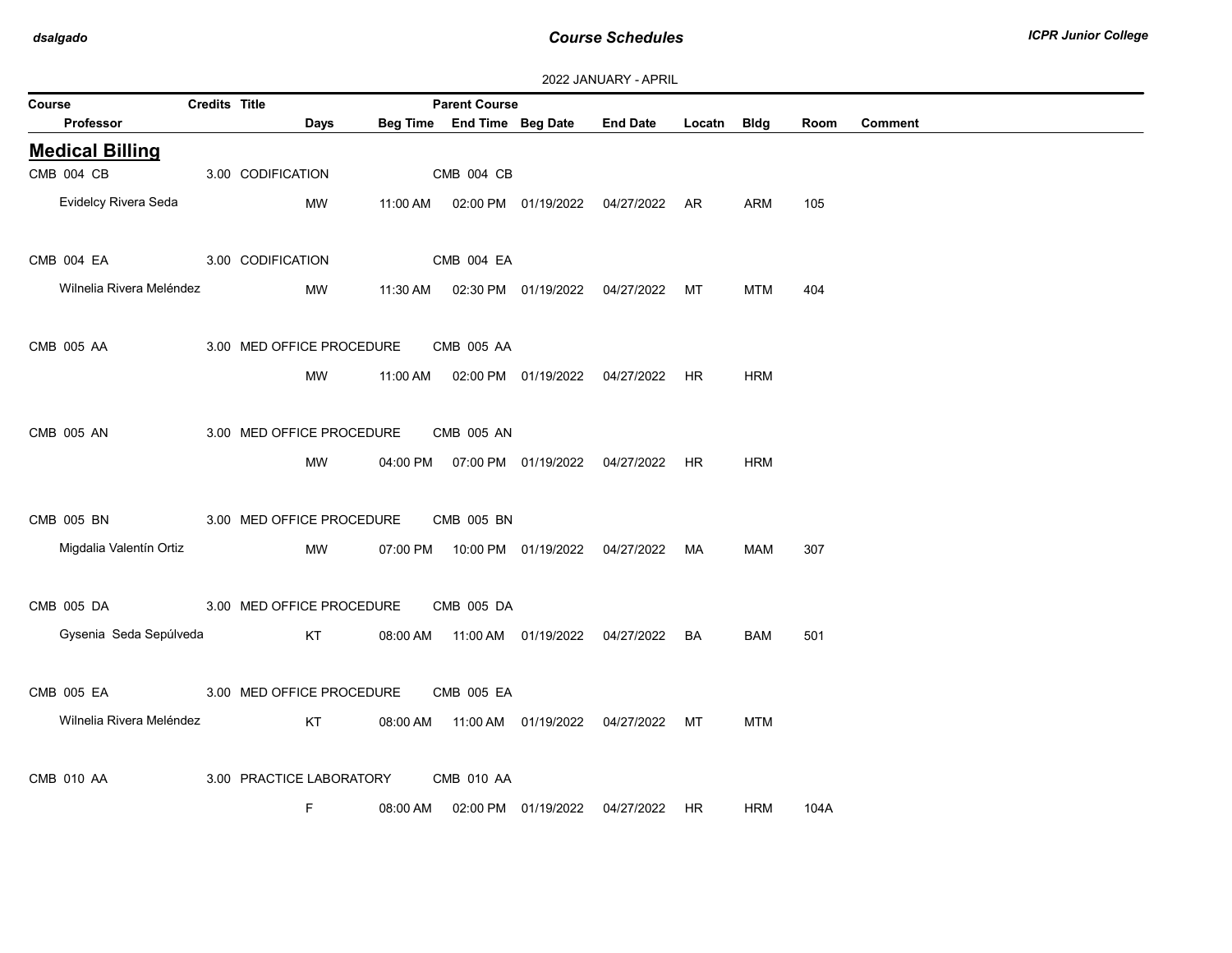| Course |                             | <b>Credits Title</b> |                          |          | <b>Parent Course</b>                     |                                            |                                                |           |            |      |                |
|--------|-----------------------------|----------------------|--------------------------|----------|------------------------------------------|--------------------------------------------|------------------------------------------------|-----------|------------|------|----------------|
|        | Professor                   |                      | Days                     |          |                                          | Beg Time End Time Beg Date                 | End Date Locatn Bldg                           |           |            | Room | <b>Comment</b> |
|        | <b>Medical Billing</b>      |                      |                          |          |                                          |                                            |                                                |           |            |      |                |
|        | CMB 010 BN                  |                      | 3.00 PRACTICE LABORATORY |          | <b>CMB 010 BN</b>                        |                                            |                                                |           |            |      |                |
|        | Carmen L. Rodríguez Morales |                      | Fig. 10                  |          |                                          |                                            | 10:00 AM  04:00 PM  01/19/2022  04/27/2022  MA |           | MAM        | 307  |                |
|        | CMB 010 CA                  |                      | 3.00 PRACTICE LABORATORY |          | CMB 010 CA                               |                                            |                                                |           |            |      |                |
|        | Elizabeth Valle Arocho      |                      | S                        |          |                                          |                                            | 08:00 AM  02:00 PM  01/19/2022  04/27/2022  AR |           | <b>ARM</b> | 101  |                |
|        | CMB 010 DA                  |                      | 3.00 PRACTICE LABORATORY |          | CMB 010 DA                               |                                            |                                                |           |            |      |                |
|        |                             |                      | F.                       | 08:00 AM |                                          | 02:00 PM  01/19/2022  04/27/2022           |                                                | BA        | <b>BAM</b> |      |                |
|        | CMB 010 EA                  |                      | 3.00 PRACTICE LABORATORY |          | <b>CMB 010 EA</b>                        |                                            |                                                |           |            |      |                |
|        | Ivelisse Lozada Garced      |                      | $F -$                    |          |                                          | 08:00 AM  02:00 PM  01/19/2022  04/27/2022 |                                                | MT        | <b>MTM</b> |      |                |
|        | <b>Small Business</b>       |                      |                          |          |                                          |                                            |                                                |           |            |      |                |
|        | <b>CMN 010 AA</b>           |                      |                          |          | 3.00 SMALL BUSINESS ENTERPRIS CMN 010 AA |                                            |                                                |           |            |      |                |
|        |                             |                      | <b>MW</b>                | 08:00 AM |                                          | 11:00 AM  01/19/2022  04/27/2022           |                                                | <b>HR</b> | <b>HRM</b> |      |                |
|        | <b>CMN 010 AN</b>           |                      |                          |          | 3.00 SMALL BUSINESS ENTERPRIS CMN 010 AN |                                            |                                                |           |            |      |                |
|        |                             |                      | KT                       |          |                                          | 06:00 PM  09:00 PM  01/19/2022  04/27/2022 |                                                | HR        | <b>HRM</b> |      |                |
|        | CMN 010 BA                  |                      |                          |          | 3.00 SMALL BUSINESS ENTERPRIS CMN 010 BA |                                            |                                                |           |            |      |                |
|        | Carlos R. Rosario López     |                      | KT                       |          |                                          | 02:00 PM  05:00 PM  01/19/2022  04/27/2022 |                                                | MA        | <b>MAM</b> | 108  |                |
|        | <b>CMN 010 BN</b>           |                      |                          |          | 3.00 SMALL BUSINESS ENTERPRIS CMN 010 BN |                                            |                                                |           |            |      |                |
|        | Carlos R. Rosario López     |                      | MW                       | 07:00 PM |                                          | 10:00 PM  01/19/2022                       | 04/27/2022                                     | MA        | <b>MAM</b> | 109  |                |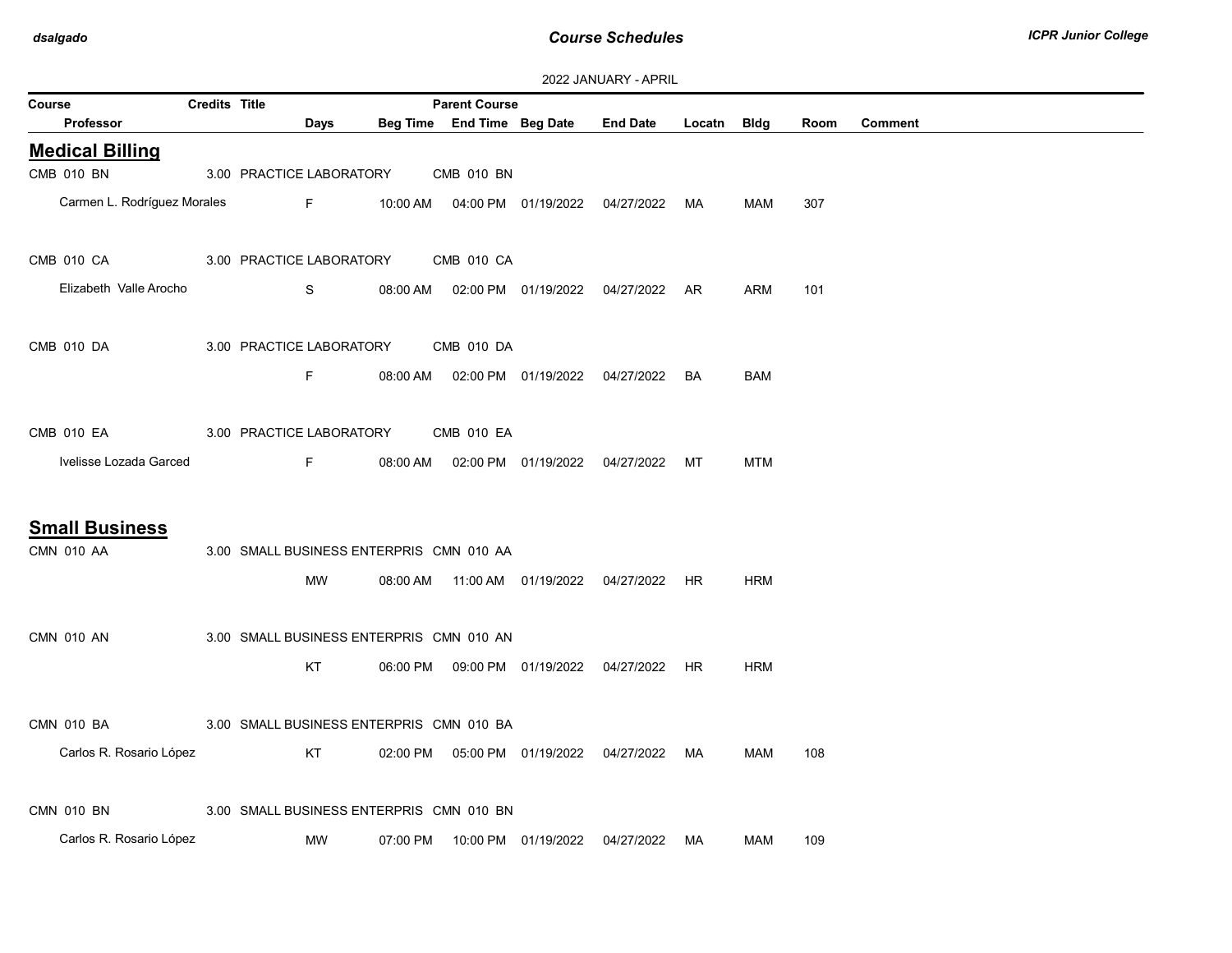| 2022 JANUARY - APRIL |  |
|----------------------|--|
|----------------------|--|

| Course                 | <b>Credits Title</b> |                                          |          | <b>Parent Course</b>       |                      | .                                              |             |            |      |                |
|------------------------|----------------------|------------------------------------------|----------|----------------------------|----------------------|------------------------------------------------|-------------|------------|------|----------------|
| Professor              |                      | Days                                     |          | Beg Time End Time Beg Date |                      | <b>End Date</b>                                | Locatn Bldg |            | Room | <b>Comment</b> |
| <b>Small Business</b>  |                      |                                          |          |                            |                      |                                                |             |            |      |                |
| CMN 010 CA             |                      | 3.00 SMALL BUSINESS ENTERPRIS CMN 010 CA |          |                            |                      |                                                |             |            |      |                |
| Jennifer Robles Cortés |                      | <b>MW</b>                                | 08:00 AM |                            |                      | 11:00 AM  01/19/2022  04/27/2022  AR           |             | ARM        | 302  |                |
| CMN 010 CB             |                      | 3.00 SMALL BUSINESS ENTERPRIS CMN 010 CB |          |                            |                      |                                                |             |            |      |                |
| Iris Quiles Soto       |                      | KT                                       | 11:00 AM |                            |                      | 02:00 PM 01/19/2022 04/27/2022 AR              |             | <b>ARM</b> | 101  |                |
| <b>CMN 010 DA</b>      |                      | 3.00 SMALL BUSINESS ENTERPRIS CMN 010 DA |          |                            |                      |                                                |             |            |      |                |
|                        |                      | KT                                       | 08:00 AM |                            |                      | 11:00 AM  01/19/2022  04/27/2022  BA           |             | BAM        |      |                |
| CMN 010 DN             |                      | 3.00 SMALL BUSINESS ENTERPRIS CMN 010 DN |          |                            |                      |                                                |             |            |      |                |
|                        |                      | W                                        |          |                            |                      | 04:00 PM  10:00 PM  01/19/2022  04/27/2022     | <b>BA</b>   | <b>BAM</b> |      |                |
| <b>CMN 010 EA</b>      |                      | 3.00 SMALL BUSINESS ENTERPRIS CMN 010 EA |          |                            |                      |                                                |             |            |      |                |
| Ivelisse Lozada Garced |                      | KT                                       |          |                            |                      | 11:30 AM  02:30 PM  01/19/2022  04/27/2022  MT |             | MTM        |      |                |
| Keyboarding            |                      |                                          |          |                            |                      |                                                |             |            |      |                |
| CSC 001 AA             |                      | 3.00 KEYBOARDING & DOC. PROD. CSC 001 AA |          |                            |                      |                                                |             |            |      |                |
|                        |                      | MW                                       | 08:00 AM |                            |                      |                                                | HR          | <b>HRM</b> | 104B |                |
| CSC 001 AN             |                      | 3.00 KEYBOARDING & DOC. PROD. CSC 001 AN |          |                            |                      |                                                |             |            |      |                |
|                        |                      | MW                                       |          |                            |                      | 07:00 PM  10:00 PM  01/19/2022  04/27/2022  HR |             | <b>HRM</b> |      |                |
| CSC 001 CA             |                      | 3.00 KEYBOARDING & DOC. PROD. CSC 001 CA |          |                            |                      |                                                |             |            |      |                |
| Elizabeth Valle Arocho |                      | KT                                       | 08:00 AM |                            | 11:00 AM  01/19/2022 | 04/27/2022                                     | AR          | <b>ARM</b> | 103  |                |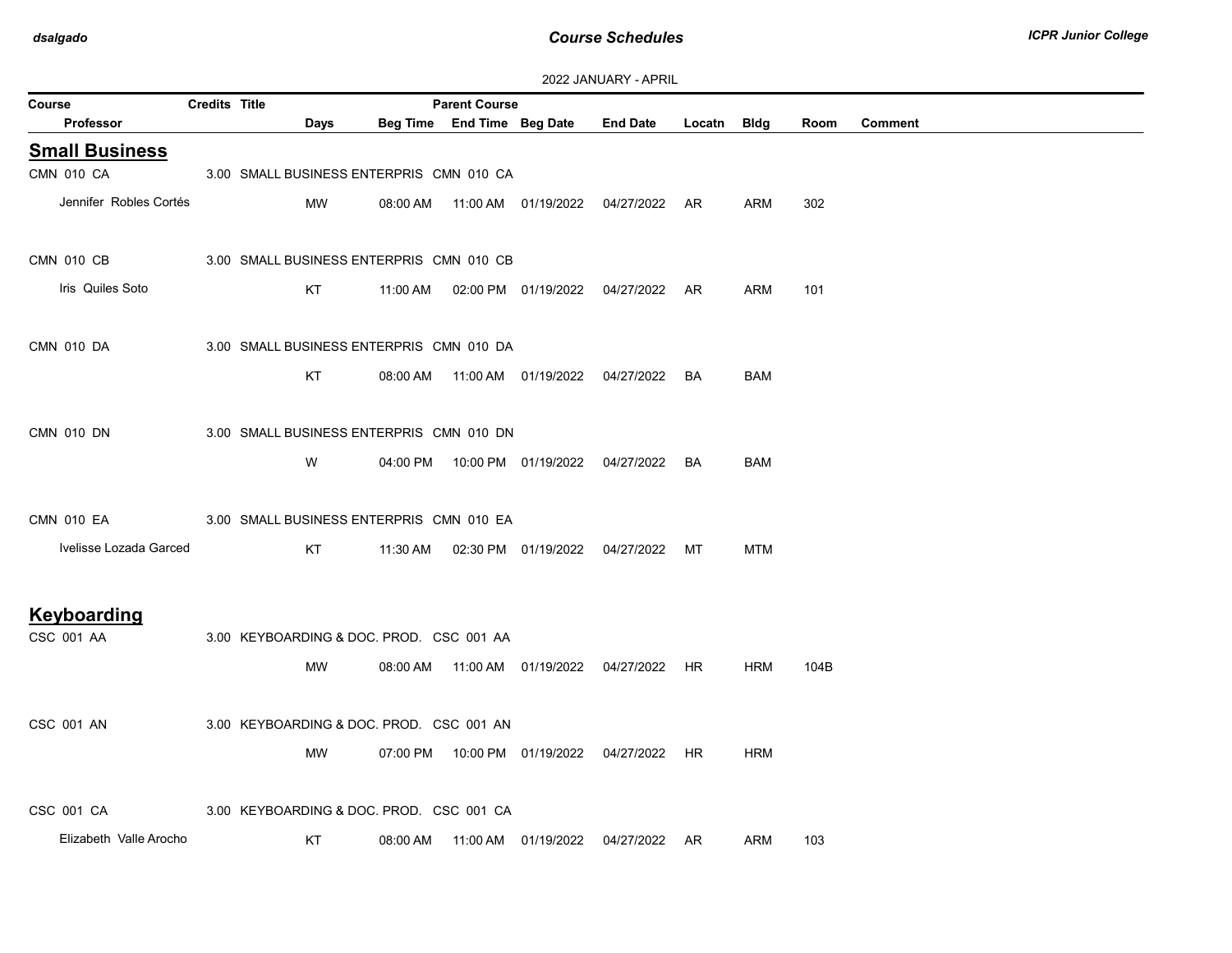|                         |                           |                      |                                            |          |                            |                                  | ZUZZ JAINUANT - AFNIL                          |           |            |      |         |
|-------------------------|---------------------------|----------------------|--------------------------------------------|----------|----------------------------|----------------------------------|------------------------------------------------|-----------|------------|------|---------|
| Course                  |                           | <b>Credits Title</b> |                                            |          | <b>Parent Course</b>       |                                  |                                                |           |            |      |         |
| Professor               |                           |                      | Days                                       |          | Beg Time End Time Beg Date |                                  | <b>End Date</b>                                | Locatn    | Bldg       | Room | Comment |
| <b>Keyboarding</b>      |                           |                      |                                            |          |                            |                                  |                                                |           |            |      |         |
| CSC 001 EA              |                           |                      | 3.00 KEYBOARDING & DOC. PROD. CSC 001 EA   |          |                            |                                  |                                                |           |            |      |         |
|                         | Wilnelia Rivera Meléndez  |                      | KT                                         | 11:30 AM |                            | 02:30 PM 01/19/2022 04/27/2022   |                                                | MT        | <b>MTM</b> | 404  |         |
|                         |                           |                      |                                            |          |                            |                                  |                                                |           |            |      |         |
| <b>Criminal Justice</b> |                           |                      |                                            |          |                            |                                  |                                                |           |            |      |         |
| CSI 101 AA              |                           |                      | 3.00 PROC CRIM JUST SYSTEM IN   CSI 101 AA |          |                            |                                  |                                                |           |            |      |         |
|                         |                           |                      | MW                                         | 08:00 AM |                            | 09:30 AM  01/19/2022  04/27/2022 |                                                | HR        | <b>HRM</b> | 303  |         |
|                         |                           |                      |                                            |          |                            |                                  |                                                |           |            |      |         |
| CSI 101 AN              |                           |                      | 3.00 PROC CRIM JUST SYSTEM IN   CSI 101 AN |          |                            |                                  |                                                |           |            |      |         |
|                         |                           |                      | KT                                         |          |                            |                                  | 07:30 PM  09:00 PM  01/19/2022  04/27/2022  HR |           | <b>HRM</b> | 303  |         |
|                         |                           |                      |                                            |          |                            |                                  |                                                |           |            |      |         |
| CSI 101 BA              |                           |                      | 3.00 PROC CRIM JUST SYSTEM IN   CSI 101 BA |          |                            |                                  |                                                |           |            |      |         |
|                         |                           |                      |                                            |          |                            |                                  |                                                |           |            |      |         |
|                         | Wilmer A Silva Correa     |                      | MW                                         | 08:00 AM |                            |                                  | 04/27/2022                                     | MA        | MAM        | 306  |         |
|                         |                           |                      |                                            |          |                            |                                  |                                                |           |            |      |         |
| CSI 101 CA              |                           |                      | 3.00 PROC CRIM JUST SYSTEM IN   CSI 101 CA |          |                            |                                  |                                                |           |            |      |         |
|                         | Yamilie Morales Rodríguez |                      | KT                                         |          |                            |                                  | 09:30 AM  11:00 AM  01/19/2022  04/27/2022  AR |           | AR400      | 408  |         |
|                         |                           |                      |                                            |          |                            |                                  |                                                |           |            |      |         |
| CSI 101 EA              |                           |                      | 3.00 PROC CRIM JUST SYSTEM IN   CSI 101 EA |          |                            |                                  |                                                |           |            |      |         |
|                         | Raquel Maldonado Bosque   |                      | KT                                         | 08:00 AM |                            |                                  | 09:30 AM  01/19/2022  04/27/2022  MT           |           | <b>MTM</b> | 415  |         |
|                         |                           |                      |                                            |          |                            |                                  |                                                |           |            |      |         |
| CSI 102 AA              |                           |                      | 2.00 CRIMINOLOGY & CRIMINAL PF CSI 102 AA  |          |                            |                                  |                                                |           |            |      |         |
|                         |                           |                      | KT                                         | 08:00 AM |                            | 09:30 AM  01/19/2022             | 04/27/2022                                     | <b>HR</b> | <b>HRM</b> |      |         |
|                         |                           |                      |                                            |          |                            |                                  |                                                |           |            |      |         |
| CSI 102 CA              |                           |                      | 2.00 CRIMINOLOGY & CRIMINAL PF CSI 102 CA  |          |                            |                                  |                                                |           |            |      |         |
|                         |                           |                      | KT                                         |          |                            |                                  | 04/27/2022 AR                                  |           |            |      |         |
|                         |                           |                      |                                            | 08:30 AM |                            | 09:30 AM  01/19/2022             |                                                |           | AR400      | 408  |         |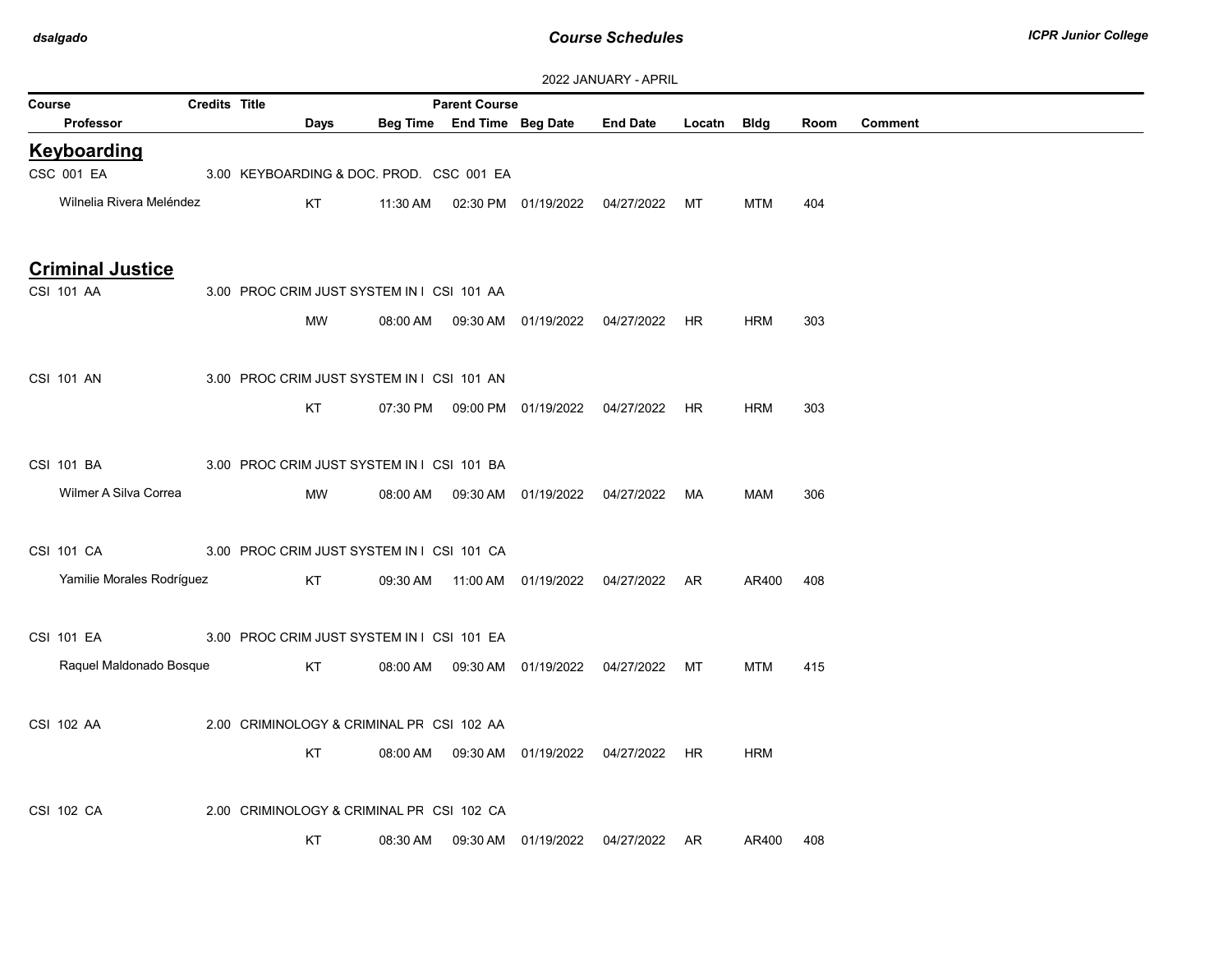| 2022 JANUARY - APRIL |  |
|----------------------|--|
|----------------------|--|

| Course |                             | Credits Title |                                            |          | <b>Parent Course</b> |                                            |                                      |             |            |      |                |
|--------|-----------------------------|---------------|--------------------------------------------|----------|----------------------|--------------------------------------------|--------------------------------------|-------------|------------|------|----------------|
|        | Professor                   |               | Days                                       |          |                      | Beg Time End Time Beg Date End Date        |                                      | Locatn Bldg |            | Room | <b>Comment</b> |
|        | <b>Criminal Justice</b>     |               |                                            |          |                      |                                            |                                      |             |            |      |                |
|        | <b>CSI 102 EA</b>           |               | 2.00 CRIMINOLOGY & CRIMINAL PF CSI 102 EA  |          |                      |                                            |                                      |             |            |      |                |
|        | Alvin Rafael Torrado Rosado |               | MW                                         | 11:00 AM |                      |                                            | 12:30 PM  01/19/2022  04/27/2022  MT |             | MTM        | 415  |                |
|        | CSI 103 AA                  |               | 3.00 CRIMINAL LAW & SPECIAL LAV CSI 103 AA |          |                      |                                            |                                      |             |            |      |                |
|        |                             |               | MW                                         | 09:30 AM |                      |                                            |                                      | <b>HR</b>   | <b>HRM</b> |      |                |
|        | CSI 103 BA                  |               | 3.00 CRIMINAL LAW & SPECIAL LAV CSI 103 BA |          |                      |                                            |                                      |             |            |      |                |
|        | Wilmer A Silva Correa       |               | MW                                         | 09:30 AM |                      |                                            |                                      |             | MAM        | 306  |                |
|        | CSI 103 CA                  |               | 3.00 CRIMINAL LAW & SPECIAL LAV CSI 103 CA |          |                      |                                            |                                      |             |            |      |                |
|        |                             |               | MW                                         | 08:00 AM |                      |                                            | 09:30 AM  01/19/2022  04/27/2022  AR |             | AR400      | 408  |                |
|        | <b>CSI 204 AA</b>           |               | 3.00 CRIMINAL PROCEDURE                    |          | CSI 204 AA           |                                            |                                      |             |            |      |                |
|        |                             |               | <b>MW</b>                                  | 09:30 AM |                      |                                            |                                      | HR.         | HRM        |      |                |
|        | CSI 204 BA                  |               | 3.00 CRIMINAL PROCEDURE                    |          | CSI 204 BA           |                                            |                                      |             |            |      |                |
|        | Wilmer A Silva Correa       |               | KT                                         |          |                      | 11:00 AM  12:30 PM  01/19/2022  04/27/2022 |                                      | MA          | <b>MAM</b> | 306  |                |
|        | <b>CSI 204 EA</b>           |               | 3.00 CRIMINAL PROCEDURE                    |          | <b>CSI 204 EA</b>    |                                            |                                      |             |            |      |                |
|        | Alvin Rafael Torrado Rosado |               | MW                                         | 09:30 AM |                      | 11:00 AM  01/19/2022  04/27/2022           |                                      | MT          | <b>MTM</b> | 415  |                |
|        | CSI 205 AA                  |               | 3.00 EVIDENCE & CONSTITUTIONA CSI 205 AA   |          |                      |                                            |                                      |             |            |      |                |
|        |                             |               | KT                                         | 08:00 AM |                      | 09:30 AM  01/19/2022  04/27/2022           |                                      | HR.         | <b>HRM</b> |      |                |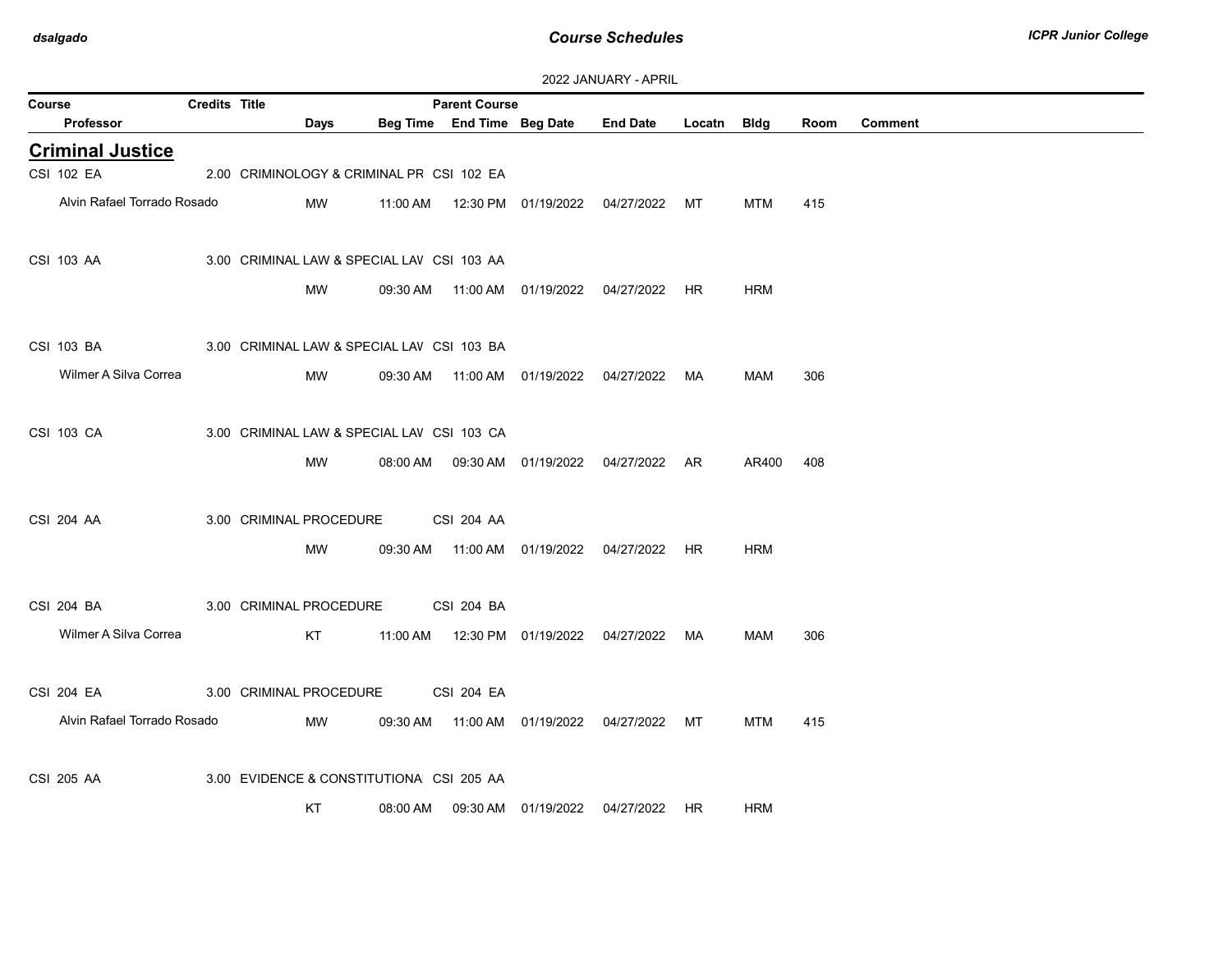| 2022 JANUARY - APRIL |
|----------------------|
|----------------------|

| Course |                             | <b>Credits Title</b> |                                             |          | <b>Parent Course</b>       |                                            |                 |             |            |      |                |
|--------|-----------------------------|----------------------|---------------------------------------------|----------|----------------------------|--------------------------------------------|-----------------|-------------|------------|------|----------------|
|        | Professor                   |                      | Days                                        |          | Beg Time End Time Beg Date |                                            | <b>End Date</b> | Locatn Bldg |            | Room | <b>Comment</b> |
|        | <b>Criminal Justice</b>     |                      |                                             |          |                            |                                            |                 |             |            |      |                |
|        | CSI 205 BA                  |                      | 3.00 EVIDENCE & CONSTITUTIONA CSI 205 BA    |          |                            |                                            |                 |             |            |      |                |
|        | Wilmer A Silva Correa       |                      | KT                                          |          |                            | 12:30 PM  02:00 PM  01/19/2022             | 04/27/2022      | МA          | MAM        | 306  |                |
|        | CSI 205 EA                  |                      | 3.00 EVIDENCE & CONSTITUTIONA CSI 205 EA    |          |                            |                                            |                 |             |            |      |                |
|        | Raquel Maldonado Bosque     |                      | KT                                          | 09:30 AM |                            |                                            | 04/27/2022      | МT          | <b>MTM</b> |      |                |
|        | CSI 206 AA                  |                      | 3.00 FORENSIC INV I: THE CRIMINA CSI 206 AA |          |                            |                                            |                 |             |            |      |                |
|        |                             |                      | KT                                          |          |                            | 09:30 AM  11:00 AM  01/19/2022  04/27/2022 |                 | HR          | <b>HRM</b> |      |                |
|        | CSI 206 CA                  |                      | 3.00 FORENSIC INV I: THE CRIMINA CSI 206 CA |          |                            |                                            |                 |             |            |      |                |
|        |                             |                      | MW                                          | 09:30 AM |                            | 11:00 AM  01/19/2022                       | 04/27/2022      | AR          | AR400      | 408  |                |
|        | CSI 206 EA                  |                      | 3.00 FORENSIC INV I: THE CRIMINA CSI 206 EA |          |                            |                                            |                 |             |            |      |                |
|        | Raquel Maldonado Bosque     |                      | KT                                          |          |                            | 12:30 PM  02:00 PM  01/19/2022  04/27/2022 |                 | MT          | MTM        | 415  |                |
|        | <b>CSI 207 AA</b>           |                      | 3.00 FORENSIC INV II: CRIMINOLO( CSI 207 AA |          |                            |                                            |                 |             |            |      |                |
|        |                             |                      | МW                                          |          |                            | 11:00 AM  12:30 PM  01/19/2022  04/27/2022 |                 | HR          | <b>HRM</b> |      |                |
|        | CSI 207 BA                  |                      | 3.00 FORENSIC INV II: CRIMINOLO( CSI 207 BA |          |                            |                                            |                 |             |            |      |                |
|        | Wilmer A Silva Correa       |                      | MW                                          | 11:00 AM |                            | 12:30 PM 01/19/2022                        | 04/27/2022      | МA          | MAM        | 306  |                |
|        | <b>CSI 207 EA</b>           |                      | 3.00 FORENSIC INV II: CRIMINOLO( CSI 207 EA |          |                            |                                            |                 |             |            |      |                |
|        | Alvin Rafael Torrado Rosado |                      | MW                                          | 08:00 AM |                            | 09:30 AM 01/19/2022                        | 04/27/2022      | МT          | <b>MTM</b> | 415  |                |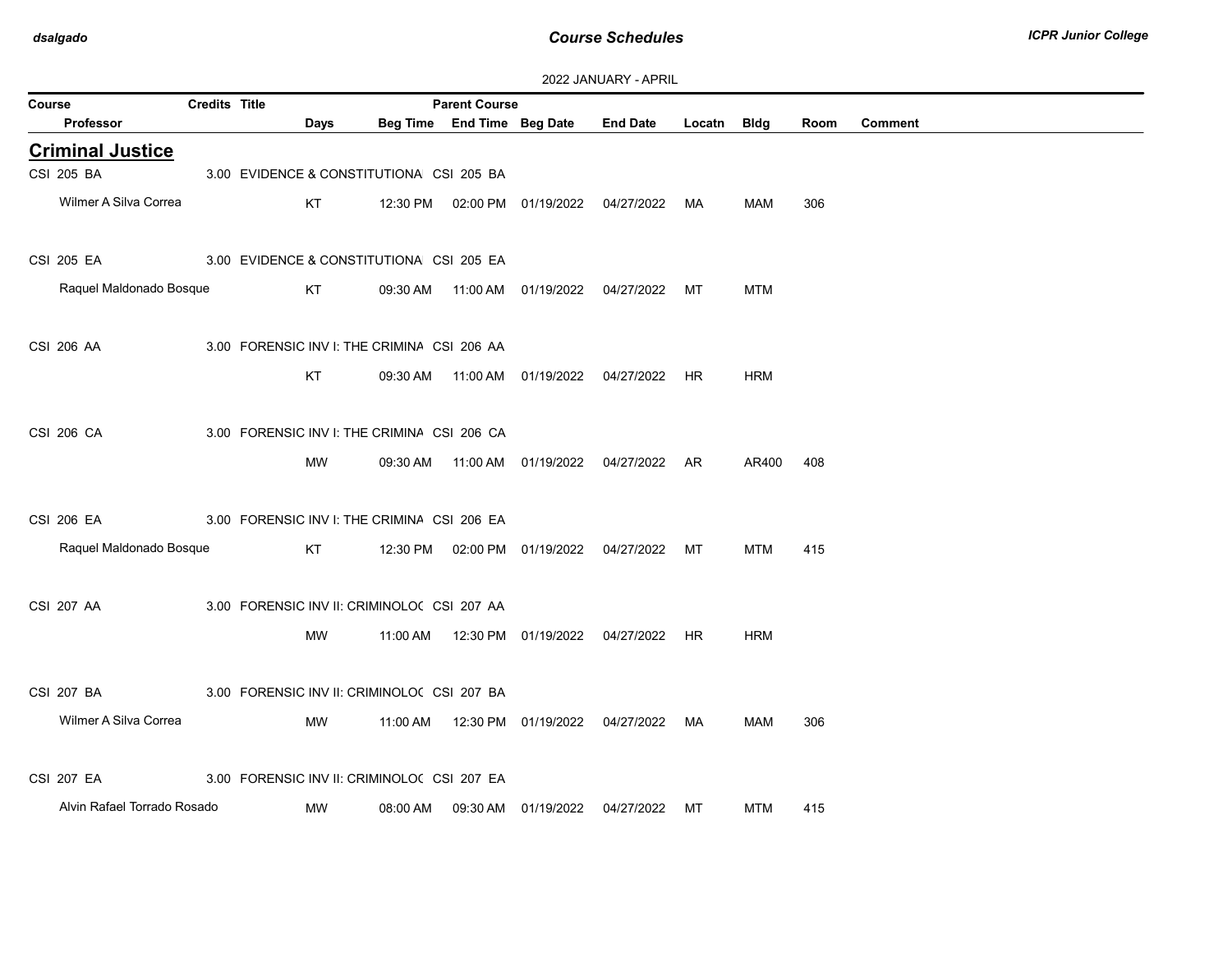| 2022 JANUARY - APRIL |  |  |  |  |
|----------------------|--|--|--|--|
|----------------------|--|--|--|--|

| Course |                         | Credits Title |                                           |          | <b>Parent Course</b>       |                                |                                   |             |            |      |                |
|--------|-------------------------|---------------|-------------------------------------------|----------|----------------------------|--------------------------------|-----------------------------------|-------------|------------|------|----------------|
|        | Professor               |               | Days                                      |          | Beg Time End Time Beg Date |                                | <b>End Date</b>                   | Locatn Bldg |            | Room | <b>Comment</b> |
|        | <b>Criminal Justice</b> |               |                                           |          |                            |                                |                                   |             |            |      |                |
|        | CSI 208 AA              |               | 3.00 FINGERPRINT, FORENSIC PHC CSI 208 AA |          |                            |                                |                                   |             |            |      |                |
|        |                         |               | MW                                        | 12:30 PM |                            |                                |                                   |             | <b>HRM</b> |      |                |
|        |                         |               |                                           |          |                            |                                |                                   |             |            |      |                |
|        | CSI 208 EA              |               | 3.00 FINGERPRINT, FORENSIC PHC CSI 208 EA |          |                            |                                |                                   |             |            |      |                |
|        | Raquel Maldonado Bosque |               | KT                                        | 11:00 AM |                            | 12:30 PM 01/19/2022            | 04/27/2022                        | МT          | <b>MTM</b> |      |                |
|        |                         |               |                                           |          |                            |                                |                                   |             |            |      |                |
|        | CSI 209 AA              |               | 2.00 ROAD ACCIDENT RATES                  |          | <b>CSI 209 AA</b>          |                                |                                   |             |            |      |                |
|        |                         |               | м                                         | 11:00 AM |                            | 12:00 PM 01/19/2022            | 04/27/2022 HR                     |             | <b>HRM</b> |      |                |
|        |                         |               |                                           |          |                            |                                |                                   |             |            |      |                |
|        | CSI 209 AN              |               | 2.00 ROAD ACCIDENT RATES                  |          | <b>CSI 209 AN</b>          |                                |                                   |             |            |      |                |
|        |                         |               | <b>MW</b>                                 | 05:00 PM |                            |                                | 06:00 PM 01/19/2022 04/27/2022 HR |             | <b>HRM</b> |      |                |
|        |                         |               |                                           |          |                            |                                |                                   |             |            |      |                |
|        | CSI 209 CA              |               | 2.00 ROAD ACCIDENT RATES                  |          | CSI 209 CA                 |                                |                                   |             |            |      |                |
|        |                         |               | MW                                        | 12:30 PM |                            | 01:30 PM 01/19/2022            | 04/27/2022                        | AR          | AR400      | 408  |                |
|        |                         |               |                                           |          |                            |                                |                                   |             |            |      |                |
|        | CSI 209 EA              |               | 2.00 ROAD ACCIDENT RATES                  |          | <b>CSI 209 EA</b>          |                                |                                   |             |            |      |                |
|        | Raquel Maldonado Bosque |               | KT                                        |          |                            | 03:30 PM  04:30 PM  01/19/2022 | 04/27/2022 MT                     |             | MTM        | 415  |                |
|        |                         |               |                                           |          |                            |                                |                                   |             |            |      |                |
|        | CSI 210 AA              |               | 3.00 INTERVIEWS, INTERROGATIOI CSI 210 AA |          |                            |                                |                                   |             |            |      |                |
|        |                         |               | KT                                        |          |                            | 08:00 AM  09:30 AM  01/19/2022 | 04/27/2022 HR                     |             | <b>HRM</b> |      |                |
|        |                         |               |                                           |          |                            |                                |                                   |             |            |      |                |
|        | <b>CSI 210 AN</b>       |               | 3.00 INTERVIEWS, INTERROGATIOI CSI 210 AN |          |                            |                                |                                   |             |            |      |                |
|        |                         |               | <b>MW</b>                                 | 06:00 PM |                            | 07:30 PM 01/19/2022            | 04/27/2022                        | HR          | <b>HRM</b> |      |                |
|        |                         |               |                                           |          |                            |                                |                                   |             |            |      |                |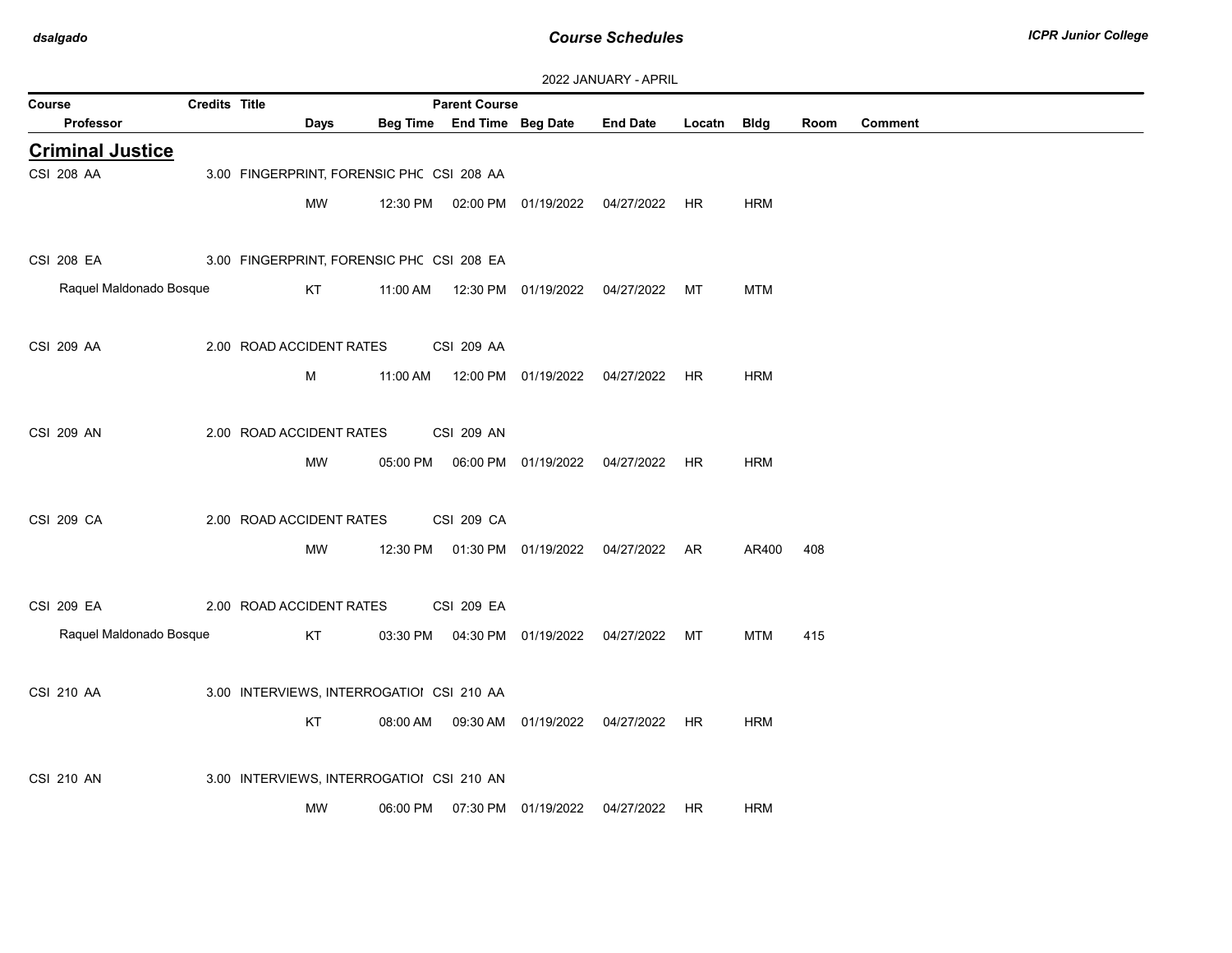| 2022 JANUARY - APRIL |  |  |  |  |
|----------------------|--|--|--|--|
|----------------------|--|--|--|--|

| Course                      | <b>Credits Title</b> |                                           |           |          | <b>Parent Course</b>       |                                                | 2022 <del>UNIVON</del> ILLE ALILLE |        |             |      |                |
|-----------------------------|----------------------|-------------------------------------------|-----------|----------|----------------------------|------------------------------------------------|------------------------------------|--------|-------------|------|----------------|
| Professor                   |                      |                                           | Days      |          | Beg Time End Time Beg Date |                                                | <b>End Date</b>                    | Locatn | <b>Bldg</b> | Room | <b>Comment</b> |
| <b>Criminal Justice</b>     |                      |                                           |           |          |                            |                                                |                                    |        |             |      |                |
| CSI 210 CA                  |                      | 3.00 INTERVIEWS, INTERROGATIOI CSI 210 CA |           |          |                            |                                                |                                    |        |             |      |                |
|                             |                      | KT                                        |           | 11:00 AM |                            |                                                |                                    |        | AR400       | 408  |                |
| <b>CSI 210 EA</b>           |                      | 3.00 INTERVIEWS, INTERROGATIOI CSI 210 EA |           |          |                            |                                                |                                    |        |             |      |                |
| Raquel Maldonado Bosque     |                      | KT                                        |           | 02:00 PM |                            | 03:30 PM  01/19/2022  04/27/2022               |                                    | МT     | <b>MTM</b>  | 415  |                |
| <b>CSI 211 AA</b>           |                      | 3.00 FORENSIC DOCUMENTS EXAN CSI 211 AA   |           |          |                            |                                                |                                    |        |             |      |                |
|                             |                      |                                           | <b>MW</b> |          |                            | 08:00 AM  09:30 AM  01/19/2022  04/27/2022  HR |                                    |        | <b>HRM</b>  |      |                |
| <b>CSI 211 AN</b>           |                      | 3.00 FORENSIC DOCUMENTS EXAM CSI 211 AN   |           |          |                            |                                                |                                    |        |             |      |                |
|                             |                      |                                           | MW        | 07:30 PM |                            | 09:00 PM  01/19/2022  04/27/2022               |                                    | HR.    | <b>HRM</b>  |      |                |
| CSI 211 BA                  |                      | 3.00 FORENSIC DOCUMENTS EXAN CSI 211 BA   |           |          |                            |                                                |                                    |        |             |      |                |
| Wilmer A Silva Correa       |                      | KT                                        |           | 08:00 AM |                            | 09:30 AM  01/19/2022  04/27/2022  MA           |                                    |        | MAM         | 306  |                |
| <b>CSI 211 CA</b>           |                      | 3.00 FORENSIC DOCUMENTS EXAN CSI 211 CA   |           |          |                            |                                                |                                    |        |             |      |                |
|                             |                      | KT                                        |           |          |                            | 12:30 PM  02:00 PM  01/19/2022  04/27/2022  AR |                                    |        | AR400       | 408  |                |
| CSI 211 EA                  |                      | 3.00 FORENSIC DOCUMENTS EXAN CSI 211 EA   |           |          |                            |                                                |                                    |        |             |      |                |
| Alvin Rafael Torrado Rosado |                      |                                           | MW        |          |                            | 01:30 PM  03:00 PM  01/19/2022  04/27/2022     |                                    | МT     | <b>MTM</b>  | 415  |                |
| CSI 212 AA                  |                      | 2.00 CONTROLLED SUBSTANCES                |           |          | CSI 212 AA                 |                                                |                                    |        |             |      |                |
|                             |                      | KT                                        |           | 09:30 AM |                            | 10:30 AM  01/19/2022                           | 04/27/2022 HR                      |        | <b>HRM</b>  |      |                |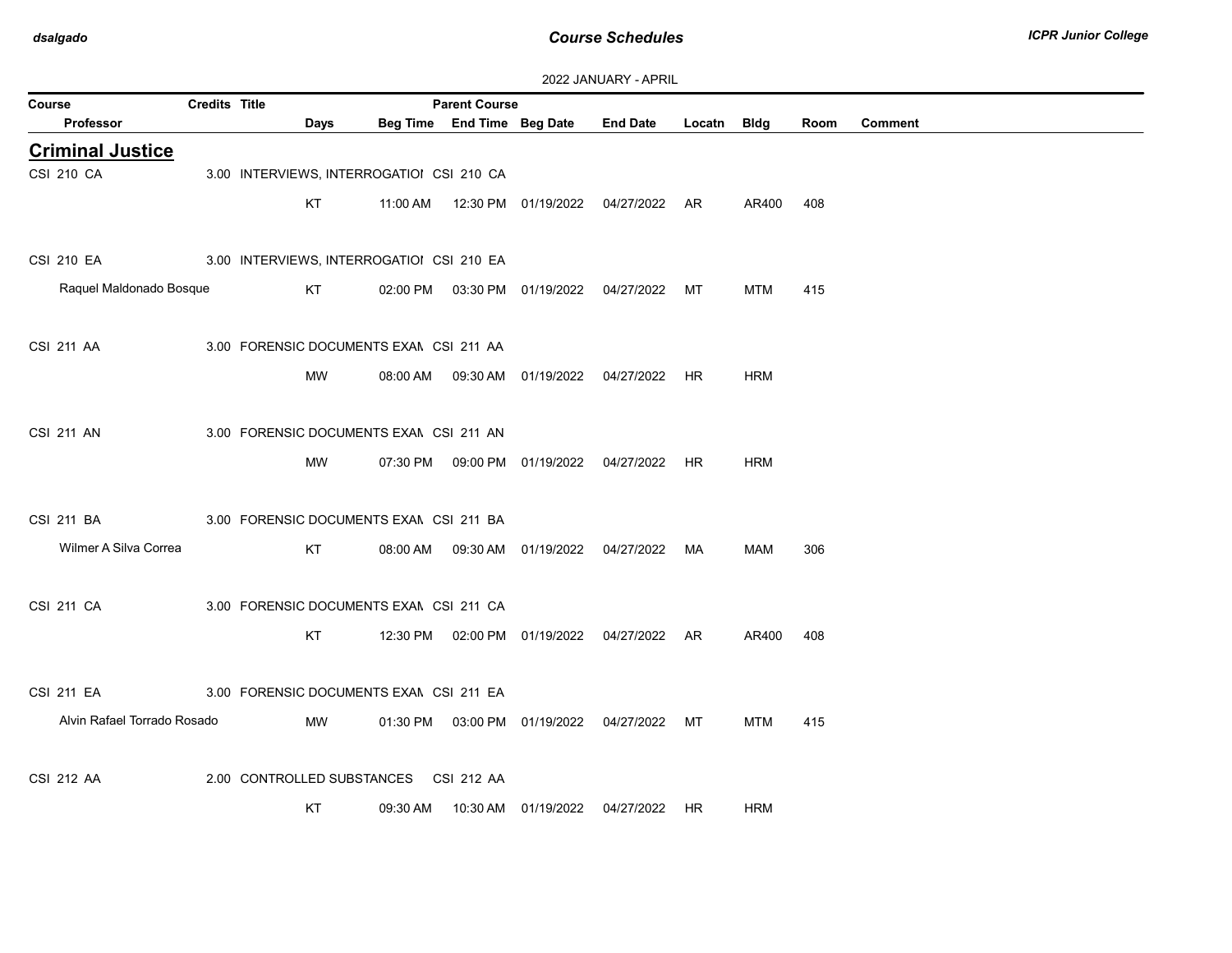| Course                      | <b>Credits Title</b> |                                       | <b>Parent Course</b> |                                            |                                                |             |            |      |                |
|-----------------------------|----------------------|---------------------------------------|----------------------|--------------------------------------------|------------------------------------------------|-------------|------------|------|----------------|
| Professor                   |                      | Days                                  |                      | Beg Time End Time Beg Date                 | <b>End Date</b>                                | Locatn Bldg |            | Room | <b>Comment</b> |
| <b>Criminal Justice</b>     |                      |                                       |                      |                                            |                                                |             |            |      |                |
| <b>CSI 212 AN</b>           |                      | 2.00 CONTROLLED SUBSTANCES CSI 212 AN |                      |                                            |                                                |             |            |      |                |
|                             |                      | <b>MW</b>                             |                      |                                            | 09:00 PM  10:00 PM  01/19/2022  04/27/2022  HR |             | <b>HRM</b> |      |                |
|                             |                      |                                       |                      |                                            |                                                |             |            |      |                |
| CSI 212 CA                  |                      | 2.00 CONTROLLED SUBSTANCES CSI 212 CA |                      |                                            |                                                |             |            |      |                |
|                             |                      | MW                                    |                      |                                            |                                                |             | AR400      | 408  |                |
|                             |                      |                                       |                      |                                            |                                                |             |            |      |                |
| <b>CSI 212 EA</b>           |                      | 2.00 CONTROLLED SUBSTANCES CSI 212 EA |                      |                                            |                                                |             |            |      |                |
|                             |                      |                                       |                      |                                            |                                                |             |            |      |                |
| Alvin Rafael Torrado Rosado |                      | MW                                    |                      |                                            | 12:30 PM  01:30 PM  01/19/2022  04/27/2022  MT |             | MTM        | 415  |                |
|                             |                      |                                       |                      |                                            |                                                |             |            |      |                |
| CSI 215 AA                  |                      | 3.00 SUPERVISED PRACTICE              | CSI 215 AA           |                                            |                                                |             |            |      |                |
|                             |                      | F.                                    |                      | 08:00 AM  02:00 PM  01/19/2022  04/27/2022 |                                                | HR          | <b>HRM</b> |      |                |
|                             |                      |                                       |                      |                                            |                                                |             |            |      |                |
| CSI 215 BA                  |                      | 3.00 SUPERVISED PRACTICE              | CSI 215 BA           |                                            |                                                |             |            |      |                |
| Carlos R. Rosario López     |                      | F <sub>12</sub>                       |                      |                                            | 08:00 AM  05:00 PM  01/19/2022  04/27/2022  MA |             | MAM        | 306  |                |
|                             |                      |                                       |                      |                                            |                                                |             |            |      |                |
| CSI 215 CA                  |                      | 3.00 SUPERVISED PRACTICE              | CSI 215 CA           |                                            |                                                |             |            |      |                |
|                             |                      | F.                                    |                      |                                            | 08:00 AM  05:00 PM  01/19/2022  04/27/2022  AR |             | AR400      | 408  |                |
|                             |                      |                                       |                      |                                            |                                                |             |            |      |                |
| CSI 215 EA                  |                      | 3.00 SUPERVISED PRACTICE              | CSI 215 EA           |                                            |                                                |             |            |      |                |
| Alvin Rafael Torrado Rosado |                      | Fig. 10                               |                      |                                            | 08:00 AM  12:30 PM  01/19/2022  04/27/2022     | MT          | MTM        | 415  |                |
|                             |                      |                                       |                      |                                            |                                                |             |            |      |                |
|                             |                      |                                       |                      |                                            |                                                |             |            |      |                |
| <b>Massage Techniques</b>   |                      |                                       |                      |                                            |                                                |             |            |      |                |
| CTM 001 DA                  |                      | 6.00 MASSAGE TECHNIQUES I             | CTM 001 DA           |                                            |                                                |             |            |      |                |

Levinia Pérez Figueroa **KT** 08:00 AM 02:00 PM 01/19/2022 04/27/2022 BA BAM 500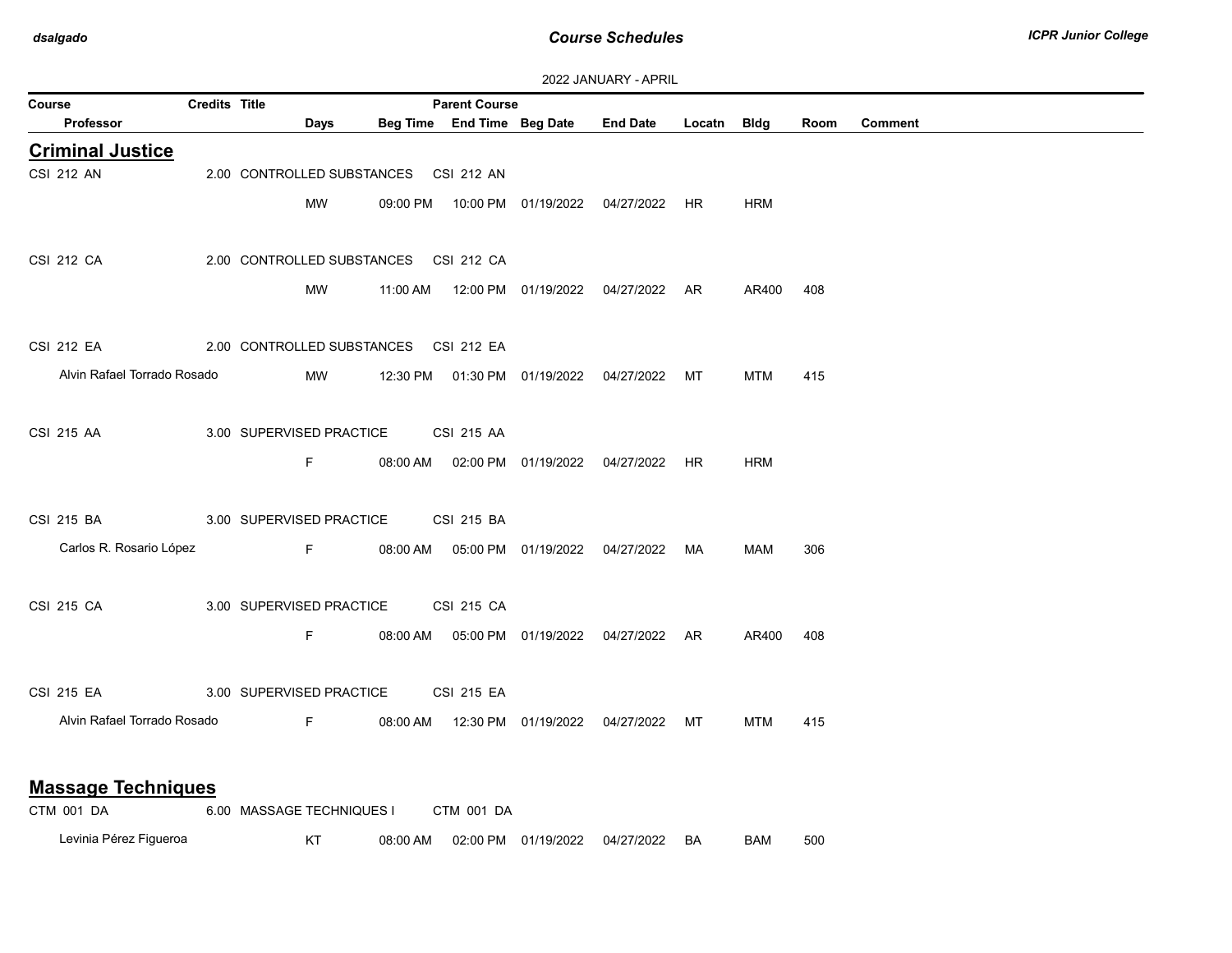|               |                           |                      |                             |          |                            |                                            | ZUZZ JAINUANT - AFNIL |           |             |      |                |
|---------------|---------------------------|----------------------|-----------------------------|----------|----------------------------|--------------------------------------------|-----------------------|-----------|-------------|------|----------------|
| <b>Course</b> |                           | <b>Credits Title</b> |                             |          | <b>Parent Course</b>       |                                            |                       |           |             |      |                |
|               | Professor                 |                      | Days                        |          | Beg Time End Time Beg Date |                                            | <b>End Date</b>       | Locatn    | <b>Bldg</b> | Room | <b>Comment</b> |
|               | <b>Massage Techniques</b> |                      |                             |          |                            |                                            |                       |           |             |      |                |
|               | CTM 001 EA                |                      | 6.00 MASSAGE TECHNIQUES I   |          | CTM 001 EA                 |                                            |                       |           |             |      |                |
|               | Carmen E Rivera Ortiz     |                      | <b>MW</b>                   |          |                            | 08:00 AM  11:00 AM  01/19/2022             | 04/27/2022            | МT        | <b>MTM</b>  | 402  |                |
|               |                           |                      |                             |          |                            |                                            |                       |           |             |      |                |
|               | Carmen E Rivera Ortiz     |                      | <b>MW</b>                   | 11:30 AM |                            | 02:30 PM 01/19/2022                        | 04/27/2022            | MT        | <b>MTM</b>  | 402  |                |
|               |                           |                      |                             |          |                            |                                            |                       |           |             |      |                |
|               | CTM 001 EN                |                      | 6.00 MASSAGE TECHNIQUES I   |          | CTM 001 EN                 |                                            |                       |           |             |      |                |
|               |                           |                      | MW                          |          |                            | 04:00 PM  10:00 PM  01/19/2022  04/27/2022 |                       | МT        | <b>MTM</b>  |      |                |
|               |                           |                      |                             |          |                            |                                            |                       |           |             |      |                |
|               |                           |                      |                             |          |                            |                                            |                       |           |             |      |                |
|               | CTM 002 DA                |                      | 4.00 MED TERM & KINESIOLOGY |          | CTM 002 DA                 |                                            |                       |           |             |      |                |
|               | Levinia Pérez Figueroa    |                      | <b>MW</b>                   | 08:00 AM |                            | 12:00 PM 01/19/2022                        | 04/27/2022            | <b>BA</b> | <b>BAM</b>  | 501  |                |
|               |                           |                      |                             |          |                            |                                            |                       |           |             |      |                |
|               | CTM 002 EA                |                      | 4.00 MED TERM & KINESIOLOGY |          | CTM 002 EA                 |                                            |                       |           |             |      |                |
|               | Carmen E Rivera Ortiz     |                      | KT                          |          |                            | 08:00 AM  12:00 PM  01/19/2022             | 04/27/2022            | МT        | MTM         | 402  |                |
|               |                           |                      |                             |          |                            |                                            |                       |           |             |      |                |
|               | CTM 002 EN                |                      | 4.00 MED TERM & KINESIOLOGY |          | CTM 002 EN                 |                                            |                       |           |             |      |                |
|               |                           |                      |                             |          |                            |                                            |                       |           |             |      |                |
|               |                           |                      | KT                          |          |                            | 04:00 PM  08:00 PM  01/19/2022  04/27/2022 |                       | МT        | <b>MTM</b>  |      |                |
|               |                           |                      |                             |          |                            |                                            |                       |           |             |      |                |
|               | CTM 003 AN                |                      | 2.00 PROFESSIONAL ETHICS    |          | <b>CTM 003 AN</b>          |                                            |                       |           |             |      |                |
|               |                           |                      | Κ                           |          |                            | 04:00 PM  08:00 PM  01/19/2022  04/27/2022 |                       | <b>HR</b> | <b>HRM</b>  |      |                |
|               |                           |                      |                             |          |                            |                                            |                       |           |             |      |                |
|               | CTM 003 DA                |                      | 2.00 PROFESSIONAL ETHICS    |          | CTM 003 DA                 |                                            |                       |           |             |      |                |
|               | Levinia Pérez Figueroa    |                      | MW                          |          |                            | 12:00 PM  02:00 PM  01/19/2022  04/27/2022 |                       | BA        | BAM         | 500  |                |
|               |                           |                      |                             |          |                            |                                            |                       |           |             |      |                |
|               |                           |                      |                             |          |                            |                                            |                       |           |             |      |                |
|               | CTM 003 EA                |                      | 2.00 PROFESSIONAL ETHICS    |          | CTM 003 EA                 |                                            |                       |           |             |      |                |
|               | Carmen E Rivera Ortiz     |                      | КT                          | 12:30 PM |                            | 02:30 PM 01/19/2022                        | 04/27/2022            | МT        | <b>MTM</b>  | 402  |                |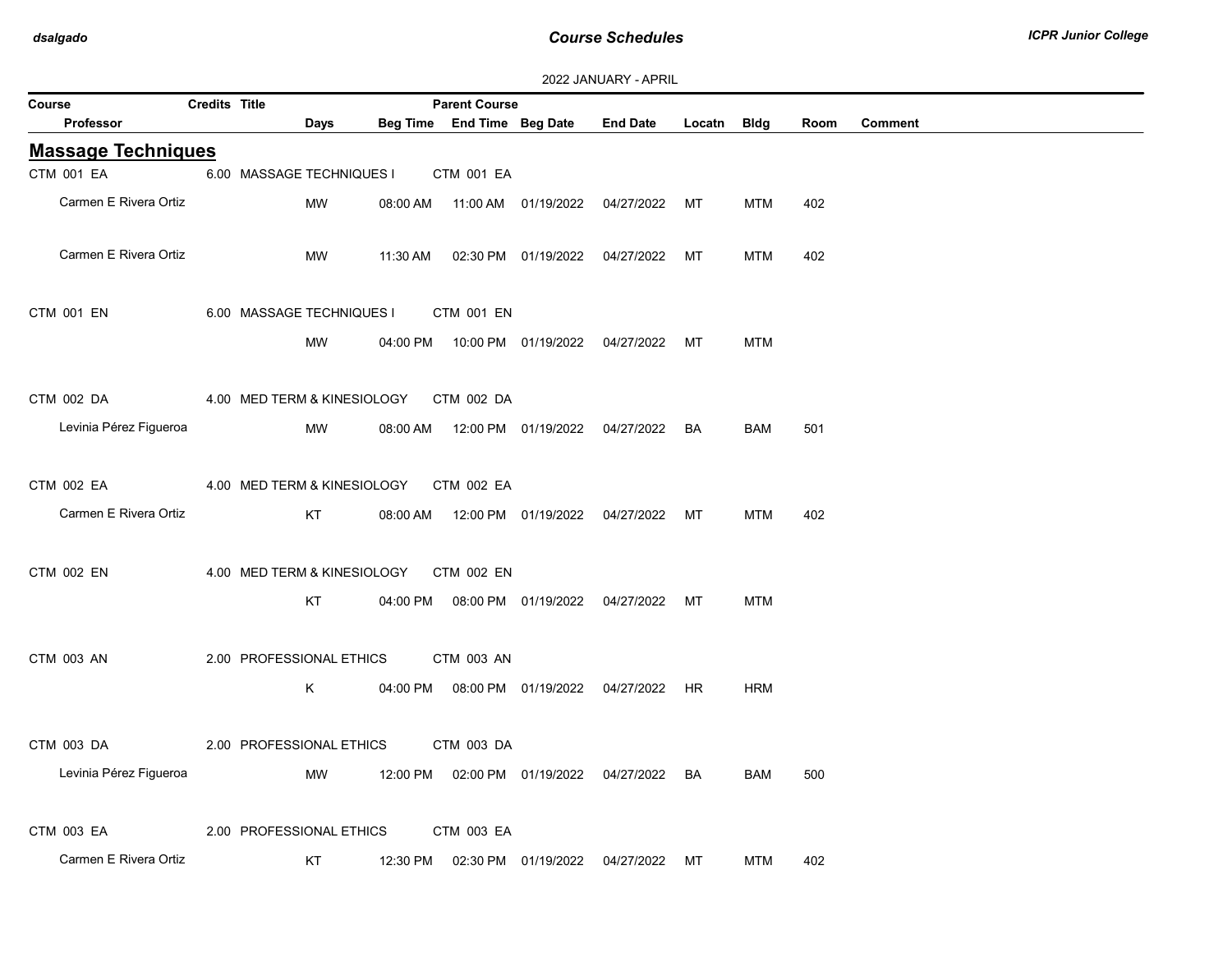|        |                                                    |                      |                          |                                                    |                                            | <b>LULL UNIVORISE FRIESIL</b>                  |             |            |      |                |
|--------|----------------------------------------------------|----------------------|--------------------------|----------------------------------------------------|--------------------------------------------|------------------------------------------------|-------------|------------|------|----------------|
| Course | Professor                                          | <b>Credits Title</b> | Days                     | <b>Parent Course</b><br>Beg Time End Time Beg Date |                                            | <b>End Date</b>                                | Locatn Bldg |            | Room | <b>Comment</b> |
|        |                                                    |                      |                          |                                                    |                                            |                                                |             |            |      |                |
|        | <b>Massage Techniques</b>                          |                      |                          |                                                    |                                            |                                                |             |            |      |                |
|        | CTM 003 EN                                         |                      | 2.00 PROFESSIONAL ETHICS | CTM 003 EN                                         |                                            |                                                |             |            |      |                |
|        |                                                    |                      | KT                       |                                                    |                                            | 08:00 PM  10:00 PM  01/19/2022  04/27/2022  MT |             | <b>MTM</b> |      |                |
|        |                                                    |                      |                          |                                                    |                                            |                                                |             |            |      |                |
|        | CTM 004 AN                                         |                      |                          | 6.00 MASSAGE TECHNICS II CTM 004 AN                |                                            |                                                |             |            |      |                |
|        | Joan Valentin Nogueras                             |                      | MW                       |                                                    |                                            | 04:00 PM  10:00 PM  01/19/2022  04/27/2022  HR |             | <b>HRM</b> |      |                |
|        |                                                    |                      |                          |                                                    |                                            |                                                |             |            |      |                |
|        |                                                    |                      |                          |                                                    |                                            |                                                |             |            |      |                |
|        | CTM 004 BN                                         |                      |                          | 6.00 MASSAGE TECHNICS II CTM 004 BN                |                                            |                                                |             |            |      |                |
|        | Marjorie S. Chaparro Ruiz                          |                      | KT                       |                                                    |                                            | 04:00 PM  10:00 PM  01/19/2022  04/27/2022  MA |             | MAM        | 107  |                |
|        |                                                    |                      |                          |                                                    |                                            |                                                |             |            |      |                |
|        | CTM 004 CA                                         |                      |                          | 6.00 MASSAGE TECHNICS II CTM 004 CA                |                                            |                                                |             |            |      |                |
|        | Andrés R. González Bonilla                         |                      | KT                       |                                                    |                                            | 08:00 AM  02:00 PM  01/19/2022  04/27/2022  AR |             | <b>ARM</b> | 302  |                |
|        |                                                    |                      |                          |                                                    |                                            |                                                |             |            |      |                |
|        |                                                    |                      |                          |                                                    |                                            |                                                |             |            |      |                |
|        | CTM 005 AN                                         |                      |                          | 1.00 THERAPEUTIC MASSAGE SEN CTM 005 AN            |                                            |                                                |             |            |      |                |
|        | Joan Valentin Nogueras                             |                      | F                        |                                                    |                                            | 06:00 PM  08:00 PM  01/19/2022  04/27/2022  HR |             | <b>HRM</b> |      |                |
|        |                                                    |                      |                          |                                                    |                                            |                                                |             |            |      |                |
|        | CTM 005 BN                                         |                      |                          | 1.00 THERAPEUTIC MASSAGE SEN CTM 005 BN            |                                            |                                                |             |            |      |                |
|        | Marjorie S. Chaparro Ruiz                          |                      | M                        |                                                    |                                            | 08:00 PM  10:00 PM  01/19/2022  04/27/2022  MA |             | MAM        | 107  |                |
|        |                                                    |                      |                          |                                                    |                                            |                                                |             |            |      |                |
|        |                                                    |                      |                          |                                                    |                                            |                                                |             |            |      |                |
|        | CTM 005 CA                                         |                      |                          | 1.00 THERAPEUTIC MASSAGE SEN CTM 005 CA            |                                            |                                                |             |            |      |                |
|        | Andrés R. González Bonilla                         |                      | MW                       |                                                    |                                            | 11:30 AM  12:30 PM  01/19/2022  04/27/2022  AR |             | ARM        | 302  |                |
|        |                                                    |                      |                          |                                                    |                                            |                                                |             |            |      |                |
|        | CTM 008 BN 2.00 MASSAGE THERAPY PRACTIC CTM 008 BN |                      |                          |                                                    |                                            |                                                |             |            |      |                |
|        | Marjorie S. Chaparro Ruiz                          |                      | MW                       |                                                    | 03:00 PM  05:00 PM  01/19/2022  04/27/2022 |                                                | MA          | MAM        | 107  |                |
|        |                                                    |                      |                          |                                                    |                                            |                                                |             |            |      |                |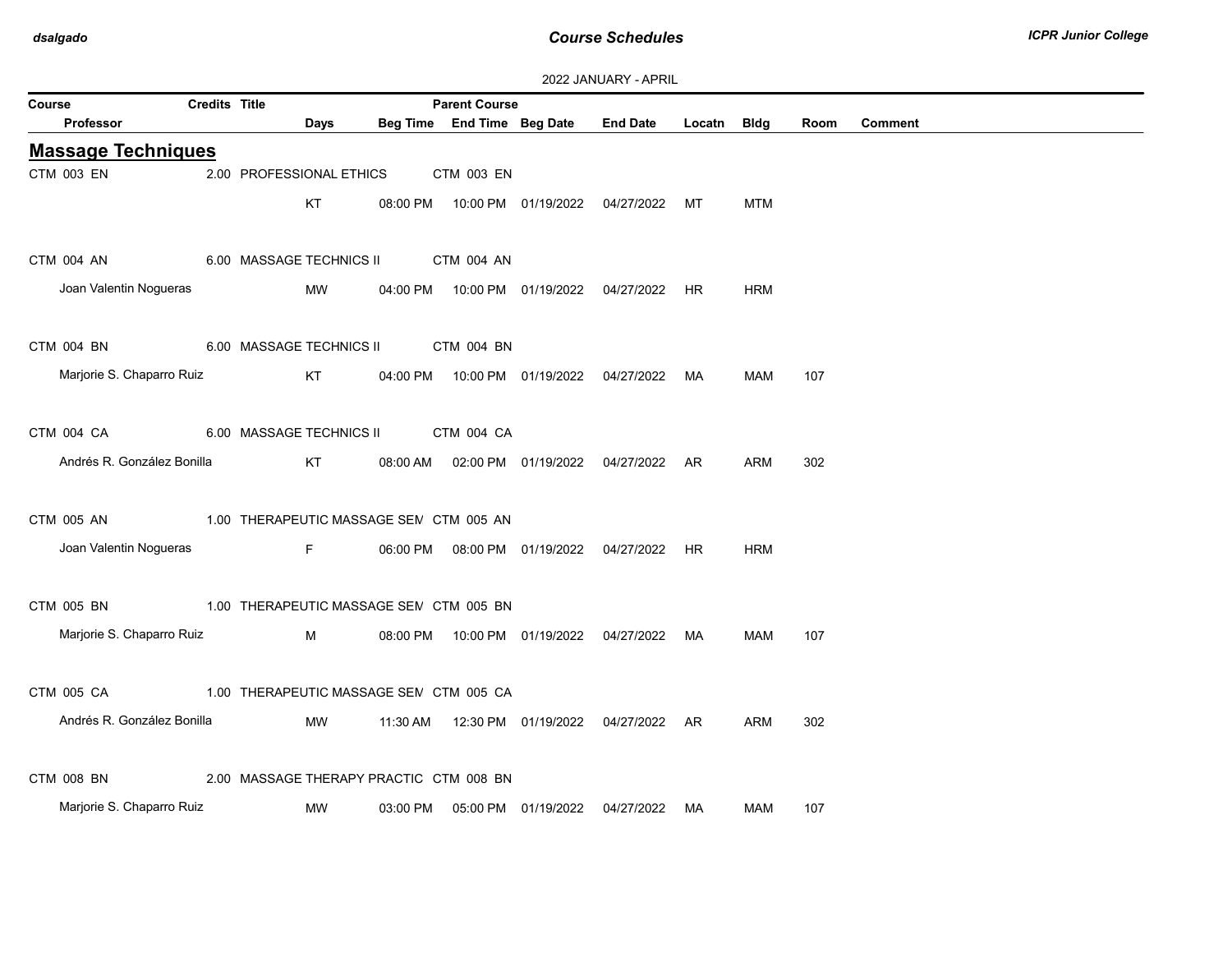| Course |                   |                                            | <b>Credits Title</b> |                                            | <b>Parent Course</b> |                                            |                                                |             |            |      |                |
|--------|-------------------|--------------------------------------------|----------------------|--------------------------------------------|----------------------|--------------------------------------------|------------------------------------------------|-------------|------------|------|----------------|
|        | Professor         |                                            |                      | Days                                       |                      | Beg Time End Time Beg Date                 | <b>End Date</b>                                | Locatn Bldg |            | Room | <b>Comment</b> |
|        |                   | <b>Massage Techniques</b>                  |                      |                                            |                      |                                            |                                                |             |            |      |                |
|        | CTM 008 CA        |                                            |                      | 2.00 MASSAGE THERAPY PRACTIC CTM 008 CA    |                      |                                            |                                                |             |            |      |                |
|        |                   | Andrés R. González Bonilla                 |                      | MW                                         |                      |                                            | 12:30 PM  02:30 PM  01/19/2022  04/27/2022  AR |             | ARM        | 302  |                |
|        | CTM 008 DA        |                                            |                      | 2.00 MASSAGE THERAPY PRACTIC CTM 008 DA    |                      |                                            |                                                |             |            |      |                |
|        |                   |                                            |                      | S                                          |                      |                                            | 11:00 AM  03:00 PM  01/19/2022  04/27/2022  BA |             | BAM        |      |                |
|        | <b>CTM 008 EA</b> | 2.00 MASSAGE THERAPY PRACTIC CTM 008 EA    |                      |                                            |                      |                                            |                                                |             |            |      |                |
|        |                   | Carmen E Rivera Ortiz                      |                      | MW                                         |                      |                                            | 02:30 PM  04:30 PM  01/19/2022  04/27/2022  MT |             | MTM        | 402  |                |
|        | CTM 009 BN        | 3.00 CLINICAL PATHOLOGY, INF CN CTM 009 BN |                      |                                            |                      |                                            |                                                |             |            |      |                |
|        |                   | Marjorie S. Chaparro Ruiz                  |                      | $F -$                                      |                      | 04:00 PM  10:00 PM  01/19/2022  04/27/2022 |                                                | MA          | <b>MAM</b> | 107  |                |
|        | CTM 009 CA        | 3.00 CLINICAL PATHOLOGY, INF CN CTM 009 CA |                      |                                            |                      |                                            |                                                |             |            |      |                |
|        |                   | Andrés R. González Bonilla                 |                      | <b>MKW</b>                                 |                      |                                            | 02:30 PM  04:30 PM  01/19/2022  04/27/2022  AR |             | ARM        | 302  |                |
|        | CTM 009 DA        |                                            |                      | 3.00 CLINICAL PATHOLOGY, INF CN CTM 009 DA |                      |                                            |                                                |             |            |      |                |
|        |                   |                                            |                      | W                                          |                      |                                            | 08:00 AM  02:00 PM  01/19/2022  04/27/2022  BA |             | <b>BAM</b> |      |                |
|        | CTM 009 EA        | 3.00 CLINICAL PATHOLOGY, INF CN CTM 009 EA |                      |                                            |                      |                                            |                                                |             |            |      |                |
|        |                   | Carmen E Rivera Ortiz                      |                      | KT                                         |                      |                                            | 02:30 PM  05:30 PM  01/19/2022  04/27/2022  MT |             | <b>MTM</b> | 402  |                |
|        | CTM 010 BN        |                                            |                      | 4.00 Massage Techniques III                | CTM 010 BN           |                                            |                                                |             |            |      |                |
|        |                   | Marjorie S. Chaparro Ruiz                  |                      | F.                                         |                      | 08:00 AM  04:00 PM  01/19/2022             | 04/27/2022                                     | MA          | MAM        | 107  |                |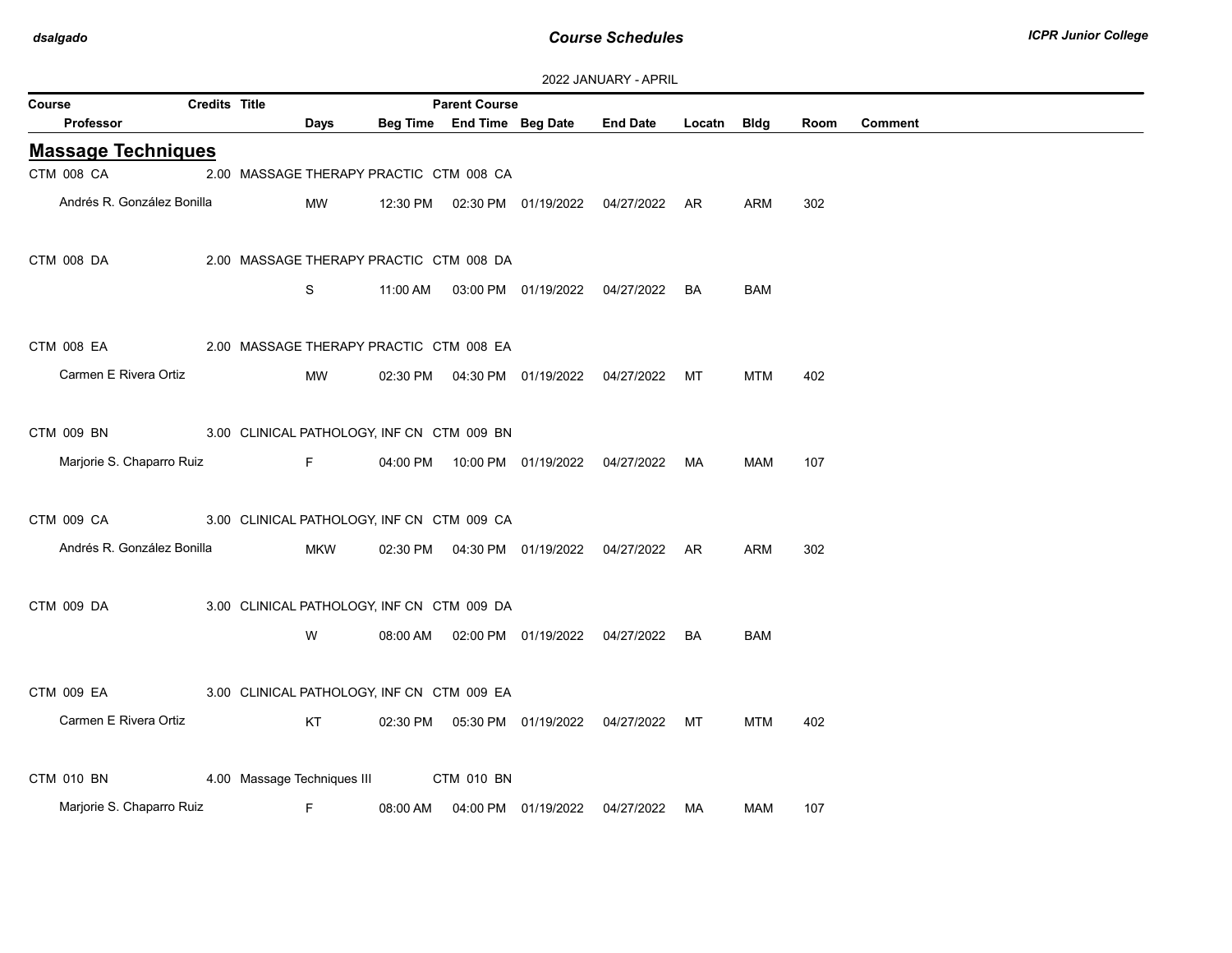| Course                                         | <b>Credits Title</b> |                                         |          | <b>Parent Course</b> |                                  |                                                 |    |            |      |                |
|------------------------------------------------|----------------------|-----------------------------------------|----------|----------------------|----------------------------------|-------------------------------------------------|----|------------|------|----------------|
| Professor                                      |                      | Days                                    |          |                      |                                  | Beg Time End Time Beg Date End Date Locatn Bldg |    |            | Room | <b>Comment</b> |
| <b>Massage Techniques</b>                      |                      |                                         |          |                      |                                  |                                                 |    |            |      |                |
| CTM 010 CA                                     |                      | 4.00 Massage Techniques III CTM 010 CA  |          |                      |                                  |                                                 |    |            |      |                |
| Andrés R. González Bonilla                     |                      | S                                       |          |                      |                                  | 08:00 AM  04:00 PM  01/19/2022  04/27/2022  AR  |    | ARM        | 302  |                |
| CTM 010 DA                                     |                      | 4.00 Massage Techniques III CTM 010 DA  |          |                      |                                  |                                                 |    |            |      |                |
|                                                |                      | TF                                      |          |                      |                                  | 11:00 AM  03:00 PM  01/19/2022  04/27/2022  BA  |    | <b>BAM</b> |      |                |
| CTM 010 EA                                     |                      | 4.00 Massage Techniques III  CTM 010 EA |          |                      |                                  |                                                 |    |            |      |                |
| Carmen E Rivera Ortiz                          |                      | Fig. 10                                 |          |                      |                                  | 08:00 AM  04:00 PM  01/19/2022  04/27/2022  MT  |    | <b>MTM</b> | 402  |                |
| <b>Medical Sonography</b><br><b>DMS 101 AA</b> |                      | 3.00 FUND OF MEDICAL SONOGRA DMS 101 AA |          |                      |                                  |                                                 |    |            |      |                |
| David Oliveras Rivera                          |                      | W                                       |          |                      |                                  | 09:00 AM  12:30 PM  01/19/2022  04/27/2022  HR  |    | <b>HRM</b> | 204  |                |
| <b>DMS 101 AN</b>                              |                      | 3.00 FUND OF MEDICAL SONOGRA DMS 101 AN |          |                      |                                  |                                                 |    |            |      |                |
| David Oliveras Rivera                          |                      | W                                       |          |                      |                                  | 04:30 PM  07:30 PM  01/19/2022  04/27/2022  HR  |    | <b>HRM</b> | 204  |                |
| <b>DMS 101 AY</b>                              |                      | 3.00 FUND OF MEDICAL SONOGRA DMS 101 AY |          |                      |                                  |                                                 |    |            |      |                |
|                                                |                      | U                                       |          |                      |                                  | 00:00 AM  00:00 AM  01/19/2022  04/27/2022  HR  |    | <b>HRM</b> |      |                |
| DMS 101 CA                                     |                      | 3.00 FUND OF MEDICAL SONOGRA DMS 101 CA |          |                      |                                  |                                                 |    |            |      |                |
| Ivana Orcajo Cerejido                          |                      | KT                                      |          |                      |                                  | 09:30 AM  11:00 AM  01/19/2022  04/27/2022  AR  |    | AR400      | 403  |                |
| <b>DMS 101 EA</b>                              |                      | 3.00 FUND OF MEDICAL SONOGRA DMS 101 EA |          |                      |                                  |                                                 |    |            |      |                |
| Noris M Colon Pagan                            |                      | MW                                      | 09:30 AM |                      | 11:00 AM  01/19/2022  04/27/2022 |                                                 | МT | <b>MTM</b> |      |                |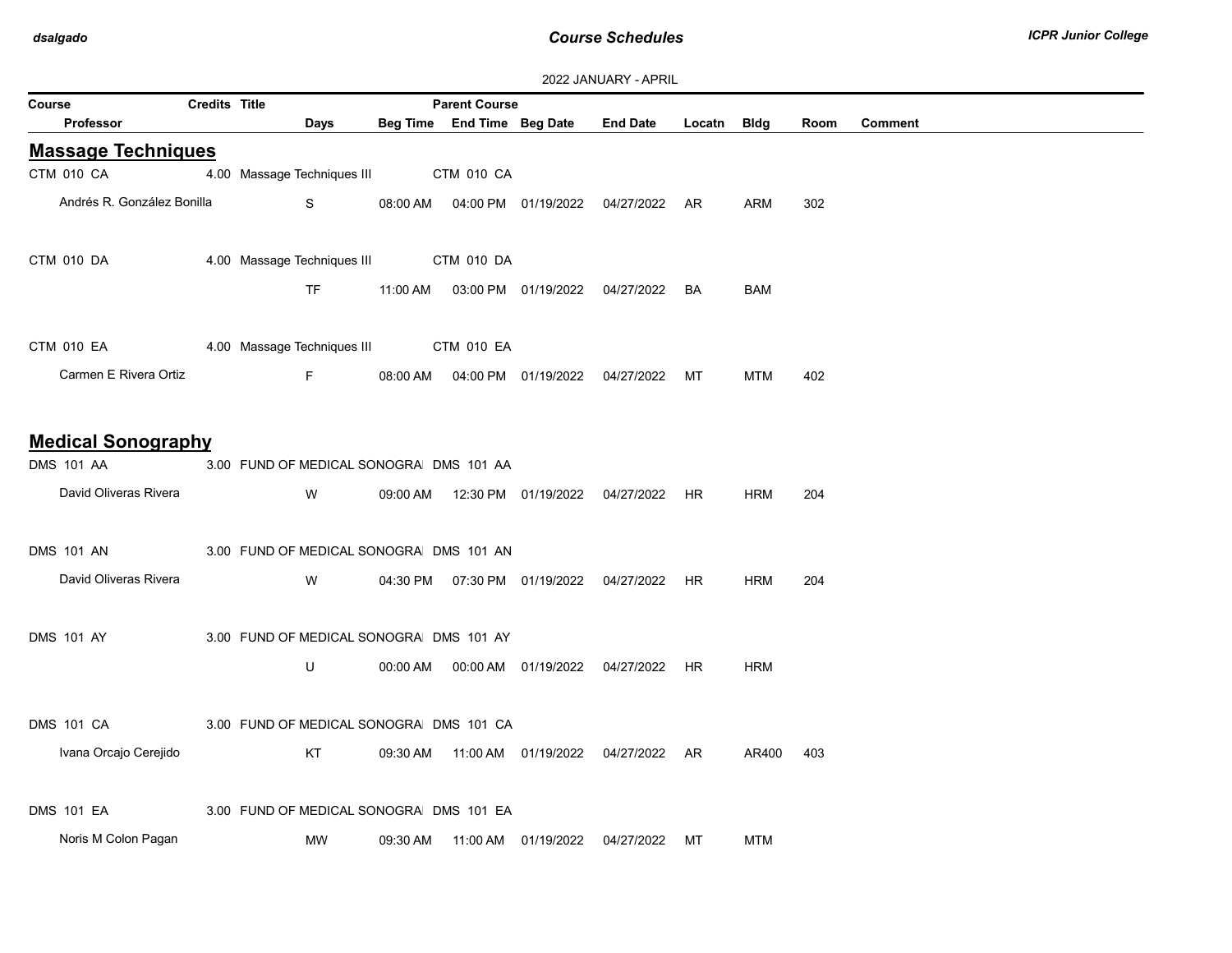| 2022 JANUARY - APRIL |  |  |  |  |
|----------------------|--|--|--|--|
|----------------------|--|--|--|--|

| Course                    | <b>LULL UNIVORISE FRIESIL</b><br><b>Parent Course</b><br><b>Credits Title</b> |                                           |             |          |                            |                                  |                                                |             |            |      |         |
|---------------------------|-------------------------------------------------------------------------------|-------------------------------------------|-------------|----------|----------------------------|----------------------------------|------------------------------------------------|-------------|------------|------|---------|
| Professor                 |                                                                               |                                           | Days        |          | Beg Time End Time Beg Date |                                  | <b>End Date</b>                                | Locatn Bldg |            | Room | Comment |
| <b>Medical Sonography</b> |                                                                               |                                           |             |          |                            |                                  |                                                |             |            |      |         |
| <b>DMS 102 AN</b>         |                                                                               | 3.00 PATHOLOGY AS APPLIED TO N DMS 102 AN |             |          |                            |                                  |                                                |             |            |      |         |
|                           |                                                                               |                                           | $\mathsf T$ |          |                            |                                  | 05:00 PM  08:00 PM  01/19/2022  04/27/2022  HR |             | <b>HRM</b> |      |         |
| <b>DMS 102 AY</b>         |                                                                               | 3.00 PATHOLOGY AS APPLIED TO M DMS 102 AY |             |          |                            |                                  |                                                |             |            |      |         |
|                           |                                                                               |                                           | U           |          |                            |                                  | 00:00 AM  00:00 AM  01/19/2022  04/27/2022  HR |             | <b>HRM</b> |      |         |
| <b>DMS 102 BA</b>         |                                                                               | 3.00 PATHOLOGY AS APPLIED TO N DMS 102 BA |             |          |                            |                                  |                                                |             |            |      |         |
|                           |                                                                               |                                           | KT          |          |                            |                                  | 12:30 PM  02:00 PM  01/19/2022  04/27/2022  MA |             | MAM        | 103  |         |
| <b>DMS 102 CA</b>         |                                                                               | 3.00 PATHOLOGY AS APPLIED TO M DMS 102 CA |             |          |                            |                                  |                                                |             |            |      |         |
| Ivana Orcajo Cerejido     |                                                                               |                                           | KT          |          |                            |                                  | 02:00 PM  03:30 PM  01/19/2022  04/27/2022  AR |             | AR400      | 403  |         |
| <b>DMS 102 EA</b>         |                                                                               | 3.00 PATHOLOGY AS APPLIED TO N DMS 102 EA |             |          |                            |                                  |                                                |             |            |      |         |
| Ivana Orcajo Cerejido     |                                                                               |                                           | <b>MW</b>   | 02:30 PM |                            | 04:00 PM  01/19/2022  04/27/2022 |                                                | МT          | <b>MTM</b> |      |         |
| <b>DMS 104 AA</b>         |                                                                               | 3.00 ULTRASONIC INSTR & PHYSIC DMS 104 AA |             |          |                            |                                  |                                                |             |            |      |         |
|                           |                                                                               |                                           | W           | 12:00 PM |                            |                                  | 03:00 PM 01/19/2022 04/27/2022 HR              |             | <b>HRM</b> |      |         |
| <b>DMS 104 AY</b>         |                                                                               | 3.00 ULTRASONIC INSTR & PHYSIC DMS 104 AY |             |          |                            |                                  |                                                |             |            |      |         |
|                           |                                                                               |                                           | U           |          |                            |                                  | 00:00 AM  00:00 AM  01/19/2022  04/27/2022  HR |             | <b>HRM</b> |      |         |
| <b>DMS 104 AZ</b>         |                                                                               | 3.00 ULTRASONIC INSTR & PHYSIC DMS 104 AZ |             |          |                            |                                  |                                                |             |            |      |         |
|                           |                                                                               |                                           | U           | 00:00 AM |                            | 00:00 AM 01/19/2022              | 04/27/2022                                     | HR          | <b>HRM</b> |      |         |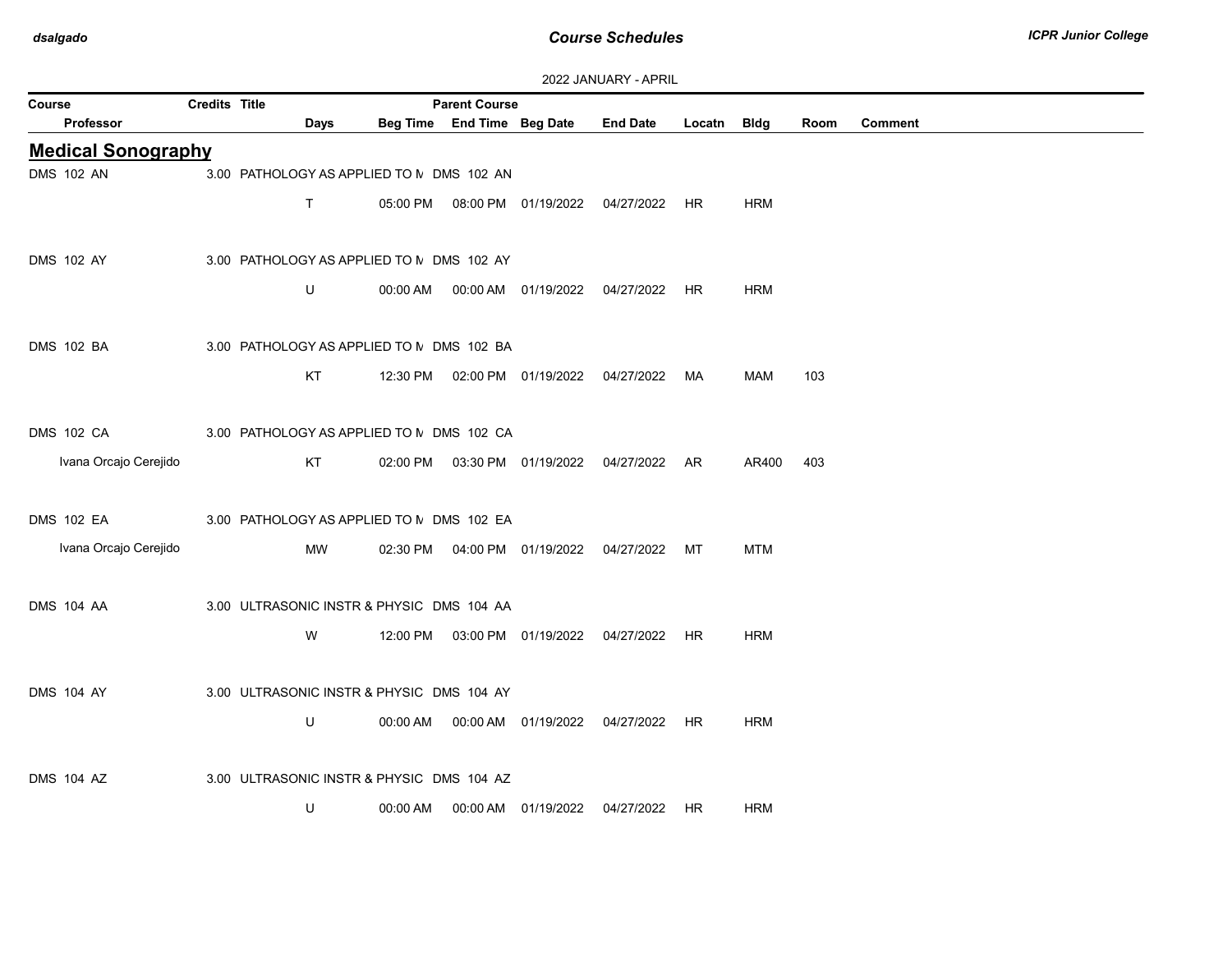| Credits Title<br><b>Parent Course</b><br>Course |  |                           |                                           |                                                |                                      |                 |             |            |      |                |  |
|-------------------------------------------------|--|---------------------------|-------------------------------------------|------------------------------------------------|--------------------------------------|-----------------|-------------|------------|------|----------------|--|
| <b>Professor</b>                                |  | Days                      |                                           | Beg Time End Time Beg Date                     |                                      | <b>End Date</b> | Locatn Bldg |            | Room | <b>Comment</b> |  |
| <b>Medical Sonography</b>                       |  |                           |                                           |                                                |                                      |                 |             |            |      |                |  |
| <b>DMS 104 CA</b>                               |  |                           | 3.00 ULTRASONIC INSTR & PHYSIC DMS 104 CA |                                                |                                      |                 |             |            |      |                |  |
| Ivana Orcajo Cerejido                           |  | KT                        | 08:00 AM                                  |                                                | 09:30 AM  01/19/2022  04/27/2022  AR |                 |             | AR400      | 403  |                |  |
| DMS 104 EA                                      |  |                           | 3.00 ULTRASONIC INSTR & PHYSIC DMS 104 EA |                                                |                                      |                 |             |            |      |                |  |
| Noris M Colon Pagan                             |  | KT                        |                                           | 09:30 AM  11:00 AM  01/19/2022  04/27/2022  MT |                                      |                 |             | <b>MTM</b> |      |                |  |
| <b>DMS 105 AA</b>                               |  |                           | 3.00 ULTRASONIC INSTR & PHYSIC DMS 105 AA |                                                |                                      |                 |             |            |      |                |  |
|                                                 |  | W                         |                                           |                                                |                                      |                 |             | <b>HRM</b> |      |                |  |
| <b>DMS 105 AY</b>                               |  |                           | 3.00 ULTRASONIC INSTR & PHYSIC DMS 105 AY |                                                |                                      |                 |             |            |      |                |  |
|                                                 |  | U                         |                                           | 00:00 AM  00:00 AM  01/19/2022  04/27/2022  HR |                                      |                 |             | <b>HRM</b> |      |                |  |
| DMS 105 CA                                      |  |                           | 3.00 ULTRASONIC INSTR & PHYSIC DMS 105 CA |                                                |                                      |                 |             |            |      |                |  |
| Mónica B Cerejido Ruiz                          |  | MW                        |                                           | 12:30 PM  02:30 PM  01/19/2022  04/27/2022  AR |                                      |                 |             | AR400      | 404  |                |  |
| <b>DMS 105 EA</b>                               |  |                           | 3.00 ULTRASONIC INSTR & PHYSIC DMS 105 EA |                                                |                                      |                 |             |            |      |                |  |
|                                                 |  | MW                        |                                           | 12:30 PM  02:00 PM  01/19/2022  04/27/2022  MT |                                      |                 |             | <b>MTM</b> |      |                |  |
| <b>DMS 106 AA</b>                               |  | 3.00 Abdominal Sonography |                                           | <b>DMS 106 AA</b>                              |                                      |                 |             |            |      |                |  |
|                                                 |  | F.                        |                                           | 01:00 PM  03:00 PM  01/19/2022  04/27/2022  HR |                                      |                 |             | <b>HRM</b> |      |                |  |
| <b>DMS 106 AY</b>                               |  |                           | 3.00 Abdominal Sonography                 | <b>DMS 106 AY</b>                              |                                      |                 |             |            |      |                |  |
|                                                 |  | U                         | 00:00 AM                                  |                                                | 00:00 AM  01/19/2022  04/27/2022     |                 | HR          | HRM        |      |                |  |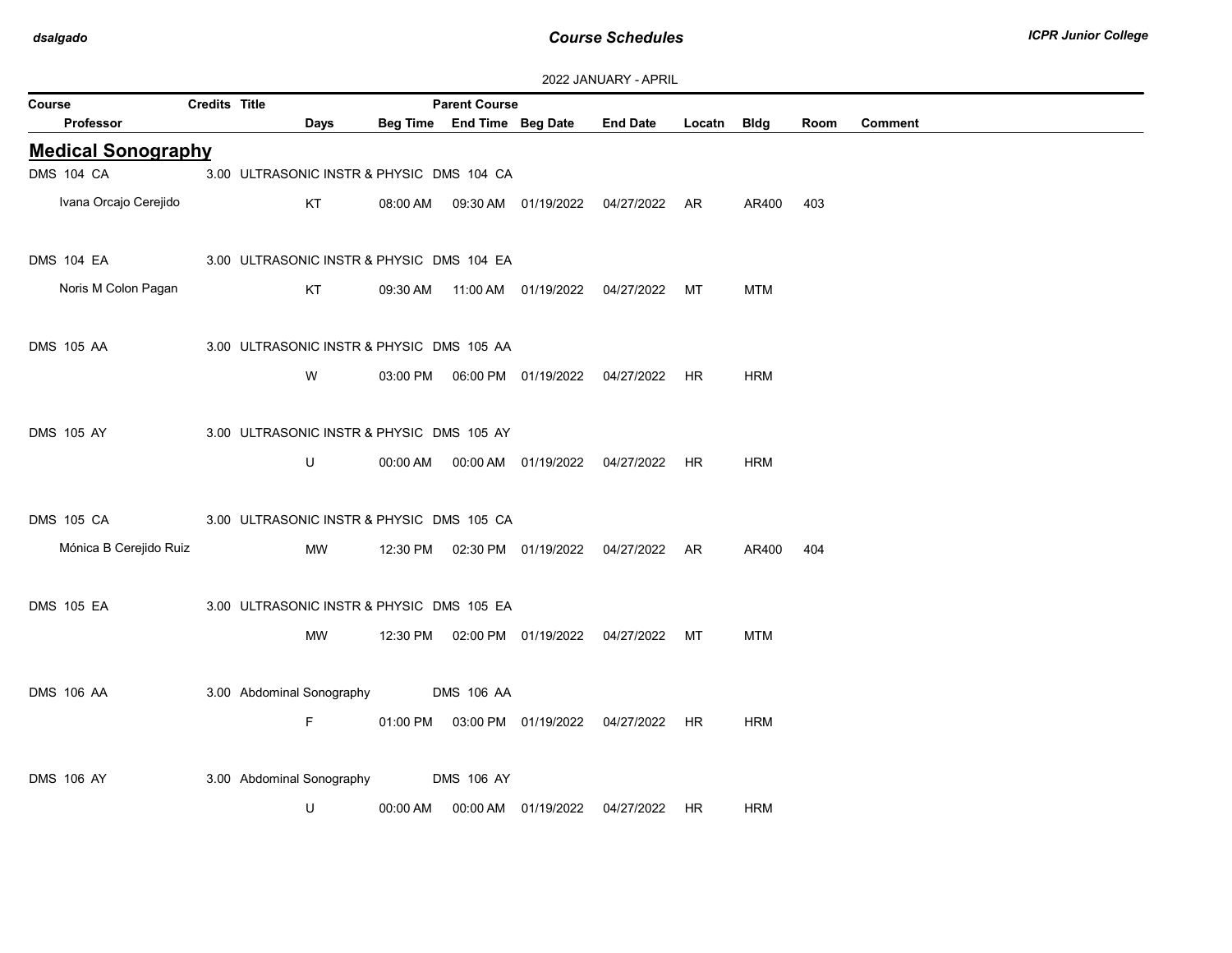| Course                    | Credits Title |                           |          | <b>Parent Course</b>                          |                     |                                                |             |            |      |                |
|---------------------------|---------------|---------------------------|----------|-----------------------------------------------|---------------------|------------------------------------------------|-------------|------------|------|----------------|
| <b>Professor</b>          |               | Days                      |          | Beg Time End Time Beg Date                    |                     | <b>End Date</b>                                | Locatn Bldg |            | Room | <b>Comment</b> |
| <b>Medical Sonography</b> |               |                           |          |                                               |                     |                                                |             |            |      |                |
| <b>DMS 106 BA</b>         |               | 3.00 Abdominal Sonography |          | <b>DMS 106 BA</b>                             |                     |                                                |             |            |      |                |
|                           |               | K                         | 08:00 AM |                                               |                     | 11:00 AM  01/19/2022  04/27/2022  MA           |             | MAM        | 103  |                |
| <b>DMS 106 CA</b>         |               | 3.00 Abdominal Sonography |          | <b>DMS 106 CA</b>                             |                     |                                                |             |            |      |                |
| Mónica B Cerejido Ruiz    |               | M                         | 09:30 AM |                                               |                     | 12:30 PM  01/19/2022  04/27/2022  AR           |             | AR400      | 404  |                |
| DMS 106 EA                |               | 3.00 Abdominal Sonography |          | <b>DMS 106 EA</b>                             |                     |                                                |             |            |      |                |
| Ivana Orcajo Cerejido     |               | KT                        |          |                                               |                     | 08:00 AM  09:30 AM  01/19/2022  04/27/2022  MT |             | MTM        | 408  |                |
| <b>DMS 107 AY</b>         |               |                           |          | 3.00 SUPERFICIAL STRUCTURE SC DMS 107 AY      |                     |                                                |             |            |      |                |
|                           |               | U                         | 00:00 AM |                                               |                     | 00:00 AM  01/19/2022  04/27/2022  HR           |             | <b>HRM</b> |      |                |
| <b>DMS 107 CA</b>         |               |                           |          | 3.00 SUPERFICIAL STRUCTURE SC DMS 107 CA      |                     |                                                |             |            |      |                |
| Ivana Orcajo Cerejido     |               | M                         | 09:30 AM |                                               |                     | 12:30 PM  01/19/2022  04/27/2022  AR           |             | AR400      | 404  |                |
| <b>DMS 107 EA</b>         |               |                           |          | 3.00 SUPERFICIAL STRUCTURE SC DMS 107 EA      |                     |                                                |             |            |      |                |
| Ivana Orcajo Cerejido     |               | KT                        |          |                                               |                     | 12:00 PM  01:30 PM  01/19/2022  04/27/2022  MT |             | <b>MTM</b> | 408  |                |
| DMS 16L AN                |               |                           |          | 1.00 Abdominal Sonography Laborato DMS 16L AN |                     |                                                |             |            |      |                |
|                           |               | F.                        |          |                                               |                     | 03:00 PM  05:00 PM  01/19/2022  04/27/2022  HR |             | <b>HRM</b> |      |                |
| DMS 16L BA                |               |                           |          | 1.00 Abdominal Sonography Laborato DMS 16L BA |                     |                                                |             |            |      |                |
|                           |               | $\mathsf{T}$              | 08:00 AM |                                               | 10:00 AM 01/19/2022 | 04/27/2022                                     | MA          | MAM        | 103  |                |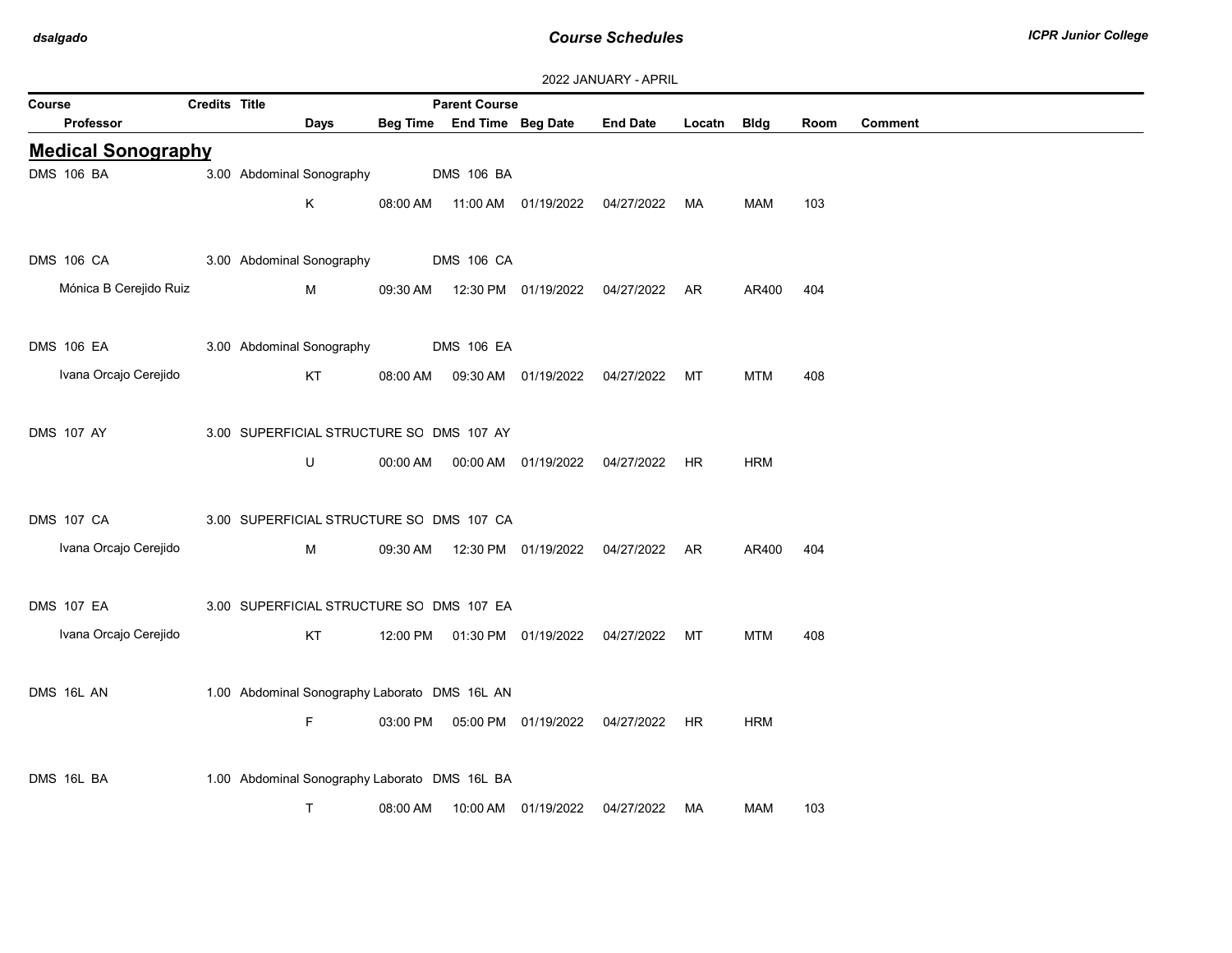| 2022 JANUARY - APRIL |  |  |  |  |
|----------------------|--|--|--|--|
|----------------------|--|--|--|--|

| Credits Title<br><b>Parent Course</b><br>Course |  |                                               |             |          |                            |                                  |                                                |             |            |      |                |
|-------------------------------------------------|--|-----------------------------------------------|-------------|----------|----------------------------|----------------------------------|------------------------------------------------|-------------|------------|------|----------------|
| Professor                                       |  |                                               | <b>Days</b> |          | Beg Time End Time Beg Date |                                  | <b>End Date</b>                                | Locatn Bldg |            | Room | <b>Comment</b> |
| <b>Medical Sonography</b>                       |  |                                               |             |          |                            |                                  |                                                |             |            |      |                |
| DMS 16L CA                                      |  | 1.00 Abdominal Sonography Laborato DMS 16L CA |             |          |                            |                                  |                                                |             |            |      |                |
| Mónica B Cerejido Ruiz                          |  |                                               | W           | 09:30 AM |                            |                                  | 11:30 AM  01/19/2022  04/27/2022  AR           |             | AR400      | 404  |                |
| DMS 16L EA                                      |  | 1.00 Abdominal Sonography Laborato DMS 16L EA |             |          |                            |                                  |                                                |             |            |      |                |
| Ivana Orcajo Cerejido                           |  |                                               | KT          | 11:00 AM |                            | 12:00 PM  01/19/2022  04/27/2022 |                                                | MT          | <b>MTM</b> | 408  |                |
| DMS 17L AY                                      |  | 1.00 SUPERFICIAL STRUCTURE SC DMS 17L AY      |             |          |                            |                                  |                                                |             |            |      |                |
|                                                 |  |                                               | U           |          |                            |                                  | 00:00 AM  00:00 AM  01/19/2022  04/27/2022  HR |             | <b>HRM</b> |      |                |
| DMS 17L CA                                      |  | 1.00 SUPERFICIAL STRUCTURE SC DMS 17L CA      |             |          |                            |                                  |                                                |             |            |      |                |
| Ivana Orcajo Cerejido                           |  |                                               | W           |          |                            |                                  | 09:30 AM  11:30 AM  01/19/2022  04/27/2022  AR |             | AR400      | 404  |                |
| DMS 17L EA                                      |  | 1.00 SUPERFICIAL STRUCTURE SC DMS 17L EA      |             |          |                            |                                  |                                                |             |            |      |                |
| Ivana Orcajo Cerejido                           |  |                                               | KT          |          |                            |                                  | 01:30 PM  02:30 PM  01/19/2022  04/27/2022  MT |             | <b>MTM</b> | 408  |                |
| <b>DMS 203 AA</b>                               |  | 2.00 GYNECOLOGY SONOGRAPHY DMS 203 AA         |             |          |                            |                                  |                                                |             |            |      |                |
|                                                 |  |                                               | F.          | 09:00 AM |                            |                                  |                                                |             | <b>HRM</b> |      |                |
| <b>DMS 203 AY</b>                               |  | 2.00 GYNECOLOGY SONOGRAPHY DMS 203 AY         |             |          |                            |                                  |                                                |             |            |      |                |
|                                                 |  |                                               | U           |          |                            |                                  |                                                | HR          | <b>HRM</b> |      |                |
| <b>DMS 203 CA</b>                               |  | 2.00 GYNECOLOGY SONOGRAPHY DMS 203 CA         |             |          |                            |                                  |                                                |             |            |      |                |
| Ivana Orcajo Cerejido                           |  |                                               | М           | 12:30 PM |                            | 02:30 PM 01/19/2022              | 04/27/2022 AR                                  |             | AR400      | 403  |                |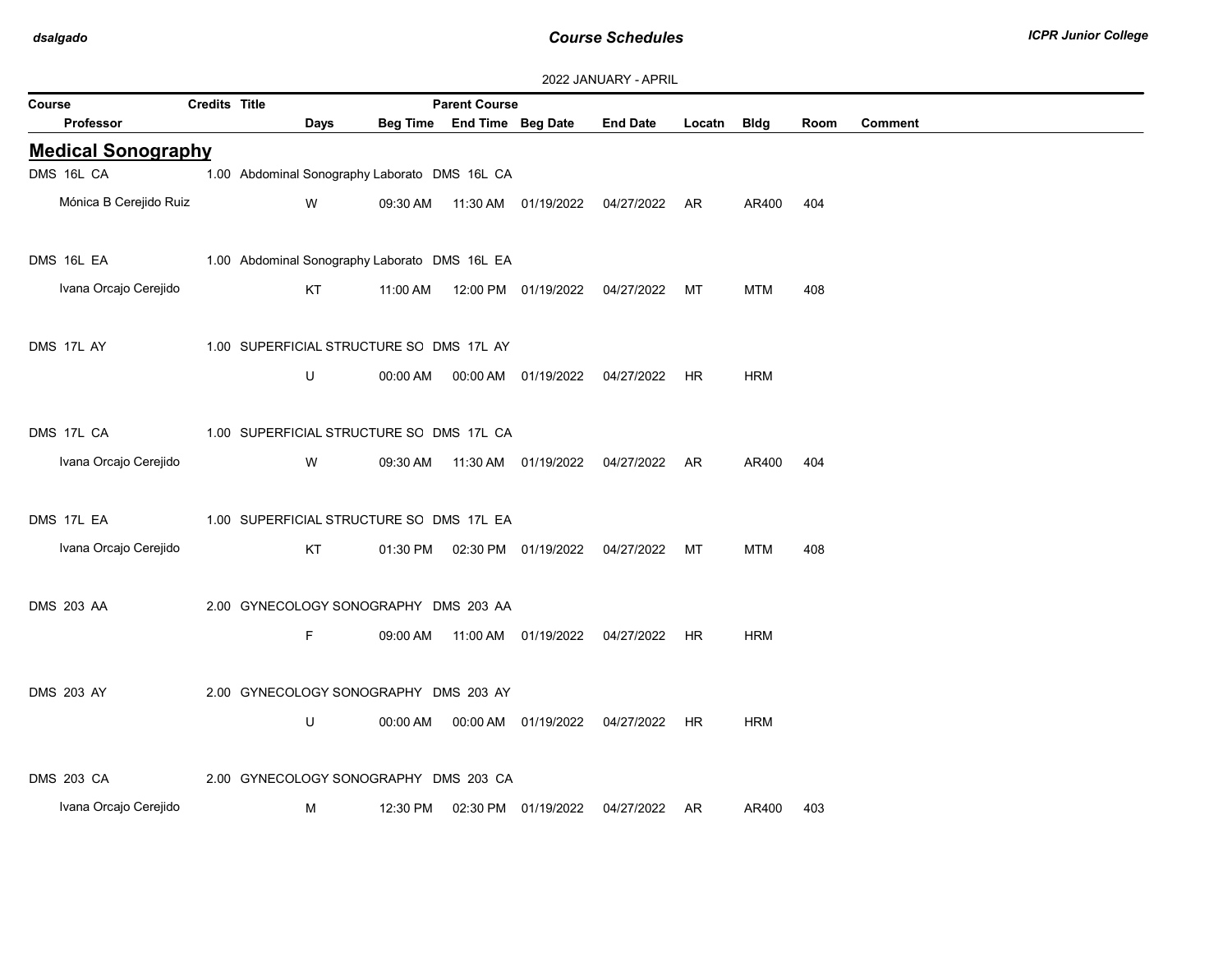| 2022 JANUARY - APRIL |  |
|----------------------|--|
|----------------------|--|

| Course |                             | <b>Credits Title</b> |                                       |          | <b>Parent Course</b> |                            |                                                |             |            |      |                |
|--------|-----------------------------|----------------------|---------------------------------------|----------|----------------------|----------------------------|------------------------------------------------|-------------|------------|------|----------------|
|        | Professor                   |                      | Days                                  |          |                      | Beg Time End Time Beg Date | <b>End Date</b>                                | Locatn Bldg |            | Room | <b>Comment</b> |
|        | <b>Medical Sonography</b>   |                      |                                       |          |                      |                            |                                                |             |            |      |                |
|        | <b>DMS 203 EA</b>           |                      | 2.00 GYNECOLOGY SONOGRAPHY DMS 203 EA |          |                      |                            |                                                |             |            |      |                |
|        | Ivana Orcajo Cerejido       |                      | MW                                    |          |                      |                            | 09:00 AM  10:00 AM  01/19/2022  04/27/2022  MT |             | MTM        | 408  |                |
|        | <b>DMS 205 AA</b>           |                      | 2.00 INTEGRATIVE SEMINARY             |          | <b>DMS 205 AA</b>    |                            |                                                |             |            |      |                |
|        |                             |                      | $\mathsf{T}$                          |          |                      |                            | 11:00 AM  01:00 PM  01/19/2022  04/27/2022  HR |             | <b>HRM</b> |      |                |
|        | <b>DMS 205 AY</b>           |                      | 2.00 INTEGRATIVE SEMINARY             |          | <b>DMS 205 AY</b>    |                            |                                                |             |            |      |                |
|        |                             |                      | U                                     | 00:00 AM |                      |                            | 00:00 AM  01/19/2022  04/27/2022  HR           |             | <b>HRM</b> |      |                |
|        | <b>DMS 205 BA</b>           |                      | 2.00 INTEGRATIVE SEMINARY             |          | <b>DMS 205 BA</b>    |                            |                                                |             |            |      |                |
|        | Sharon Arleen López Berrios |                      | KT                                    |          |                      |                            | 11:00 AM  12:00 PM  01/19/2022  04/27/2022  MA |             | MAM        | 109  |                |
|        | DMS 205 CA                  |                      | 2.00 INTEGRATIVE SEMINARY             |          | DMS 205 CA           |                            |                                                |             |            |      |                |
|        | Andrés R. González Bonilla  |                      | MW                                    |          |                      |                            | 09:30 AM  10:30 AM  01/19/2022  04/27/2022  AR |             | AR400      | 404  |                |
|        | <b>DMS 205 EA</b>           |                      | 2.00 INTEGRATIVE SEMINARY             |          | <b>DMS 205 EA</b>    |                            |                                                |             |            |      |                |
|        | Noris M Colon Pagan         |                      | MW                                    |          |                      |                            | 01:30 PM  02:30 PM  01/19/2022  04/27/2022  MT |             | <b>MTM</b> |      |                |
|        | <b>DMS 206 AA</b>           |                      | 2.00 CLINIC PRACTICE I                |          | <b>DMS 206 AA</b>    |                            |                                                |             |            |      |                |
|        |                             |                      | W                                     |          |                      |                            | 12:30 PM  06:30 PM  01/19/2022  04/27/2022  HR |             | <b>HRM</b> |      |                |
|        | <b>DMS 206 AY</b>           |                      | 2.00 CLINIC PRACTICE I                |          | <b>DMS 206 AY</b>    |                            |                                                |             |            |      |                |
|        |                             |                      | U                                     | 00:00 AM |                      |                            | 00:00 AM  01/19/2022  04/27/2022  HR           |             | HRM        |      |                |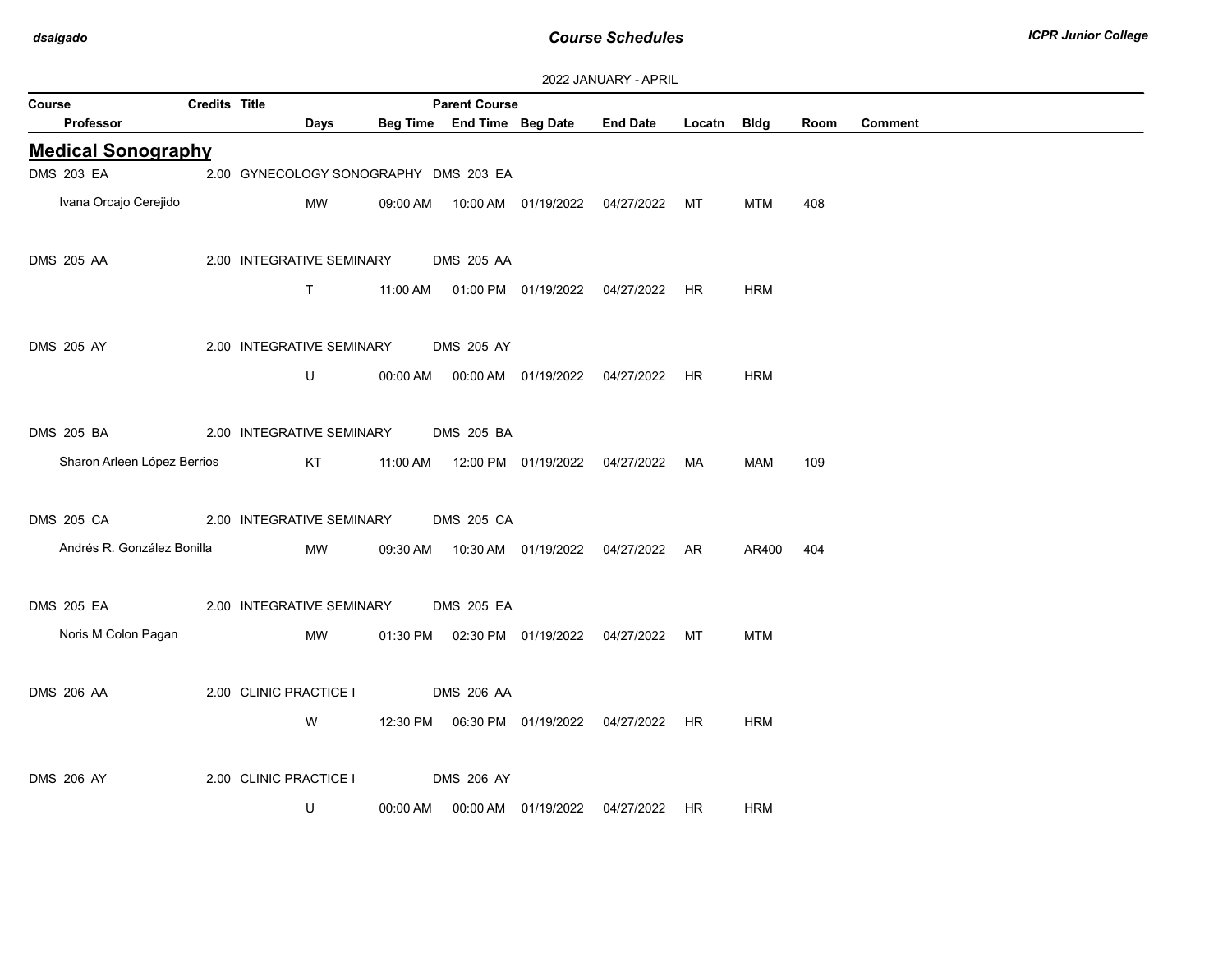| Course |                             | Credits Title |                                                                                                                                                                                                                                     |                   | <b>Parent Course</b> |                            |                                                |           |            |      |                |
|--------|-----------------------------|---------------|-------------------------------------------------------------------------------------------------------------------------------------------------------------------------------------------------------------------------------------|-------------------|----------------------|----------------------------|------------------------------------------------|-----------|------------|------|----------------|
|        | Professor                   |               | Days                                                                                                                                                                                                                                |                   |                      | Beg Time End Time Beg Date | <b>End Date</b>                                | Locatn    | Bldg       | Room | <b>Comment</b> |
|        | <b>Medical Sonography</b>   |               |                                                                                                                                                                                                                                     |                   |                      |                            |                                                |           |            |      |                |
|        | <b>DMS 206 CA</b>           |               | 2.00 CLINIC PRACTICE I                                                                                                                                                                                                              | <b>DMS 206 CA</b> |                      |                            |                                                |           |            |      |                |
|        | Andrés R. González Bonilla  |               | F                                                                                                                                                                                                                                   |                   |                      |                            | 08:00 AM  02:00 PM  01/19/2022  04/27/2022  AR |           | AR400      | 404  |                |
|        | <b>DMS 206 EA</b>           |               | 2.00 CLINIC PRACTICE I                                                                                                                                                                                                              |                   | <b>DMS 206 EA</b>    |                            |                                                |           |            |      |                |
|        |                             |               |                                                                                                                                                                                                                                     |                   |                      |                            |                                                |           |            |      |                |
|        | Ivana Orcajo Cerejido       |               | $\mathsf F$                                                                                                                                                                                                                         |                   |                      |                            | 08:00 AM  02:00 PM  01/19/2022  04/27/2022     | MT        | <b>MTM</b> | 408  |                |
|        |                             |               |                                                                                                                                                                                                                                     |                   |                      |                            |                                                |           |            |      |                |
|        | <b>DMS 208 AA</b>           |               | 3.00 Obstetric Sonography                                                                                                                                                                                                           |                   | <b>DMS 208 AA</b>    |                            |                                                |           |            |      |                |
|        |                             |               | F.                                                                                                                                                                                                                                  |                   |                      |                            | 01:00 PM  04:00 PM  01/19/2022  04/27/2022  HR |           | <b>HRM</b> |      |                |
|        |                             |               |                                                                                                                                                                                                                                     |                   |                      |                            |                                                |           |            |      |                |
|        | <b>DMS 208 AY</b>           |               | 3.00 Obstetric Sonography                                                                                                                                                                                                           |                   | <b>DMS 208 AY</b>    |                            |                                                |           |            |      |                |
|        |                             |               | U                                                                                                                                                                                                                                   | 00:00 AM          |                      | 00:00 AM 01/19/2022        | 04/27/2022                                     | <b>HR</b> | <b>HRM</b> |      |                |
|        |                             |               |                                                                                                                                                                                                                                     |                   |                      |                            |                                                |           |            |      |                |
|        |                             |               |                                                                                                                                                                                                                                     |                   |                      |                            |                                                |           |            |      |                |
|        | DMS 208 BA                  |               | 3.00 Obstetric Sonography                                                                                                                                                                                                           |                   | <b>DMS 208 BA</b>    |                            |                                                |           |            |      |                |
|        | Sharon Arleen López Berrios |               | <b>M</b> and the state of the state of the state of the state of the state of the state of the state of the state of the state of the state of the state of the state of the state of the state of the state of the state of the st |                   |                      |                            | 08:00 AM  11:00 AM  01/19/2022  04/27/2022  MA |           | MAM        | 106  |                |
|        |                             |               |                                                                                                                                                                                                                                     |                   |                      |                            |                                                |           |            |      |                |
|        | <b>DMS 208 CA</b>           |               | 3.00 Obstetric Sonography                                                                                                                                                                                                           |                   | <b>DMS 208 CA</b>    |                            |                                                |           |            |      |                |
|        | Ivana Orcajo Cerejido       |               | K                                                                                                                                                                                                                                   | 11:00 AM          |                      |                            | 02:00 PM 01/19/2022 04/27/2022 AR              |           | AR400      | 403  |                |
|        |                             |               |                                                                                                                                                                                                                                     |                   |                      |                            |                                                |           |            |      |                |
|        | <b>DMS 208 EA</b>           |               | 3.00 Obstetric Sonography                                                                                                                                                                                                           |                   | <b>DMS 208 EA</b>    |                            |                                                |           |            |      |                |
|        | Ivana Orcajo Cerejido       |               | MW                                                                                                                                                                                                                                  | 11:00 AM          |                      |                            | 12:30 PM  01/19/2022  04/27/2022  MT           |           | <b>MTM</b> | 408  |                |
|        |                             |               |                                                                                                                                                                                                                                     |                   |                      |                            |                                                |           |            |      |                |
|        |                             |               |                                                                                                                                                                                                                                     |                   |                      |                            |                                                |           |            |      |                |
|        | <b>DMS 212 AN</b>           |               | 2.00 Patient Care                                                                                                                                                                                                                   |                   | <b>DMS 212 AN</b>    |                            |                                                |           |            |      |                |
|        |                             |               | W                                                                                                                                                                                                                                   | 04:00 PM          |                      | 06:00 PM 01/19/2022        | 04/27/2022                                     | <b>HR</b> | <b>HRM</b> |      |                |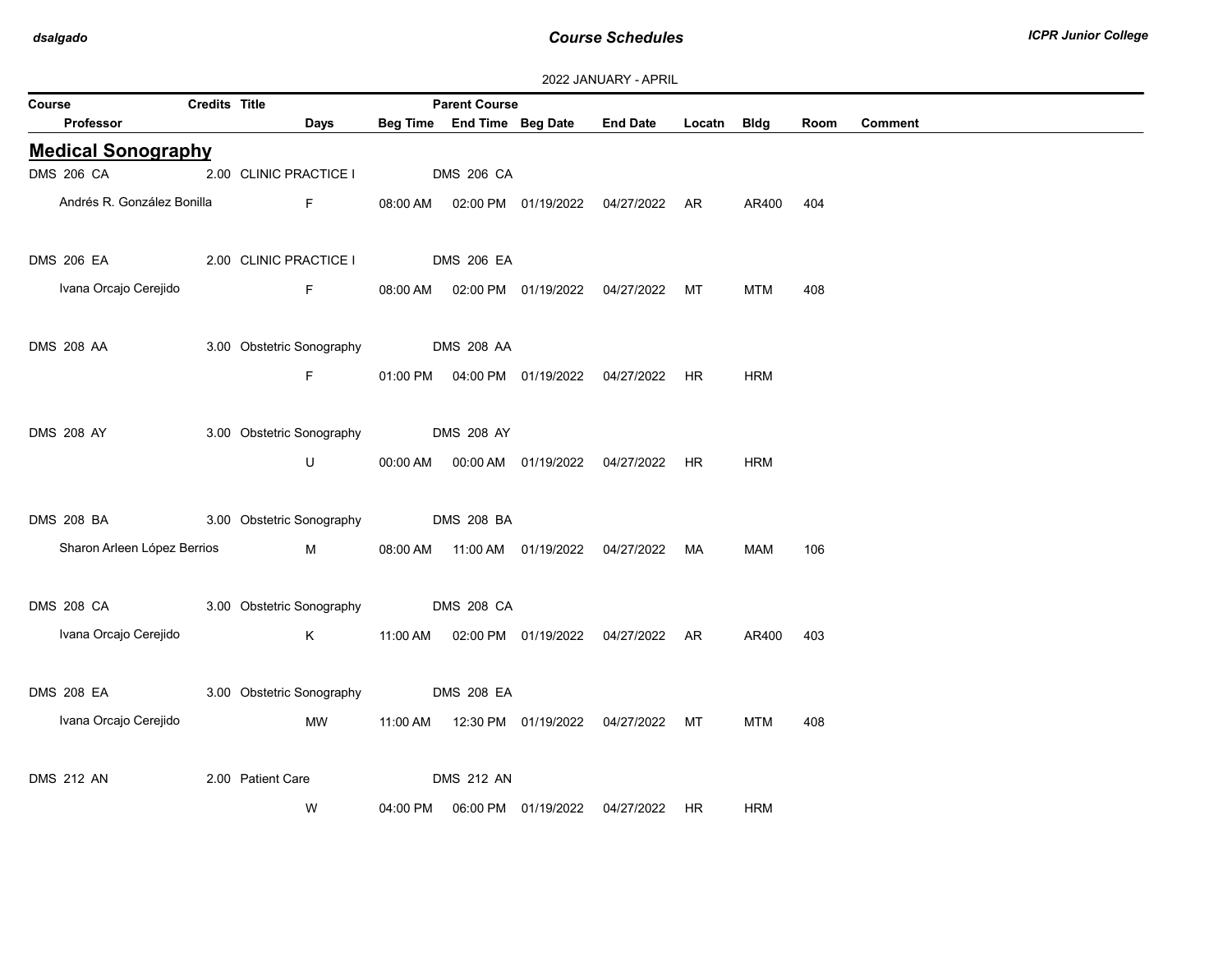|                                     | 2022 JANUARY - APRIL |                                     |          |                            |                                  |                                                              |           |                         |      |                |  |  |
|-------------------------------------|----------------------|-------------------------------------|----------|----------------------------|----------------------------------|--------------------------------------------------------------|-----------|-------------------------|------|----------------|--|--|
| Course                              | <b>Credits Title</b> |                                     |          | <b>Parent Course</b>       |                                  |                                                              |           |                         |      |                |  |  |
| Professor                           |                      | Days                                |          | Beg Time End Time Beg Date |                                  | <b>End Date</b>                                              | Locatn    | <b>Bldg</b>             | Room | <b>Comment</b> |  |  |
| <b>Medical Sonography</b>           |                      |                                     |          |                            |                                  |                                                              |           |                         |      |                |  |  |
| <b>DMS 212 AY</b>                   |                      | 2.00 Patient Care                   |          | <b>DMS 212 AY</b>          |                                  |                                                              |           |                         |      |                |  |  |
|                                     |                      | U                                   |          |                            |                                  | 00:00 AM  00:00 AM  01/19/2022  04/27/2022  HR               |           | HRM                     |      |                |  |  |
| <b>DMS 212 AZ</b>                   |                      | 2.00 Patient Care                   |          | <b>DMS 212 AZ</b>          |                                  |                                                              |           |                         |      |                |  |  |
|                                     |                      | U                                   |          |                            |                                  | 00:00 AM  00:00 AM  01/19/2022  04/27/2022  HR               |           | <b>HRM</b>              |      |                |  |  |
| <b>DMS 212 CA</b>                   |                      | 2.00 Patient Care                   |          | <b>DMS 212 CA</b>          |                                  |                                                              |           |                         |      |                |  |  |
| Andrés R. González Bonilla          |                      |                                     |          |                            |                                  |                                                              |           |                         |      |                |  |  |
|                                     |                      | MW                                  | 08:30 AM |                            |                                  | 04/27/2022 AR                                                |           | AR400                   | 403  |                |  |  |
| <b>DMS 212 EA</b>                   | 2.00 Patient Care    |                                     |          | <b>DMS 212 EA</b>          |                                  |                                                              |           |                         |      |                |  |  |
| Noris M Colon Pagan                 |                      | W                                   |          |                            |                                  | 11:00 AM  01:00 PM  01/19/2022  04/27/2022  MT               |           | <b>MTM</b>              |      |                |  |  |
| <b>DMS 216 AA</b>                   |                      | 4.00 Clinical Practice II           |          | <b>DMS 216 AA</b>          |                                  |                                                              |           |                         |      |                |  |  |
|                                     |                      | W                                   |          |                            |                                  | 08:00 AM  02:00 PM  01/19/2022  04/27/2022  HR               |           | <b>HRM</b>              |      |                |  |  |
| <b>DMS 216 AY</b>                   |                      | 4.00 Clinical Practice II           |          | <b>DMS 216 AY</b>          |                                  |                                                              |           |                         |      |                |  |  |
|                                     |                      |                                     |          |                            |                                  |                                                              |           |                         |      |                |  |  |
|                                     |                      |                                     |          |                            |                                  |                                                              |           |                         |      |                |  |  |
| <b>DMS 216 BA</b>                   |                      | 4.00 Clinical Practice II           |          | <b>DMS 216 BA</b>          |                                  |                                                              |           |                         |      |                |  |  |
| Sharon Arleen López Berrios         |                      | <b>FS</b>                           |          |                            |                                  | 08:00 AM  02:00 PM  01/19/2022  04/27/2022  MA               |           | MAM                     | 103  |                |  |  |
|                                     |                      |                                     |          |                            |                                  |                                                              |           |                         |      |                |  |  |
|                                     |                      |                                     |          |                            |                                  |                                                              |           |                         |      |                |  |  |
| DMS 216 CA<br>Ivana Orcajo Cerejido |                      | U<br>4.00 Clinical Practice II<br>S |          | <b>DMS 216 CA</b>          | 00:00 AM   00:00 AM   01/19/2022 | 04/27/2022<br>08:00 AM  08:00 PM  01/19/2022  04/27/2022  AR | <b>HR</b> | <b>HRM</b><br>AR400 403 |      |                |  |  |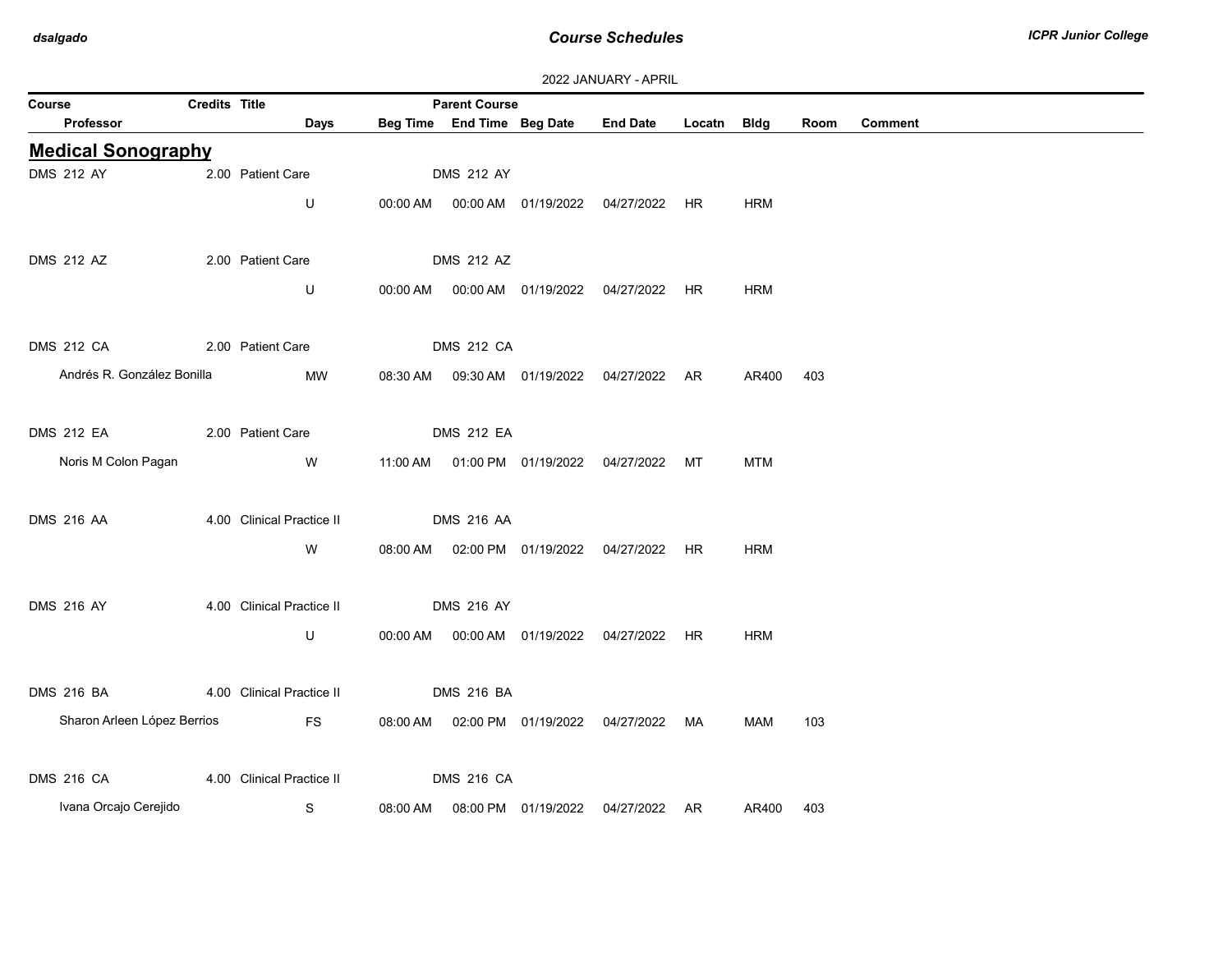| 2022 JANUARY - APRIL |  |
|----------------------|--|
|----------------------|--|

| Course                      | Credits Title |                                                 |          | <b>Parent Course</b>       |                                  |                                            |           |            |      |         |
|-----------------------------|---------------|-------------------------------------------------|----------|----------------------------|----------------------------------|--------------------------------------------|-----------|------------|------|---------|
| <b>Professor</b>            |               | Days                                            |          | Beg Time End Time Beg Date |                                  | <b>End Date</b>                            | Locatn    | Bldg       | Room | Comment |
| <b>Medical Sonography</b>   |               |                                                 |          |                            |                                  |                                            |           |            |      |         |
| <b>DMS 216 EA</b>           |               | 4.00 Clinical Practice II                       |          | <b>DMS 216 EA</b>          |                                  |                                            |           |            |      |         |
| Ivana Orcajo Cerejido       |               | SU                                              | 08:00 AM |                            | 02:00 PM 01/19/2022 04/27/2022   |                                            | МT        | <b>MTM</b> | 408  |         |
| DMS 23L AA                  |               | 1.00 GYNECOLOGY SONOGRAPHY DMS 23L AA           |          |                            |                                  |                                            |           |            |      |         |
|                             |               | F.                                              | 11:00 AM |                            | 01:00 PM  01/19/2022  04/27/2022 |                                            | HR.       | <b>HRM</b> |      |         |
| DMS 23L AY                  |               | 1.00 GYNECOLOGY SONOGRAPHY DMS 23L AY           |          |                            |                                  |                                            |           |            |      |         |
|                             |               | U                                               |          |                            |                                  |                                            | HR.       | <b>HRM</b> |      |         |
| DMS 23L CA                  |               | 1.00 GYNECOLOGY SONOGRAPHY DMS 23L CA           |          |                            |                                  |                                            |           |            |      |         |
| Ivana Orcajo Cerejido       |               | W                                               | 12:30 PM |                            |                                  | 04/27/2022                                 | AR        | AR400      | 403  |         |
| DMS 23L EA                  |               | 1.00 GYNECOLOGY SONOGRAPHY DMS 23L EA           |          |                            |                                  |                                            |           |            |      |         |
| Ivana Orcajo Cerejido       |               | MW                                              |          |                            |                                  |                                            |           | <b>MTM</b> | 408  |         |
| DMS 28L AN                  |               | 1.00 Obstetric Sonography Laboratory DMS 28L AN |          |                            |                                  |                                            |           |            |      |         |
|                             |               | F.                                              | 04:00 PM |                            | 06:00 PM 01/19/2022 04/27/2022   |                                            | HR.       | <b>HRM</b> |      |         |
| DMS 28L AY                  |               | 1.00 Obstetric Sonography Laboratory DMS 28L AY |          |                            |                                  |                                            |           |            |      |         |
|                             |               | U                                               |          |                            |                                  | 00:00 AM  00:00 AM  01/19/2022  04/27/2022 | <b>HR</b> | <b>HRM</b> |      |         |
| DMS 28L BA                  |               | 1.00 Obstetric Sonography Laboratory DMS 28L BA |          |                            |                                  |                                            |           |            |      |         |
| Sharon Arleen López Berrios |               | W                                               | 08:00 AM |                            | 10:00 AM 01/19/2022              | 04/27/2022                                 | MA        | MAM        | 106  |         |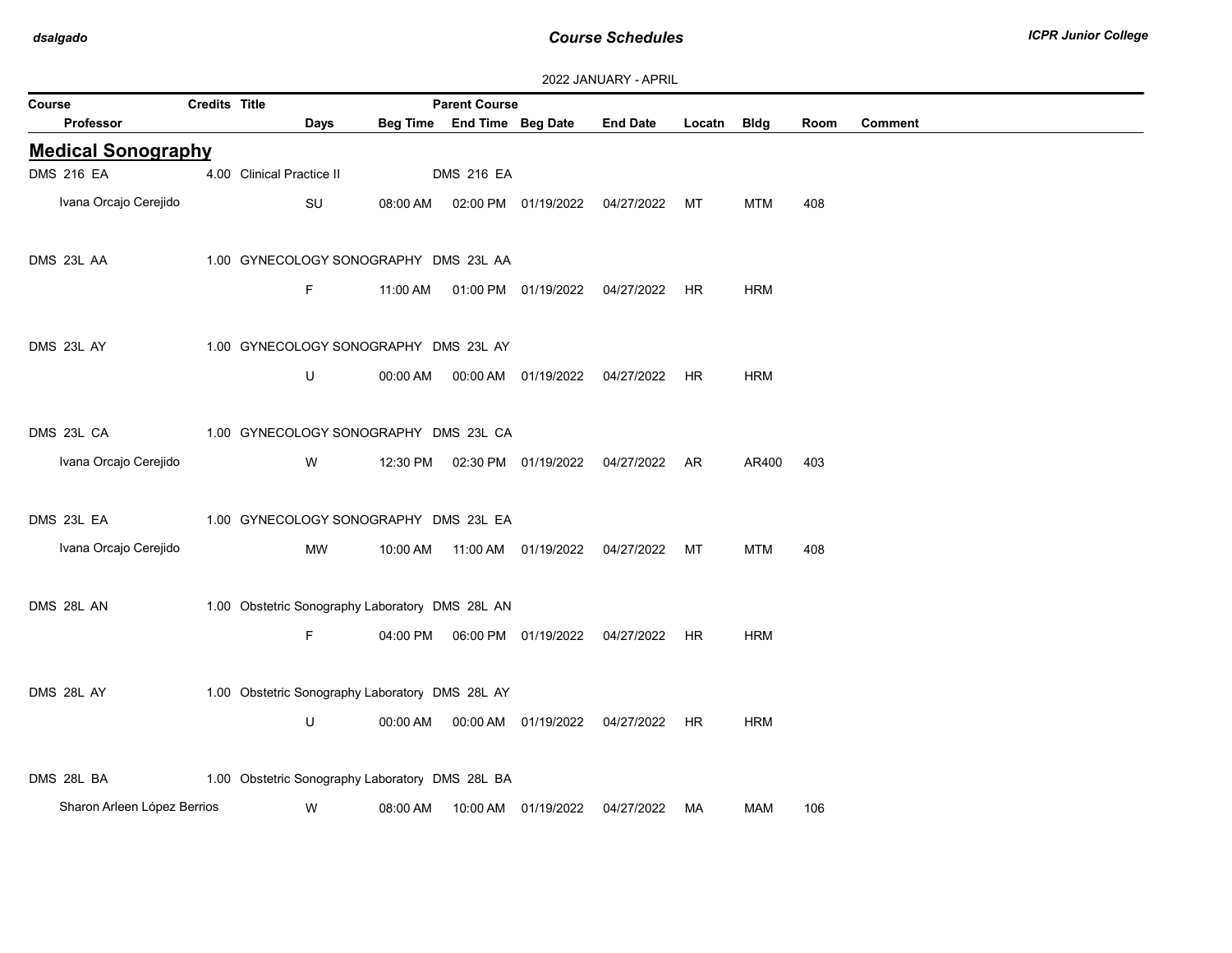|                            | <b>Credits Title</b> |                                                 |          | <b>Parent Course</b>       |                                            | <b><i>LULL JAINUAINI - AFINIL</i></b>          |        |             |      |                |
|----------------------------|----------------------|-------------------------------------------------|----------|----------------------------|--------------------------------------------|------------------------------------------------|--------|-------------|------|----------------|
| Course<br><b>Professor</b> |                      | Days                                            |          | Beg Time End Time Beg Date |                                            | <b>End Date</b>                                | Locatn | <b>Bldg</b> | Room | <b>Comment</b> |
| <b>Medical Sonography</b>  |                      |                                                 |          |                            |                                            |                                                |        |             |      |                |
| DMS 28L CA                 |                      | 1.00 Obstetric Sonography Laboratory DMS 28L CA |          |                            |                                            |                                                |        |             |      |                |
| Ivana Orcajo Cerejido      |                      | T                                               |          |                            |                                            | 11:00 AM  01:00 PM  01/19/2022  04/27/2022  AR |        | AR400       | 403  |                |
| DMS 28L EA                 |                      | 1.00 Obstetric Sonography Laboratory DMS 28L EA |          |                            |                                            |                                                |        |             |      |                |
| Ivana Orcajo Cerejido      |                      | MW                                              |          |                            | 12:30 PM  01:30 PM  01/19/2022  04/27/2022 |                                                | MT     | MTM         | 408  |                |
| <b>Dental</b>              |                      |                                                 |          |                            |                                            |                                                |        |             |      |                |
| DTC 001 AN                 |                      | 2.00 Dental Anatomy and Physiology DTC 001 AN   |          |                            |                                            |                                                |        |             |      |                |
|                            |                      | KT                                              |          |                            |                                            | 08:00 PM  10:00 PM  01/19/2022  04/27/2022  HR |        | HRM         | 304  |                |
| DTC 001 BN                 |                      | 2.00 Dental Anatomy and Physiology DTC 001 BN   |          |                            |                                            |                                                |        |             |      |                |
| José A Torres Rodríguez    |                      | MW                                              |          |                            |                                            |                                                | MA     | <b>MAA</b>  | 507  |                |
| DTC 002 AN                 |                      | 5.00 Complete Denture Construction DTC 002 AN   |          |                            |                                            |                                                |        |             |      |                |
|                            |                      | KT                                              |          |                            |                                            | 03:00 PM  08:00 PM  01/19/2022  04/27/2022  HR |        | <b>HRM</b>  | 304  |                |
| DTC 002 BN                 |                      | 5.00 Complete Denture Construction DTC 002 BN   |          |                            |                                            |                                                |        |             |      |                |
| Jorge Martínez Valentin    |                      | KT                                              |          |                            |                                            | 05:00 PM  10:00 PM  01/19/2022  04/27/2022  MA |        | MAA         | 501  |                |
| DTC 003 AN                 |                      | 3.00 Dental Materials                           |          | DTC 003 AN                 |                                            |                                                |        |             |      |                |
|                            |                      | MW                                              | 07:00 PM |                            |                                            | 10:00 PM 01/19/2022 04/27/2022 HR              |        | <b>HRM</b>  | 306  |                |
| DTC 003 BN                 |                      | 3.00 Dental Materials                           |          | DTC 003 BN                 |                                            |                                                |        |             |      |                |
| José A Torres Rodríguez    |                      | F.                                              | 04:00 PM |                            | 10:00 PM 01/19/2022                        | 04/27/2022                                     | МA     | MAA         | 501  |                |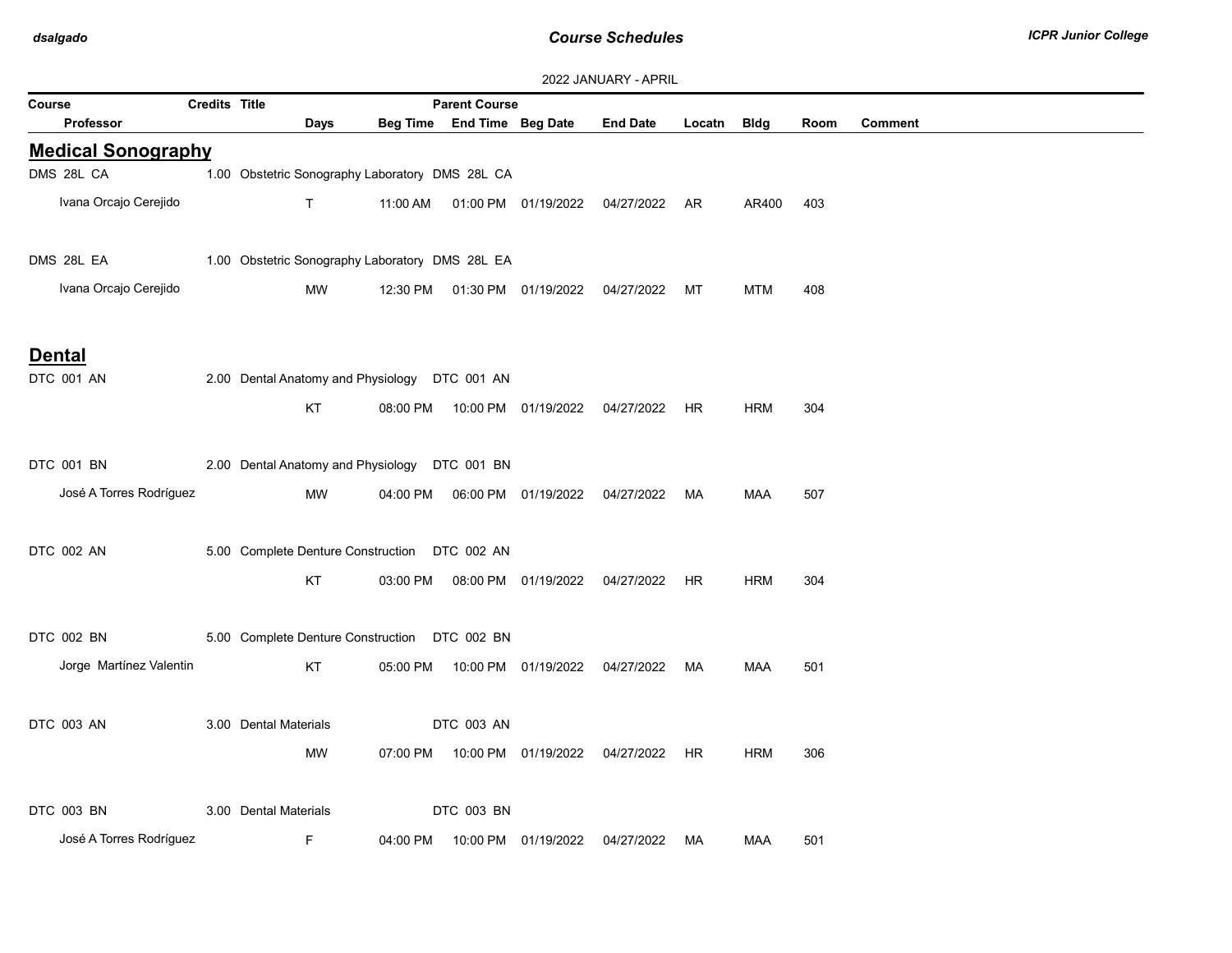| 2022 JANUARY - APRIL |  |
|----------------------|--|
|----------------------|--|

| Course                  | Credits Title |                                                   |      |          | <b>Parent Course</b>       |                                            |                                                |             |            |      |         |
|-------------------------|---------------|---------------------------------------------------|------|----------|----------------------------|--------------------------------------------|------------------------------------------------|-------------|------------|------|---------|
| Professor               |               |                                                   | Days |          | Beg Time End Time Beg Date |                                            | <b>End Date</b>                                | Locatn Bldg |            | Room | Comment |
| <b>Dental</b>           |               |                                                   |      |          |                            |                                            |                                                |             |            |      |         |
| DTC 004 AN              |               | 5.00 Const of Fix Prosthodontic Ceran DTC 004 AN  |      |          |                            |                                            |                                                |             |            |      |         |
|                         |               | KT                                                |      |          |                            | 05:00 PM  10:00 PM  01/19/2022  04/27/2022 |                                                | HR          | <b>HRM</b> |      |         |
|                         |               |                                                   |      |          |                            |                                            |                                                |             |            |      |         |
| DTC 004 BN              |               | 5.00 Const of Fix Prosthodontic Ceran DTC 004 BN  |      |          |                            |                                            |                                                |             |            |      |         |
| Jorge Martínez Valentin |               |                                                   | MW   |          |                            |                                            | 05:00 PM  10:00 PM  01/19/2022  04/27/2022  MA |             | MAA        | 501  |         |
|                         |               |                                                   |      |          |                            |                                            |                                                |             |            |      |         |
| DTC 005 AN              |               | 5.00 Removable Partial Denture Cons DTC 005 AN    |      |          |                            |                                            |                                                |             |            |      |         |
|                         |               |                                                   |      |          |                            |                                            |                                                |             |            |      |         |
|                         |               | MW                                                |      |          |                            |                                            | 05:00 PM  10:00 PM  01/19/2022  04/27/2022  HR |             | <b>HRM</b> |      |         |
|                         |               |                                                   |      |          |                            |                                            |                                                |             |            |      |         |
| DTC 005 BN              |               | 5.00 Removable Partial Denture Cons DTC 005 BN    |      |          |                            |                                            |                                                |             |            |      |         |
| Jorge Martínez Valentin |               | KT                                                |      | 05:00 PM |                            | 10:00 PM 01/19/2022                        | 04/27/2022                                     | МA          | <b>MAA</b> | 501  |         |
|                         |               |                                                   |      |          |                            |                                            |                                                |             |            |      |         |
| DTC 006 AN              |               | 3.00 Seminar                                      |      |          | DTC 006 AN                 |                                            |                                                |             |            |      |         |
|                         |               | М                                                 |      |          |                            |                                            | 04:00 PM  10:00 PM  01/19/2022  04/27/2022  HR |             | <b>HRM</b> |      |         |
|                         |               |                                                   |      |          |                            |                                            |                                                |             |            |      |         |
| DTC 006 BN              |               | 3.00 Seminar                                      |      |          | DTC 006 BN                 |                                            |                                                |             |            |      |         |
| José A Torres Rodríguez |               | KT                                                |      |          |                            | 05:00 PM  08:00 PM  01/19/2022             | 04/27/2022 MA                                  |             | <b>MAA</b> | 501  |         |
|                         |               |                                                   |      |          |                            |                                            |                                                |             |            |      |         |
| DTC 007 AN              |               | 6.00 Practice Lab - Dental Technologi: DTC 007 AN |      |          |                            |                                            |                                                |             |            |      |         |
|                         |               |                                                   |      |          |                            |                                            |                                                |             |            |      |         |
|                         |               | <b>FS</b>                                         |      |          |                            | 04:00 PM  10:00 PM  01/19/2022             | 04/27/2022 HR                                  |             | <b>HRM</b> |      |         |
|                         |               |                                                   |      |          |                            |                                            |                                                |             |            |      |         |
| DTC 007 BN              |               | 6.00 Practice Lab - Dental Technologi: DTC 007 BN |      |          |                            |                                            |                                                |             |            |      |         |
| Jorge Martínez Valentin |               | <b>FS</b>                                         |      |          |                            | 04:00 PM  10:00 PM  01/19/2022             | 04/27/2022 MA                                  |             | MAA        | 501  |         |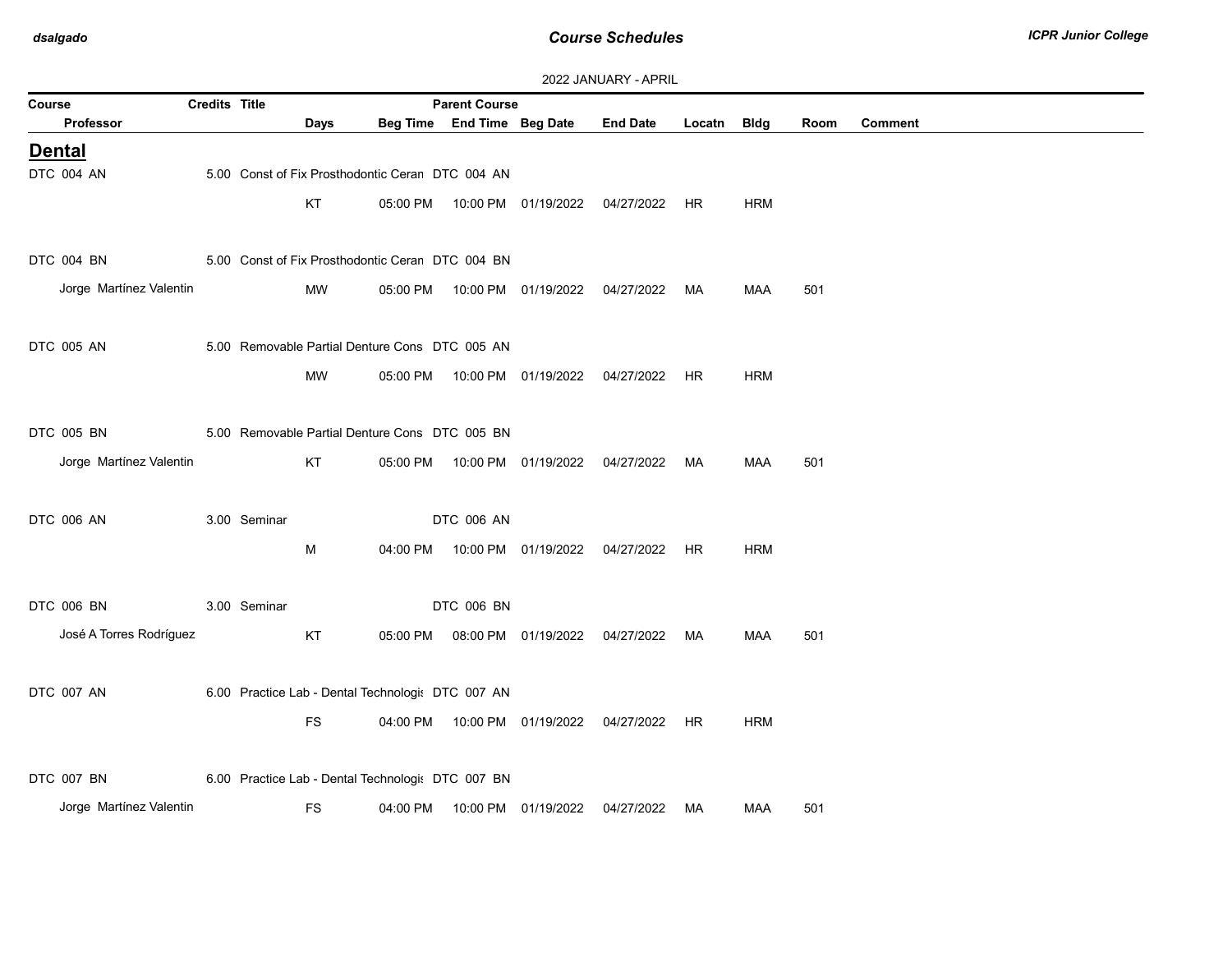| Course                    | Credits Title |                                  |          | <b>Parent Course</b>       |                                            |                                                |             |            |      |         |
|---------------------------|---------------|----------------------------------|----------|----------------------------|--------------------------------------------|------------------------------------------------|-------------|------------|------|---------|
| Professor                 |               | Days                             |          | Beg Time End Time Beg Date |                                            | <b>End Date</b>                                | Locatn Bldg |            | Room | Comment |
| <b>Early Childhood Ed</b> |               |                                  |          |                            |                                            |                                                |             |            |      |         |
| EEC 001 AA                |               | 3.00 Growth & Development        |          | <b>EEC 001 AA</b>          |                                            |                                                |             |            |      |         |
|                           |               | KT                               |          |                            |                                            | 08:00 AM  11:00 AM  01/19/2022  04/27/2022  HR |             | <b>HRM</b> | 405  |         |
|                           |               |                                  |          |                            |                                            |                                                |             |            |      |         |
| <b>EEC 001 AN</b>         |               | 3.00 Growth & Development        |          | EEC 001 AN                 |                                            |                                                |             |            |      |         |
|                           |               | KT                               |          |                            | 04:00 PM  07:00 PM  01/19/2022  04/27/2022 |                                                | HR.         | <b>HRM</b> | 405  |         |
| EEC 001 DA                |               | 3.00 Growth & Development        |          | EEC 001 DA                 |                                            |                                                |             |            |      |         |
| Mónica I. Rivera Malavé   |               | KT                               |          |                            |                                            | 08:00 AM  11:00 AM  01/19/2022  04/27/2022     | BA          | BAM        | 511  |         |
|                           |               |                                  |          |                            |                                            |                                                |             |            |      |         |
| EEC 001 DN                |               | 3.00 Growth & Development        |          | EEC 001 DN                 |                                            |                                                |             |            |      |         |
|                           |               | KT                               |          |                            |                                            | 04:00 PM  07:00 PM  01/19/2022  04/27/2022     | BA          | <b>BAM</b> | 511  |         |
|                           |               |                                  |          |                            |                                            |                                                |             |            |      |         |
| <b>EEC 001 EA</b>         |               | 3.00 Growth & Development        |          | EEC 001 EA                 |                                            |                                                |             |            |      |         |
| Juliemar Rivera Sandoval  |               | MW                               |          |                            | 08:00 AM  11:00 AM  01/19/2022  04/27/2022 |                                                | МT          | <b>MTM</b> | 420  |         |
| EEC 001 EB                |               | 3.00 Growth & Development        |          |                            |                                            |                                                |             |            |      |         |
|                           |               |                                  |          | <b>EEC 001 EB</b>          |                                            |                                                |             |            |      |         |
|                           |               | MW                               |          |                            |                                            | 08:00 AM  11:00 AM  01/19/2022  04/27/2022  MT |             | <b>MTM</b> |      |         |
| <b>EEC 001 EN</b>         |               | 3.00 Growth & Development        |          | EEC 001 EN                 |                                            |                                                |             |            |      |         |
|                           |               | MW                               |          |                            | 04:00 PM  07:00 PM  01/19/2022  04/27/2022 |                                                | МT          | <b>MTM</b> | 420  |         |
|                           |               |                                  |          |                            |                                            |                                                |             |            |      |         |
| EEC 002 AA                |               | 3.00 Learning Environment Design |          | EEC 002 AA                 |                                            |                                                |             |            |      |         |
|                           |               | MW                               | 11:00 AM |                            | 02:00 PM 01/19/2022                        | 04/27/2022                                     | HR.         | <b>HRM</b> | 405  |         |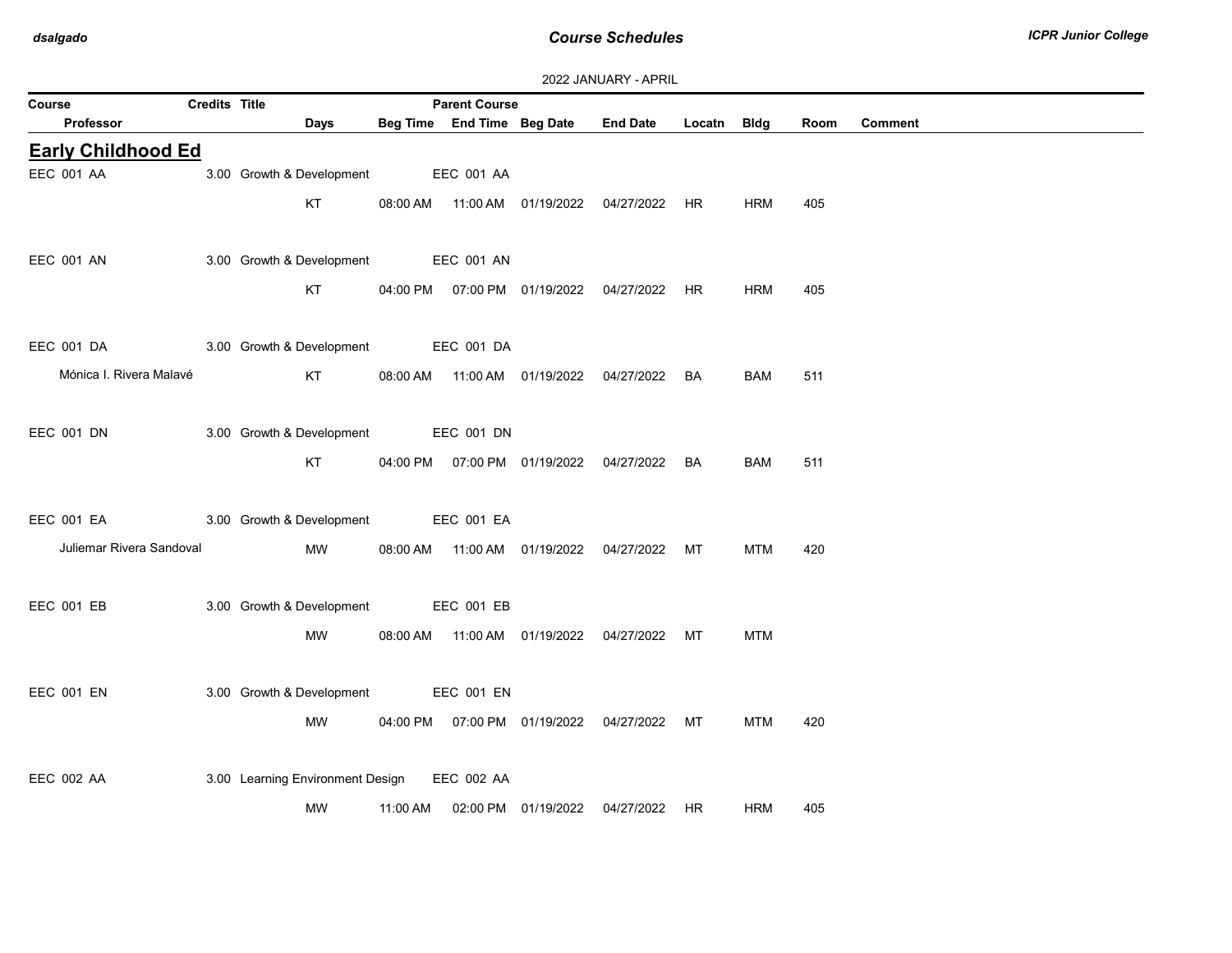| Course                    | Credits Title |                                  |          | <b>Parent Course</b>       |                                            |                                                |             |            |      |                |
|---------------------------|---------------|----------------------------------|----------|----------------------------|--------------------------------------------|------------------------------------------------|-------------|------------|------|----------------|
| Professor                 |               | Days                             |          | Beg Time End Time Beg Date |                                            | <b>End Date</b>                                | Locatn Bldg |            | Room | <b>Comment</b> |
| <b>Early Childhood Ed</b> |               |                                  |          |                            |                                            |                                                |             |            |      |                |
| EEC 002 AN                |               | 3.00 Learning Environment Design |          | <b>EEC 002 AN</b>          |                                            |                                                |             |            |      |                |
|                           |               | MW                               |          |                            | 07:00 PM  10:00 PM  01/19/2022  04/27/2022 |                                                | HR.         | <b>HRM</b> | 405  |                |
|                           |               |                                  |          |                            |                                            |                                                |             |            |      |                |
| EEC 002 BN                |               | 3.00 Learning Environment Design |          | EEC 002 BN                 |                                            |                                                |             |            |      |                |
| Diana Mercado Del Valle   |               | <b>MW</b>                        | 04:00 PM |                            | 07:00 PM  01/19/2022  04/27/2022           |                                                | MA          | <b>MAM</b> | 303  |                |
|                           |               |                                  |          |                            |                                            |                                                |             |            |      |                |
| EEC 002 DA                |               | 3.00 Learning Environment Design |          | EEC 002 DA                 |                                            |                                                |             |            |      |                |
| Mónica I. Rivera Malavé   |               | MW                               | 11:00 AM |                            |                                            | 02:00 PM  01/19/2022  04/27/2022               | BA          | <b>BAM</b> | 511  |                |
|                           |               |                                  |          |                            |                                            |                                                |             |            |      |                |
| EEC 002 DN                |               | 3.00 Learning Environment Design |          | EEC 002 DN                 |                                            |                                                |             |            |      |                |
|                           |               | <b>MW</b>                        | 07:00 PM |                            | 10:00 PM 01/19/2022 04/27/2022             |                                                | BA          | <b>BAM</b> | 511  |                |
|                           |               |                                  |          |                            |                                            |                                                |             |            |      |                |
| EEC 002 EA                |               | 3.00 Learning Environment Design |          | EEC 002 EA                 |                                            |                                                |             |            |      |                |
| Juliemar Rivera Sandoval  |               | MW                               | 11:30 AM |                            |                                            | 02:30 PM 01/19/2022 04/27/2022 MT              |             | <b>MTM</b> | 420  |                |
|                           |               |                                  |          |                            |                                            |                                                |             |            |      |                |
| <b>EEC 002 EB</b>         |               | 3.00 Learning Environment Design |          | EEC 002 EB                 |                                            |                                                |             |            |      |                |
|                           |               | MW                               | 11:30 AM |                            |                                            | 02:30 PM 01/19/2022 04/27/2022                 | МT          | <b>MTM</b> |      |                |
|                           |               |                                  |          |                            |                                            |                                                |             |            |      |                |
| EEC 002 EN                |               | 3.00 Learning Environment Design |          | EEC 002 EN                 |                                            |                                                |             |            |      |                |
|                           |               | <b>MW</b>                        |          |                            |                                            | 07:00 PM  10:00 PM  01/19/2022  04/27/2022  MT |             | <b>MTM</b> | 420  |                |
|                           |               |                                  |          |                            |                                            |                                                |             |            |      |                |
| <b>EEC 003 AA</b>         |               | 3.00 Health & Security           |          | <b>EEC 003 AA</b>          |                                            |                                                |             |            |      |                |
|                           |               | <b>MW</b>                        | 08:00 AM |                            | 11:00 AM 01/19/2022                        | 04/27/2022                                     | HR          | <b>HRM</b> | 405  |                |
|                           |               |                                  |          |                            |                                            |                                                |             |            |      |                |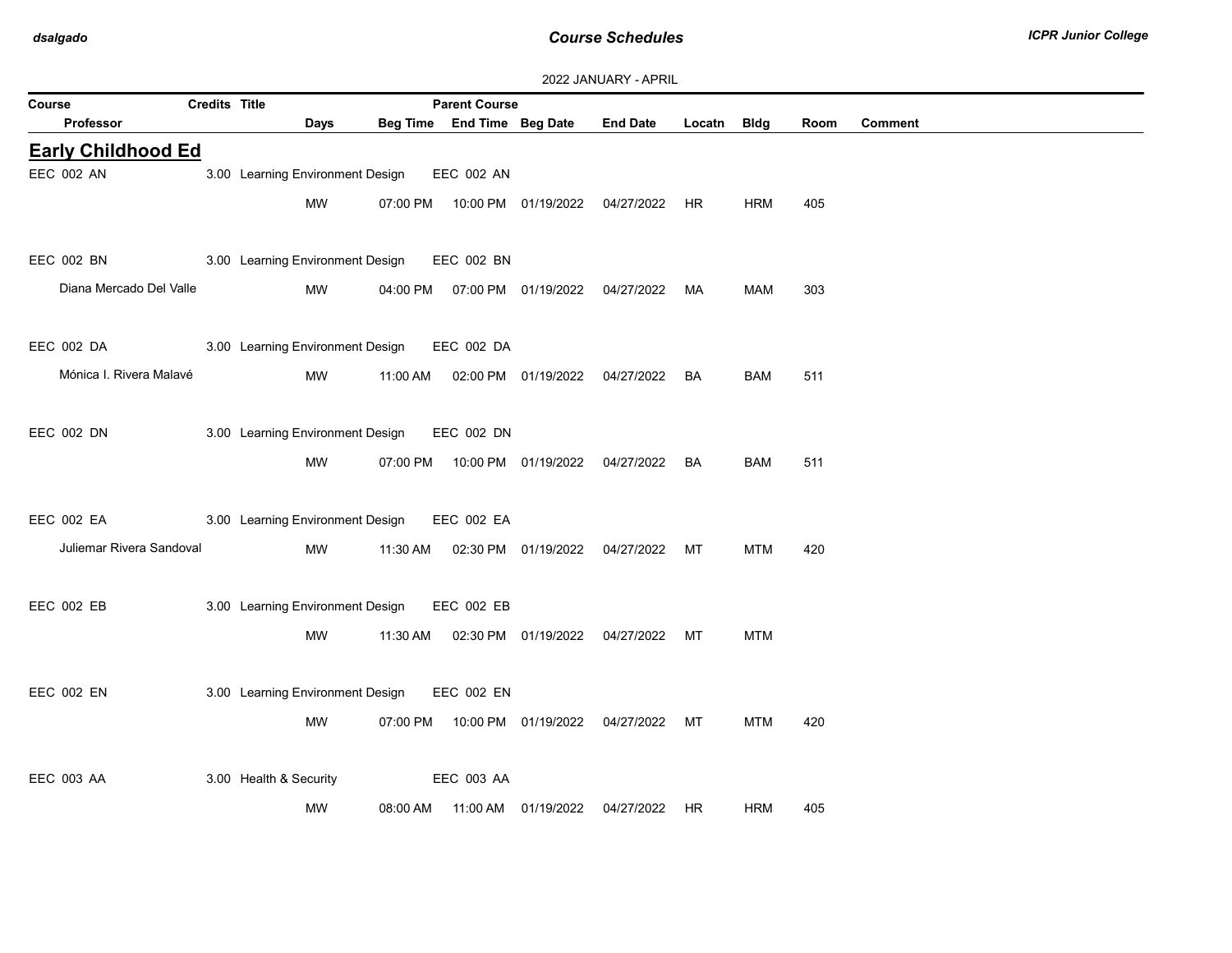| Course                            | Credits Title |                        | <b>Parent Course</b> |                                                |             |            |      |                |
|-----------------------------------|---------------|------------------------|----------------------|------------------------------------------------|-------------|------------|------|----------------|
| Professor                         |               | <b>Days</b>            |                      | Beg Time End Time Beg Date End Date            | Locatn Bldg |            | Room | <b>Comment</b> |
| <b>Early Childhood Ed</b>         |               |                        |                      |                                                |             |            |      |                |
| <b>EEC 003 AN</b>                 |               | 3.00 Health & Security | <b>EEC 003 AN</b>    |                                                |             |            |      |                |
|                                   |               | MW                     |                      | 04:00 PM  07:00 PM  01/19/2022  04/27/2022  HR |             | <b>HRM</b> | 405  |                |
| EEC 003 BA                        |               | 3.00 Health & Security | EEC 003 BA           |                                                |             |            |      |                |
| Diana Mercado Del Valle           |               | KT                     |                      | 08:00 AM  11:00 AM  01/19/2022  04/27/2022  MA |             | MAM        | 303  |                |
| EEC 003 BN 3.00 Health & Security |               |                        | EEC 003 BN           |                                                |             |            |      |                |
| Vivianna Castillo Lanz            |               | KT                     |                      | 07:00 PM  10:00 PM  01/19/2022  04/27/2022  MA |             | MAM        | 303  |                |
| EEC 003 CA 3.00 Health & Security |               |                        | <b>EEC 003 CA</b>    |                                                |             |            |      |                |
| Thelma Y. De Jesús Rivera         |               | <b>MW</b>              |                      | 11:00 AM  02:00 PM  01/19/2022  04/27/2022  AR |             | <b>ARM</b> | 301  |                |
| EEC 003 DA 3.00 Health & Security |               |                        | EEC 003 DA           |                                                |             |            |      |                |
| Mónica I. Rivera Malavé           |               | MW                     |                      | 08:00 AM  11:00 AM  01/19/2022  04/27/2022  BA |             | BAM        | 511  |                |
| EEC 003 DN                        |               | 3.00 Health & Security | <b>EEC 003 DN</b>    |                                                |             |            |      |                |
|                                   |               | <b>MW</b>              |                      | 04:00 PM  07:00 PM  01/19/2022  04/27/2022  BA |             | <b>BAM</b> | 511  |                |
| EEC 003 EA 3.00 Health & Security |               |                        | <b>EEC 003 EA</b>    |                                                |             |            |      |                |
| Juliemar Rivera Sandoval          |               | KT                     |                      | 08:00 AM  11:00 AM  01/19/2022  04/27/2022  MT |             | MTM        | 420  |                |
| EEC 003 EN                        |               | 3.00 Health & Security | <b>EEC 003 EN</b>    |                                                |             |            |      |                |
|                                   |               | KT                     |                      | 07:00 PM  10:00 PM  01/19/2022  04/27/2022  MT |             | MTM        | 420  |                |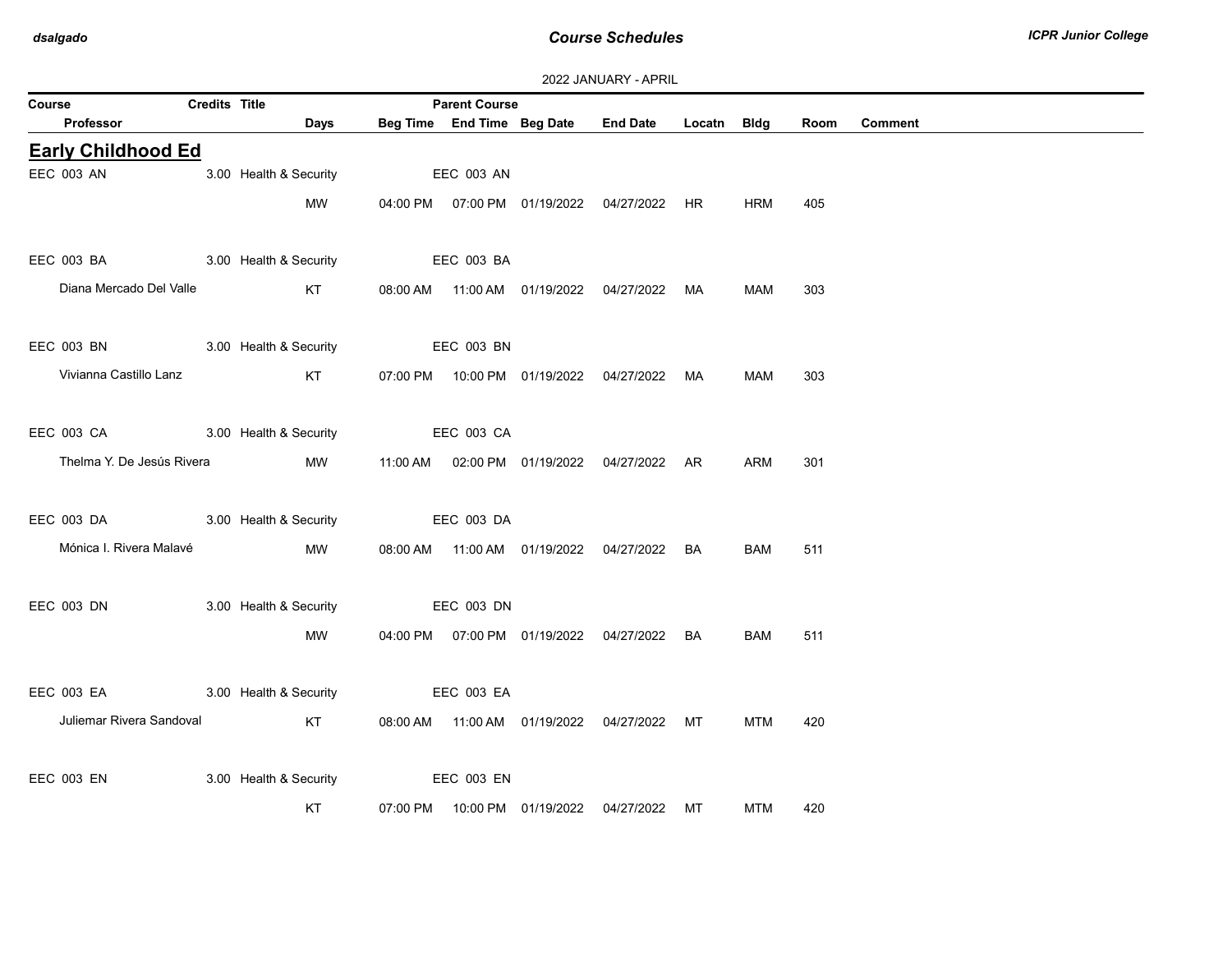|  |  | 2022 JANUARY - APRIL |  |
|--|--|----------------------|--|
|--|--|----------------------|--|

| Course                                                    | Credits Title |                        |                                                | <b>Parent Course</b> |                                            |                                                |             |            |      |                |
|-----------------------------------------------------------|---------------|------------------------|------------------------------------------------|----------------------|--------------------------------------------|------------------------------------------------|-------------|------------|------|----------------|
| Professor                                                 |               | Days                   |                                                |                      | Beg Time End Time Beg Date                 | <b>End Date</b>                                | Locatn Bldg |            | Room | <b>Comment</b> |
| <b>Early Childhood Ed</b>                                 |               |                        |                                                |                      |                                            |                                                |             |            |      |                |
| EEC 005 BA                                                |               | 3.00 Game as Fund Tool |                                                | EEC 005 BA           |                                            |                                                |             |            |      |                |
| Vivianna Castillo Lanz                                    |               | MW                     |                                                |                      | 08:00 AM  11:00 AM  01/19/2022  04/27/2022 |                                                | MA          | MAM        | 303  |                |
| EEC 005 BN                                                |               | 3.00 Game as Fund Tool |                                                | EEC 005 BN           |                                            |                                                |             |            |      |                |
| Vivianna Castillo Lanz                                    |               | KT                     |                                                |                      |                                            | 04:00 PM  07:00 PM  01/19/2022  04/27/2022     | MA          | MAM        | 303  |                |
| EEC 005 CA                                                |               | 3.00 Game as Fund Tool |                                                | <b>EEC 005 CA</b>    |                                            |                                                |             |            |      |                |
| Thelma Y. De Jesús Rivera                                 |               | KT                     |                                                |                      |                                            | 11:00 AM  02:00 PM  01/19/2022  04/27/2022  AR |             | <b>ARM</b> | 301  |                |
| EEC 006 AA                                                |               |                        | 3.00 Cogn. Dev. & Creative Learning EEC 006 AA |                      |                                            |                                                |             |            |      |                |
|                                                           |               | KT                     |                                                |                      | 11:00 AM  02:00 PM  01/19/2022  04/27/2022 |                                                | <b>HR</b>   | <b>HRM</b> | 405  |                |
| <b>EEC 006 AN</b>                                         |               |                        | 3.00 Cogn. Dev. & Creative Learning EEC 006 AN |                      |                                            |                                                |             |            |      |                |
|                                                           |               | KT                     |                                                |                      |                                            | 07:00 PM  10:00 PM  01/19/2022  04/27/2022  HR |             | <b>HRM</b> | 405  |                |
| EEC 006 BA                                                |               |                        | 3.00 Cogn. Dev. & Creative Learning EEC 006 BA |                      |                                            |                                                |             |            |      |                |
| Vivianna Castillo Lanz                                    |               | MW                     |                                                |                      |                                            | 11:00 AM  02:00 PM  01/19/2022  04/27/2022     | MA          | MAM        | 303  |                |
| EEC 006 CA 3.00 Cogn. Dev. & Creative Learning EEC 006 CA |               |                        |                                                |                      |                                            |                                                |             |            |      |                |
| Thelma Y. De Jesús Rivera                                 |               | KT                     |                                                |                      |                                            | 08:00 AM  11:00 AM  01/19/2022  04/27/2022  AR |             | ARM        | 301  |                |
| EEC 006 DA                                                |               |                        | 3.00 Cogn. Dev. & Creative Learning EEC 006 DA |                      |                                            |                                                |             |            |      |                |
| Mónica I. Rivera Malavé                                   |               | KT                     | 11:00 AM                                       |                      | 02:00 PM 01/19/2022                        | 04/27/2022                                     | <b>BA</b>   | <b>BAM</b> | 511  |                |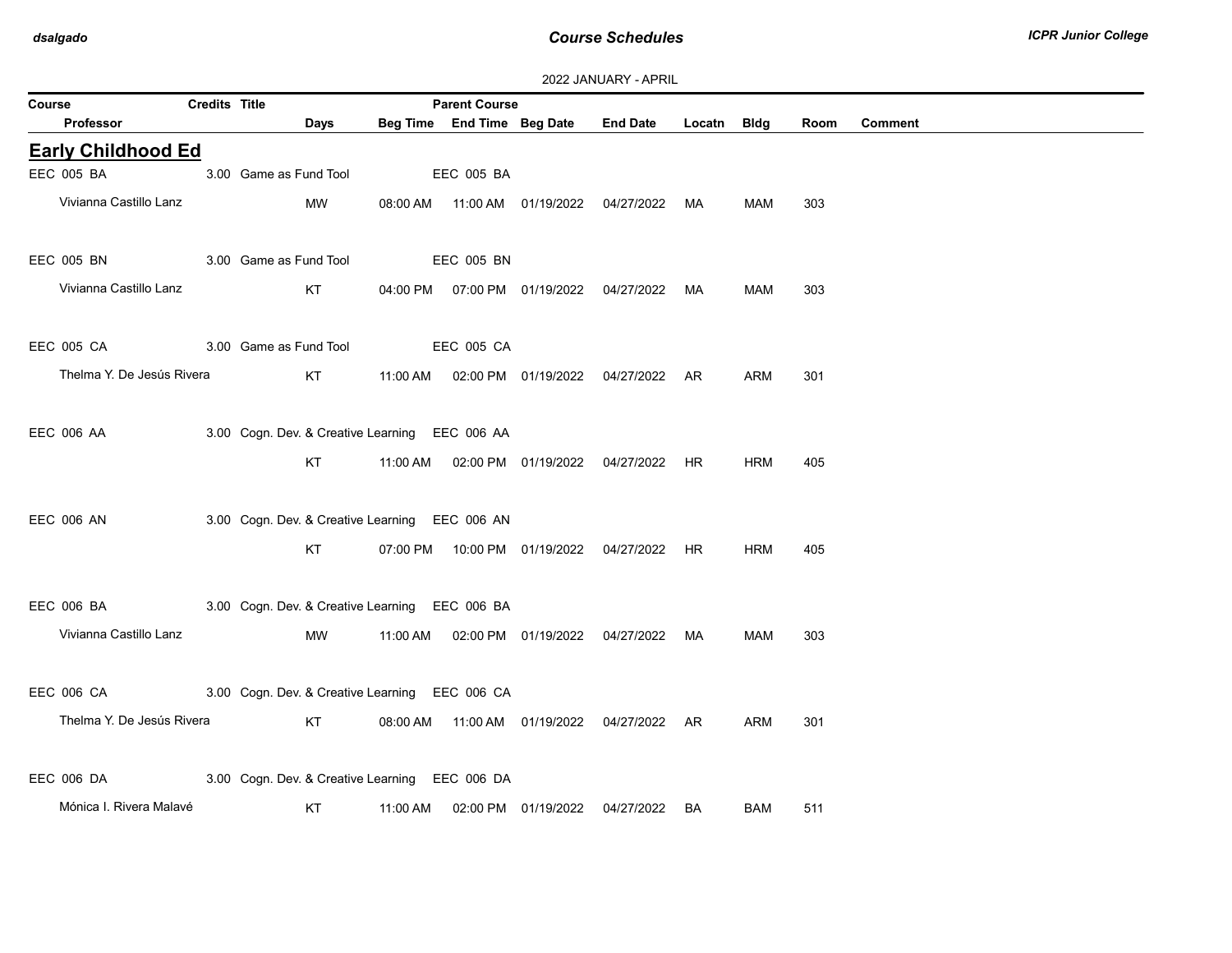| 2022 JANUARY - APRIL |  |  |  |  |
|----------------------|--|--|--|--|
|----------------------|--|--|--|--|

| Course                    | <b>Credits Title</b> |                                 |                                                | <b>Parent Course</b>       |                                  |                                                |             |            |      |                |
|---------------------------|----------------------|---------------------------------|------------------------------------------------|----------------------------|----------------------------------|------------------------------------------------|-------------|------------|------|----------------|
| <b>Professor</b>          |                      | Days                            |                                                | Beg Time End Time Beg Date |                                  | <b>End Date</b>                                | Locatn Bldg |            | Room | <b>Comment</b> |
| <b>Early Childhood Ed</b> |                      |                                 |                                                |                            |                                  |                                                |             |            |      |                |
| EEC 006 DN                |                      |                                 | 3.00 Cogn. Dev. & Creative Learning EEC 006 DN |                            |                                  |                                                |             |            |      |                |
|                           |                      | KT                              |                                                |                            |                                  | 07:00 PM  10:00 PM  01/19/2022  04/27/2022  BA |             | <b>BAM</b> | 511  |                |
| EEC 006 EA                |                      |                                 | 3.00 Cogn. Dev. & Creative Learning EEC 006 EA |                            |                                  |                                                |             |            |      |                |
| Maribelle De Jesús Pietri |                      | KT                              |                                                |                            |                                  | 11:30 AM  02:30 PM  01/19/2022  04/27/2022  MT |             | <b>MTM</b> | 420  |                |
| EEC 006 EB                |                      |                                 | 3.00 Cogn. Dev. & Creative Learning EEC 006 EB |                            |                                  |                                                |             |            |      |                |
|                           |                      | KT                              |                                                |                            |                                  | 11:30 AM  02:30 PM  01/19/2022  04/27/2022  MT |             | <b>MTM</b> |      |                |
| <b>EEC 006 EN</b>         |                      |                                 | 3.00 Cogn. Dev. & Creative Learning EEC 006 EN |                            |                                  |                                                |             |            |      |                |
|                           |                      | KT                              |                                                |                            |                                  | 04:00 PM  07:00 PM  01/19/2022  04/27/2022  MT |             | <b>MTM</b> | 420  |                |
| EEC 007 AA                |                      | 3.00 Infant Dev. Administration |                                                | EEC 007 AA                 |                                  |                                                |             |            |      |                |
|                           |                      | MW                              |                                                |                            |                                  | 08:00 AM  11:00 AM  01/19/2022  04/27/2022  HR |             | <b>HRM</b> |      |                |
| EEC 007 BA                |                      | 3.00 Infant Dev. Administration |                                                | <b>EEC 007 BA</b>          |                                  |                                                |             |            |      |                |
| Diana Mercado Del Valle   |                      | KT                              |                                                |                            |                                  | 11:00 AM  02:00 PM  01/19/2022  04/27/2022  MA |             | MAM        | 303  |                |
| EEC 007 DA                |                      | 3.00 Infant Dev. Administration |                                                | EEC 007 DA                 |                                  |                                                |             |            |      |                |
|                           |                      | MW                              | 08:00 AM                                       |                            |                                  | 11:00 AM  01/19/2022  04/27/2022  BA           |             | <b>BAM</b> |      |                |
| EEC 007 EA                |                      | 3.00 Infant Dev. Administration |                                                | EEC 007 EA                 |                                  |                                                |             |            |      |                |
| Maribelle De Jesús Pietri |                      | <b>KT</b>                       | 08:00 AM                                       |                            | 11:00 AM  01/19/2022  04/27/2022 |                                                | MT          | <b>MTM</b> |      |                |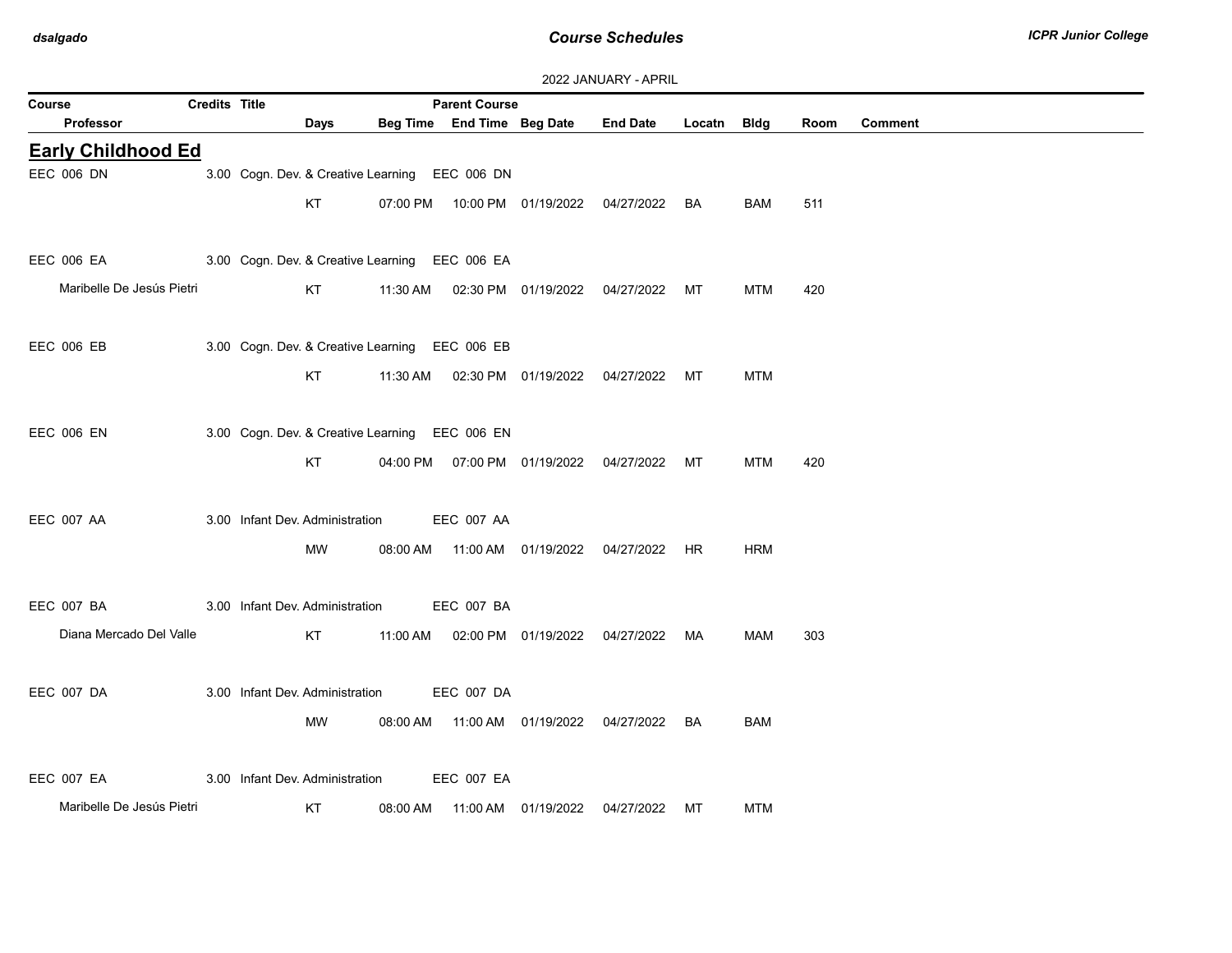|                           |                      |                  |                                  |          |                      |                            | 2022 JANUARY - APRIL                           |             |            |      |                |
|---------------------------|----------------------|------------------|----------------------------------|----------|----------------------|----------------------------|------------------------------------------------|-------------|------------|------|----------------|
| Course                    | <b>Credits Title</b> |                  |                                  |          | <b>Parent Course</b> |                            |                                                |             |            |      |                |
| Professor                 |                      |                  | Days                             |          |                      | Beg Time End Time Beg Date | <b>End Date</b>                                | Locatn Bldg |            | Room | <b>Comment</b> |
| <b>Early Childhood Ed</b> |                      |                  |                                  |          |                      |                            |                                                |             |            |      |                |
| <b>EEC 009 AA</b>         |                      | 9.00 Practice II |                                  |          | <b>EEC 009 AA</b>    |                            |                                                |             |            |      |                |
|                           |                      |                  | <b>WTFSU</b>                     |          |                      |                            | 01:00 PM  05:30 PM  01/19/2022  04/27/2022  HR |             | <b>HRM</b> |      |                |
| EEC 009 BA                |                      | 9.00 Practice II |                                  |          | EEC 009 BA           |                            |                                                |             |            |      |                |
| Marie T. Muñoz Rodríguez  |                      |                  | FSU                              |          |                      |                            | 08:00 AM  03:30 PM  01/19/2022  04/27/2022  MA |             | <b>MAM</b> | 303  |                |
| <b>EEC 009 CA</b>         |                      | 9.00 Practice II |                                  |          | <b>EEC 009 CA</b>    |                            |                                                |             |            |      |                |
| Thelma Y. De Jesús Rivera |                      |                  | <b>MKWTS</b>                     |          |                      |                            | 02:00 PM  06:30 PM  01/19/2022  04/27/2022  AR |             | ARM        | 301  |                |
|                           |                      |                  |                                  |          |                      |                            |                                                |             |            |      |                |
| <b>EEC 009 DA</b>         |                      | 9.00 Practice II |                                  |          | EEC 009 DA           |                            |                                                |             |            |      |                |
|                           |                      |                  | <b>WTFSU</b>                     |          |                      |                            | 01:00 PM  05:30 PM  01/19/2022  04/27/2022     | BA          | BAM        |      |                |
| EEC 009 EA                |                      | 9.00 Practice II |                                  |          | <b>EEC 009 EA</b>    |                            |                                                |             |            |      |                |
| Juliemar Rivera Sandoval  |                      |                  | FSU                              |          |                      |                            | 08:00 AM  03:30 PM  01/19/2022  04/27/2022  MT |             | <b>MTM</b> |      |                |
| EEC 010 CA                |                      |                  | 3.00 Early Interv Special Edu    |          | <b>EEC 010 CA</b>    |                            |                                                |             |            |      |                |
|                           |                      |                  |                                  |          |                      |                            |                                                |             |            |      |                |
| Thelma Y. De Jesús Rivera |                      |                  | MW                               |          |                      |                            | 08:00 AM  11:00 AM  01/19/2022  04/27/2022  AR |             | ARM        | 301  |                |
| EEC 011 AA                |                      |                  | 3.00 Family and Comm Integration |          | EEC 011 AA           |                            |                                                |             |            |      |                |
|                           |                      |                  | MW                               |          |                      |                            | 08:00 AM  11:00 AM  01/19/2022  04/27/2022  HR |             | <b>HRM</b> |      |                |
| EEC 011 BN                |                      |                  | 3.00 Family and Comm Integration |          | <b>EEC 011 BN</b>    |                            |                                                |             |            |      |                |
| Diana Mercado Del Valle   |                      |                  | MW                               | 07:00 PM |                      | 10:00 PM 01/19/2022        | 04/27/2022                                     | MA          | <b>MAM</b> | 303  |                |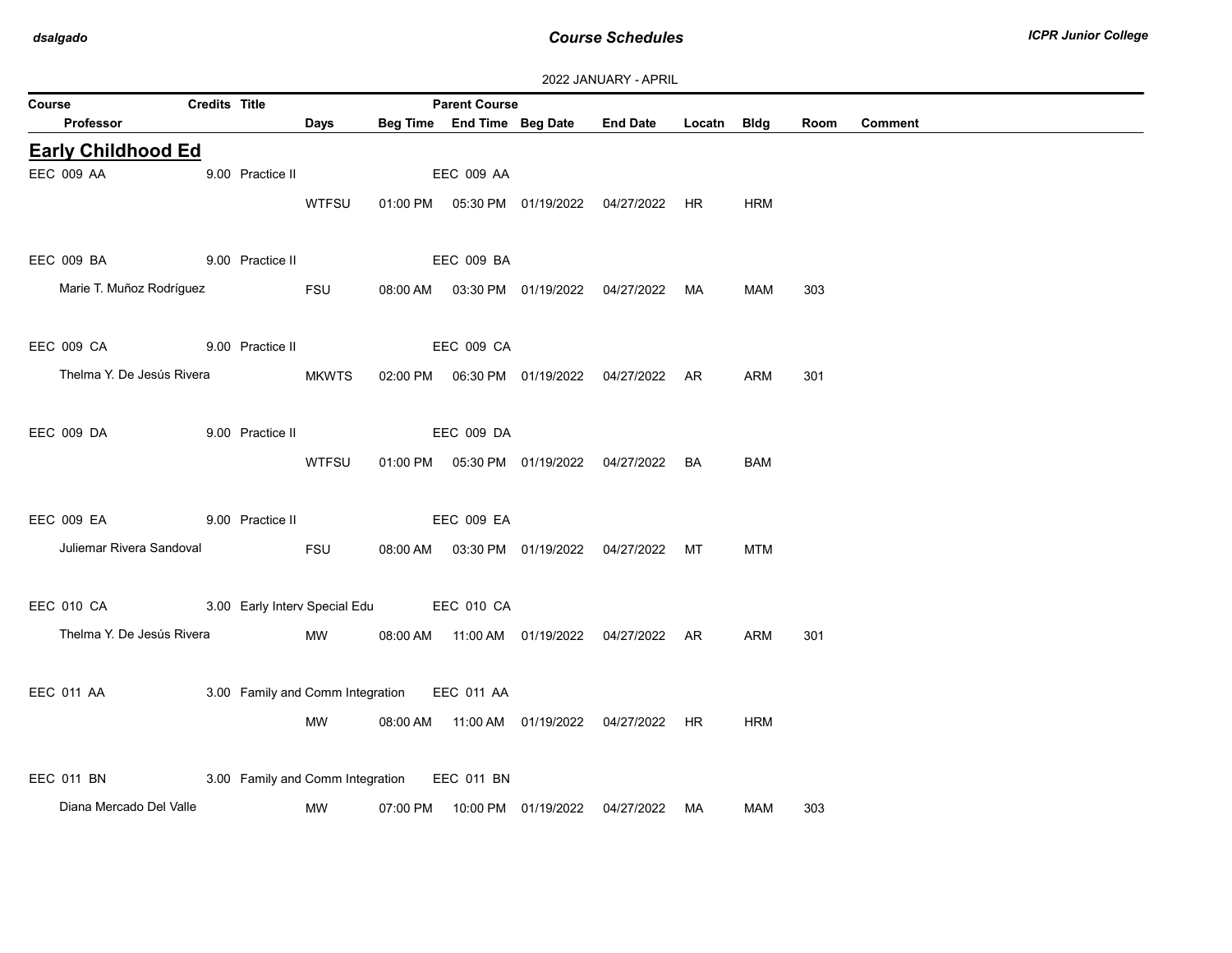| 2022 JANUARY - APRIL |  |
|----------------------|--|
|----------------------|--|

|                            |                      |                 |                                  |          |                                                    |                                            | <b><i>LULL JAINUART - AFRIL</i></b>            |             |            |      |                |
|----------------------------|----------------------|-----------------|----------------------------------|----------|----------------------------------------------------|--------------------------------------------|------------------------------------------------|-------------|------------|------|----------------|
| Course<br><b>Professor</b> | <b>Credits Title</b> |                 | Days                             |          | <b>Parent Course</b><br>Beg Time End Time Beg Date |                                            | <b>End Date</b>                                | Locatn Bldg |            | Room | <b>Comment</b> |
| <b>Early Childhood Ed</b>  |                      |                 |                                  |          |                                                    |                                            |                                                |             |            |      |                |
| EEC 011 DA                 |                      |                 | 3.00 Family and Comm Integration |          | EEC 011 DA                                         |                                            |                                                |             |            |      |                |
|                            |                      |                 | <b>MW</b>                        |          |                                                    |                                            | 08:00 AM  11:00 AM  01/19/2022  04/27/2022     | BA          | <b>BAM</b> |      |                |
|                            |                      |                 |                                  |          |                                                    |                                            |                                                |             |            |      |                |
| <b>EEC 012 AA</b>          |                      | 3.00 PRACTICA I |                                  |          | <b>EEC 012 AA</b>                                  |                                            |                                                |             |            |      |                |
|                            |                      |                 | FS                               |          |                                                    |                                            | 08:00 AM  01:00 PM  01/19/2022  04/27/2022  HR |             | <b>HRM</b> | 405  |                |
|                            |                      |                 |                                  |          |                                                    |                                            |                                                |             |            |      |                |
| EEC 012 BA                 |                      | 3.00 PRACTICA I |                                  |          | EEC 012 BA                                         |                                            |                                                |             |            |      |                |
| Marie T. Muñoz Rodríguez   |                      |                 | <b>FS</b>                        |          |                                                    | 03:30 PM  08:30 PM  01/19/2022  04/27/2022 |                                                | MA          | MAM        | 303  |                |
|                            |                      |                 |                                  |          |                                                    |                                            |                                                |             |            |      |                |
| EEC 012 CA                 |                      | 3.00 PRACTICA I |                                  |          | <b>EEC 012 CA</b>                                  |                                            |                                                |             |            |      |                |
| Thelma Y. De Jesús Rivera  |                      |                 | F.                               |          |                                                    |                                            | 08:00 AM  06:00 PM  01/19/2022  04/27/2022  AR |             | <b>ARM</b> | 301  |                |
|                            |                      |                 |                                  |          |                                                    |                                            |                                                |             |            |      |                |
| EEC 012 DA                 |                      | 3.00 PRACTICA I |                                  |          | EEC 012 DA                                         |                                            |                                                |             |            |      |                |
|                            |                      |                 | <b>FS</b>                        |          |                                                    |                                            | 08:00 AM  01:00 PM  01/19/2022  04/27/2022  BA |             | <b>BAM</b> |      |                |
|                            |                      |                 |                                  |          |                                                    |                                            |                                                |             |            |      |                |
| EEC 012 EA                 |                      | 3.00 PRACTICA I |                                  |          | <b>EEC 012 EA</b>                                  |                                            |                                                |             |            |      |                |
| Maribelle De Jesús Pietri  |                      |                 | <b>FS</b>                        |          |                                                    |                                            | 08:00 AM  01:00 PM  01/19/2022  04/27/2022  MT |             | <b>MTM</b> |      |                |
|                            |                      |                 |                                  |          |                                                    |                                            |                                                |             |            |      |                |
| <b>English</b>             |                      |                 |                                  |          |                                                    |                                            |                                                |             |            |      |                |
| <b>ENG 005 AA</b>          |                      |                 | 3.00 CONVERSATIONAL ENGLISH      |          | <b>ENG 005 AA</b>                                  |                                            |                                                |             |            |      |                |
|                            |                      |                 | KT                               |          |                                                    |                                            | 11:00 AM  02:00 PM  01/19/2022  04/27/2022  HR |             | <b>HRM</b> |      |                |
|                            |                      |                 |                                  |          |                                                    |                                            |                                                |             |            |      |                |
| <b>ENG 005 AN</b>          |                      |                 | 3.00 CONVERSATIONAL ENGLISH      |          | <b>ENG 005 AN</b>                                  |                                            |                                                |             |            |      |                |
|                            |                      |                 | KT                               | 07:00 PM |                                                    |                                            | 10:00 PM  01/19/2022  04/27/2022  HR           |             | <b>HRM</b> |      |                |
|                            |                      |                 |                                  |          |                                                    |                                            |                                                |             |            |      |                |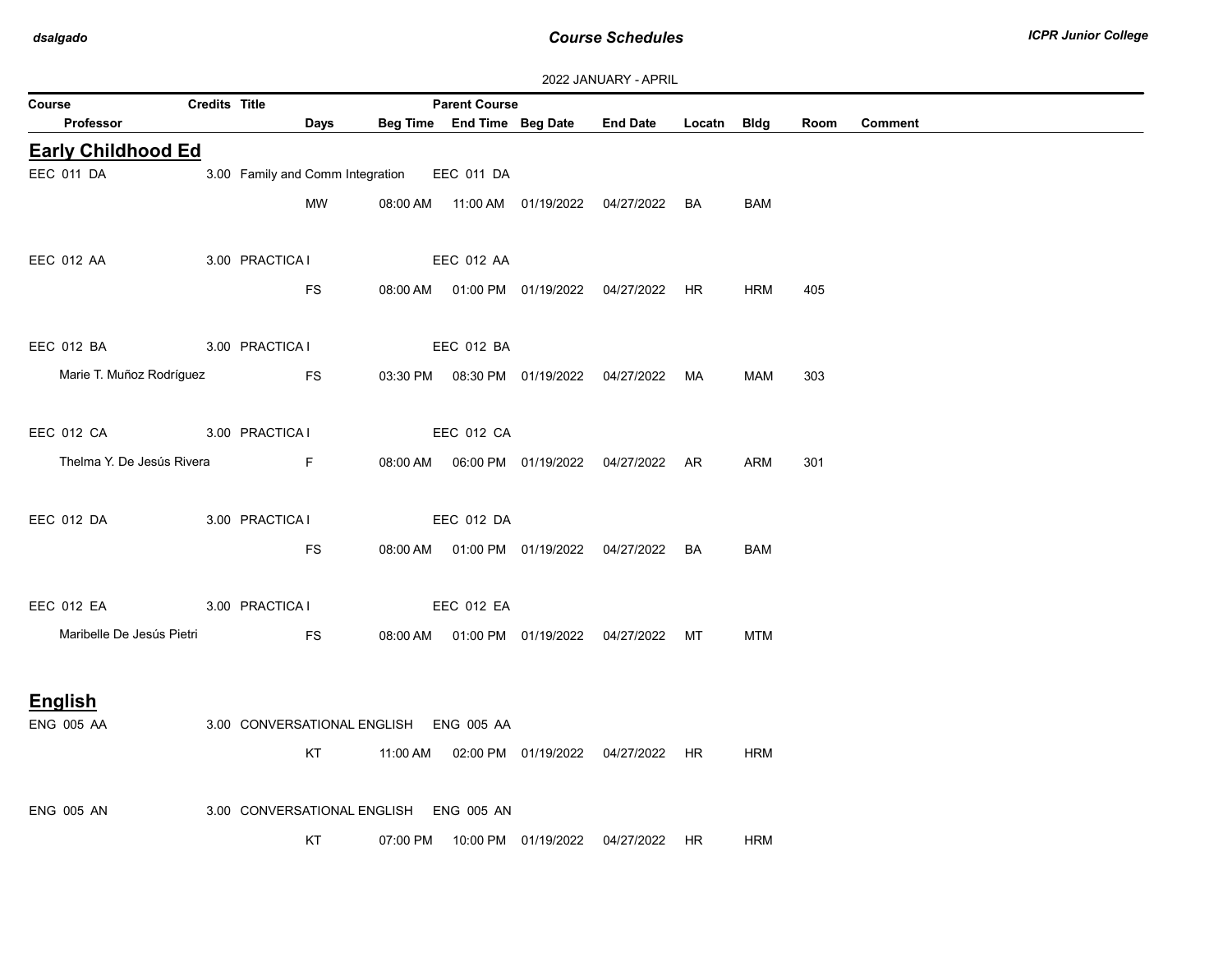| 2022 JANUARY - APRIL |
|----------------------|
|----------------------|

| Course |                               | <b>Credits Title</b> |      |          | <b>Parent Course</b>                     |                                            |                                      |             |            |      |                |
|--------|-------------------------------|----------------------|------|----------|------------------------------------------|--------------------------------------------|--------------------------------------|-------------|------------|------|----------------|
|        | <b>Professor</b>              |                      | Days |          | Beg Time End Time Beg Date               |                                            | <b>End Date</b>                      | Locatn Bldg |            | Room | <b>Comment</b> |
|        | <b>English</b>                |                      |      |          |                                          |                                            |                                      |             |            |      |                |
|        | <b>ENG 005 BN</b>             |                      |      |          | 3.00 CONVERSATIONAL ENGLISH ENG 005 BN   |                                            |                                      |             |            |      |                |
|        | Marizenni Echevarría González |                      | KT   | 07:00 PM |                                          |                                            | 10:00 PM  01/19/2022  04/27/2022  MA |             | MAM        | 202  |                |
|        | <b>ENG 005 CA</b>             |                      |      |          | 3.00 CONVERSATIONAL ENGLISH ENG 005 CA   |                                            |                                      |             |            |      |                |
|        | Celiana E Ocasio Castro       |                      | KT   | 11:00 AM |                                          |                                            | 02:00 PM 01/19/2022 04/27/2022 AR    |             | AR400      | 405  |                |
|        | <b>ENG 005 DA</b>             |                      |      |          | 3.00 CONVERSATIONAL ENGLISH ENG 005 DA   |                                            |                                      |             |            |      |                |
|        | Edwin E. De Hoyos Valentín    |                      | KT   |          |                                          | 11:00 AM  02:00 PM  01/19/2022  04/27/2022 |                                      | BA          | BAM        | 501  |                |
|        | <b>ENG 005 EA</b>             |                      |      |          | 3.00 CONVERSATIONAL ENGLISH ENG 005 EA   |                                            |                                      |             |            |      |                |
|        | Manuel Figueroa Pérez         |                      | KT   | 11:30 AM |                                          | 02:30 PM 01/19/2022 04/27/2022             |                                      | MT          | <b>MTM</b> |      |                |
|        | <b>ENG 006 AA</b>             |                      |      |          | 3.00 TOURISM & HOTELS ENGLISH ENG 006 AA |                                            |                                      |             |            |      |                |
|        |                               |                      | MW   | 08:00 AM |                                          |                                            |                                      |             | <b>HRM</b> | 206  |                |
|        | <b>ENG 006 BA</b>             |                      |      |          | 3.00 TOURISM & HOTELS ENGLISH ENG 006 BA |                                            |                                      |             |            |      |                |
|        | Marizenni Echevarría González |                      | KT   | 08:00 AM |                                          | 11:00 AM  01/19/2022  04/27/2022           |                                      | MA          | <b>MAA</b> | 504  |                |
|        | <b>ENG 006 DA</b>             |                      |      |          | 3.00 TOURISM & HOTELS ENGLISH ENG 006 DA |                                            |                                      |             |            |      |                |
|        |                               |                      | KT.  | 11:00 AM |                                          |                                            | 02:00 PM  01/19/2022  04/27/2022  BA |             | <b>BAM</b> |      |                |
|        | <b>ENG 006 EA</b>             |                      |      |          | 3.00 TOURISM & HOTELS ENGLISH ENG 006 EA |                                            |                                      |             |            |      |                |
|        | Manuel Figueroa Pérez         |                      | KT   | 08:00 AM |                                          | 11:00 AM  01/19/2022                       | 04/27/2022                           | МT          | MTM        |      |                |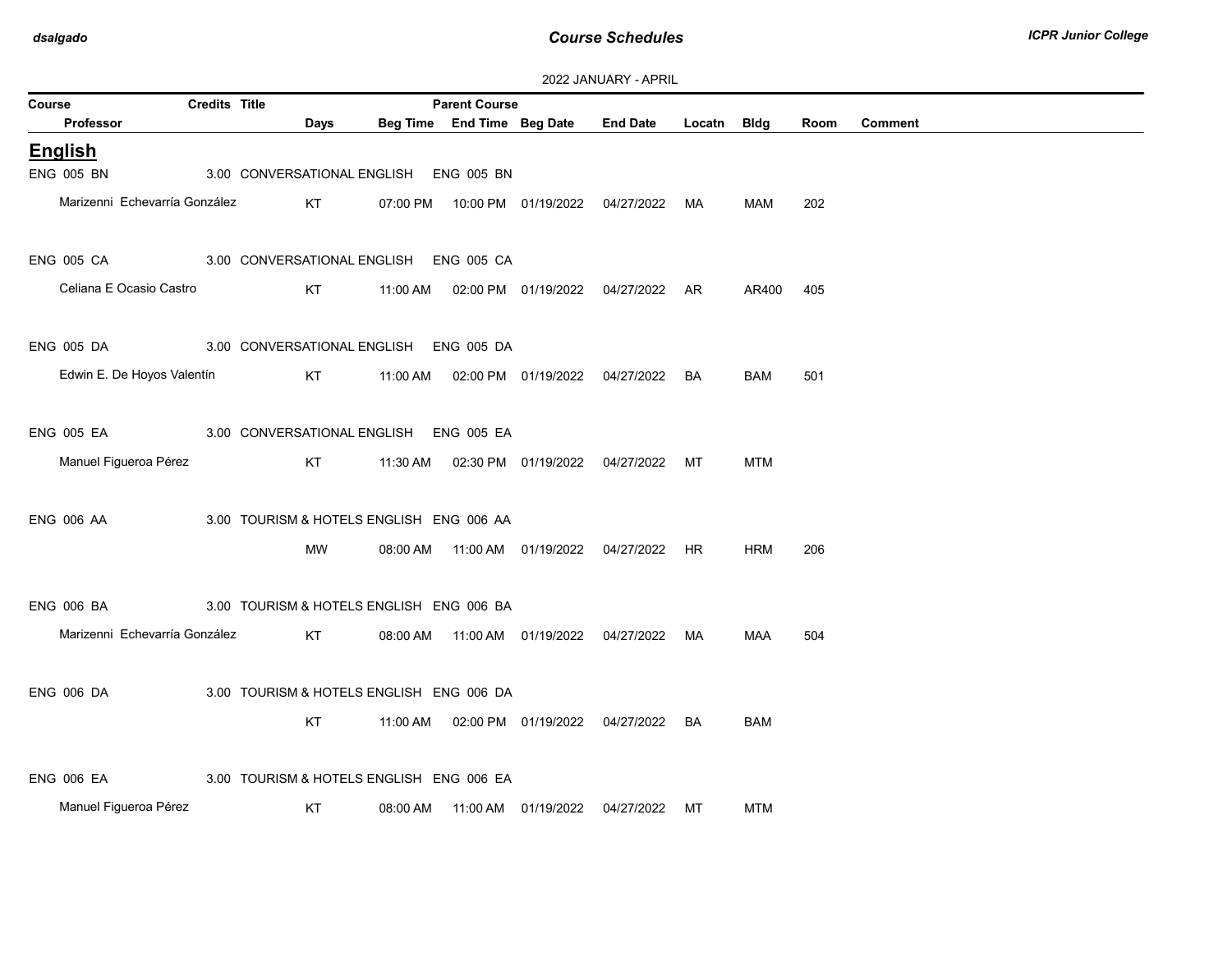| 2022 JANUARY - APRIL |  |  |  |  |
|----------------------|--|--|--|--|
|----------------------|--|--|--|--|

| Course                          | Credits Title |                       | <b>Parent Course</b> |                                            |                                                 |           |            |      |                |
|---------------------------------|---------------|-----------------------|----------------------|--------------------------------------------|-------------------------------------------------|-----------|------------|------|----------------|
| Professor                       |               | Days                  |                      |                                            | Beg Time End Time Beg Date End Date Locatn Bldg |           |            | Room | <b>Comment</b> |
| English                         |               |                       |                      |                                            |                                                 |           |            |      |                |
| <b>ENG 101 AA</b>               |               | 3.00 BASIC ENGLISH I  | <b>ENG 101 AA</b>    |                                            |                                                 |           |            |      |                |
| Eva M. Miranda Molina           |               | KT                    |                      |                                            | 09:30 AM  11:00 AM  01/19/2022  04/27/2022  HR  |           | HRM        | 205  |                |
| ENG 101 AN 3.00 BASIC ENGLISH I |               |                       | <b>ENG 101 AN</b>    |                                            |                                                 |           |            |      |                |
| Eva M. Miranda Molina           |               | MW                    |                      |                                            |                                                 |           | HRM        | 206  |                |
| <b>ENG 101 AY</b>               |               | 3.00 BASIC ENGLISH I  | <b>ENG 101 AY</b>    |                                            |                                                 |           |            |      |                |
|                                 |               | U                     |                      |                                            | 00:00 AM  00:00 AM  01/19/2022  04/27/2022  HR  |           | <b>HRM</b> |      |                |
| <b>ENG 101 BA</b>               |               | 3.00 BASIC ENGLISH I  | <b>ENG 101 BA</b>    |                                            |                                                 |           |            |      |                |
| Carla M. Cintrón Rivera         |               | MW                    |                      | 09:30 AM  11:00 AM  01/19/2022  04/27/2022 |                                                 | MA        | <b>MAM</b> | 101  |                |
| ENG 101 CA 3.00 BASIC ENGLISH I |               |                       | <b>ENG 101 CA</b>    |                                            |                                                 |           |            |      |                |
| Celiana E Ocasio Castro         |               | MW                    |                      |                                            | 08:00 AM  09:30 AM  01/19/2022  04/27/2022  AR  |           | AR400      | 406  |                |
| ENG 101 EA 3.00 BASIC ENGLISH I |               |                       | <b>ENG 101 EA</b>    |                                            |                                                 |           |            |      |                |
| Manuel Figueroa Pérez           |               | MW                    |                      |                                            | 11:00 AM  12:30 PM  01/19/2022  04/27/2022  MT  |           | <b>MTM</b> |      |                |
| ENG 102 AA                      |               | 3.00 BASIC ENGLISH II | <b>ENG 102 AA</b>    |                                            |                                                 |           |            |      |                |
|                                 |               | KT                    |                      |                                            | 08:00 AM  09:30 AM  01/19/2022  04/27/2022  HR  |           | <b>HRM</b> |      |                |
| <b>ENG 102 AN</b>               |               | 3.00 BASIC ENGLISH II | <b>ENG 102 AN</b>    |                                            |                                                 |           |            |      |                |
|                                 |               | MW                    |                      | 06:00 PM  07:30 PM  01/19/2022  04/27/2022 |                                                 | <b>HR</b> | <b>HRM</b> |      |                |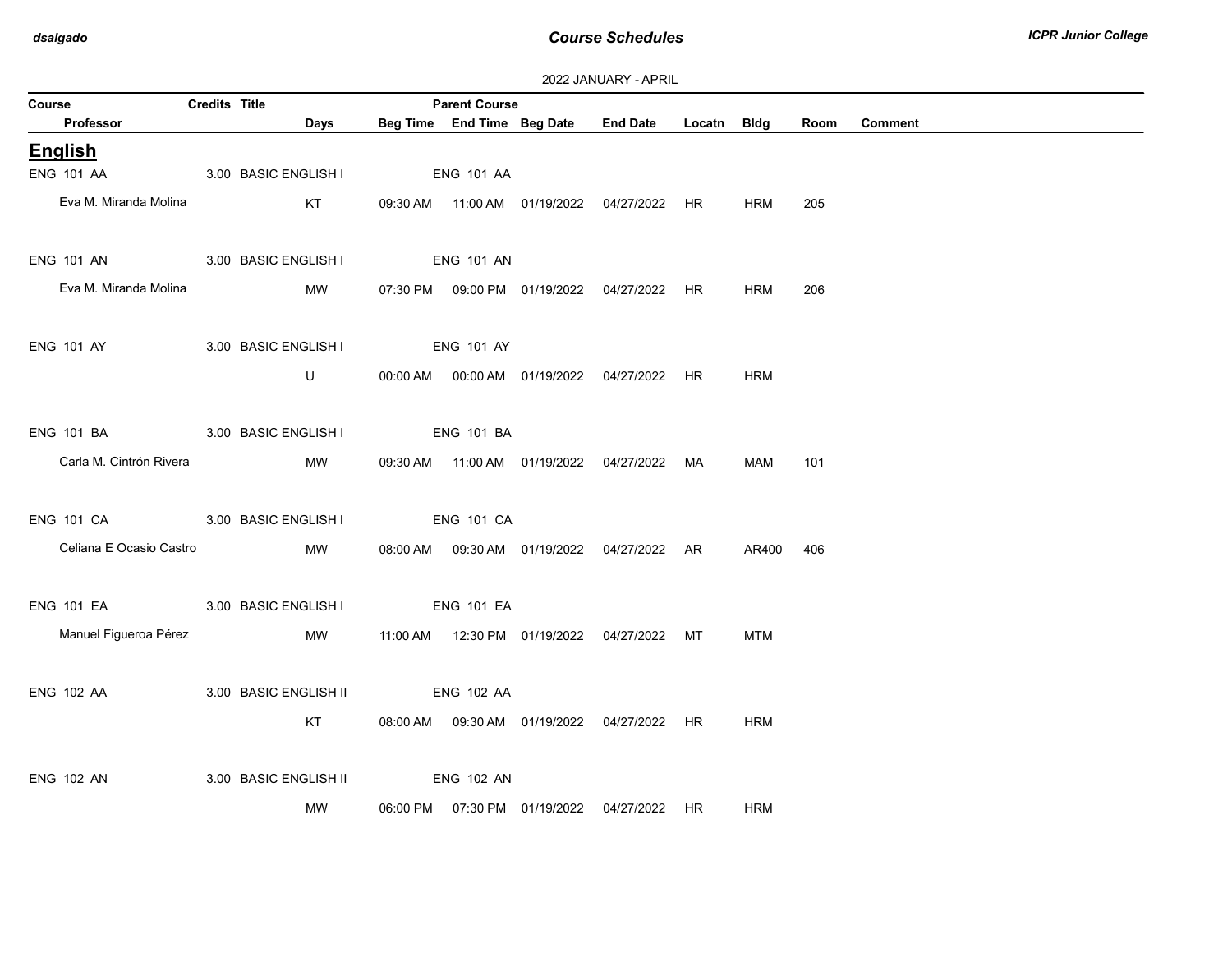| 2022 JANUARY - APRIL |  |
|----------------------|--|
|----------------------|--|

|                               |                      |                                         |          |                                                    |                                | <b><i>LULL JAINUAINI - AFINIL</i></b>          |           |             |      |                |
|-------------------------------|----------------------|-----------------------------------------|----------|----------------------------------------------------|--------------------------------|------------------------------------------------|-----------|-------------|------|----------------|
| Course<br>Professor           | <b>Credits Title</b> | Days                                    |          | <b>Parent Course</b><br>Beg Time End Time Beg Date |                                | <b>End Date</b>                                | Locatn    | <b>Bldg</b> | Room | <b>Comment</b> |
| <b>English</b>                |                      |                                         |          |                                                    |                                |                                                |           |             |      |                |
| <b>ENG 102 AY</b>             |                      | 3.00 BASIC ENGLISH II                   |          | <b>ENG 102 AY</b>                                  |                                |                                                |           |             |      |                |
|                               |                      | $\sf U$                                 |          |                                                    |                                |                                                |           | HRM         |      |                |
| <b>ENG 102 BA</b>             |                      | 3.00 BASIC ENGLISH II                   |          | <b>ENG 102 BA</b>                                  |                                |                                                |           |             |      |                |
| Marizenni Echevarría González |                      | MW                                      |          |                                                    |                                | 11:00 AM  12:30 PM  01/19/2022  04/27/2022  MA |           | MAM         | 101  |                |
| <b>ENG 102 CA</b>             |                      | 3.00 BASIC ENGLISH II                   |          | <b>ENG 102 CA</b>                                  |                                |                                                |           |             |      |                |
| Celiana E Ocasio Castro       |                      | MW                                      |          |                                                    | 12:30 PM  02:00 PM  01/19/2022 | 04/27/2022                                     | AR        | AR400       | 406  |                |
| <b>ENG 102 EA</b>             |                      | 3.00 BASIC ENGLISH II                   |          | <b>ENG 102 EA</b>                                  |                                |                                                |           |             |      |                |
| Manuel Figueroa Pérez         |                      | MW                                      |          |                                                    |                                | 08:00 AM  09:30 AM  01/19/2022  04/27/2022  MT |           | <b>MTM</b>  |      |                |
|                               |                      |                                         |          |                                                    |                                |                                                |           |             |      |                |
| <b>Practical Nursing</b>      |                      |                                         |          |                                                    |                                |                                                |           |             |      |                |
| ENP 001 DA                    |                      | 4.00 PRAC NURSING FUNDAMENTA ENP 001 DA |          |                                                    |                                |                                                |           |             |      |                |
|                               |                      | MW                                      |          |                                                    |                                | 08:00 AM  12:00 PM  01/19/2022  04/27/2022     | BA        | BAM         | 512  |                |
| ENP 002 DA                    |                      | 2.00 PHARMAC FUND FOR NURSIN ENP 002 DA |          |                                                    |                                |                                                |           |             |      |                |
|                               |                      | KT                                      |          |                                                    | 10:00 AM  12:00 PM  01/19/2022 | 04/27/2022                                     | <b>BA</b> | <b>BAM</b>  | 512  |                |
| <b>ENP 003 DA</b>             |                      | 2.00 MENTAL PATIENT CARE                |          | ENP 003 DA                                         |                                |                                                |           |             |      |                |
|                               |                      | MW                                      |          |                                                    |                                | 12:00 PM  02:00 PM  01/19/2022  04/27/2022     | BA        | BAM         | 512  |                |
| <b>ENP 004 DA</b>             |                      | 2.00 MOTHER & NEW BORN NURSI ENP 004 DA |          |                                                    |                                |                                                |           |             |      |                |
|                               |                      | KT                                      | 08:00 AM |                                                    | 10:00 AM  01/19/2022           | 04/27/2022                                     | BA        | BAM         | 512  |                |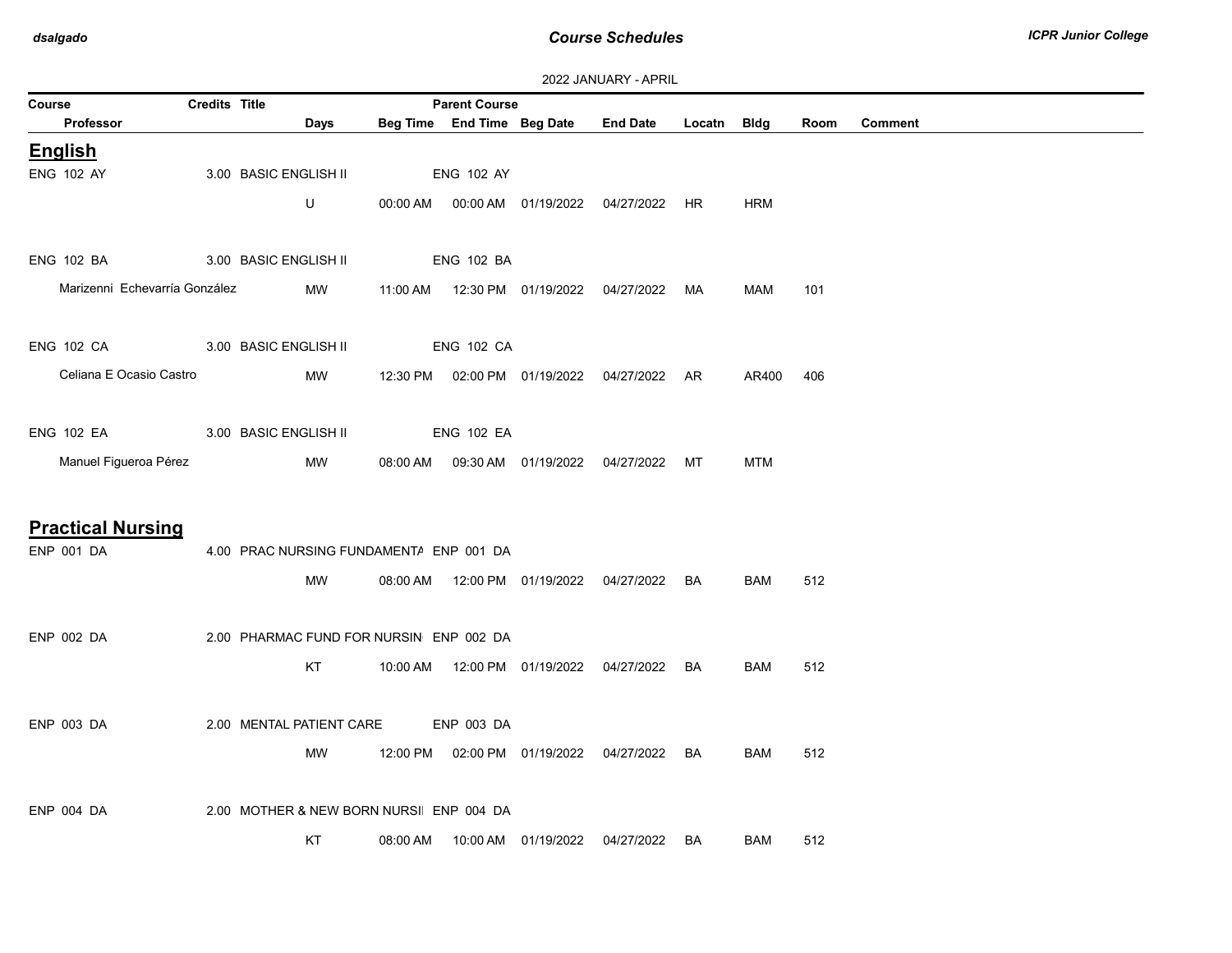|                              |                      |                          |                       |          |                                                    |                                  | 2022 JANUARY - APRIL                           |        |             |      |                |
|------------------------------|----------------------|--------------------------|-----------------------|----------|----------------------------------------------------|----------------------------------|------------------------------------------------|--------|-------------|------|----------------|
| Course                       | <b>Credits Title</b> |                          |                       |          | <b>Parent Course</b>                               |                                  |                                                |        |             |      |                |
| <b>Professor</b>             |                      |                          | Days                  |          |                                                    | Beg Time End Time Beg Date       | <b>End Date</b>                                | Locatn | <b>Bldg</b> | Room | <b>Comment</b> |
| <b>Practical Nursing</b>     |                      |                          |                       |          |                                                    |                                  |                                                |        |             |      |                |
| ENP 009 DA                   |                      | 2.00 SEMINAR             |                       |          | <b>ENP 009 DA</b>                                  |                                  |                                                |        |             |      |                |
|                              |                      |                          | K                     |          |                                                    |                                  | 08:00 AM  12:00 PM  01/19/2022  04/27/2022  HR |        | <b>HRM</b>  |      |                |
|                              |                      |                          |                       |          |                                                    |                                  |                                                |        |             |      |                |
| <b>FIN 101 BN</b>            |                      |                          | 3.00 BUSINESS FINANCE |          | <b>FIN 101 BN</b>                                  |                                  |                                                |        |             |      |                |
| Christian I. Santiago Orsini |                      |                          | KT.                   | 07:00 PM |                                                    |                                  | 08:30 PM 01/19/2022 04/27/2022 MA              |        | MAM         | 306  |                |
|                              |                      |                          |                       |          |                                                    |                                  |                                                |        |             |      |                |
| <b>Gastronomy</b>            |                      |                          |                       |          |                                                    |                                  |                                                |        |             |      |                |
| GAS 101 BA                   |                      |                          |                       |          | 3.00 Foundations, health and safety  GAS 101 BA    |                                  |                                                |        |             |      |                |
| Carla M. Cintrón Rivera      |                      |                          | KT                    |          |                                                    |                                  | 12:30 PM  02:00 PM  01/19/2022  04/27/2022  MA |        | <b>MAM</b>  | 108  |                |
|                              |                      |                          |                       |          |                                                    |                                  |                                                |        |             |      |                |
| GAS 101 CA                   |                      |                          |                       |          | 3.00 Foundations, health and safety GAS 101 CA     |                                  |                                                |        |             |      |                |
| Yarielis Arce Rosa           |                      |                          | KT                    | 11:00 AM |                                                    |                                  | 12:30 PM  01/19/2022  04/27/2022  AR           |        | ARM         | 102  |                |
|                              |                      |                          |                       |          |                                                    |                                  |                                                |        |             |      |                |
| GAS 102 BA                   |                      | 1.00 Food Preparation I  |                       |          | GAS 102 BA                                         |                                  |                                                |        |             |      |                |
| Kelvin O. Traverso Ramírez   |                      |                          | M                     |          |                                                    |                                  |                                                |        | MAM         | 403  |                |
|                              |                      |                          |                       |          |                                                    |                                  |                                                |        |             |      |                |
| GAS 102 CA                   |                      | 1.00 Food Preparation I  |                       |          | GAS 102 CA                                         |                                  |                                                |        |             |      |                |
| Yarielis Arce Rosa           |                      |                          | MW                    |          |                                                    |                                  | 12:30 PM  01:00 PM  01/19/2022  04/27/2022  AR |        | ARANX 108   |      |                |
|                              |                      |                          |                       |          |                                                    |                                  |                                                |        |             |      |                |
| GAS 103 BA                   |                      | 1.00 Food Preparation II |                       |          | GAS 103 BA                                         |                                  |                                                |        |             |      |                |
| Kelvin O. Traverso Ramírez   |                      |                          | W                     |          |                                                    |                                  | 09:30 AM  10:30 AM  01/19/2022  04/27/2022  MA |        | MAM         | 403  |                |
|                              |                      |                          |                       |          |                                                    |                                  |                                                |        |             |      |                |
| GAS 104 BA                   |                      |                          |                       |          | 3.00 Legal ethical aspects in Kitchen ( GAS 104 BA |                                  |                                                |        |             |      |                |
| Kelvin O. Traverso Ramírez   |                      |                          | KT                    | 08:00 AM |                                                    | 09:30 AM  01/19/2022  04/27/2022 |                                                | MA     | <b>MAM</b>  | 202  |                |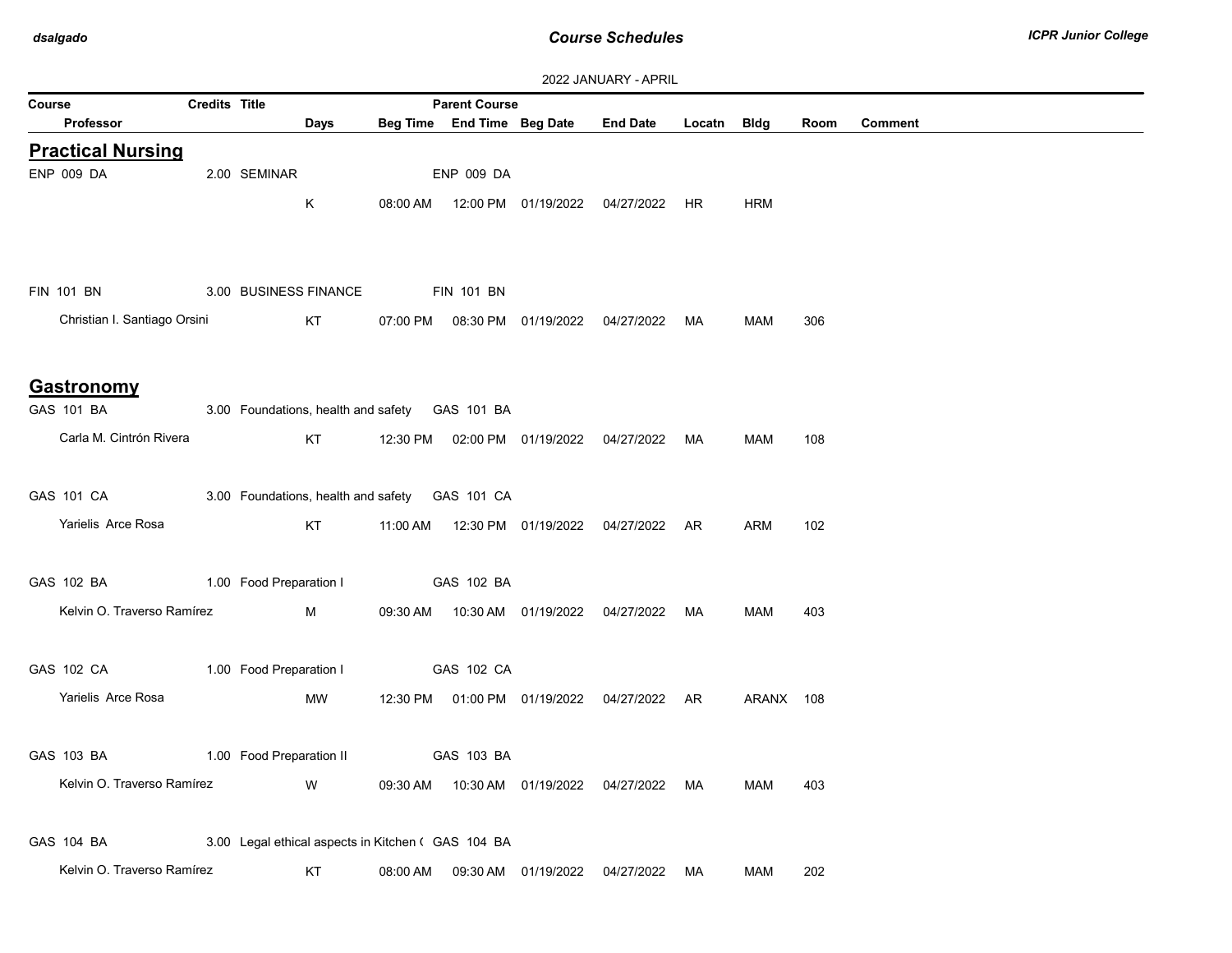| 2022 JANUARY - APRIL |
|----------------------|
|----------------------|

| Course |                                | Credits Title |                                                            |          | <b>Parent Course</b> |                            |                                                |             |            |      |                |
|--------|--------------------------------|---------------|------------------------------------------------------------|----------|----------------------|----------------------------|------------------------------------------------|-------------|------------|------|----------------|
|        | Professor                      |               | <b>Days</b>                                                |          |                      | Beg Time End Time Beg Date | <b>End Date</b>                                | Locatn Bldg |            | Room | <b>Comment</b> |
|        | <b>Gastronomy</b>              |               |                                                            |          |                      |                            |                                                |             |            |      |                |
|        | GAS 105 CA                     |               | 1.00 Food preparation III                                  |          | GAS 105 CA           |                            |                                                |             |            |      |                |
|        | Héctor R Serrano Cruz          |               | KT                                                         |          |                      |                            | 02:00 PM  02:30 PM  01/19/2022  04/27/2022  AR |             | ARANX 106  |      |                |
|        | GAS 106 CA <b>SALE ASSAULT</b> |               | 3.00 Storage, inventory and cost contr GAS 106 CA          |          |                      |                            |                                                |             |            |      |                |
|        | Yarielis Arce Rosa             |               | MW                                                         | 11:00 AM |                      |                            | 12:30 PM  01/19/2022  04/27/2022  AR           |             | <b>ARM</b> | 102  |                |
|        |                                |               | GAS 107 CA 1.00 Puerto Rican and Latino gastron GAS 107 CA |          |                      |                            |                                                |             |            |      |                |
|        | Yarielis Arce Rosa             |               | KT                                                         |          |                      |                            | 08:30 AM  09:00 AM  01/19/2022  04/27/2022  AR |             | ARANX 108  |      |                |
|        | GAS 12L BA                     |               | 2.00 Food Preparation Lab I GAS 12L BA                     |          |                      |                            |                                                |             |            |      |                |
|        | Kelvin O. Traverso Ramírez     |               | M                                                          |          |                      |                            | 10:30 AM  02:30 PM  01/19/2022  04/27/2022  MA |             | MAM        | 403  |                |
|        | GAS 12L CA                     |               | 2.00 Food Preparation Lab I GAS 12L CA                     |          |                      |                            |                                                |             |            |      |                |
|        | Yarielis Arce Rosa             |               | MW                                                         |          |                      |                            | 01:00 PM  03:00 PM  01/19/2022  04/27/2022  AR |             | ARANX 108  |      |                |
|        | GAS 13L BA                     |               | 2.00 Food Preparation Lab II GAS 13L BA                    |          |                      |                            |                                                |             |            |      |                |
|        | Kelvin O. Traverso Ramírez     |               | <b>W</b>                                                   |          |                      |                            | 10:30 AM  02:30 PM  01/19/2022  04/27/2022  MA |             | MAM        | 403  |                |
|        | GAS 15L CA                     |               | 2.00 Food preparation Lab. III GAS 15L CA                  |          |                      |                            |                                                |             |            |      |                |
|        | Héctor R Serrano Cruz          |               | KT                                                         |          |                      |                            | 02:30 PM  04:30 PM  01/19/2022  04/27/2022  AR |             | ARANX 108  |      |                |
|        | GAS 17L CA                     |               | 2.00 PR & Latino gastronomy Lab                            |          | GAS 17L CA           |                            |                                                |             |            |      |                |
|        | Yarielis Arce Rosa             |               | KT                                                         | 09:00 AM |                      |                            |                                                |             | ARANX 108  |      |                |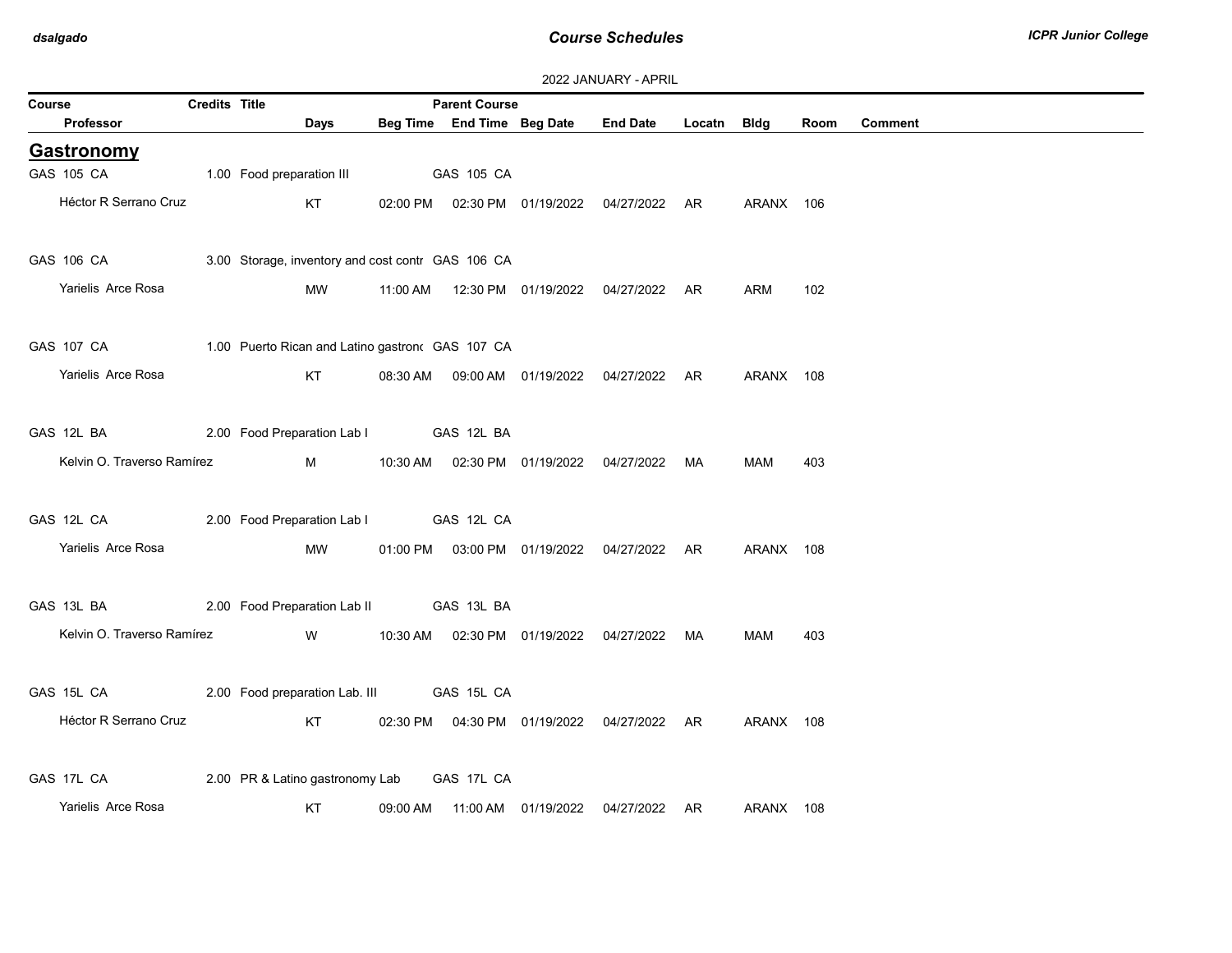| Course                                                      | Credits Title |                                                  |          | <b>Parent Course</b> |                            |                                                |             |            |      |                |
|-------------------------------------------------------------|---------------|--------------------------------------------------|----------|----------------------|----------------------------|------------------------------------------------|-------------|------------|------|----------------|
| Professor                                                   |               | <b>Days</b>                                      |          |                      | Beg Time End Time Beg Date | <b>End Date</b>                                | Locatn Bldg |            | Room | <b>Comment</b> |
| <b>Gastronomy</b>                                           |               |                                                  |          |                      |                            |                                                |             |            |      |                |
| GAS 201 CA                                                  |               | 1.00 International gastronomy GAS 201 CA         |          |                      |                            |                                                |             |            |      |                |
| Héctor R Serrano Cruz                                       |               | Fig. 10                                          |          |                      |                            | 02:00 PM  03:00 PM  01/19/2022  04/27/2022  AR |             | ARANX 108  |      |                |
| GAS 203 CA 1.00 Pastry Principles                           |               |                                                  |          | GAS 203 CA           |                            |                                                |             |            |      |                |
| Yarielis Arce Rosa                                          |               | MW                                               |          |                      |                            | 03:00 PM  03:30 PM  01/19/2022  04/27/2022  AR |             | ARM        | 102  |                |
| GAS 204 CA                                                  |               | 3.00 Wine Culture                                |          | GAS 204 CA           |                            |                                                |             |            |      |                |
| Héctor R Serrano Cruz                                       |               | F                                                |          |                      |                            | 08:00 AM  11:00 AM  01/19/2022  04/27/2022  AR |             | ARM        | 102  |                |
| GAS 205 CA                                                  |               | 3.00 Customer and table service GAS 205 CA       |          |                      |                            |                                                |             |            |      |                |
| Héctor R Serrano Cruz                                       |               | F                                                |          |                      |                            | 11:00 AM  02:00 PM  01/19/2022  04/27/2022  AR |             | <b>ARM</b> | 102  |                |
| GAS 206 BA 1.00 Special arrangements for food se GAS 206 BA |               |                                                  |          |                      |                            |                                                |             |            |      |                |
| Kelvin O. Traverso Ramírez                                  |               | K                                                |          |                      |                            | 08:00 AM  09:00 AM  01/19/2022  04/27/2022  MA |             | MAM        | 302  |                |
| GAS 206 CA                                                  |               | 1.00 Special arrangements for food se GAS 206 CA |          |                      |                            |                                                |             |            |      |                |
| Yarielis Arce Rosa                                          |               | F.                                               |          |                      |                            | 02:00 PM  03:00 PM  01/19/2022  04/27/2022  AR |             | <b>ARM</b> | 102  |                |
| GAS 207 BA 1.00 Adm, preparation and beverage : GAS 207 BA  |               |                                                  |          |                      |                            |                                                |             |            |      |                |
| Kelvin O. Traverso Ramírez                                  |               | <b>Example 19</b>                                |          |                      |                            | 08:00 AM  09:00 AM  01/19/2022  04/27/2022  MA |             | <b>MAM</b> | 404  |                |
| GAS 207 CA                                                  |               | 1.00 Adm, preparation and beverage s GAS 207 CA  |          |                      |                            |                                                |             |            |      |                |
| Yarielis Arce Rosa                                          |               | KT                                               | 12:30 PM |                      | 01:00 PM 01/19/2022        | 04/27/2022                                     | AR          | ARM        | 102  |                |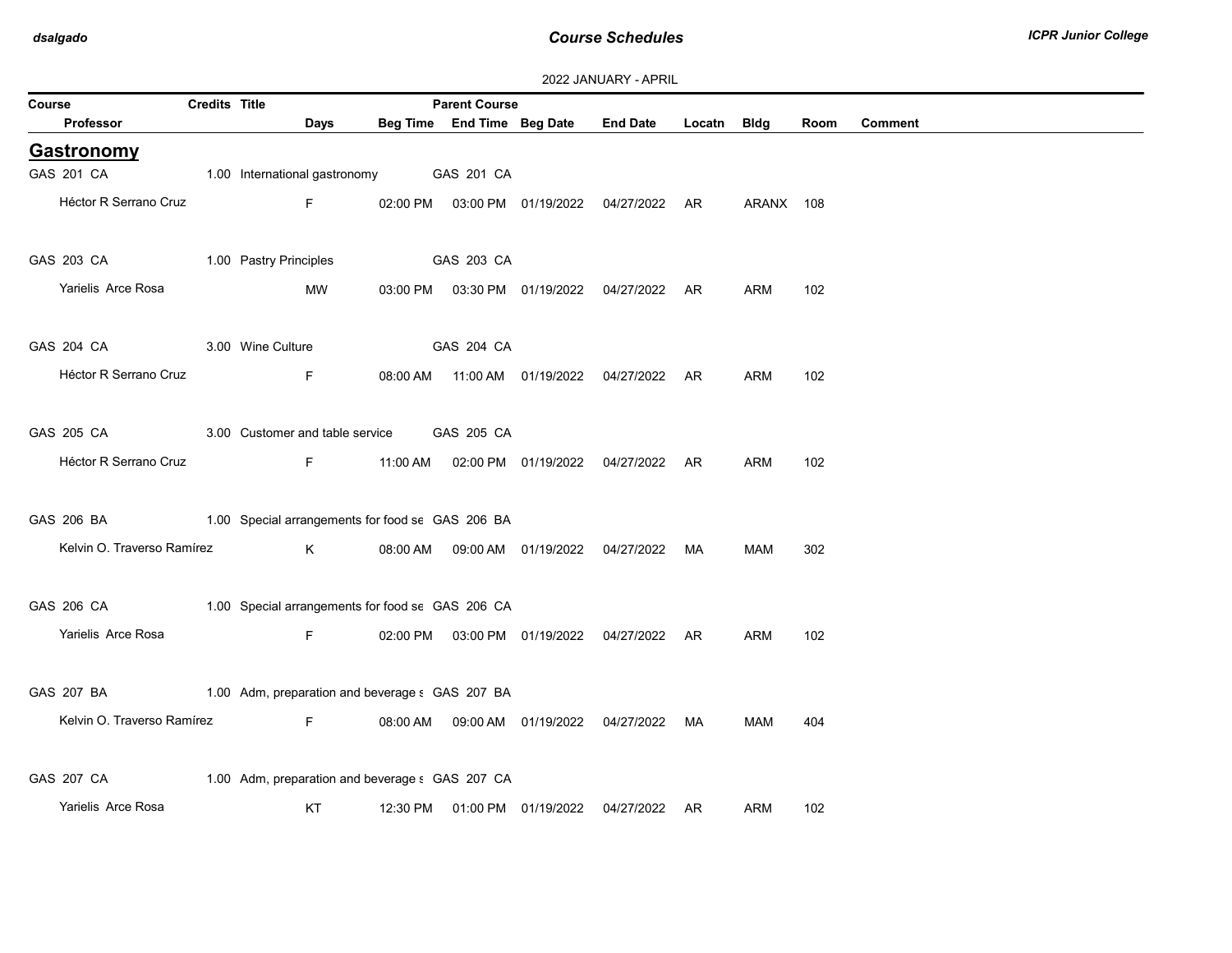| 2022 JANUARY - APRIL |  |
|----------------------|--|
|----------------------|--|

| Course                                                   | <b>Credits Title</b> |                                                | <b>Parent Course</b> |                                                |             |           |      |                |
|----------------------------------------------------------|----------------------|------------------------------------------------|----------------------|------------------------------------------------|-------------|-----------|------|----------------|
| Professor                                                |                      | Days                                           |                      | Beg Time End Time Beg Date End Date            | Locatn Bldg |           | Room | <b>Comment</b> |
| <b>Gastronomy</b>                                        |                      |                                                |                      |                                                |             |           |      |                |
| GAS 208 CA                                               |                      | 1.00 Bakery Principles                         | <b>GAS 208 CA</b>    |                                                |             |           |      |                |
| Yarielis Arce Rosa                                       |                      | F <sub>11</sub>                                |                      | 08:00 AM  09:00 AM  01/19/2022  04/27/2022  AR |             | ARANX 108 |      |                |
| GAS 210 CA 3.00 Supervised practice GAS 210 CA           |                      |                                                |                      |                                                |             |           |      |                |
| Yarielis Arce Rosa                                       |                      | $\mathsf{U}$ and $\mathsf{U}$ and $\mathsf{U}$ |                      | 08:00 AM  05:00 PM  01/19/2022  04/27/2022  AR |             | ARANX 108 |      |                |
| GAS 21L CA 2.00 International gastronomy Lab. GAS 21L CA |                      |                                                |                      |                                                |             |           |      |                |
| Héctor R Serrano Cruz                                    |                      | <b>Example 2005</b> For the State State 19     |                      | 03:00 PM  07:00 PM  01/19/2022  04/27/2022  AR |             | ARANX 108 |      |                |
| GAS 23L CA 2.00 Pastry Principles Lab. GAS 23L CA        |                      |                                                |                      |                                                |             |           |      |                |
| Yarielis Arce Rosa                                       |                      | MW                                             |                      | 03:30 PM  05:30 PM  01/19/2022  04/27/2022  AR |             | ARANX 108 |      |                |
| GAS 26L BA 2.00 Special arrangements Lab. GAS 26L BA     |                      |                                                |                      |                                                |             |           |      |                |
| Kelvin O. Traverso Ramírez                               |                      |                                                |                      |                                                |             | MAA       | 506  |                |
| GAS 26L CA 2.00 Special arrangements Lab. GAS 26L CA     |                      |                                                |                      |                                                |             |           |      |                |
| Yarielis Arce Rosa                                       |                      | Fig. 10                                        |                      | 03:00 PM  07:00 PM  01/19/2022  04/27/2022  AR |             | ARANX 108 |      |                |
| GAS 27L BA 2.00 Beverage services Lab. GAS 27L BA        |                      |                                                |                      |                                                |             |           |      |                |
|                                                          |                      | Kelvin O. Traverso Ramírez F                   |                      | 09:00 AM  01:00 PM  01/19/2022  04/27/2022  MA |             | MAM       | 404  |                |
| GAS 27L CA                                               |                      | 2.00 Beverage services Lab.  GAS 27L CA        |                      |                                                |             |           |      |                |
| Yarielis Arce Rosa                                       |                      | <b>Example 18 KT</b>                           |                      | 01:00 PM  03:00 PM  01/19/2022  04/27/2022  AR |             | ARM       | 102  |                |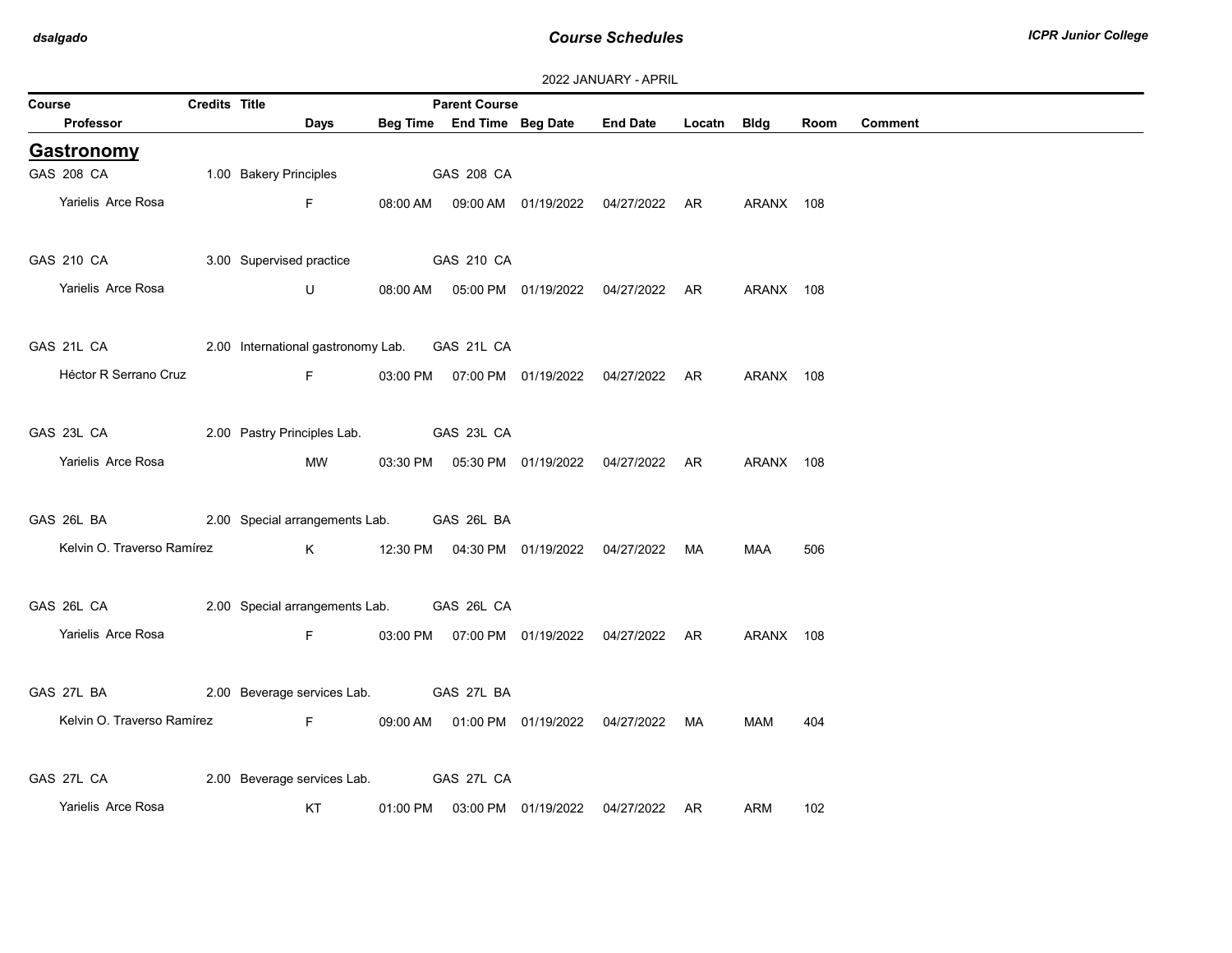|                             |                      |                 |                                 |          |                            |                                  | <b>2022 JANUARY - APRIL</b>          |        |             |      |                |
|-----------------------------|----------------------|-----------------|---------------------------------|----------|----------------------------|----------------------------------|--------------------------------------|--------|-------------|------|----------------|
| Course                      | <b>Credits Title</b> |                 |                                 |          | <b>Parent Course</b>       |                                  | <b>End Date</b>                      |        |             |      |                |
| <b>Professor</b>            |                      |                 | Days                            |          | Beg Time End Time Beg Date |                                  |                                      | Locatn | <b>Bldg</b> | Room | <b>Comment</b> |
| <b>Gastronomy</b>           |                      |                 |                                 |          |                            |                                  |                                      |        |             |      |                |
| GAS 28L CA                  |                      | 2.00 Laboratory |                                 |          | GAS 28L CA                 |                                  |                                      |        |             |      |                |
| Yarielis Arce Rosa          |                      |                 | $\mathsf F$                     | 09:00 AM |                            |                                  | 01:00 PM 01/19/2022 04/27/2022 AR    |        | ARANX 108   |      |                |
|                             |                      |                 |                                 |          |                            |                                  |                                      |        |             |      |                |
|                             |                      |                 |                                 |          |                            |                                  |                                      |        |             |      |                |
| <b>HSC 101 AA</b>           |                      |                 | 2.00 Intro to Health Svcs in PR |          | <b>HSC 101 AA</b>          |                                  |                                      |        |             |      |                |
|                             |                      |                 | <b>MW</b>                       | 11:00 AM |                            |                                  | 12:00 PM  01/19/2022  04/27/2022     | HR     | <b>HRM</b>  |      |                |
|                             |                      |                 |                                 |          |                            |                                  |                                      |        |             |      |                |
| <b>HSC 101 BA</b>           |                      |                 | 2.00 Intro to Health Svcs in PR |          | <b>HSC 101 BA</b>          |                                  |                                      |        |             |      |                |
| Carmen L. Rodríguez Morales |                      |                 | MW                              | 08:30 AM |                            | 09:30 AM  01/19/2022             | 04/27/2022                           | MA     | <b>MAM</b>  | 307  |                |
|                             |                      |                 |                                 |          |                            |                                  |                                      |        |             |      |                |
| <b>HSC 101 CA</b>           |                      |                 | 2.00 Intro to Health Svcs in PR |          | <b>HSC 101 CA</b>          |                                  |                                      |        |             |      |                |
| Evidelcy Rivera Seda        |                      |                 | MW                              | 08:30 AM |                            |                                  | 09:30 AM  01/19/2022  04/27/2022  AR |        | ARM         | 105  |                |
|                             |                      |                 |                                 |          |                            |                                  |                                      |        |             |      |                |
| <b>HSC 101 EA</b>           |                      |                 | 2.00 Intro to Health Svcs in PR |          | <b>HSC 101 EA</b>          |                                  |                                      |        |             |      |                |
|                             |                      |                 |                                 |          |                            |                                  |                                      |        |             |      |                |
|                             |                      |                 | М                               | 08:00 AM |                            |                                  | 10:00 AM  01/19/2022  04/27/2022     | МT     | <b>MTM</b>  |      |                |
|                             |                      |                 |                                 |          |                            |                                  |                                      |        |             |      |                |
| <b>HSC 102 AA</b>           |                      |                 | 3.00 Medical and Legal Aspects  |          | <b>HSC 102 AA</b>          |                                  |                                      |        |             |      |                |
|                             |                      |                 | KT                              | 09:30 AM |                            | 11:00 AM  01/19/2022  04/27/2022 |                                      | HR.    | <b>HRM</b>  |      |                |
|                             |                      |                 |                                 |          |                            |                                  |                                      |        |             |      |                |
| <b>HSC 102 BA</b>           |                      |                 | 3.00 Medical and Legal Aspects  |          | <b>HSC 102 BA</b>          |                                  |                                      |        |             |      |                |
| Carmen L. Rodríguez Morales |                      |                 | KT                              | 11:00 AM |                            | 12:30 PM 01/19/2022              | 04/27/2022                           | MA     | <b>MAM</b>  | 202  |                |
|                             |                      |                 |                                 |          |                            |                                  |                                      |        |             |      |                |
| <b>HSC 102 CA</b>           |                      |                 | 3.00 Medical and Legal Aspects  |          | <b>HSC 102 CA</b>          |                                  |                                      |        |             |      |                |
| Evidelcy Rivera Seda        |                      |                 | KT                              | 11:00 AM |                            |                                  | 12:30 PM  01/19/2022  04/27/2022  AR |        | ARM         | 105  |                |
|                             |                      |                 |                                 |          |                            |                                  |                                      |        |             |      |                |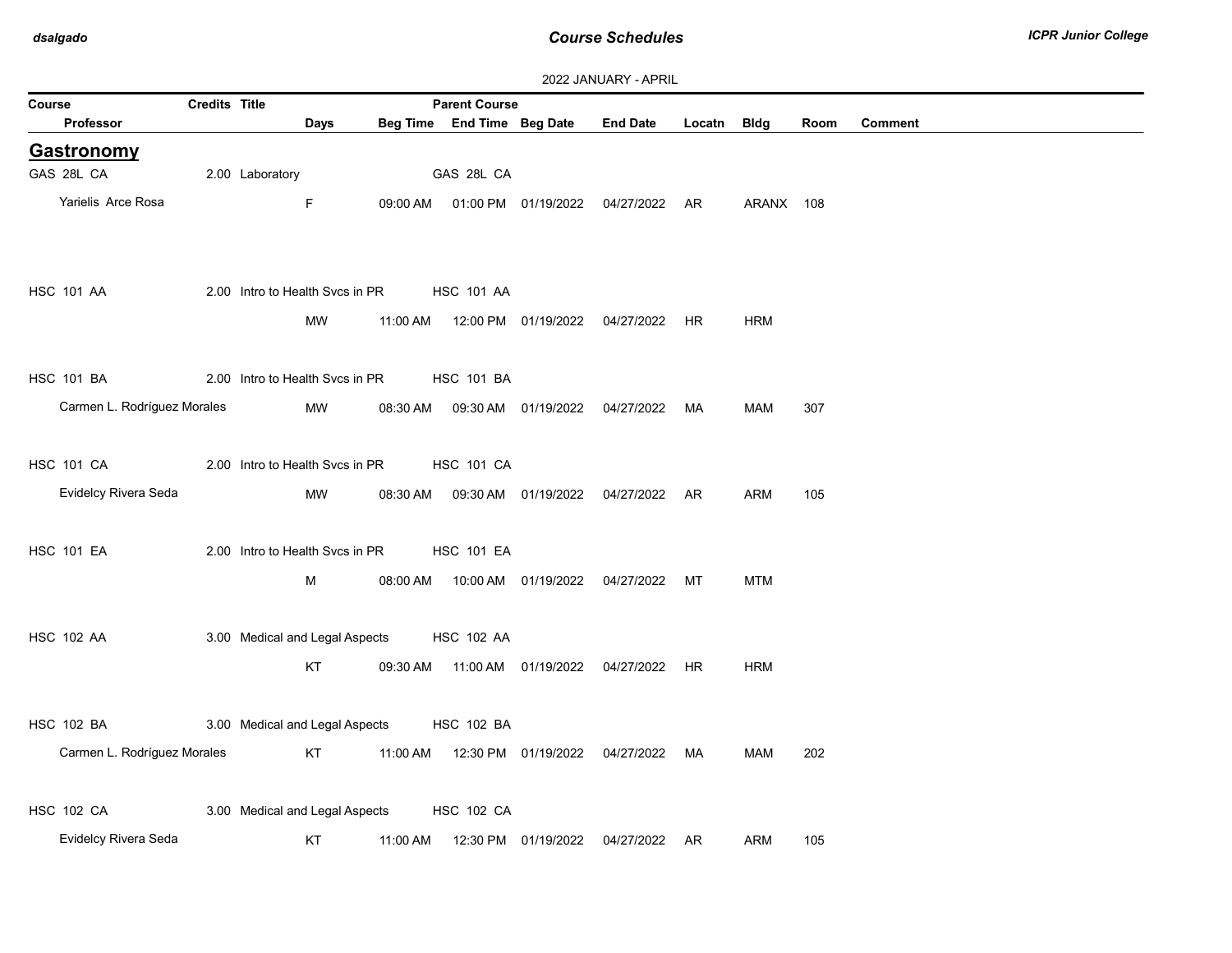| Course                      | <b>Credits Title</b> |                                                |          | <b>Parent Course</b>       |                                |                                   |        |            |      |         |
|-----------------------------|----------------------|------------------------------------------------|----------|----------------------------|--------------------------------|-----------------------------------|--------|------------|------|---------|
| <b>Professor</b>            |                      | Days                                           |          | Beg Time End Time Beg Date |                                | <b>End Date</b>                   | Locatn | Bldg       | Room | Comment |
|                             |                      |                                                |          |                            |                                |                                   |        |            |      |         |
| <b>HSC 102 EA</b>           |                      | 3.00 Medical and Legal Aspects                 |          | <b>HSC 102 EA</b>          |                                |                                   |        |            |      |         |
|                             |                      | KT                                             | 11:30 AM |                            | 01:00 PM 01/19/2022            | 04/27/2022                        | МT     | <b>MTM</b> |      |         |
|                             |                      |                                                |          |                            |                                |                                   |        |            |      |         |
|                             |                      |                                                |          |                            |                                |                                   |        |            |      |         |
| <b>HSC 103 AA</b>           |                      | 4.00 Health Serv Adm & Coordination HSC 103 AA |          |                            |                                |                                   |        |            |      |         |
|                             |                      | KT                                             | 12:30 PM |                            | 02:30 PM  01/19/2022           | 04/27/2022                        | HR     | <b>HRM</b> |      |         |
|                             |                      |                                                |          |                            |                                |                                   |        |            |      |         |
| <b>HSC 103 BA</b>           |                      | 4.00 Health Serv Adm & Coordination HSC 103 BA |          |                            |                                |                                   |        |            |      |         |
| Carmen L. Rodríguez Morales |                      | KT                                             | 11:00 AM |                            | 01:00 PM 01/19/2022 04/27/2022 |                                   | MA     | MAM        | 307  |         |
|                             |                      |                                                |          |                            |                                |                                   |        |            |      |         |
|                             |                      |                                                |          |                            |                                |                                   |        |            |      |         |
| <b>HSC 103 CA</b>           |                      | 4.00 Health Serv Adm & Coordination HSC 103 CA |          |                            |                                |                                   |        |            |      |         |
| Evidelcy Rivera Seda        |                      | MW                                             | 02:30 PM |                            | 04:30 PM 01/19/2022            | 04/27/2022 AR                     |        | <b>ARM</b> | 103  |         |
|                             |                      |                                                |          |                            |                                |                                   |        |            |      |         |
| <b>HSC 103 EA</b>           |                      | 4.00 Health Serv Adm & Coordination HSC 103 EA |          |                            |                                |                                   |        |            |      |         |
|                             |                      | MW                                             | 12:30 PM |                            |                                | 02:30 PM 01/19/2022 04/27/2022 MT |        | <b>MTM</b> |      |         |
|                             |                      |                                                |          |                            |                                |                                   |        |            |      |         |
|                             |                      |                                                |          |                            |                                |                                   |        |            |      |         |
| <b>HSC 104 AA</b>           |                      | 3.00 Medical Terminology                       |          | <b>HSC 104 AA</b>          |                                |                                   |        |            |      |         |
|                             |                      | <b>MW</b>                                      | 08:00 AM |                            | 09:30 AM  01/19/2022           | 04/27/2022 HR                     |        | <b>HRM</b> | 104A |         |
|                             |                      |                                                |          |                            |                                |                                   |        |            |      |         |
| <b>HSC 104 BA</b>           |                      | 3.00 Medical Terminology                       |          | <b>HSC 104 BA</b>          |                                |                                   |        |            |      |         |
| Carmen L. Rodríguez Morales |                      | KT                                             | 12:30 PM |                            | 02:00 PM 01/19/2022            | 04/27/2022                        | MA     | <b>MAM</b> | 202  |         |
|                             |                      |                                                |          |                            |                                |                                   |        |            |      |         |
|                             |                      |                                                |          |                            |                                |                                   |        |            |      |         |
| <b>HSC 104 CA</b>           |                      | 3.00 Medical Terminology                       |          | <b>HSC 104 CA</b>          |                                |                                   |        |            |      |         |
| Evidelcy Rivera Seda        |                      | MW                                             | 09:30 AM |                            | 11:00 AM  01/19/2022           | 04/27/2022 AR                     |        | ARM        | 105  |         |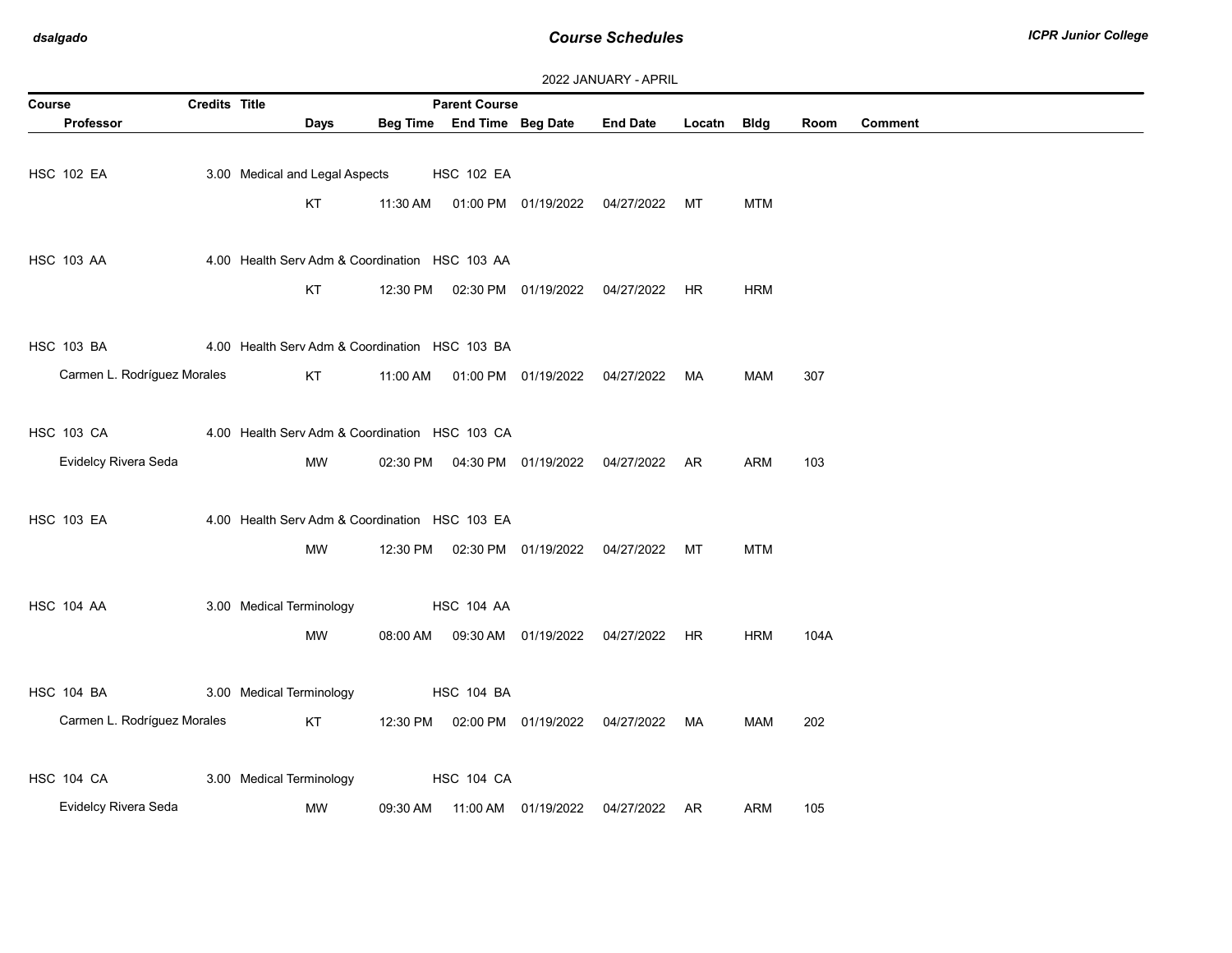| 2022 JANUARY - APRIL |  |  |  |  |
|----------------------|--|--|--|--|
|----------------------|--|--|--|--|

|                             | <b>Parent Course</b><br>Course<br><b>Credits Title</b> |                                          |          |                            |                     |                                                |             |            |      |                |  |  |
|-----------------------------|--------------------------------------------------------|------------------------------------------|----------|----------------------------|---------------------|------------------------------------------------|-------------|------------|------|----------------|--|--|
| <b>Professor</b>            |                                                        | Days                                     |          | Beg Time End Time Beg Date |                     | <b>End Date</b>                                | Locatn Bldg |            | Room | <b>Comment</b> |  |  |
|                             |                                                        |                                          |          |                            |                     |                                                |             |            |      |                |  |  |
| HSC 104 EA                  |                                                        | 3.00 Medical Terminology                 |          | <b>HSC 104 EA</b>          |                     |                                                |             |            |      |                |  |  |
|                             |                                                        | MW                                       |          |                            |                     |                                                |             | <b>MTM</b> |      |                |  |  |
|                             |                                                        |                                          |          |                            |                     |                                                |             |            |      |                |  |  |
|                             |                                                        |                                          |          |                            |                     |                                                |             |            |      |                |  |  |
| <b>HSC 105 AA</b>           |                                                        | 3.00 Diagnostics Codification HSC 105 AA |          |                            |                     |                                                |             |            |      |                |  |  |
|                             |                                                        | KT                                       |          |                            |                     |                                                |             | <b>HRM</b> |      |                |  |  |
|                             |                                                        |                                          |          |                            |                     |                                                |             |            |      |                |  |  |
| <b>HSC 105 BA</b>           |                                                        | 3.00 Diagnostics Codification HSC 105 BA |          |                            |                     |                                                |             |            |      |                |  |  |
| Carmen L. Rodríguez Morales |                                                        | <b>KT</b>                                |          |                            |                     | 08:00 AM  09:30 AM  01/19/2022  04/27/2022  MA |             | MAM        | 307  |                |  |  |
|                             |                                                        |                                          |          |                            |                     |                                                |             |            |      |                |  |  |
|                             |                                                        |                                          |          |                            |                     |                                                |             |            |      |                |  |  |
| <b>HSC 105 CA</b>           |                                                        | 3.00 Diagnostics Codification            |          | <b>HSC 105 CA</b>          |                     |                                                |             |            |      |                |  |  |
| Elizabeth Valle Arocho      |                                                        | F                                        |          |                            |                     | 08:00 AM  11:00 AM  01/19/2022  04/27/2022  AR |             | <b>ARM</b> | 105  |                |  |  |
|                             |                                                        |                                          |          |                            |                     |                                                |             |            |      |                |  |  |
| <b>HSC 105 EA</b>           |                                                        | 3.00 Diagnostics Codification HSC 105 EA |          |                            |                     |                                                |             |            |      |                |  |  |
|                             |                                                        | <b>KT</b>                                |          |                            |                     |                                                |             | <b>MTM</b> |      |                |  |  |
|                             |                                                        |                                          |          |                            |                     |                                                |             |            |      |                |  |  |
|                             |                                                        |                                          |          |                            |                     |                                                |             |            |      |                |  |  |
| <b>HSC 106 AA</b>           |                                                        | 3.00 Medical Procedures Cod              |          | <b>HSC 106 AA</b>          |                     |                                                |             |            |      |                |  |  |
|                             |                                                        | KT                                       |          |                            |                     | 09:30 AM  11:00 AM  01/19/2022  04/27/2022  HR |             | <b>HRM</b> |      |                |  |  |
|                             |                                                        |                                          |          |                            |                     |                                                |             |            |      |                |  |  |
| <b>HSC 106 BA</b>           |                                                        | 3.00 Medical Procedures Cod              |          | <b>HSC 106 BA</b>          |                     |                                                |             |            |      |                |  |  |
| Carmen L. Rodríguez Morales |                                                        | KT                                       |          |                            |                     | 09:30 AM  11:00 AM  01/19/2022  04/27/2022  MA |             | MAM        | 305  |                |  |  |
|                             |                                                        |                                          |          |                            |                     |                                                |             |            |      |                |  |  |
| <b>HSC 106 CA</b>           |                                                        | 3.00 Medical Procedures Cod              |          | <b>HSC 106 CA</b>          |                     |                                                |             |            |      |                |  |  |
|                             |                                                        |                                          |          |                            |                     |                                                |             |            |      |                |  |  |
| Elizabeth Valle Arocho      |                                                        | KT                                       | 02:30 PM |                            | 04:00 PM 01/19/2022 | 04/27/2022 AR                                  |             | ARM        | 103  |                |  |  |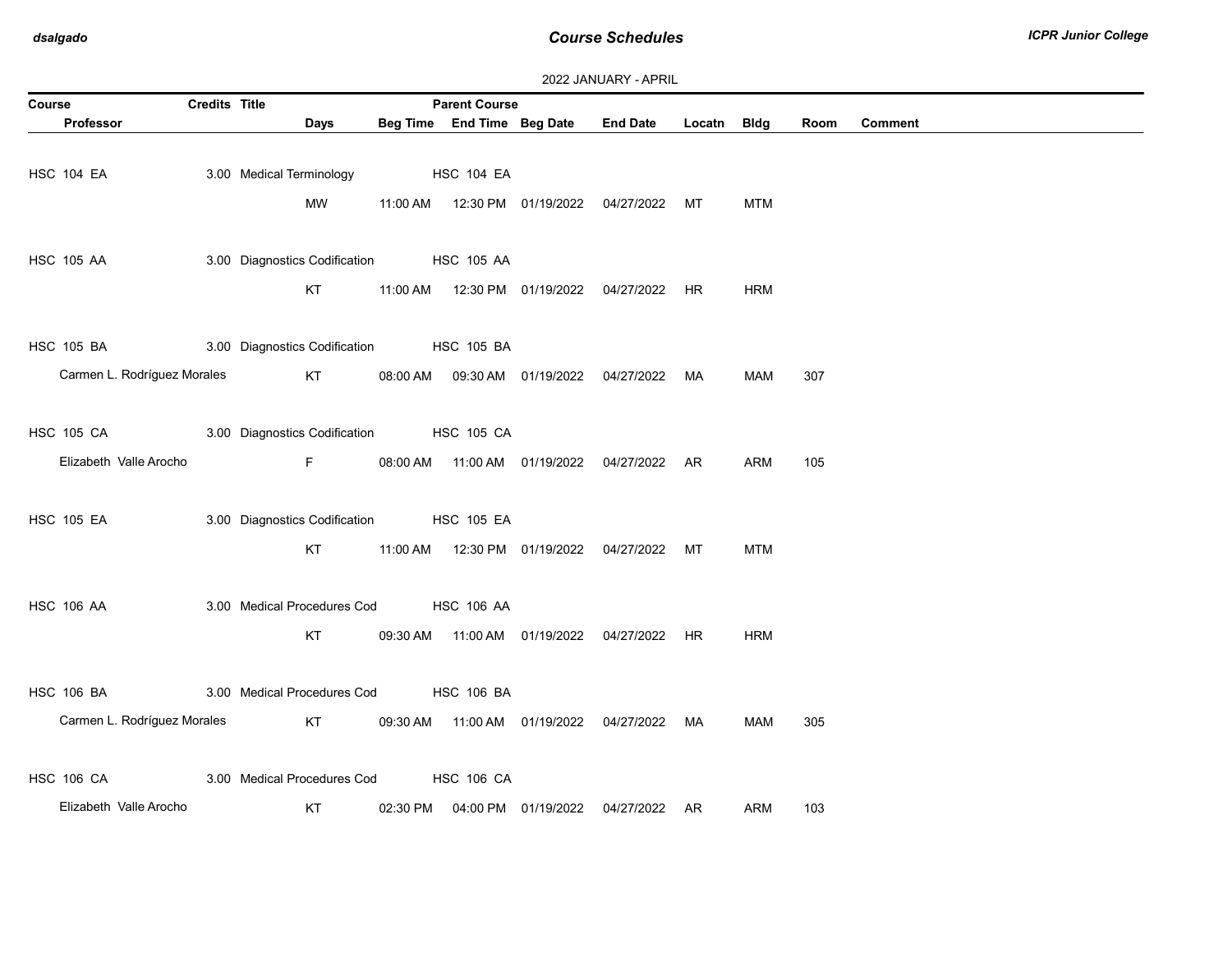| 2022 JANUARY - APRIL |  |
|----------------------|--|
|----------------------|--|

| Course                      | <b>Credits Title</b> |                                   |          | <b>Parent Course</b>       |                                  |                                                |        |             |      |                |
|-----------------------------|----------------------|-----------------------------------|----------|----------------------------|----------------------------------|------------------------------------------------|--------|-------------|------|----------------|
| <b>Professor</b>            |                      | Days                              |          | Beg Time End Time Beg Date |                                  | <b>End Date</b>                                | Locatn | <b>Bldg</b> | Room | <b>Comment</b> |
|                             |                      |                                   |          |                            |                                  |                                                |        |             |      |                |
| <b>HSC 106 EA</b>           |                      | 3.00 Medical Procedures Cod       |          | <b>HSC 106 EA</b>          |                                  |                                                |        |             |      |                |
|                             |                      | KT                                |          |                            |                                  | 12:30 PM  02:00 PM  01/19/2022  04/27/2022  MT |        | <b>MTM</b>  |      |                |
|                             |                      |                                   |          |                            |                                  |                                                |        |             |      |                |
|                             |                      |                                   |          |                            |                                  |                                                |        |             |      |                |
| <b>HSC 201 AA</b>           |                      | 3.00 Cod & Billing Inst. Services |          | <b>HSC 201 AA</b>          |                                  |                                                |        |             |      |                |
|                             |                      | MW                                | 09:30 AM |                            |                                  |                                                |        | <b>HRM</b>  |      |                |
|                             |                      |                                   |          |                            |                                  |                                                |        |             |      |                |
| <b>HSC 201 BA</b>           |                      | 3.00 Cod & Billing Inst. Services |          | <b>HSC 201 BA</b>          |                                  |                                                |        |             |      |                |
| Carmen L. Rodríguez Morales |                      | <b>MW</b>                         |          |                            |                                  | 11:00 AM  12:30 PM  01/19/2022  04/27/2022  MA |        | MAM         | 307  |                |
|                             |                      |                                   |          |                            |                                  |                                                |        |             |      |                |
|                             |                      |                                   |          |                            |                                  |                                                |        |             |      |                |
| <b>HSC 201 CA</b>           |                      | 3.00 Cod & Billing Inst. Services |          | <b>HSC 201 CA</b>          |                                  |                                                |        |             |      |                |
| Evidelcy Rivera Seda        |                      | $\mathsf F$                       | 08:00 AM |                            |                                  | 11:00 AM  01/19/2022  04/27/2022  AR           |        | ARM         | 105  |                |
|                             |                      |                                   |          |                            |                                  |                                                |        |             |      |                |
| <b>HSC 204 AA</b>           |                      | 3.00 Medical Services Coord I     |          | <b>HSC 204 AA</b>          |                                  |                                                |        |             |      |                |
|                             |                      | MW                                |          |                            |                                  | 11:00 AM  12:30 PM  01/19/2022  04/27/2022  HR |        | <b>HRM</b>  |      |                |
|                             |                      |                                   |          |                            |                                  |                                                |        |             |      |                |
|                             |                      | 3.00 Medical Services Coord I     |          |                            |                                  |                                                |        |             |      |                |
| <b>HSC 204 BA</b>           |                      |                                   |          | <b>HSC 204 BA</b>          |                                  |                                                |        |             |      |                |
| Carmen L. Rodríguez Morales |                      | MW                                |          |                            |                                  | 09:30 AM  11:00 AM  01/19/2022  04/27/2022  MA |        | <b>MAM</b>  | 307  |                |
|                             |                      |                                   |          |                            |                                  |                                                |        |             |      |                |
| <b>HSC 204 CA</b>           |                      | 3.00 Medical Services Coord I     |          | <b>HSC 204 CA</b>          |                                  |                                                |        |             |      |                |
| Elizabeth Valle Arocho      |                      | MW                                |          |                            | 03:00 PM   04:30 PM   01/19/2022 | 04/27/2022 AR                                  |        | ARM         | 105  |                |
|                             |                      |                                   |          |                            |                                  |                                                |        |             |      |                |
|                             |                      |                                   |          |                            |                                  |                                                |        |             |      |                |
| <b>HSC 205 AA</b>           |                      | 3.00 Medical Services Coord. II   |          | <b>HSC 205 AA</b>          |                                  |                                                |        |             |      |                |
|                             |                      | <b>MW</b>                         | 08:00 AM |                            | 09:30 AM  01/19/2022             | 04/27/2022 HR                                  |        | <b>HRM</b>  |      |                |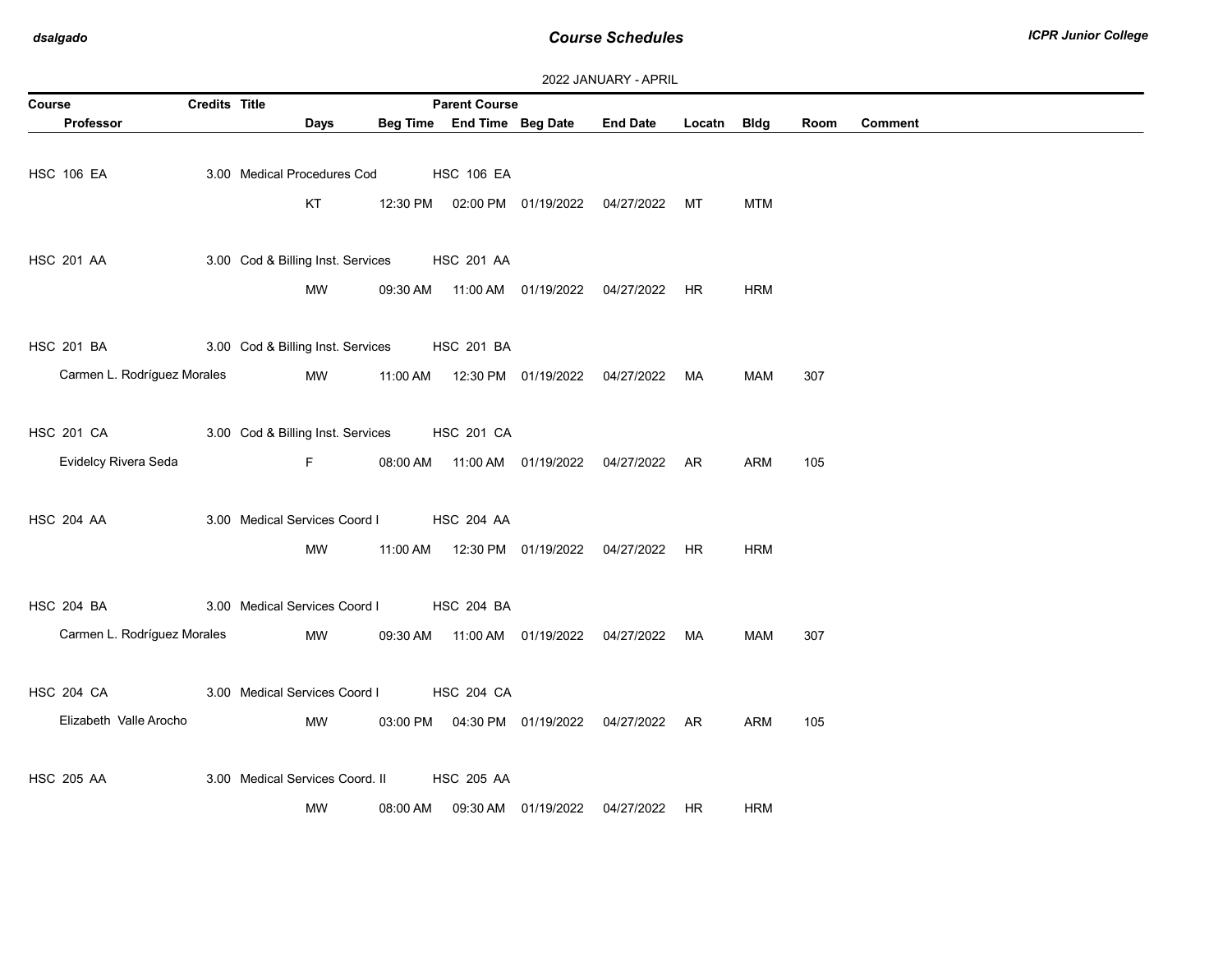| <b>LULL UNIVUNIVI - NI IVIL</b><br><b>Parent Course</b><br>Course<br><b>Credits Title</b> |  |                                      |          |                            |                                            |                                                |        |             |      |                |
|-------------------------------------------------------------------------------------------|--|--------------------------------------|----------|----------------------------|--------------------------------------------|------------------------------------------------|--------|-------------|------|----------------|
| Professor                                                                                 |  | Days                                 |          | Beg Time End Time Beg Date |                                            | <b>End Date</b>                                | Locatn | <b>Bldg</b> | Room | <b>Comment</b> |
|                                                                                           |  |                                      |          |                            |                                            |                                                |        |             |      |                |
| <b>HSC 205 BA</b>                                                                         |  | 3.00 Medical Services Coord. II      |          | <b>HSC 205 BA</b>          |                                            |                                                |        |             |      |                |
| Carmen L. Rodríguez Morales                                                               |  | MW                                   |          |                            |                                            | 12:30 PM  02:00 PM  01/19/2022  04/27/2022  MA |        | MAM         | 307  |                |
|                                                                                           |  |                                      |          |                            |                                            |                                                |        |             |      |                |
| <b>HSC 205 CA</b>                                                                         |  | 3.00 Medical Services Coord. II      |          | <b>HSC 205 CA</b>          |                                            |                                                |        |             |      |                |
| Evidelcy Rivera Seda                                                                      |  | F.                                   |          |                            |                                            | 01:00 PM  04:00 PM  01/19/2022  04/27/2022  AR |        | ARM         | 105  |                |
|                                                                                           |  |                                      |          |                            |                                            |                                                |        |             |      |                |
| HSC 21L AA                                                                                |  | 1.00 Elect Institutional Billing Lab |          | HSC 21L AA                 |                                            |                                                |        |             |      |                |
|                                                                                           |  | KT                                   | 11:00 AM |                            | 12:00 PM  01/19/2022  04/27/2022           |                                                | HR.    | <b>HRM</b>  |      |                |
|                                                                                           |  |                                      |          |                            |                                            |                                                |        |             |      |                |
| HSC 21L BA                                                                                |  | 1.00 Elect Institutional Billing Lab |          | HSC 21L BA                 |                                            |                                                |        |             |      |                |
| Carmen L. Rodríguez Morales                                                               |  | MW                                   | 08:30 AM |                            | 09:30 AM  01/19/2022  04/27/2022           |                                                | MA     | <b>MAM</b>  | 305  |                |
|                                                                                           |  |                                      |          |                            |                                            |                                                |        |             |      |                |
| HSC 21L CA                                                                                |  | 1.00 Elect Institutional Billing Lab |          | HSC 21L CA                 |                                            |                                                |        |             |      |                |
| Evidelcy Rivera Seda                                                                      |  | F.                                   | 11:00 AM |                            |                                            | 01:00 PM 01/19/2022 04/27/2022 AR              |        | <b>ARM</b>  | 105  |                |
|                                                                                           |  |                                      |          |                            |                                            |                                                |        |             |      |                |
| <b>Humanities</b>                                                                         |  |                                      |          |                            |                                            |                                                |        |             |      |                |
| <b>HUM 101 AA</b>                                                                         |  | 3.00 HUMANITIES I                    |          | <b>HUM 101 AA</b>          |                                            |                                                |        |             |      |                |
|                                                                                           |  | MW                                   |          |                            | 08:00 AM  09:30 AM  01/19/2022  04/27/2022 |                                                | HR.    | <b>HRM</b>  |      |                |
|                                                                                           |  |                                      |          |                            |                                            |                                                |        |             |      |                |
| <b>HUM 101 AY</b>                                                                         |  | 3.00 HUMANITIES I                    |          | <b>HUM 101 AY</b>          |                                            |                                                |        |             |      |                |
|                                                                                           |  | U                                    | 00:00 AM |                            |                                            | 00:00 AM  01/19/2022  04/27/2022  HR           |        | <b>HRM</b>  |      |                |
|                                                                                           |  |                                      |          |                            |                                            |                                                |        |             |      |                |
| <b>HUM 101 BA</b>                                                                         |  | 3.00 HUMANITIES I                    |          | <b>HUM 101 BA</b>          |                                            |                                                |        |             |      |                |
| Jennifer Pedraza Acevedo                                                                  |  | MW                                   | 12:30 PM |                            | 02:00 PM 01/19/2022                        | 04/27/2022                                     | MA     | MAM         | 101  |                |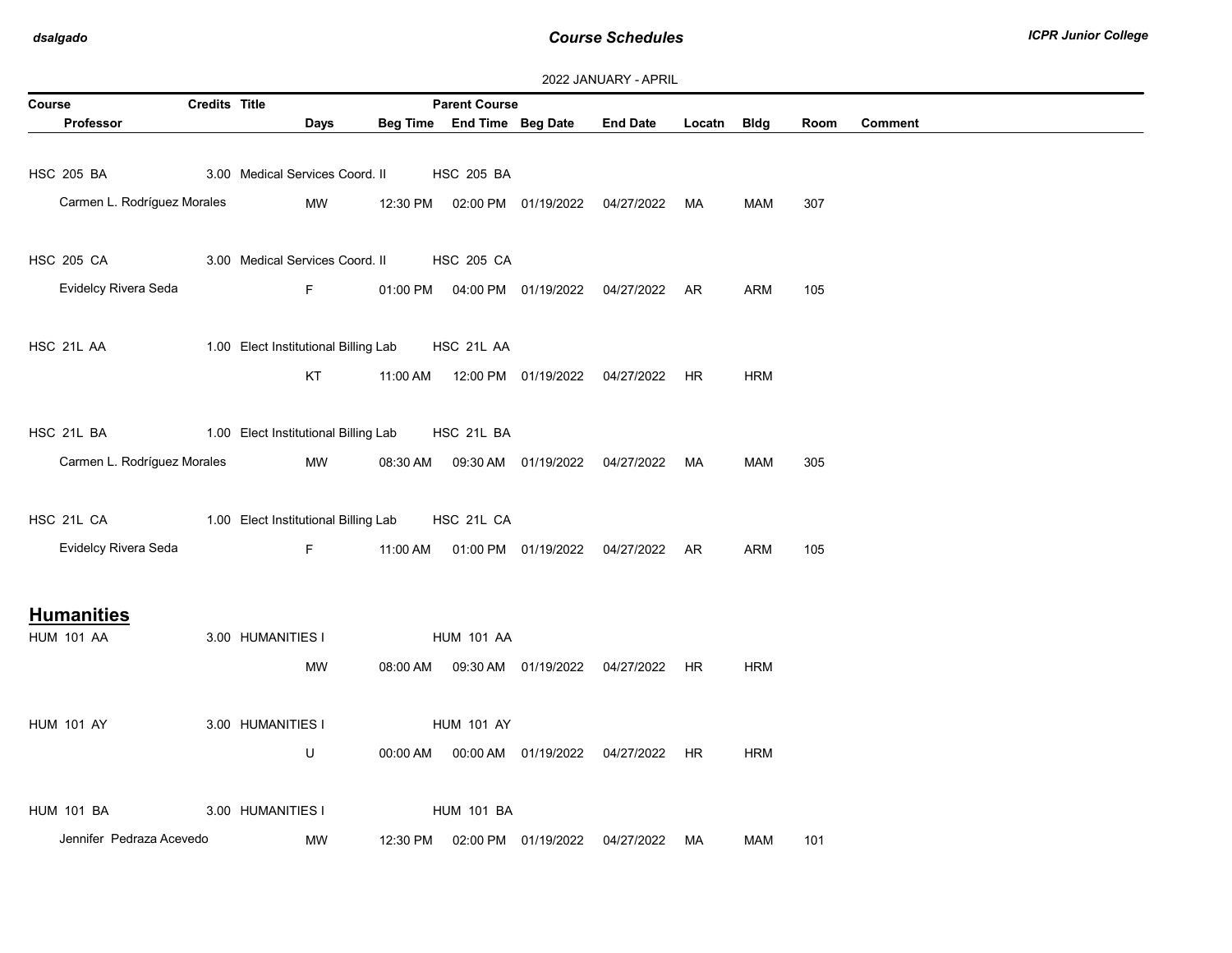| 2022 <del>UNIVON</del> NI FAIRNE<br><b>Credits Title</b><br><b>Parent Course</b><br>Course |  |                                         |          |                   |                                     |                                                |             |            |      |                |  |  |
|--------------------------------------------------------------------------------------------|--|-----------------------------------------|----------|-------------------|-------------------------------------|------------------------------------------------|-------------|------------|------|----------------|--|--|
| Professor                                                                                  |  | Days                                    |          |                   | Beg Time End Time Beg Date End Date |                                                | Locatn Bldg |            | Room | <b>Comment</b> |  |  |
| <b>Humanities</b>                                                                          |  |                                         |          |                   |                                     |                                                |             |            |      |                |  |  |
| <b>HUM 101 CA</b>                                                                          |  | 3.00 HUMANITIES I                       |          | <b>HUM 101 CA</b> |                                     |                                                |             |            |      |                |  |  |
| Carlos E Maldonado Correa                                                                  |  | KT                                      |          |                   |                                     | 12:30 PM  02:00 PM  01/19/2022  04/27/2022  AR |             | ARM        | 305  |                |  |  |
| <b>HUM 101 EA</b>                                                                          |  | 3.00 HUMANITIES I                       |          | <b>HUM 101 EA</b> |                                     |                                                |             |            |      |                |  |  |
| Jennifer Pedraza Acevedo                                                                   |  | KT                                      |          |                   |                                     |                                                |             | <b>MTM</b> |      |                |  |  |
| <b>Introd. to Student Life</b>                                                             |  |                                         |          |                   |                                     |                                                |             |            |      |                |  |  |
| <b>ISD 100 AA</b>                                                                          |  | 3.00 INTRODUCTION TO STUDENT ISD 100 AA |          |                   |                                     |                                                |             |            |      |                |  |  |
| Freddy Rodríguez Calaf                                                                     |  | KT                                      | 08:00 AM |                   |                                     | 09:30 AM  01/19/2022  04/27/2022  HR           |             | <b>HRM</b> | 205  |                |  |  |
| ISD 100 AN                                                                                 |  | 3.00 INTRODUCTION TO STUDENT ISD 100 AN |          |                   |                                     |                                                |             |            |      |                |  |  |
| Freddy Rodríguez Calaf                                                                     |  | KT                                      |          |                   |                                     | 04:00 PM  05:30 PM  01/19/2022  04/27/2022  HR |             | <b>HRM</b> | 205  |                |  |  |
| <b>ISD 100 AY</b>                                                                          |  | 3.00 INTRODUCTION TO STUDENT ISD 100 AY |          |                   |                                     |                                                |             |            |      |                |  |  |
|                                                                                            |  | U                                       |          |                   |                                     | 00:00 AM  00:00 AM  01/19/2022  04/27/2022  HR |             | <b>HRM</b> |      |                |  |  |
| ISD 100 BA                                                                                 |  | 3.00 INTRODUCTION TO STUDENT ISD 100 BA |          |                   |                                     |                                                |             |            |      |                |  |  |
| Maritza Ruiz Irizarry                                                                      |  | KT                                      | 08:00 AM |                   | 09:30 AM  01/19/2022  04/27/2022    |                                                | MA          | <b>MAM</b> | 101  |                |  |  |
| <b>ISD 100 CA</b>                                                                          |  | 3.00 INTRODUCTION TO STUDENT ISD 100 CA |          |                   |                                     |                                                |             |            |      |                |  |  |
| Jessica Cortés Velázquez                                                                   |  | KT                                      |          |                   |                                     | 08:00 AM  09:30 AM  01/19/2022  04/27/2022  AR |             | ARM        | 104  |                |  |  |
| <b>ISD 100 CB</b>                                                                          |  | 3.00 INTRODUCTION TO STUDENT ISD 100 CB |          |                   |                                     |                                                |             |            |      |                |  |  |
| Jessica Cortés Velázquez                                                                   |  | KT                                      | 11:00 AM |                   | 12:30 PM 01/19/2022                 | 04/27/2022 AR                                  |             | ARM        | 104  |                |  |  |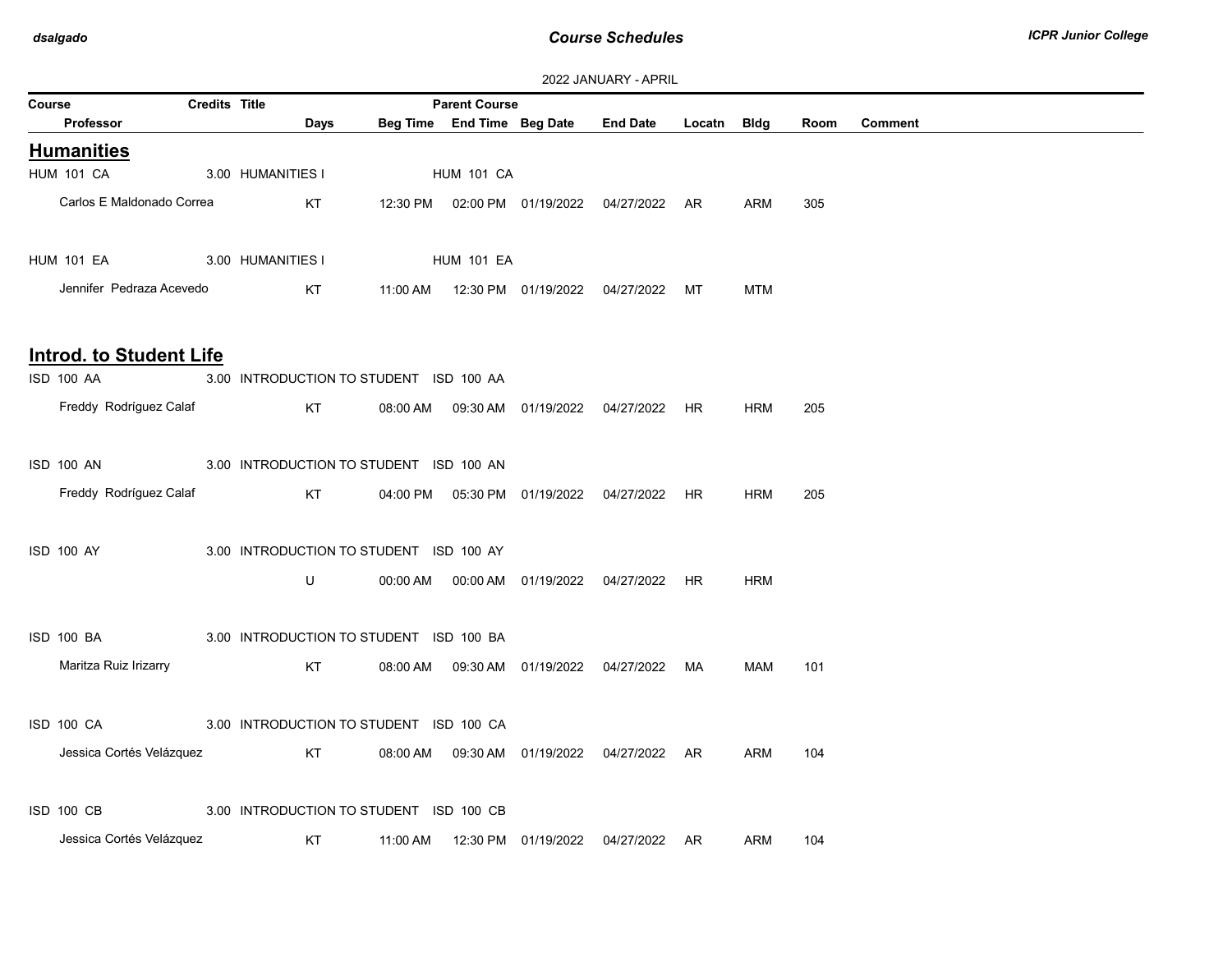|                    | 2022 JANUARY - APRIL           |                      |                          |                                                  |                                |                      |                                            |        |             |      |                |
|--------------------|--------------------------------|----------------------|--------------------------|--------------------------------------------------|--------------------------------|----------------------|--------------------------------------------|--------|-------------|------|----------------|
| Course             |                                | <b>Credits Title</b> |                          |                                                  | <b>Parent Course</b>           |                      |                                            |        |             |      |                |
|                    | Professor                      |                      | Days                     |                                                  | Beg Time End Time Beg Date     |                      | <b>End Date</b>                            | Locatn | <b>Bldg</b> | Room | <b>Comment</b> |
|                    | <b>Introd. to Student Life</b> |                      |                          |                                                  |                                |                      |                                            |        |             |      |                |
|                    | ISD 100 EA                     |                      |                          | 3.00 INTRODUCTION TO STUDENT ISD 100 EA          |                                |                      |                                            |        |             |      |                |
|                    | Rosa H Camacho Collazo         |                      | KT                       | 09:30 AM                                         |                                |                      | 04/27/2022                                 | МT     | <b>MTM</b>  |      |                |
|                    |                                |                      |                          |                                                  |                                |                      |                                            |        |             |      |                |
| <b>Mathematics</b> |                                |                      |                          |                                                  |                                |                      |                                            |        |             |      |                |
|                    | MAT 003 AN                     |                      |                          | 3.00 Applied Math for Dental Technolc MAT 003 AN |                                |                      |                                            |        |             |      |                |
|                    |                                |                      | F.                       |                                                  |                                |                      | 04:00 PM  10:00 PM  01/19/2022  04/27/2022 | HR.    | <b>HRM</b>  | 203  |                |
|                    |                                |                      |                          |                                                  |                                |                      |                                            |        |             |      |                |
|                    | <b>MAT 003 BN</b>              |                      |                          | 3.00 Applied Math for Dental Technolc MAT 003 BN |                                |                      |                                            |        |             |      |                |
|                    | Maritza Ruiz Irizarry          |                      | MW                       |                                                  | 06:00 PM  09:00 PM  01/19/2022 |                      | 04/27/2022                                 | МA     | MAM         | 101  |                |
|                    |                                |                      |                          |                                                  |                                |                      |                                            |        |             |      |                |
|                    | <b>MAT 101 AA</b>              |                      | 3.00 GENERAL MATHEMATICS |                                                  | <b>MAT 101 AA</b>              |                      |                                            |        |             |      |                |
|                    | José M. Ferrer Rodríguez       |                      | MW                       | 08:00 AM                                         |                                |                      | 04/27/2022                                 | HR     | HRM         | 205  |                |
|                    |                                |                      |                          |                                                  |                                |                      |                                            |        |             |      |                |
|                    | <b>MAT 101 AN</b>              |                      | 3.00 GENERAL MATHEMATICS |                                                  | <b>MAT 101 AN</b>              |                      |                                            |        |             |      |                |
|                    | José M. Ferrer Rodríguez       |                      | MW                       | 07:30 PM                                         |                                | 09:00 PM 01/19/2022  | 04/27/2022                                 | HR     | HRM         | 205  |                |
|                    |                                |                      |                          |                                                  |                                |                      |                                            |        |             |      |                |
|                    | MAT 101 AY                     |                      | 3.00 GENERAL MATHEMATICS |                                                  | <b>MAT 101 AY</b>              |                      |                                            |        |             |      |                |
|                    |                                |                      | U                        | 00:00 AM                                         |                                | 00:00 AM  01/19/2022 | 04/27/2022                                 | HR     | <b>HRM</b>  |      |                |
|                    |                                |                      |                          |                                                  |                                |                      |                                            |        |             |      |                |
|                    | MAT 101 BA                     |                      | 3.00 GENERAL MATHEMATICS |                                                  | MAT 101 BA                     |                      |                                            |        |             |      |                |
|                    | Maritza Ruiz Irizarry          |                      | KT                       | 11:00 AM                                         |                                | 12:30 PM 01/19/2022  | 04/27/2022                                 | MA     | <b>MAM</b>  | 108  |                |
|                    |                                |                      |                          |                                                  |                                |                      |                                            |        |             |      |                |
|                    | <b>MAT 101 CA</b>              |                      | 3.00 GENERAL MATHEMATICS |                                                  | <b>MAT 101 CA</b>              |                      |                                            |        |             |      |                |
|                    | Iris Quiles Soto               |                      | <b>MW</b>                | 08:00 AM                                         |                                | 09:30 AM 01/19/2022  | 04/27/2022                                 | AR     |             |      |                |
|                    |                                |                      |                          |                                                  |                                |                      |                                            |        | AR400       | 407  |                |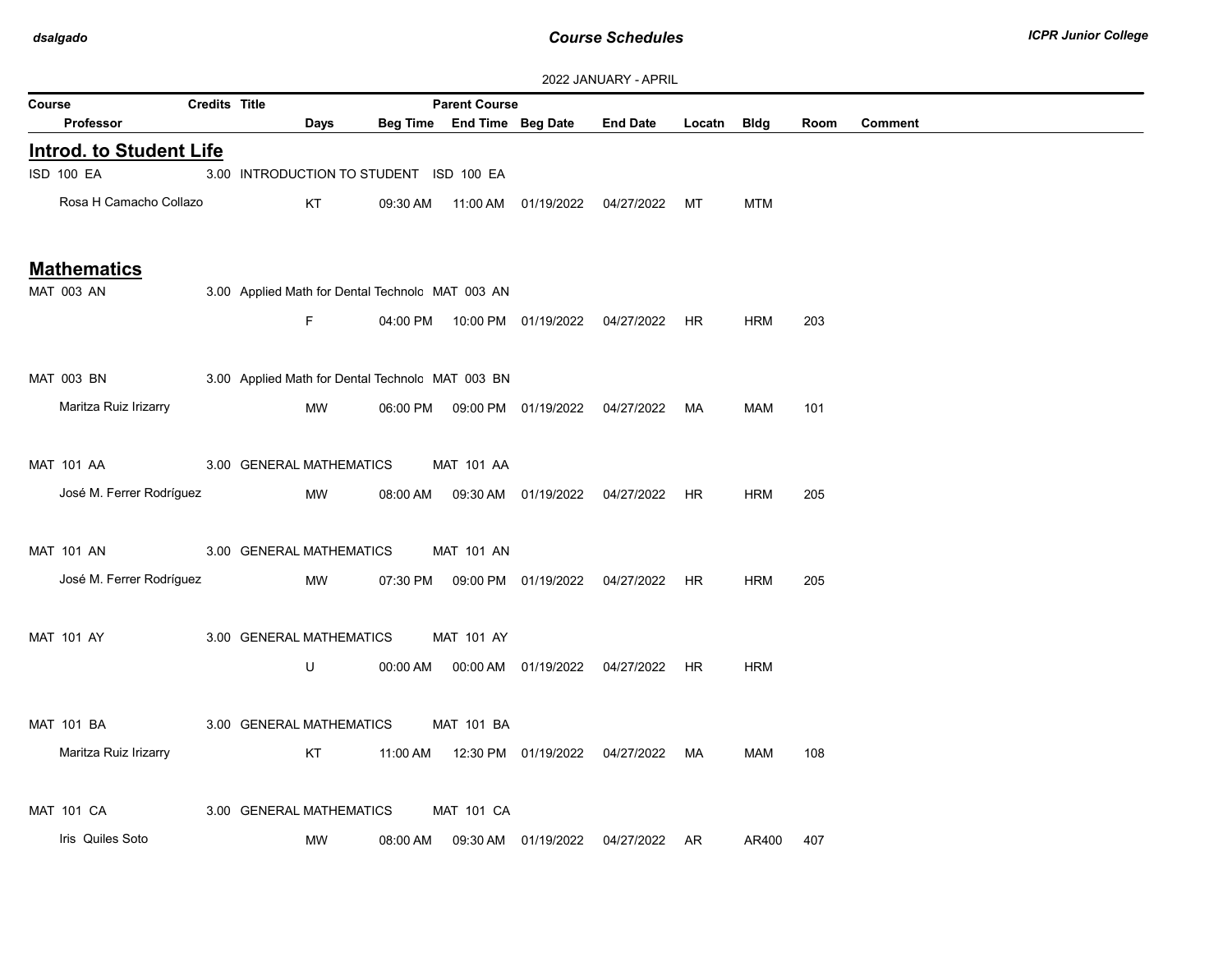| 2022 JANUARY - APRIL |  |  |  |  |
|----------------------|--|--|--|--|
|----------------------|--|--|--|--|

|        | <b><i>LULL JAINUAINI - AFINIL</i></b> |                      |                                       |                                                  |                                            |                     |                                            |             |            |      |         |  |
|--------|---------------------------------------|----------------------|---------------------------------------|--------------------------------------------------|--------------------------------------------|---------------------|--------------------------------------------|-------------|------------|------|---------|--|
| Course |                                       | <b>Credits Title</b> |                                       |                                                  | <b>Parent Course</b>                       |                     |                                            |             |            |      |         |  |
|        | <b>Professor</b>                      |                      | Days                                  |                                                  | Beg Time End Time Beg Date                 |                     | <b>End Date</b>                            | Locatn Bldg |            | Room | Comment |  |
|        | <b>Mathematics</b>                    |                      |                                       |                                                  |                                            |                     |                                            |             |            |      |         |  |
|        | <b>MAT 101 EA</b>                     |                      | 3.00 GENERAL MATHEMATICS              |                                                  | <b>MAT 101 EA</b>                          |                     |                                            |             |            |      |         |  |
|        | Rosanell Cardona Falconi              |                      | MW                                    | 11:00 AM                                         |                                            |                     | 12:30 PM  01/19/2022  04/27/2022           | МT          | <b>MTM</b> |      |         |  |
|        |                                       |                      |                                       |                                                  |                                            |                     |                                            |             |            |      |         |  |
|        | <b>MAT 101 EB</b>                     |                      | 3.00 GENERAL MATHEMATICS              |                                                  | <b>MAT 101 EB</b>                          |                     |                                            |             |            |      |         |  |
|        |                                       |                      |                                       |                                                  |                                            |                     |                                            |             |            |      |         |  |
|        | Rosanell Cardona Falconi              |                      | MW                                    | 12:30 PM                                         |                                            |                     | 02:00 PM  01/19/2022  04/27/2022           | МT          | <b>MTM</b> |      |         |  |
|        |                                       |                      |                                       |                                                  |                                            |                     |                                            |             |            |      |         |  |
|        | <b>Medical Billing</b>                |                      |                                       |                                                  |                                            |                     |                                            |             |            |      |         |  |
|        | MBA 207 AA                            |                      | 3.00 Electronic Institutional Billing |                                                  | MBA 207 AA                                 |                     |                                            |             |            |      |         |  |
|        |                                       |                      | K                                     |                                                  | 08:00 AM  02:00 PM  01/19/2022  04/27/2022 |                     |                                            | HR.         | <b>HRM</b> |      |         |  |
|        |                                       |                      |                                       |                                                  |                                            |                     |                                            |             |            |      |         |  |
|        |                                       |                      |                                       |                                                  |                                            |                     |                                            |             |            |      |         |  |
|        | <b>MBA 207 BA</b>                     |                      | 3.00 Electronic Institutional Billing |                                                  | <b>MBA 207 BA</b>                          |                     |                                            |             |            |      |         |  |
|        | Carmen L. Rodríguez Morales           |                      | KT                                    |                                                  |                                            |                     | 02:00 PM  03:30 PM  01/19/2022  04/27/2022 | MA          | <b>MAM</b> | 307  |         |  |
|        |                                       |                      |                                       |                                                  |                                            |                     |                                            |             |            |      |         |  |
|        | MBA 208 BA                            |                      |                                       | 3.00 Manual & Electronic Lab. Billing MBA 208 BA |                                            |                     |                                            |             |            |      |         |  |
|        | Carmen L. Rodríguez Morales           |                      | MW                                    |                                                  | 02:00 PM  03:30 PM  01/19/2022  04/27/2022 |                     |                                            | MA          | MAM        | 307  |         |  |
|        |                                       |                      |                                       |                                                  |                                            |                     |                                            |             |            |      |         |  |
|        | MBA 220 AA                            |                      | 3.00 SUPERVISED PRACTICE              |                                                  | <b>MBA 220 AA</b>                          |                     |                                            |             |            |      |         |  |
|        |                                       |                      |                                       |                                                  |                                            |                     |                                            |             |            |      |         |  |
|        |                                       |                      | F.                                    | 08:00 AM                                         |                                            |                     | 02:00 PM  01/19/2022  04/27/2022  HR       |             | <b>HRM</b> |      |         |  |
|        |                                       |                      |                                       |                                                  |                                            |                     |                                            |             |            |      |         |  |
|        | MBA 220 BA                            |                      | 3.00 SUPERVISED PRACTICE              |                                                  | MBA 220 BA                                 |                     |                                            |             |            |      |         |  |
|        | Carmen L. Rodríguez Morales           |                      | F.                                    | 08:00 AM                                         |                                            |                     | 05:00 PM  01/19/2022  04/27/2022  MA       |             | MAM        | 307  |         |  |
|        |                                       |                      |                                       |                                                  |                                            |                     |                                            |             |            |      |         |  |
|        |                                       |                      |                                       |                                                  |                                            |                     |                                            |             |            |      |         |  |
|        | <b>Microbiology</b>                   |                      |                                       |                                                  |                                            |                     |                                            |             |            |      |         |  |
|        | <b>MIC 105 AA</b>                     |                      | 3.00 BASIC MICROBIOLOGY               |                                                  | <b>MIC 105 AA</b>                          |                     |                                            |             |            |      |         |  |
|        |                                       |                      | <b>MW</b>                             | 08:00 AM                                         |                                            | 09:30 AM 01/19/2022 | 04/27/2022                                 | HR.         | <b>HRM</b> |      |         |  |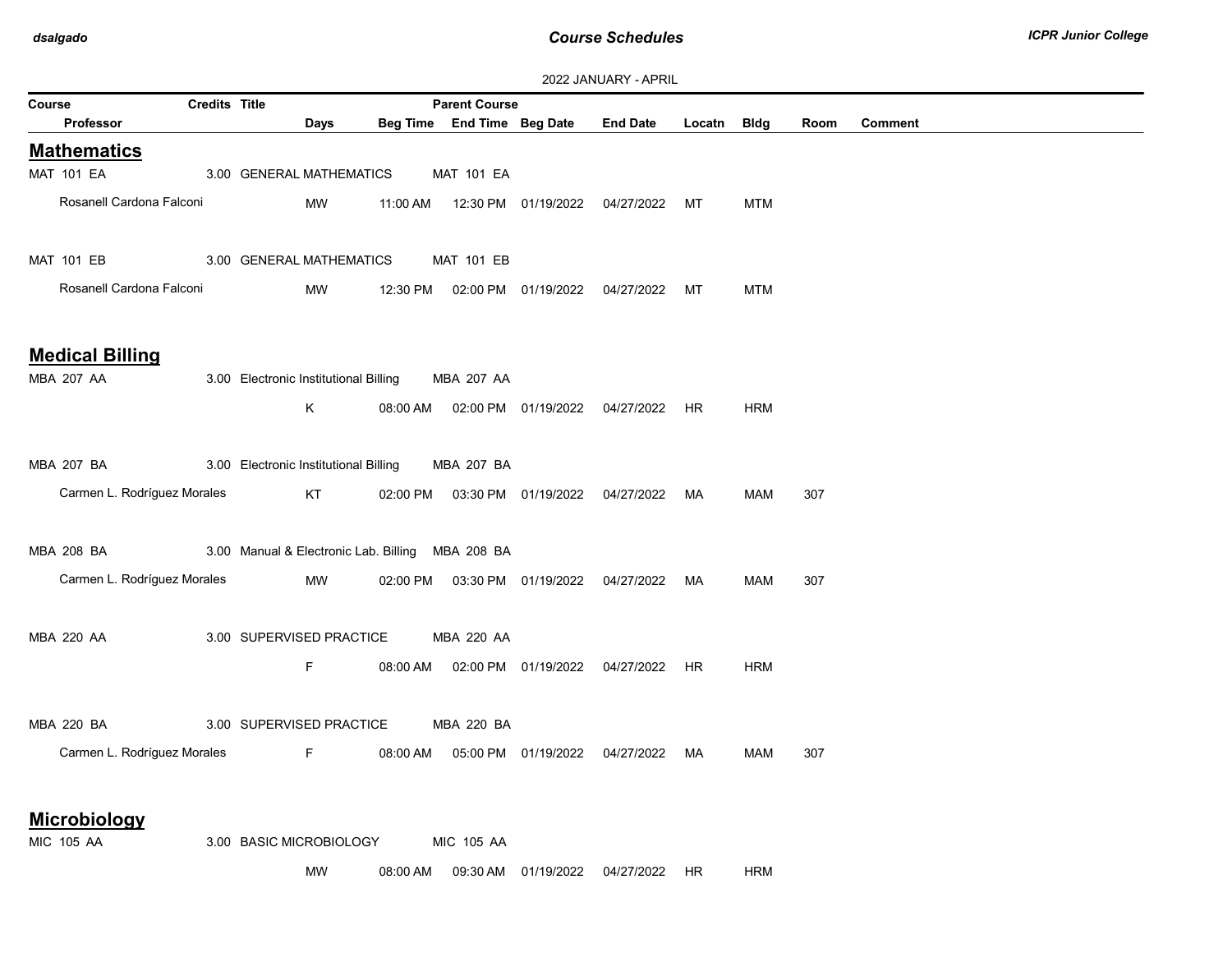| <b>LULL UNIVORISE FRIESIL</b><br><b>Credits Title</b><br><b>Parent Course</b><br>Course |  |                                           |                                                                                                                |          |                   |  |                                                 |    |            |      |                |  |
|-----------------------------------------------------------------------------------------|--|-------------------------------------------|----------------------------------------------------------------------------------------------------------------|----------|-------------------|--|-------------------------------------------------|----|------------|------|----------------|--|
| Professor                                                                               |  | Days                                      |                                                                                                                |          |                   |  | Beg Time End Time Beg Date End Date Locatn Bldg |    |            | Room | <b>Comment</b> |  |
| <b>Microbiology</b>                                                                     |  |                                           |                                                                                                                |          |                   |  |                                                 |    |            |      |                |  |
| <b>MIC 105 EA</b>                                                                       |  | 3.00 BASIC MICROBIOLOGY                   |                                                                                                                |          | <b>MIC 105 EA</b> |  |                                                 |    |            |      |                |  |
| Ramón L. Rosario Cruzado                                                                |  | KT.                                       |                                                                                                                |          |                   |  | 12:30 PM  02:00 PM  01/19/2022  04/27/2022  MT  |    | <b>MTM</b> |      |                |  |
|                                                                                         |  |                                           |                                                                                                                |          |                   |  |                                                 |    |            |      |                |  |
| <b>Marketing &amp; Managemen</b>                                                        |  |                                           |                                                                                                                |          |                   |  |                                                 |    |            |      |                |  |
| <b>MKT 201 EA</b>                                                                       |  | 3.00 PRINCIPLES OF MARKETING I MKT 201 EA |                                                                                                                |          |                   |  |                                                 |    |            |      |                |  |
| Jennifer Robles Cortés                                                                  |  | MW                                        |                                                                                                                |          |                   |  | 11:00 AM  12:30 PM  01/19/2022  04/27/2022  MT  |    | <b>MTM</b> |      |                |  |
|                                                                                         |  |                                           |                                                                                                                |          |                   |  |                                                 |    |            |      |                |  |
| MKT 203 BN                                                                              |  | 3.00 CONSUMER BEHAVIOR                    |                                                                                                                |          | <b>MKT 203 BN</b> |  |                                                 |    |            |      |                |  |
| Janice González Galarza                                                                 |  | MW                                        |                                                                                                                |          |                   |  | 05:30 PM  07:00 PM  01/19/2022  04/27/2022  MA  |    | <b>MAM</b> | 306  |                |  |
|                                                                                         |  |                                           |                                                                                                                |          |                   |  |                                                 |    |            |      |                |  |
| MKT 204 BN                                                                              |  | 3.00 PROMOTION                            |                                                                                                                |          | MKT 204 BN        |  |                                                 |    |            |      |                |  |
| Janice González Galarza                                                                 |  | MW                                        |                                                                                                                |          |                   |  | 07:00 PM  08:30 PM  01/19/2022  04/27/2022  MA  |    | MAM        | 106  |                |  |
|                                                                                         |  |                                           |                                                                                                                |          |                   |  |                                                 |    |            |      |                |  |
| <b>Management</b>                                                                       |  |                                           |                                                                                                                |          |                   |  |                                                 |    |            |      |                |  |
| MNG 102 AA                                                                              |  | 3.00 ADM. & OFFICE PROCEDURES MNG 102 AA  |                                                                                                                |          |                   |  |                                                 |    |            |      |                |  |
|                                                                                         |  | MW                                        |                                                                                                                |          |                   |  | 09:30 AM  11:00 AM  01/19/2022  04/27/2022  HR  |    | HRM        | 104B |                |  |
|                                                                                         |  |                                           |                                                                                                                |          |                   |  |                                                 |    |            |      |                |  |
| <b>MNG 201 BA</b>                                                                       |  | 3.00 ADM. AND MANAGEMENT I                |                                                                                                                |          | <b>MNG 201 BA</b> |  |                                                 |    |            |      |                |  |
| Maritza Ruiz Irizarry                                                                   |  |                                           | KT to the set of the set of the set of the set of the set of the set of the set of the set of the set of the s |          |                   |  | 09:30 AM  11:00 AM  01/19/2022  04/27/2022  MA  |    | MAM        | 307  |                |  |
|                                                                                         |  |                                           |                                                                                                                |          |                   |  |                                                 |    |            |      |                |  |
| <b>MNG 201 CA</b>                                                                       |  | 3.00 ADM. AND MANAGEMENT I                |                                                                                                                |          | <b>MNG 201 CA</b> |  |                                                 |    |            |      |                |  |
| Evidelcy Rivera Seda                                                                    |  | KT                                        |                                                                                                                |          |                   |  | 01:00 PM  02:30 PM  01/19/2022  04/27/2022  AR  |    | ARM        | 102  |                |  |
|                                                                                         |  |                                           |                                                                                                                |          |                   |  |                                                 |    |            |      |                |  |
| <b>MNG 201 EA</b>                                                                       |  | 3.00 ADM. AND MANAGEMENT I                |                                                                                                                |          | <b>MNG 201 EA</b> |  |                                                 |    |            |      |                |  |
| Jennifer Robles Cortés                                                                  |  | KT                                        |                                                                                                                | 08:00 AM |                   |  | 04/27/2022                                      | МT | <b>MTM</b> |      |                |  |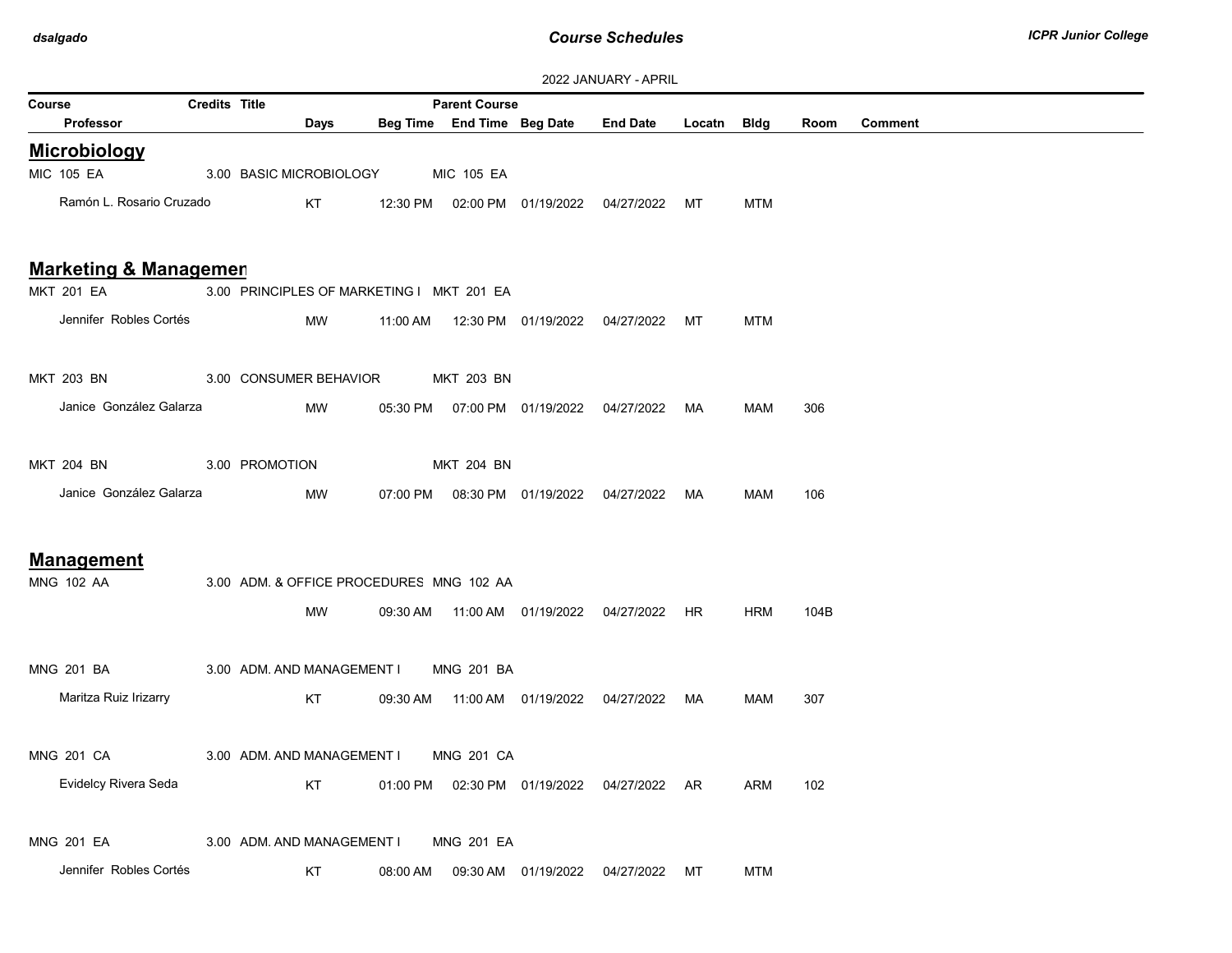| Credits Title<br><b>Parent Course</b><br>Course |  |                                          |          |                            |                     |                                                |             |            |      |                |
|-------------------------------------------------|--|------------------------------------------|----------|----------------------------|---------------------|------------------------------------------------|-------------|------------|------|----------------|
| Professor                                       |  | Days                                     |          | Beg Time End Time Beg Date |                     | <b>End Date</b>                                | Locatn Bldg |            | Room | <b>Comment</b> |
| <b>Management</b>                               |  |                                          |          |                            |                     |                                                |             |            |      |                |
| MNG 205 BN                                      |  | 3.00 SMALL BUSINESS ENTEPRENI MNG 205 BN |          |                            |                     |                                                |             |            |      |                |
|                                                 |  | KT                                       | 05:30 PM |                            |                     | 07:00 PM  01/19/2022  04/27/2022               | MA          | MAM        | 101  |                |
|                                                 |  |                                          |          |                            |                     |                                                |             |            |      |                |
| MNG 205 CA                                      |  | 3.00 SMALL BUSINESS ENTEPRENI MNG 205 CA |          |                            |                     |                                                |             |            |      |                |
| Iris Quiles Soto                                |  | MW                                       |          |                            |                     | 12:30 PM  02:00 PM  01/19/2022  04/27/2022  AR |             | ARM        | 101  |                |
|                                                 |  |                                          |          |                            |                     |                                                |             |            |      |                |
| MNG 205 EA                                      |  | 3.00 SMALL BUSINESS ENTEPRENI MNG 205 EA |          |                            |                     |                                                |             |            |      |                |
| Jennifer Robles Cortés                          |  | KT                                       | 09:30 AM |                            |                     | 11:00 AM  01/19/2022  04/27/2022               | MT          | <b>MTM</b> |      |                |
|                                                 |  |                                          |          |                            |                     |                                                |             |            |      |                |
| <b>MNG 220 BA</b>                               |  | 3.00 SUPERVISED PRACTICE                 |          | <b>MNG 220 BA</b>          |                     |                                                |             |            |      |                |
| Henry Martínez Miranda                          |  | F                                        |          |                            |                     | 08:00 AM  11:00 AM  01/19/2022  04/27/2022  MA |             | MAM        | 109  |                |
|                                                 |  |                                          |          |                            |                     |                                                |             |            |      |                |
| <b>Nursing Science</b>                          |  |                                          |          |                            |                     |                                                |             |            |      |                |
| NPR 101 AA                                      |  | 2.00 Nursing Fund PR                     |          | NPR 101 AA                 |                     |                                                |             |            |      |                |
|                                                 |  | MW                                       |          |                            |                     | 08:00 AM  11:30 AM  01/19/2022  04/27/2022  HR |             | <b>HRM</b> |      |                |
|                                                 |  |                                          |          |                            |                     |                                                |             |            |      |                |
| NPR 101 AN                                      |  | 2.00 Nursing Fund PR                     |          | NPR 101 AN                 |                     |                                                |             |            |      |                |
|                                                 |  | KT                                       |          |                            |                     | 06:30 PM  10:00 PM  01/19/2022  04/27/2022     | HR          | <b>HRM</b> |      |                |
|                                                 |  |                                          |          |                            |                     |                                                |             |            |      |                |
| NPR 101 BA                                      |  | 2.00 Nursing Fund PR                     |          | <b>NPR 101 BA</b>          |                     |                                                |             |            |      |                |
| Cristian Orengo Clavell                         |  | KT                                       | 07:30 AM |                            |                     |                                                |             | MAM        | 106  |                |
|                                                 |  |                                          |          |                            |                     |                                                |             |            |      |                |
| <b>NPR 101 CA</b>                               |  | 2.00 Nursing Fund PR                     |          | <b>NPR 101 CA</b>          |                     |                                                |             |            |      |                |
| Bernice Bonilla Padín                           |  | KT                                       | 01:00 PM |                            | 04:34 PM 01/19/2022 | 04/27/2022 AR                                  |             | AR400      | 401  |                |
|                                                 |  |                                          |          |                            |                     |                                                |             |            |      |                |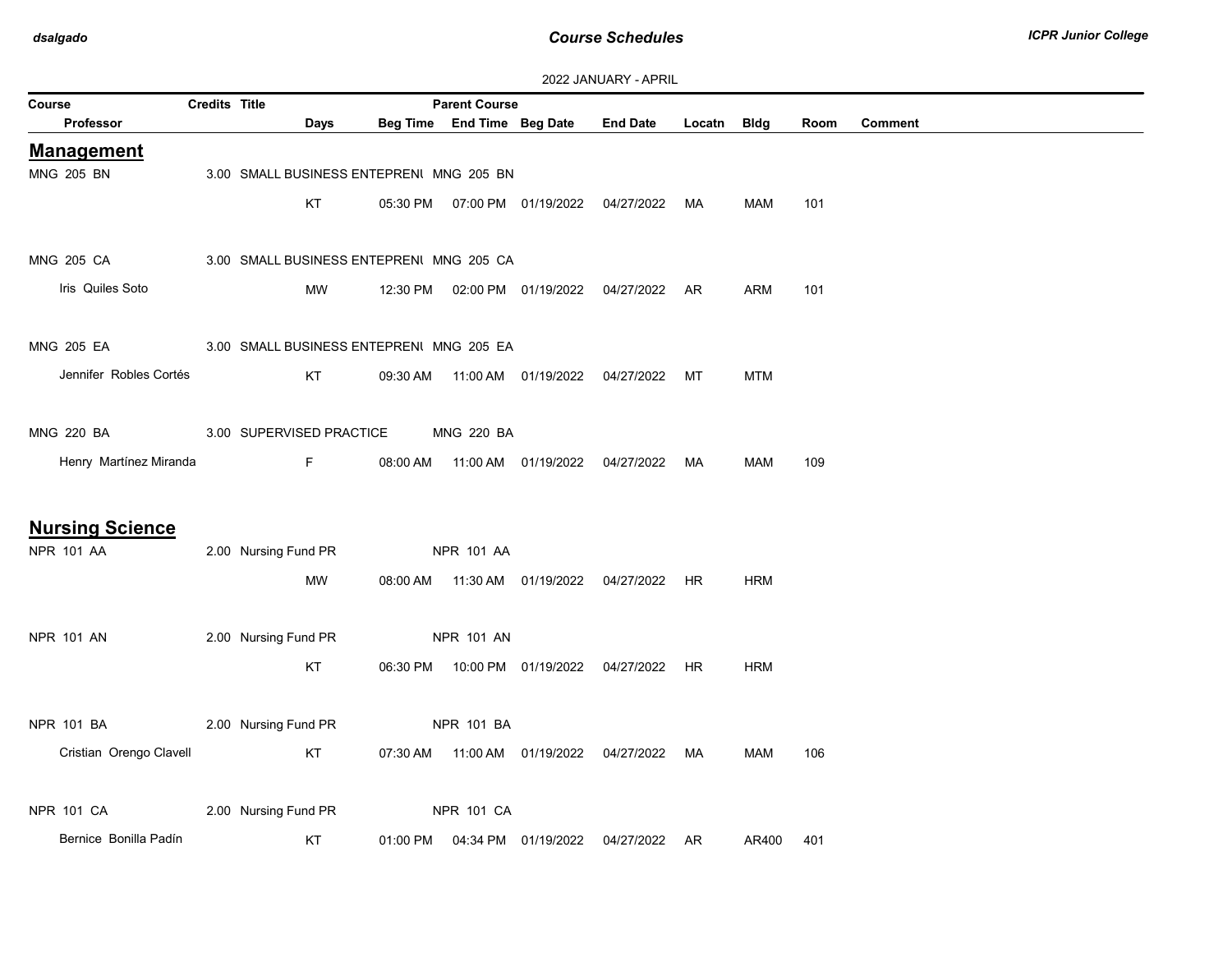| 2022 JANUARY - APRIL |  |
|----------------------|--|
|----------------------|--|

| <b>Credits Title</b><br><b>Parent Course</b><br>Course |  |                                           |          |          |                   |                            |                                                |             |            |      |         |
|--------------------------------------------------------|--|-------------------------------------------|----------|----------|-------------------|----------------------------|------------------------------------------------|-------------|------------|------|---------|
| Professor                                              |  |                                           | Days     |          |                   | Beg Time End Time Beg Date | <b>End Date</b>                                | Locatn Bldg |            | Room | Comment |
| <b>Nursing Science</b>                                 |  |                                           |          |          |                   |                            |                                                |             |            |      |         |
| <b>NPR 101 EA</b>                                      |  | 2.00 Nursing Fund PR                      |          |          | <b>NPR 101 EA</b> |                            |                                                |             |            |      |         |
| Ana L Fontanez Davila                                  |  |                                           | KT       |          |                   |                            | 09:30 AM  01:04 PM  01/19/2022  04/27/2022  MT |             | MTM        | 406C |         |
| NPR 102 AA                                             |  | 1.00 NEWBORN & MOTHER CARE (NPR 102 AA    |          |          |                   |                            |                                                |             |            |      |         |
| Irma I. Ramírez Torres                                 |  |                                           | <b>W</b> |          |                   |                            |                                                |             | <b>HRM</b> | 202  |         |
| NPR 102 BA 1.00 NEWBORN & MOTHER CARE ( NPR 102 BA     |  |                                           |          |          |                   |                            |                                                |             |            |      |         |
| Denise Pruna Rodríguez                                 |  |                                           | $F = 1$  |          |                   |                            | 08:00 AM  01:00 PM  01/19/2022  04/27/2022  MA |             | <b>MAH</b> |      |         |
| NPR 102 CA                                             |  | 1.00 NEWBORN & MOTHER CARE ( NPR 102 CA   |          |          |                   |                            |                                                |             |            |      |         |
| Bernice Bonilla Padín                                  |  |                                           | M        |          |                   |                            | 03:00 PM  08:00 PM  01/19/2022  04/27/2022  AR |             | AR400      | 402  |         |
| NPR 102 EA                                             |  | 1.00 NEWBORN & MOTHER CARE ( NPR 102 EA   |          |          |                   |                            |                                                |             |            |      |         |
|                                                        |  |                                           | W        |          |                   |                            | 03:00 PM  08:00 PM  01/19/2022  04/27/2022  MT |             | MTM        |      |         |
| NPR 103 AA                                             |  | 1.00 CHILD AND TEEN CARE CL PR NPR 103 AA |          |          |                   |                            |                                                |             |            |      |         |
|                                                        |  | M                                         |          |          |                   |                            |                                                |             | <b>HRM</b> |      |         |
| NPR 103 CA                                             |  | 1.00 CHILD AND TEEN CARE CL PR NPR 103 CA |          |          |                   |                            |                                                |             |            |      |         |
| Bernice Bonilla Padín                                  |  |                                           | F        |          |                   |                            | 08:00 AM  01:00 PM  01/19/2022  04/27/2022  AR |             | AR400      | 402  |         |
| NPR 103 EA                                             |  | 1.00 CHILD AND TEEN CARE CL PR NPR 103 EA |          |          |                   |                            |                                                |             |            |      |         |
|                                                        |  | F                                         |          | 10:30 AM |                   |                            | 03:30 PM  01/19/2022  04/27/2022  MT           |             | MTM        | 406B |         |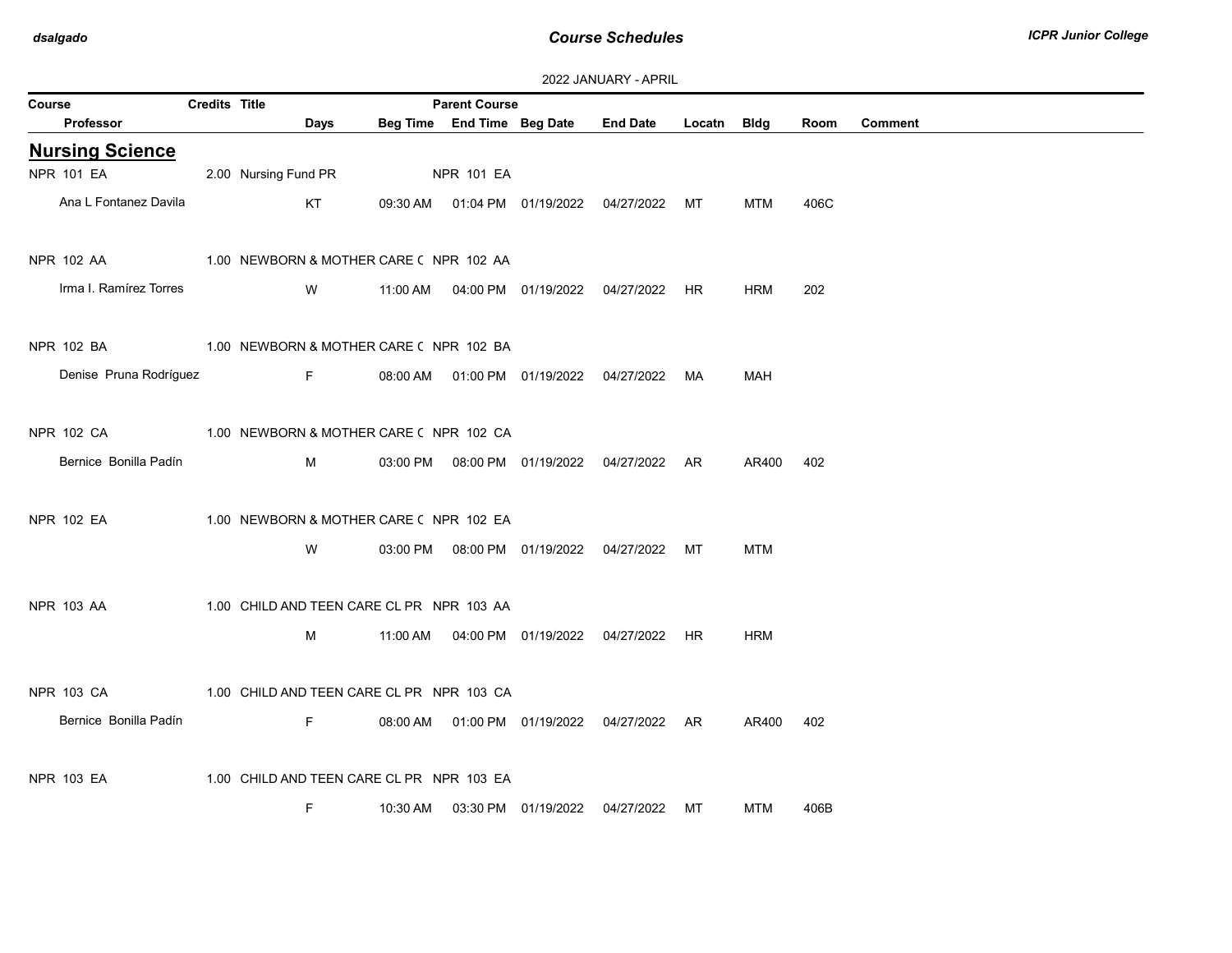| 2022 JANUARY - APRIL |  |  |  |  |
|----------------------|--|--|--|--|
|----------------------|--|--|--|--|

| Credits Title<br><b>Parent Course</b><br>Course |  |      |                                                 |                            |  |                                                |        |            |      |                |
|-------------------------------------------------|--|------|-------------------------------------------------|----------------------------|--|------------------------------------------------|--------|------------|------|----------------|
| Professor                                       |  | Days |                                                 | Beg Time End Time Beg Date |  | <b>End Date</b>                                | Locatn | Bldg       | Room | <b>Comment</b> |
| <b>Nursing Science</b>                          |  |      |                                                 |                            |  |                                                |        |            |      |                |
| <b>NPR 104 EA</b>                               |  |      | 1.00 CHRONIC COND CARE & ADUL NPR 104 EA        |                            |  |                                                |        |            |      |                |
|                                                 |  | Κ    |                                                 |                            |  | 02:30 PM  07:30 PM  01/19/2022  04/27/2022     | MT     | <b>MTM</b> |      |                |
|                                                 |  |      |                                                 |                            |  |                                                |        |            |      |                |
| NPR 105 AA                                      |  |      | 1.00 Cronic Condn Care Adult & Elder NPR 105 AA |                            |  |                                                |        |            |      |                |
| Irma I. Ramírez Torres                          |  | MW   |                                                 |                            |  | 11:00 AM  01:30 PM  01/19/2022  04/27/2022  HR |        | <b>HRM</b> | 202  |                |
|                                                 |  |      |                                                 |                            |  |                                                |        |            |      |                |
| NPR 105 BA                                      |  |      | 1.00 Cronic Condn Care Adult & Elder NPR 105 BA |                            |  |                                                |        |            |      |                |
| Denise Pruna Rodríguez                          |  | MW   |                                                 |                            |  | 01:00 PM  03:30 PM  01/19/2022  04/27/2022  MA |        | <b>MAH</b> |      |                |
|                                                 |  |      |                                                 |                            |  |                                                |        |            |      |                |
| <b>NPR 105 CA</b>                               |  |      | 1.00 Cronic Condn Care Adult & Elder NPR 105 CA |                            |  |                                                |        |            |      |                |
| Bernice Bonilla Padín                           |  | S    |                                                 |                            |  | 08:00 AM  01:00 PM  01/19/2022  04/27/2022  AR |        | AR400      | 401  |                |
|                                                 |  |      |                                                 |                            |  |                                                |        |            |      |                |
| <b>NPR 105 EA</b>                               |  |      | 1.00 Cronic Condn Care Adult & Elder NPR 105 EA |                            |  |                                                |        |            |      |                |
|                                                 |  | м    |                                                 |                            |  | 02:30 PM  07:30 PM  01/19/2022  04/27/2022  MT |        | <b>MTM</b> |      |                |
|                                                 |  |      |                                                 |                            |  |                                                |        |            |      |                |
| <b>NPR 110 AA</b>                               |  |      | 3.00 Nursing Fundamentals Practice NPR 110 AA   |                            |  |                                                |        |            |      |                |
|                                                 |  | MW   | 09:30 AM                                        |                            |  | 02:00 PM  01/19/2022  04/27/2022  HR           |        | <b>HRM</b> |      |                |
|                                                 |  |      |                                                 |                            |  |                                                |        |            |      |                |
| <b>NPR 110 AN</b>                               |  |      | 3.00 Nursing Fundamentals Practice NPR 110 AN   |                            |  |                                                |        |            |      |                |
|                                                 |  | KT   |                                                 |                            |  | 05:30 PM  10:00 PM  01/19/2022  04/27/2022     | HR     | <b>HRM</b> |      |                |
|                                                 |  |      |                                                 |                            |  |                                                |        |            |      |                |
| <b>NPR 110 CA</b>                               |  |      | 3.00 Nursing Fundamentals Practice NPR 110 CA   |                            |  |                                                |        |            |      |                |
|                                                 |  | KT   |                                                 |                            |  | 04/27/2022 AR                                  |        | AR400      | 402  |                |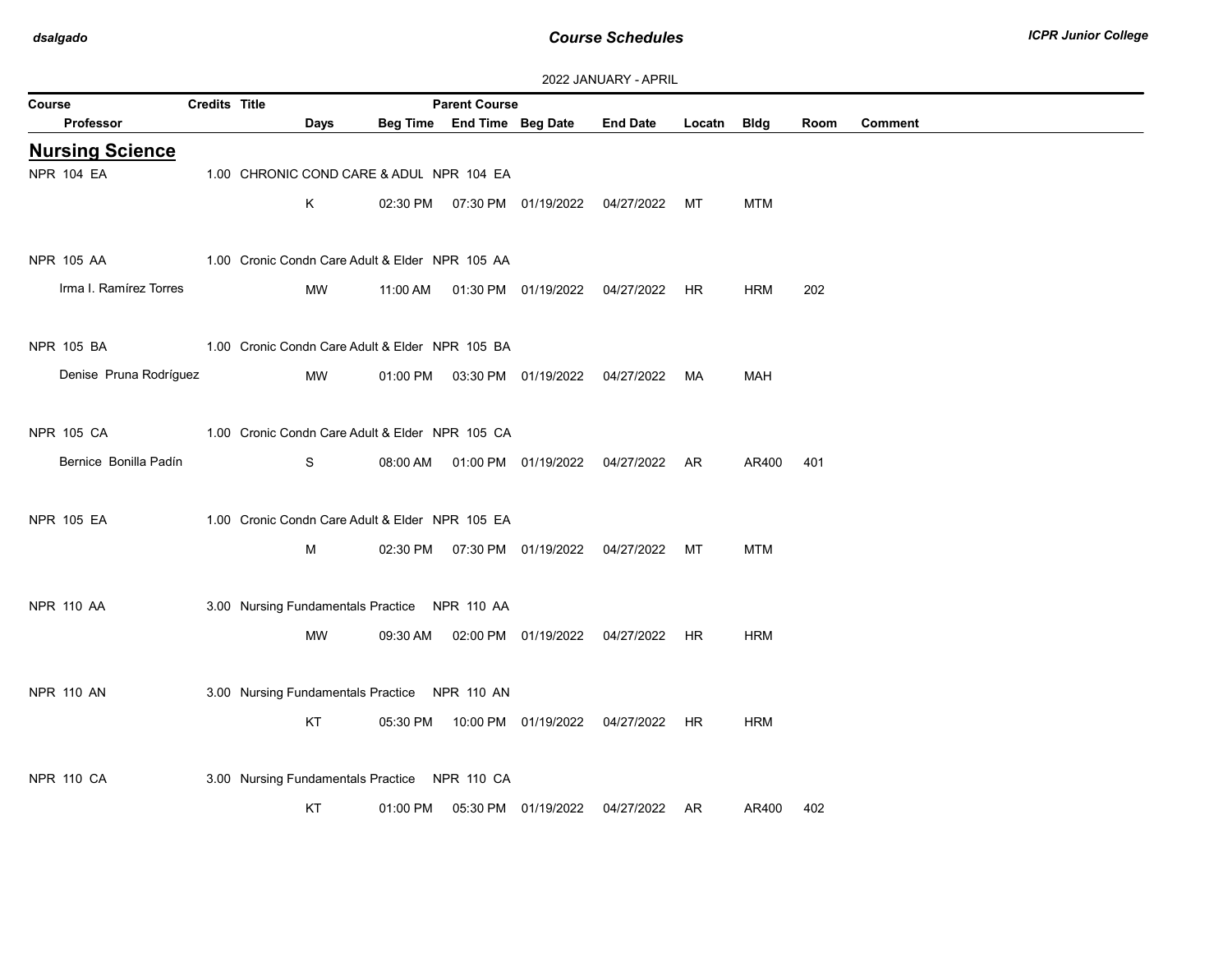| Credits Title<br><b>Parent Course</b><br>Course  |  |                                           |          |                            |  |                                                |             |            |      |                |
|--------------------------------------------------|--|-------------------------------------------|----------|----------------------------|--|------------------------------------------------|-------------|------------|------|----------------|
| <b>Professor</b>                                 |  | Days                                      |          | Beg Time End Time Beg Date |  | <b>End Date</b>                                | Locatn Bldg |            | Room | <b>Comment</b> |
| <b>Nursing Science</b>                           |  |                                           |          |                            |  |                                                |             |            |      |                |
| <b>NPR 201 AA</b>                                |  | 1.00 NURSING PROC IND WITH MEI NPR 201 AA |          |                            |  |                                                |             |            |      |                |
| Irma I. Ramírez Torres                           |  | $\mathsf{T}$                              |          |                            |  | 11:00 AM  04:00 PM  01/19/2022  04/27/2022  HR |             | HRM        | 202  |                |
| NPR 201 BA                                       |  | 1.00 NURSING PROC IND WITH MEI NPR 201 BA |          |                            |  |                                                |             |            |      |                |
| Cristian Orengo Clavell                          |  | MW                                        | 07:30 AM |                            |  |                                                | МA          | <b>MAH</b> |      |                |
| <b>NPR 201 CA</b>                                |  | 1.00 NURSING PROC IND WITH MEI NPR 201 CA |          |                            |  |                                                |             |            |      |                |
| Jonathan Amaury Cruz Marrero                     |  | F <sub>a</sub>                            |          |                            |  |                                                |             | AR400      | 401  |                |
| NPR 201 EA                                       |  | 1.00 NURSING PROC IND WITH MEI NPR 201 EA |          |                            |  |                                                |             |            |      |                |
|                                                  |  | $\mathsf{T}$                              |          |                            |  | 02:30 PM  07:30 PM  01/19/2022  04/27/2022  MT |             | MTM        |      |                |
| <b>NPR 205 AA</b>                                |  | 1.00 COMMUNITY CARE NURSING (NPR 205 AA   |          |                            |  |                                                |             |            |      |                |
| Irma I. Ramírez Torres                           |  | K.                                        |          |                            |  | 11:00 AM  04:00 PM  01/19/2022  04/27/2022  HR |             | <b>HRM</b> | 202  |                |
| NPR 205 CA                                       |  | 1.00 COMMUNITY CARE NURSING (NPR 205 CA   |          |                            |  |                                                |             |            |      |                |
| Jonathan Amaury Cruz Marrero                     |  | S.                                        |          |                            |  |                                                |             | AR400      | 402  |                |
| <b>NPR 205 EA</b>                                |  | 1.00 COMMUNITY CARE NURSING ( NPR 205 EA  |          |                            |  |                                                |             |            |      |                |
|                                                  |  | <b>MW</b>                                 |          |                            |  | 12:30 PM  03:00 PM  01/19/2022  04/27/2022  MT |             | MTM        |      |                |
| <b>Nursing Fundamentals</b><br><b>NSC 101 AA</b> |  | 3.00 NURSING FUNDAMENTAL                  |          | <b>NSC 101 AA</b>          |  |                                                |             |            |      |                |

KT 08:00 AM 09:30 AM 01/19/2022 04/27/2022 HR HRM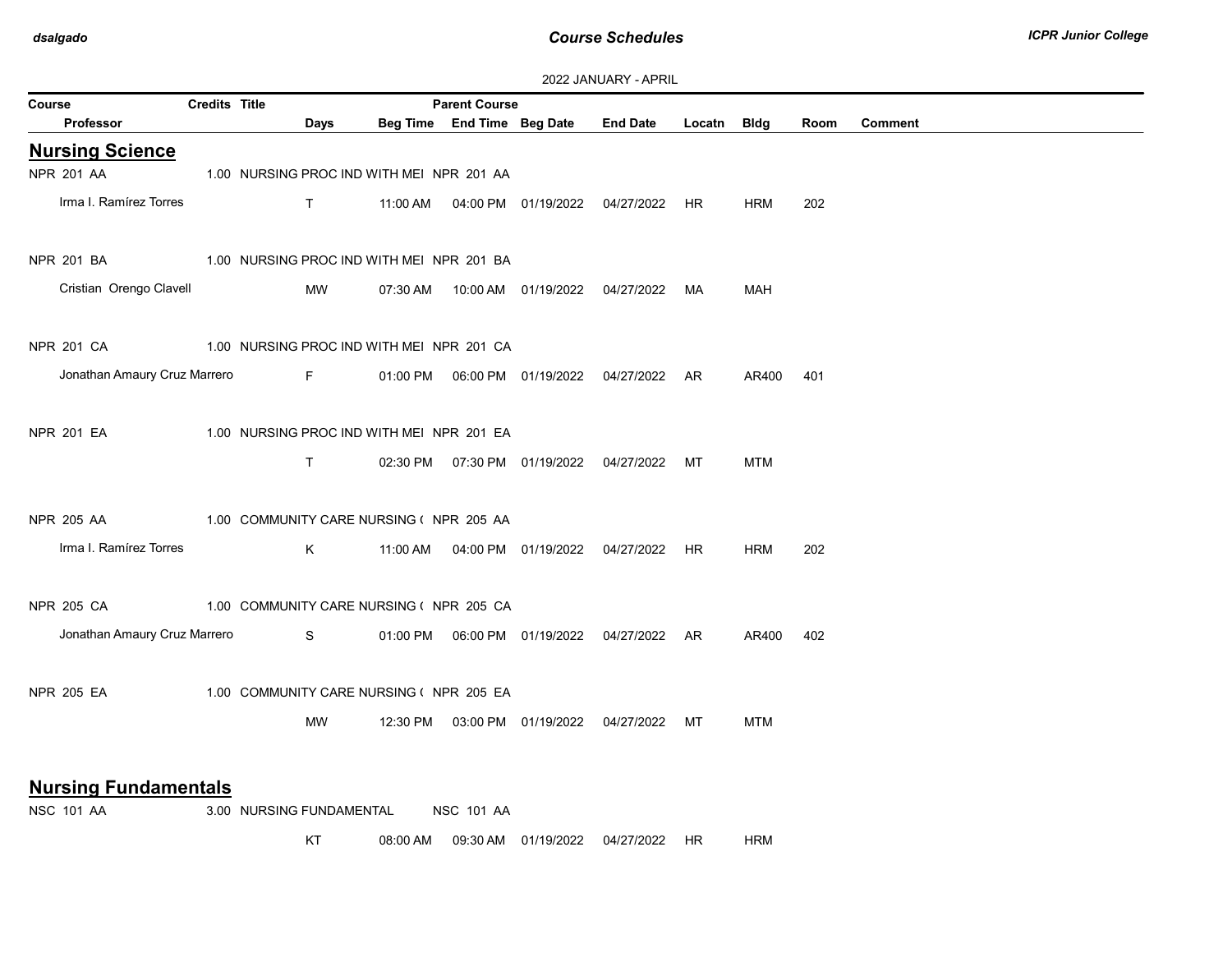| 2022 JANUARY - APRIL |  |
|----------------------|--|
|----------------------|--|

|                             |                      |                                        |          |                                                    |                                  | ZUZZ UARUART EARTLE                            |             |       |      |                |
|-----------------------------|----------------------|----------------------------------------|----------|----------------------------------------------------|----------------------------------|------------------------------------------------|-------------|-------|------|----------------|
| Course<br>Professor         | <b>Credits Title</b> | Days                                   |          | <b>Parent Course</b><br>Beg Time End Time Beg Date |                                  | <b>End Date</b>                                | Locatn Bldg |       | Room | <b>Comment</b> |
| <b>Nursing Fundamentals</b> |                      |                                        |          |                                                    |                                  |                                                |             |       |      |                |
| <b>NSC 101 AN</b>           |                      | 3.00 NURSING FUNDAMENTAL               |          | <b>NSC 101 AN</b>                                  |                                  |                                                |             |       |      |                |
|                             |                      | МW                                     |          |                                                    |                                  | 06:00 PM  07:30 PM  01/19/2022  04/27/2022  HR |             | HRM   |      |                |
| <b>NSC 101 BA</b>           |                      | 3.00 NURSING FUNDAMENTAL               |          | <b>NSC 101 BA</b>                                  |                                  |                                                |             |       |      |                |
| Cristian Orengo Clavell     |                      | KT                                     |          |                                                    |                                  | 11:00 AM  12:30 PM  01/19/2022  04/27/2022     | MA          | MAM   | 103  |                |
| <b>NSC 101 CA</b>           |                      | 3.00 NURSING FUNDAMENTAL               |          | <b>NSC 101 CA</b>                                  |                                  |                                                |             |       |      |                |
| Bernice Bonilla Padín       |                      | KT                                     |          |                                                    |                                  | 11:30 AM  01:00 PM  01/19/2022  04/27/2022  AR |             | AR400 | 401  |                |
| NSC 101 EA                  |                      | 3.00 NURSING FUNDAMENTAL               |          | <b>NSC 101 EA</b>                                  |                                  |                                                |             |       |      |                |
| Ana L Fontanez Davila       |                      | KT                                     | 08:00 AM |                                                    | 09:30 AM  01/19/2022  04/27/2022 |                                                | MT          | MTM   | 406C |                |
| <b>NSC 102 AA</b>           |                      | 2.00 NEWBORN AND MOTHER CAR NSC 102 AA |          |                                                    |                                  |                                                |             |       |      |                |
| Irma I. Ramírez Torres      |                      | W                                      | 08:00 AM |                                                    |                                  |                                                |             | HRM   | 202  |                |
| <b>NSC 102 BA</b>           |                      | 2.00 NEWBORN AND MOTHER CAR NSC 102 BA |          |                                                    |                                  |                                                |             |       |      |                |
| Denise Pruna Rodríguez      |                      | KT                                     |          |                                                    |                                  |                                                |             | MAM   | 106  |                |
| <b>NSC 102 CA</b>           |                      | 2.00 NEWBORN AND MOTHER CAR NSC 102 CA |          |                                                    |                                  |                                                |             |       |      |                |
| Bernice Bonilla Padín       |                      | KT                                     |          |                                                    |                                  | 09:30 AM  10:30 AM  01/19/2022  04/27/2022  AR |             | AR400 | 402  |                |
| <b>NSC 102 EA</b>           |                      | 2.00 NEWBORN AND MOTHER CAR NSC 102 EA |          |                                                    |                                  |                                                |             |       |      |                |
|                             |                      | Κ                                      | 10:00 AM |                                                    |                                  | 12:00 PM  01/19/2022  04/27/2022  MT           |             | MTM   |      |                |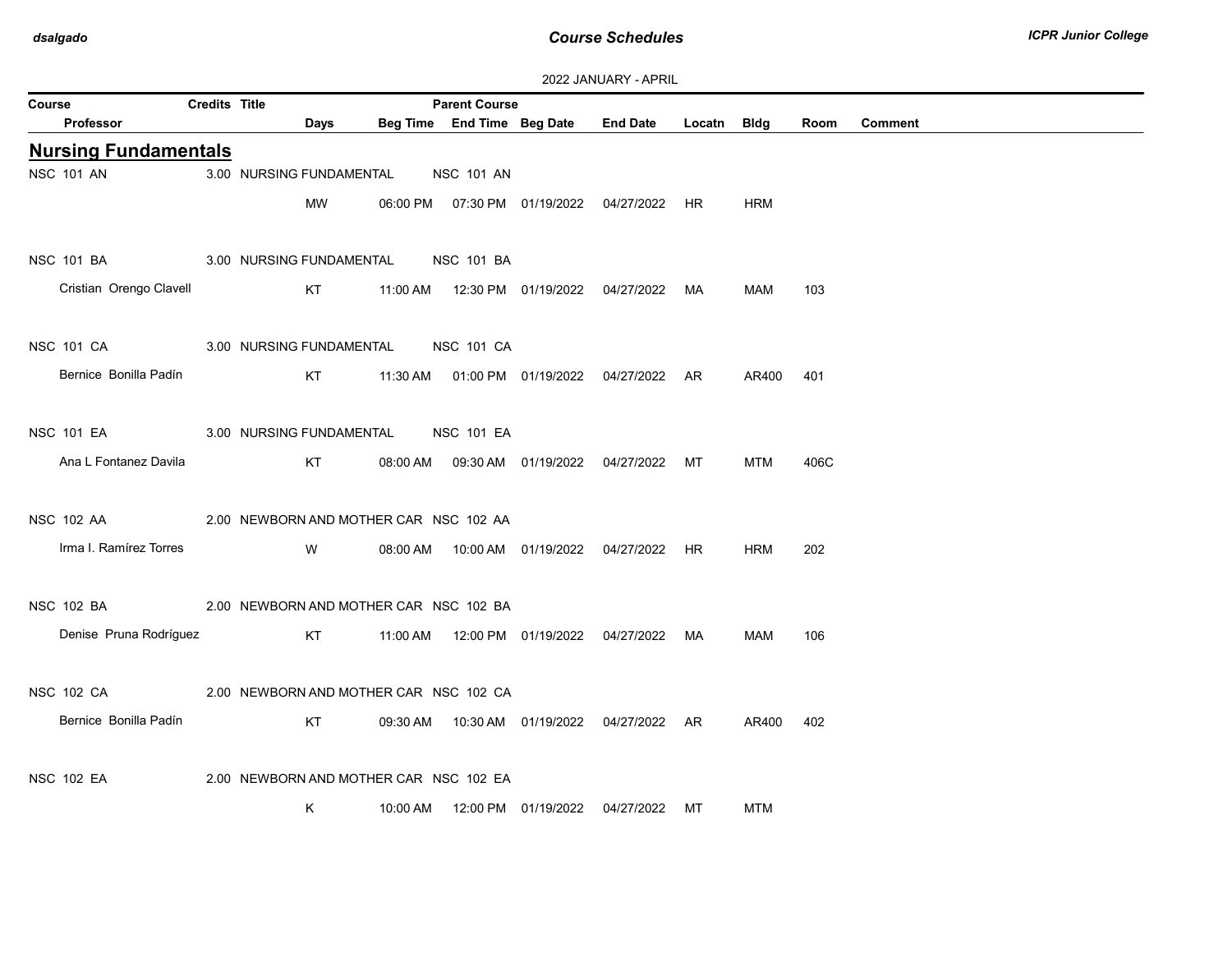| 2022 JANUARY - APRIL |  |  |  |  |
|----------------------|--|--|--|--|
|----------------------|--|--|--|--|

|                   | <b>LULL UNIVORISE FRIESIL</b> |                      |           |                                          |                      |                                            |                                                |             |            |      |         |  |
|-------------------|-------------------------------|----------------------|-----------|------------------------------------------|----------------------|--------------------------------------------|------------------------------------------------|-------------|------------|------|---------|--|
| Course            | <b>Professor</b>              | <b>Credits Title</b> | Days      |                                          | <b>Parent Course</b> | Beg Time End Time Beg Date                 | <b>End Date</b>                                | Locatn Bidg |            | Room | Comment |  |
|                   |                               |                      |           |                                          |                      |                                            |                                                |             |            |      |         |  |
|                   | <b>Nursing Fundamentals</b>   |                      |           |                                          |                      |                                            |                                                |             |            |      |         |  |
| <b>NSC 103 AA</b> |                               |                      |           | 2.00 CHILD AND TEEN CARE NSC 103 AA      |                      |                                            |                                                |             |            |      |         |  |
|                   |                               |                      | М         |                                          |                      |                                            | 08:00 AM  10:00 AM  01/19/2022  04/27/2022  HR |             | <b>HRM</b> |      |         |  |
|                   |                               |                      |           |                                          |                      |                                            |                                                |             |            |      |         |  |
| <b>NSC 103 CA</b> |                               |                      |           | 2.00 CHILD AND TEEN CARE NSC 103 CA      |                      |                                            |                                                |             |            |      |         |  |
|                   | Bernice Bonilla Padín         |                      | KT        |                                          |                      |                                            | 08:30 AM  09:30 AM  01/19/2022  04/27/2022  AR |             | AR400      | 402  |         |  |
|                   |                               |                      |           |                                          |                      |                                            |                                                |             |            |      |         |  |
| <b>NSC 103 EA</b> |                               |                      |           | 2.00 CHILD AND TEEN CARE NSC 103 EA      |                      |                                            |                                                |             |            |      |         |  |
|                   |                               |                      | F.        |                                          |                      |                                            | 08:00 AM  10:00 AM  01/19/2022  04/27/2022  MT |             | <b>MTM</b> | 406B |         |  |
|                   |                               |                      |           |                                          |                      |                                            |                                                |             |            |      |         |  |
|                   |                               |                      |           |                                          |                      |                                            |                                                |             |            |      |         |  |
| <b>NSC 104 EA</b> |                               |                      |           | 3.00 CHRONIC COND CARE & ADUL NSC 104 EA |                      |                                            |                                                |             |            |      |         |  |
|                   |                               |                      | MW        |                                          |                      |                                            | 12:30 PM  02:00 PM  01/19/2022  04/27/2022  MT |             | <b>MTM</b> |      |         |  |
|                   |                               |                      |           |                                          |                      |                                            |                                                |             |            |      |         |  |
| <b>NSC 105 AA</b> |                               |                      |           | 3.00 CHRON COND CARE & ADU CI NSC 105 AA |                      |                                            |                                                |             |            |      |         |  |
|                   | Irma I. Ramírez Torres        |                      | MW        |                                          |                      |                                            | 09:30 AM  11:00 AM  01/19/2022  04/27/2022  HR |             | <b>HRM</b> | 207  |         |  |
|                   |                               |                      |           |                                          |                      |                                            |                                                |             |            |      |         |  |
| <b>NSC 105 BA</b> |                               |                      |           | 3.00 CHRON COND CARE & ADU CI NSC 105 BA |                      |                                            |                                                |             |            |      |         |  |
|                   | Denise Pruna Rodríguez        |                      | KT        |                                          |                      | 02:00 PM  03:30 PM  01/19/2022  04/27/2022 |                                                | MA          | MAM        | 106  |         |  |
|                   |                               |                      |           |                                          |                      |                                            |                                                |             |            |      |         |  |
|                   |                               |                      |           |                                          |                      |                                            |                                                |             |            |      |         |  |
| <b>NSC 105 CA</b> |                               |                      |           | 3.00 CHRON COND CARE & ADU CI NSC 105 CA |                      |                                            |                                                |             |            |      |         |  |
|                   | Bernice Bonilla Padín         |                      | M         |                                          |                      |                                            | 08:00 AM  11:00 AM  01/19/2022  04/27/2022  AR |             | AR400 401  |      |         |  |
|                   |                               |                      |           |                                          |                      |                                            |                                                |             |            |      |         |  |
| <b>NSC 105 EA</b> |                               |                      |           | 3.00 CHRON COND CARE & ADU CI NSC 105 EA |                      |                                            |                                                |             |            |      |         |  |
|                   |                               |                      | <b>MW</b> | 11:00 AM                                 |                      | 12:30 PM 01/19/2022                        | 04/27/2022                                     | МT          | <b>MTM</b> |      |         |  |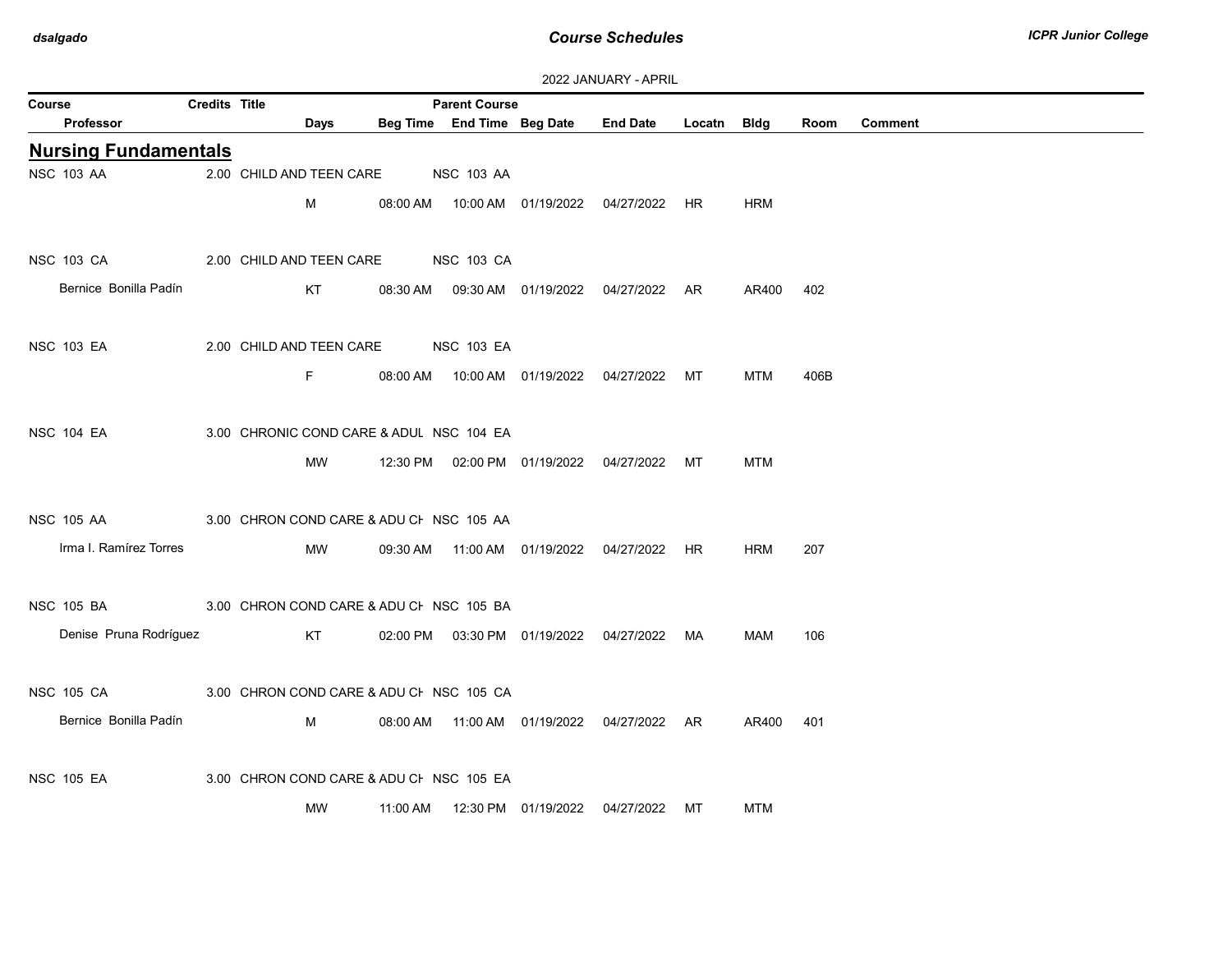|        |                              |                      |               |             |                                                 |                            |                                            | 2022 JANUARY - APRIL |        |             |      |         |
|--------|------------------------------|----------------------|---------------|-------------|-------------------------------------------------|----------------------------|--------------------------------------------|----------------------|--------|-------------|------|---------|
| Course |                              | <b>Credits Title</b> |               |             |                                                 | <b>Parent Course</b>       |                                            |                      |        |             |      |         |
|        | Professor                    |                      |               | <b>Days</b> |                                                 | Beg Time End Time Beg Date |                                            | <b>End Date</b>      | Locatn | <b>Bldg</b> | Room | Comment |
|        | <b>Nursing Fundamentals</b>  |                      |               |             |                                                 |                            |                                            |                      |        |             |      |         |
|        | <b>NSC 106 AA</b>            |                      | 2.00 Posology |             |                                                 | <b>NSC 106 AA</b>          |                                            |                      |        |             |      |         |
|        |                              |                      |               | KT          | 09:30 AM                                        |                            |                                            | 04/27/2022           | HR     | <b>HRM</b>  |      |         |
|        |                              |                      |               |             |                                                 |                            |                                            |                      |        |             |      |         |
|        | <b>NSC 106 AN</b>            |                      | 2.00 Posology |             |                                                 | <b>NSC 106 AN</b>          |                                            |                      |        |             |      |         |
|        |                              |                      |               | MW          | 07:30 PM                                        |                            | 08:30 PM 01/19/2022                        | 04/27/2022           | HR     | <b>HRM</b>  |      |         |
|        |                              |                      |               |             |                                                 |                            |                                            |                      |        |             |      |         |
|        | <b>NSC 106 BA</b>            |                      | 2.00 Posology |             |                                                 | <b>NSC 106 BA</b>          |                                            |                      |        |             |      |         |
|        |                              |                      |               | <b>MW</b>   | 11:00 AM                                        |                            | 12:00 PM 01/19/2022                        | 04/27/2022           | MA     | MAM         | 102  |         |
|        |                              |                      |               |             |                                                 |                            |                                            |                      |        |             |      |         |
|        | <b>NSC 106 CA</b>            |                      | 2.00 Posology |             |                                                 | <b>NSC 106 CA</b>          |                                            |                      |        |             |      |         |
|        | Jonathan Amaury Cruz Marrero |                      |               |             |                                                 |                            |                                            |                      |        |             |      |         |
|        |                              |                      |               | MW          | 11:30 AM                                        |                            | 12:30 PM 01/19/2022                        | 04/27/2022 AR        |        | AR400       | 402  |         |
|        |                              |                      |               |             |                                                 |                            |                                            |                      |        |             |      |         |
|        | <b>NSC 106 EA</b>            |                      | 2.00 Posology |             |                                                 | <b>NSC 106 EA</b>          |                                            |                      |        |             |      |         |
|        | Ana L Fontanez Davila        |                      |               | MW          | 08:00 AM                                        |                            | 09:00 AM  01/19/2022                       | 04/27/2022           | MT     | <b>MTM</b>  |      |         |
|        |                              |                      |               |             |                                                 |                            |                                            |                      |        |             |      |         |
|        | <b>NSC 110 AN</b>            |                      |               |             | 3.00 Nursing Fund & Pacient Health P NSC 110 AN |                            |                                            |                      |        |             |      |         |
|        |                              |                      |               | MW          |                                                 |                            | 06:00 PM  07:30 PM  01/19/2022  04/27/2022 |                      | HR     | <b>HRM</b>  |      |         |
|        |                              |                      |               |             |                                                 |                            |                                            |                      |        |             |      |         |
|        | <b>NSC 110 CA</b>            |                      |               |             | 3.00 Nursing Fund & Pacient Health P NSC 110 CA |                            |                                            |                      |        |             |      |         |
|        |                              |                      |               | KT          | 11:30 AM                                        |                            | 01:00 PM 01/19/2022                        | 04/27/2022 AR        |        | AR400       | 402  |         |
|        |                              |                      |               |             |                                                 |                            |                                            |                      |        |             |      |         |
|        | <b>NSC 201 AA</b>            |                      |               |             | 2.00 NURSING PROC IND WITH MEI NSC 201 AA       |                            |                                            |                      |        |             |      |         |
|        | Irma I. Ramírez Torres       |                      |               | T.          | 08:00 AM                                        | 10:00 AM                   | 01/19/2022                                 | 04/27/2022           | HR     | <b>HRM</b>  | 207  |         |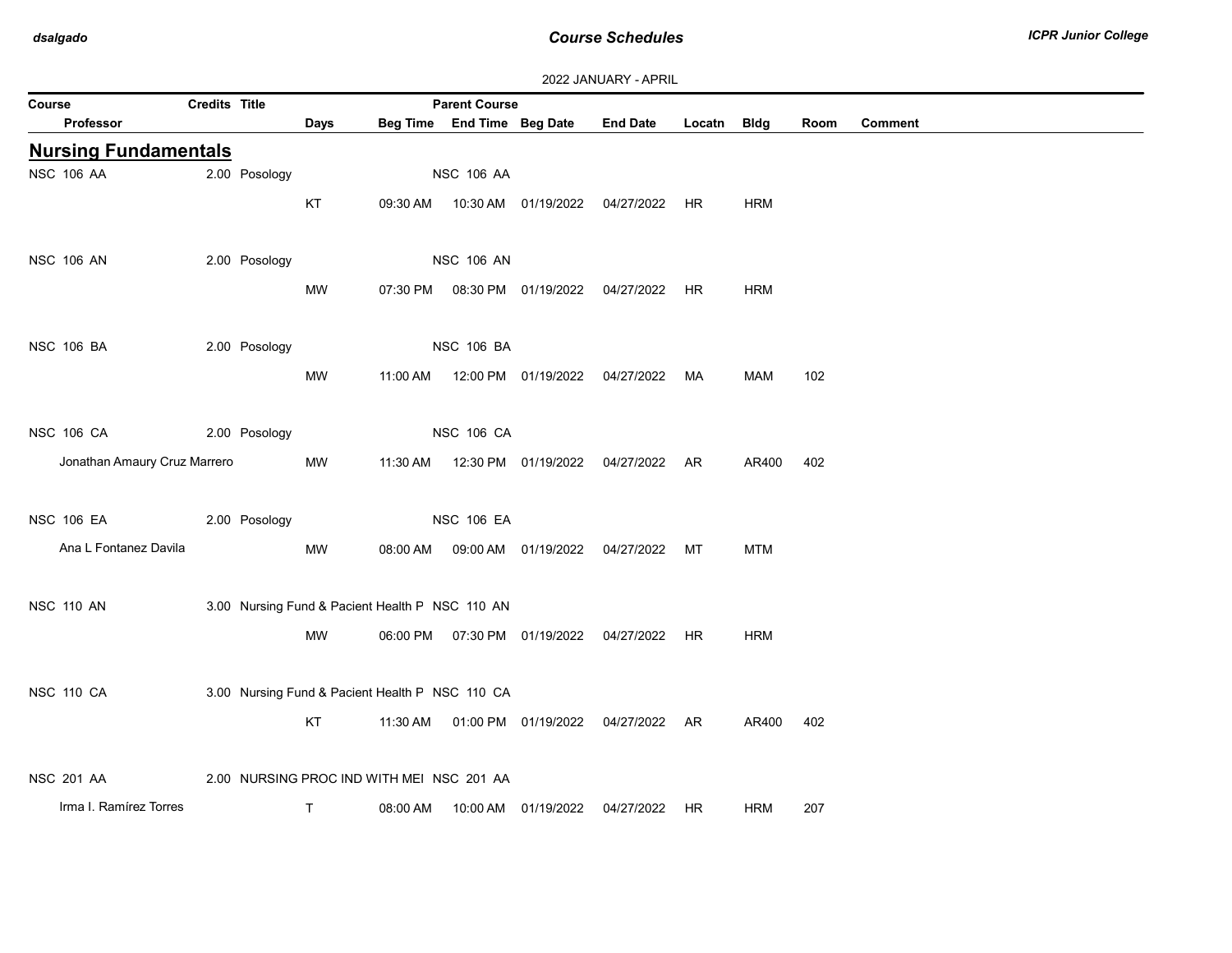| 2022 JANUARY - APRIL |  |
|----------------------|--|
|----------------------|--|

| Course            |                              | Credits Title |                                           |          | <b>Parent Course</b>       |                                                |             |            |      |         |
|-------------------|------------------------------|---------------|-------------------------------------------|----------|----------------------------|------------------------------------------------|-------------|------------|------|---------|
|                   | Professor                    |               | Days                                      |          | Beg Time End Time Beg Date | <b>End Date</b>                                | Locatn Bldg |            | Room | Comment |
|                   | <b>Nursing Fundamentals</b>  |               |                                           |          |                            |                                                |             |            |      |         |
| <b>NSC 201 BA</b> |                              |               | 2.00 NURSING PROC IND WITH MEI NSC 201 BA |          |                            |                                                |             |            |      |         |
|                   | Cristian Orengo Clavell      |               | KT                                        | 12:30 PM |                            | 02:00 PM 01/19/2022 04/27/2022 MA              |             | MAM        | 106  |         |
| <b>NSC 201 CA</b> |                              |               | 2.00 NURSING PROC IND WITH MEI NSC 201 CA |          |                            |                                                |             |            |      |         |
|                   | Jonathan Amaury Cruz Marrero |               | KT                                        |          |                            | 02:00 PM  03:00 PM  01/19/2022  04/27/2022  AR |             | AR400      | 402  |         |
| <b>NSC 201 EA</b> |                              |               | 2.00 NURSING PROC IND WITH MEI NSC 201 EA |          |                            |                                                |             |            |      |         |
|                   |                              |               | KT                                        |          |                            | 12:30 PM  01:30 PM  01/19/2022  04/27/2022  MT |             | <b>MTM</b> |      |         |
| <b>NSC 203 AA</b> |                              |               | 3.00 Pharmacology for nursing             |          | <b>NSC 203 AA</b>          |                                                |             |            |      |         |
|                   |                              |               | MW                                        | 11:30 AM |                            | 01:00 PM 01/19/2022 04/27/2022 HR              |             | <b>HRM</b> |      |         |
| <b>NSC 203 AN</b> |                              |               | 3.00 Pharmacology for nursing             |          | <b>NSC 203 AN</b>          |                                                |             |            |      |         |
|                   |                              |               | <b>KT</b>                                 |          |                            | 05:30 PM  06:30 PM  01/19/2022  04/27/2022     | <b>HR</b>   | <b>HRM</b> |      |         |
| <b>NSC 203 BA</b> |                              |               | 3.00 Pharmacology for nursing             |          | <b>NSC 203 BA</b>          |                                                |             |            |      |         |
|                   |                              |               | MW                                        |          |                            | 09:30 AM  11:00 AM  01/19/2022  04/27/2022     | MA          | MAM        | 103  |         |
| <b>NSC 203 CA</b> |                              |               | 3.00 Pharmacology for nursing             |          | <b>NSC 203 CA</b>          |                                                |             |            |      |         |
|                   | Jonathan Amaury Cruz Marrero |               | <b>MW</b>                                 | 12:30 PM |                            | 02:00 PM  01/19/2022  04/27/2022  AR           |             | AR400      | 402  |         |
| <b>NSC 203 EA</b> |                              |               | 3.00 Pharmacology for nursing             |          | <b>NSC 203 EA</b>          |                                                |             |            |      |         |
|                   | Ana L Fontanez Davila        |               | MW                                        | 09:30 AM |                            | 04/27/2022                                     | МT          | <b>MTM</b> |      |         |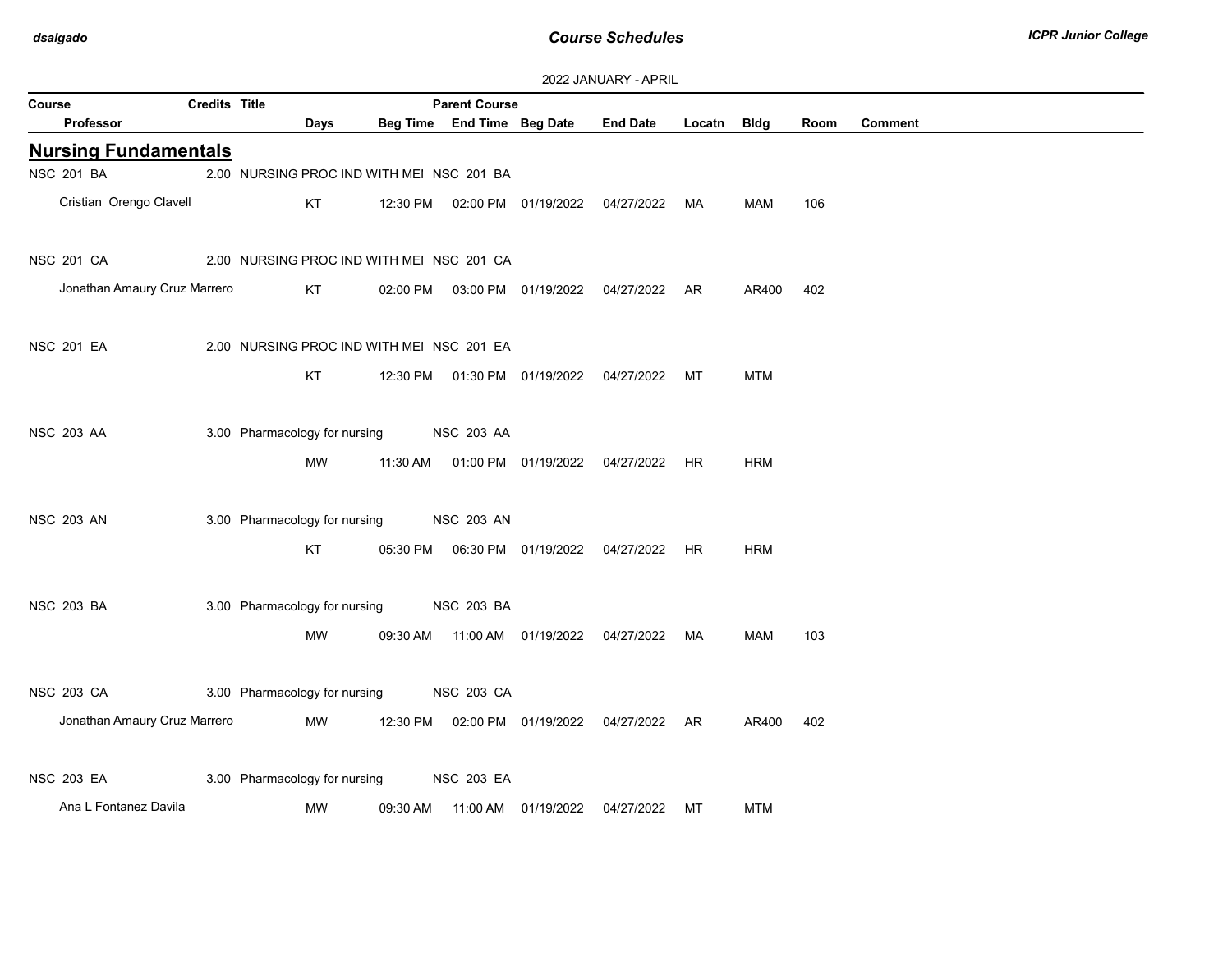| 2022 JANUARY - APRIL |  |  |  |  |
|----------------------|--|--|--|--|
|----------------------|--|--|--|--|

| <b>ZUZZ JAINUART - AFRIL</b> |                      |                                        |          |                            |  |                                                |             |            |      |                |  |
|------------------------------|----------------------|----------------------------------------|----------|----------------------------|--|------------------------------------------------|-------------|------------|------|----------------|--|
| Course                       | <b>Credits Title</b> |                                        |          | <b>Parent Course</b>       |  |                                                |             |            |      |                |  |
| <b>Professor</b>             |                      | Days                                   |          | Beg Time End Time Beg Date |  | <b>End Date</b>                                | Locatn Bldg |            | Room | <b>Comment</b> |  |
| <b>Nursing Fundamentals</b>  |                      |                                        |          |                            |  |                                                |             |            |      |                |  |
| <b>NSC 204 AA</b>            |                      | 3.00 Professional Semminar             |          | <b>NSC 204 AA</b>          |  |                                                |             |            |      |                |  |
| Irma I. Ramírez Torres       |                      | KT                                     |          |                            |  | 09:30 AM  11:00 AM  01/19/2022  04/27/2022  HR |             | <b>HRM</b> | 202  |                |  |
|                              |                      |                                        |          |                            |  |                                                |             |            |      |                |  |
| <b>NSC 204 CA</b>            |                      | 3.00 Professional Semminar             |          | <b>NSC 204 CA</b>          |  |                                                |             |            |      |                |  |
| Bernice Bonilla Padín        |                      | $\mathsf F$                            |          |                            |  | 01:00 PM  04:00 PM  01/19/2022  04/27/2022  AR |             | AR400      | 401  |                |  |
|                              |                      |                                        |          |                            |  |                                                |             |            |      |                |  |
| <b>NSC 204 EA</b>            |                      | 3.00 Professional Semminar             |          | <b>NSC 204 EA</b>          |  |                                                |             |            |      |                |  |
|                              |                      | KT                                     |          |                            |  | 08:00 AM  09:30 AM  01/19/2022  04/27/2022  MT |             | <b>MTM</b> |      |                |  |
|                              |                      |                                        |          |                            |  |                                                |             |            |      |                |  |
|                              |                      |                                        |          |                            |  |                                                |             |            |      |                |  |
| <b>NSC 205 AA</b>            |                      | 2.00 COMMUNITY CARE NURSING NSC 205 AA |          |                            |  |                                                |             |            |      |                |  |
| Irma I. Ramírez Torres       |                      | K                                      | 08:00 AM |                            |  | 10:00 AM  01/19/2022  04/27/2022  HR           |             | <b>HRM</b> | 207  |                |  |
|                              |                      |                                        |          |                            |  |                                                |             |            |      |                |  |
| <b>NSC 205 CA</b>            |                      | 2.00 COMMUNITY CARE NURSING NSC 205 CA |          |                            |  |                                                |             |            |      |                |  |
| Jonathan Amaury Cruz Marrero |                      | MW                                     |          |                            |  | 02:00 PM  03:00 PM  01/19/2022  04/27/2022  AR |             | AR400      | 402  |                |  |
|                              |                      |                                        |          |                            |  |                                                |             |            |      |                |  |
| <b>NSC 205 EA</b>            |                      | 2.00 COMMUNITY CARE NURSING NSC 205 EA |          |                            |  |                                                |             |            |      |                |  |
|                              |                      | W                                      |          |                            |  | 09:00 AM  11:00 AM  01/19/2022  04/27/2022  MT |             | MTM        |      |                |  |
|                              |                      |                                        |          |                            |  |                                                |             |            |      |                |  |
|                              |                      |                                        |          |                            |  |                                                |             |            |      |                |  |
| <b>Office Systems</b>        |                      |                                        |          |                            |  |                                                |             |            |      |                |  |
| OSY 106 AA                   |                      | 3.00 RECORDS MANAGEMENT                |          | <b>OSY 106 AA</b>          |  |                                                |             |            |      |                |  |
|                              |                      | M                                      |          |                            |  | 08:00 AM  11:00 AM  01/19/2022  04/27/2022  HR |             | HRM        |      |                |  |
|                              |                      |                                        |          |                            |  |                                                |             |            |      |                |  |
| OSY 106 BA                   |                      | 3.00 RECORDS MANAGEMENT                |          | OSY 106 BA                 |  |                                                |             |            |      |                |  |
| Nelly S. Martínez Segarra    |                      |                                        |          |                            |  |                                                | MA          | MAM        |      |                |  |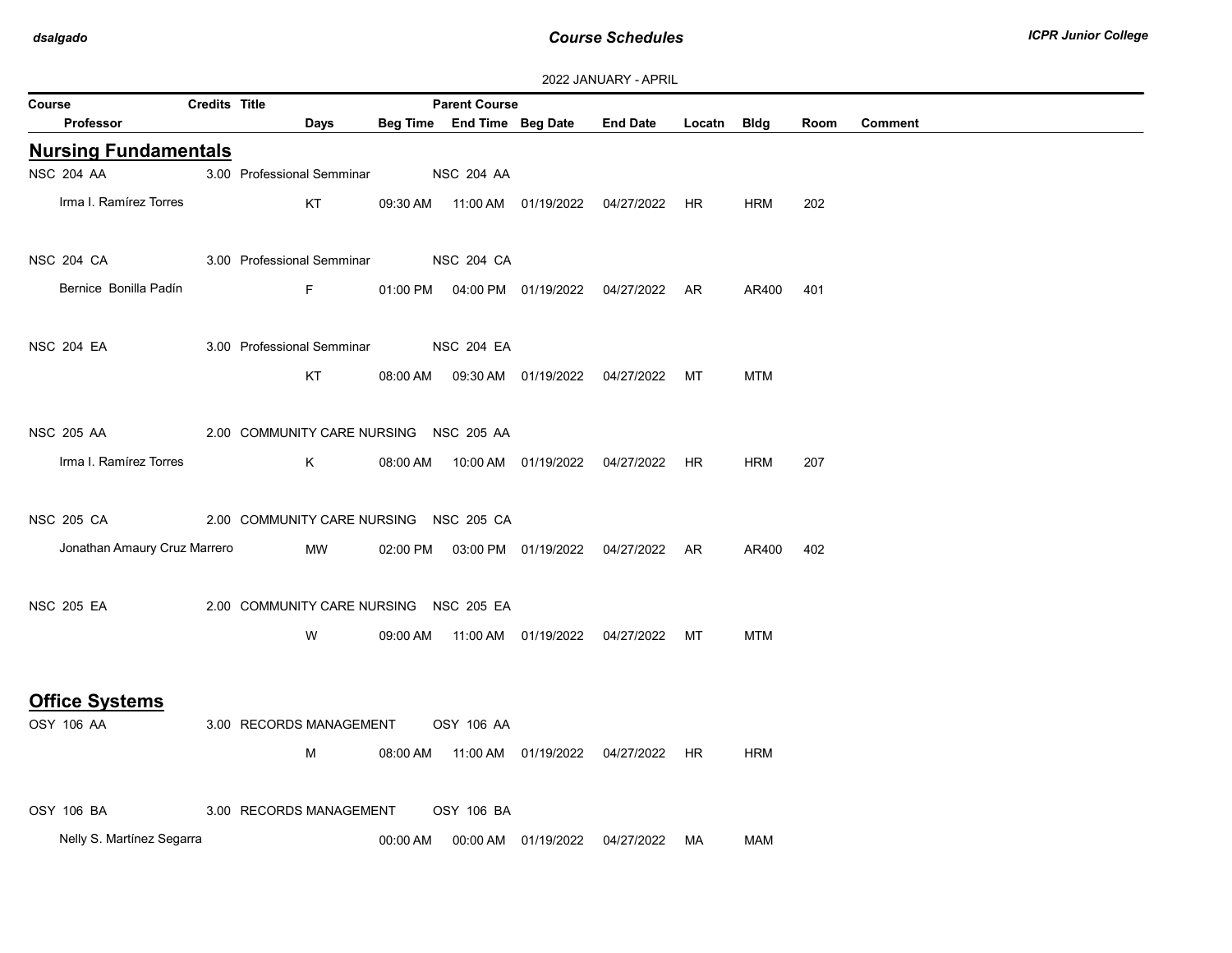| Course                                   | <b>Credits Title</b> |                                                |          | <b>Parent Course</b>       |                                  |                 |           |            |      |                |
|------------------------------------------|----------------------|------------------------------------------------|----------|----------------------------|----------------------------------|-----------------|-----------|------------|------|----------------|
| <b>Professor</b>                         |                      | Days                                           |          | Beg Time End Time Beg Date |                                  | <b>End Date</b> | Locatn    | Bldg       | Room | <b>Comment</b> |
| <b>Practice in Comunity</b>              |                      |                                                |          |                            |                                  |                 |           |            |      |                |
| PAC 003 DA                               |                      | 3.00 CHRONIC COND CARE & ELDE PAC 003 DA       |          |                            |                                  |                 |           |            |      |                |
|                                          |                      | <b>MW</b>                                      | 08:00 AM |                            | 11:00 AM  01/19/2022  04/27/2022 |                 | BA.       | <b>BAM</b> |      |                |
|                                          |                      |                                                |          |                            |                                  |                 |           |            |      |                |
| PAC 004 DA                               |                      | 3.00 PRACT. NEWNORN MOTHER C PAC 004 DA        |          |                            |                                  |                 |           |            |      |                |
|                                          |                      | <b>MW</b>                                      | 11:00 AM |                            | 02:00 PM 01/19/2022 04/27/2022   |                 | BA        | <b>BAM</b> |      |                |
|                                          |                      |                                                |          |                            |                                  |                 |           |            |      |                |
| PAC 005 DA                               |                      | 3.00 CHILD AND TEEN CARE PRAC PAC 005 DA       |          |                            |                                  |                 |           |            |      |                |
|                                          |                      | KT                                             | 08:00 AM |                            | 11:00 AM  01/19/2022  04/27/2022 |                 | <b>BA</b> | <b>BAM</b> |      |                |
|                                          |                      |                                                |          |                            |                                  |                 |           |            |      |                |
| <b>PAC 006 DA</b>                        |                      | 3.00 COMUNITY CARE NURSING                     |          | <b>PAC 006 DA</b>          |                                  |                 |           |            |      |                |
|                                          |                      | KT                                             | 11:00 AM |                            | 02:00 PM  01/19/2022  04/27/2022 |                 | BA        | <b>BAM</b> |      |                |
|                                          |                      |                                                |          |                            |                                  |                 |           |            |      |                |
| <b>PAC 007 DA</b>                        |                      | 4.00 PRACTICE EMO PATIENT                      |          | PAC 007 DA                 |                                  |                 |           |            |      |                |
|                                          |                      | F.                                             | 08:00 AM |                            | 04:00 PM 01/19/2022 04/27/2022   |                 | BA        | <b>BAM</b> |      |                |
|                                          |                      |                                                |          |                            |                                  |                 |           |            |      |                |
|                                          |                      |                                                |          |                            |                                  |                 |           |            |      |                |
| <b>Bakery &amp; Pastry</b><br>PCC 001 AA |                      | 3.00 Commercial Bakery & Pastries F PCC 001 AA |          |                            |                                  |                 |           |            |      |                |
|                                          |                      | Κ                                              | 08:00 AM |                            | 02:00 PM  01/19/2022  04/27/2022 |                 | HR.       | <b>HRM</b> | 106  |                |
|                                          |                      |                                                |          |                            |                                  |                 |           |            |      |                |
| PCC 001 BA                               |                      | 3.00 Commercial Bakery & Pastries F PCC 001 BA |          |                            |                                  |                 |           |            |      |                |
|                                          |                      |                                                |          |                            |                                  |                 |           |            |      |                |
| Saulo Rodríguez Aponte                   |                      | KT                                             | 11:00 AM |                            | 02:00 PM  01/19/2022  04/27/2022 |                 | MA        | <b>MAA</b> | 507  |                |
|                                          |                      |                                                |          |                            |                                  |                 |           |            |      |                |
| PCC 001 DA                               |                      | 3.00 Commercial Bakery & Pastries F PCC 001 DA |          |                            |                                  |                 |           |            |      |                |
| Glenda Lee Delgado Rodríguez             |                      | <b>MW</b>                                      | 08:00 AM |                            | 11:00 AM  01/19/2022             | 04/27/2022      | <b>BA</b> | BAM        | 504  |                |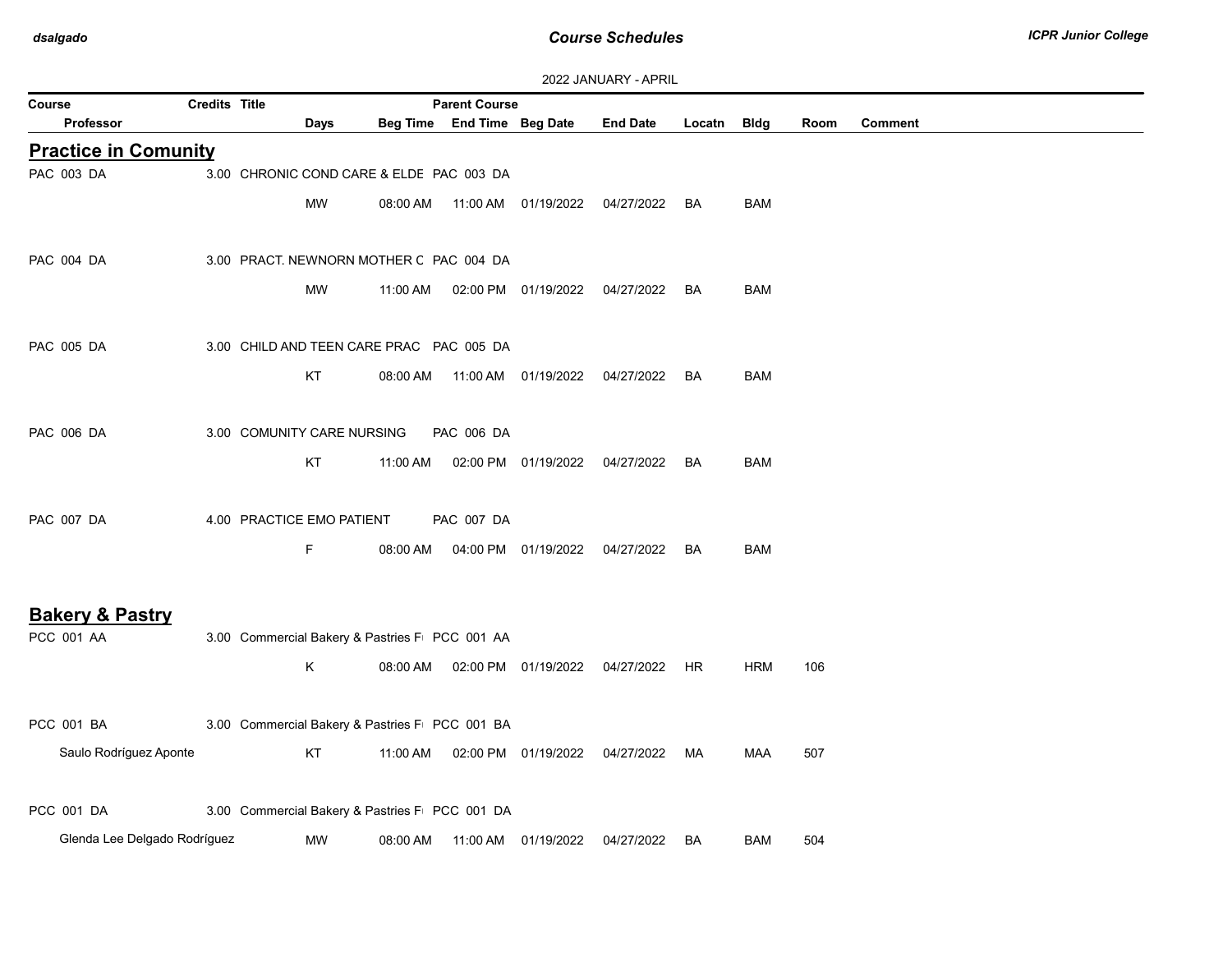$\sim$ 

| 2022 JANUARY - APRIL       |                      |                                                |          |                            |                                |                 |           |             |      |                |  |
|----------------------------|----------------------|------------------------------------------------|----------|----------------------------|--------------------------------|-----------------|-----------|-------------|------|----------------|--|
| Course                     | <b>Credits Title</b> |                                                |          | <b>Parent Course</b>       |                                |                 |           |             |      |                |  |
| Professor                  |                      | Days                                           |          | Beg Time End Time Beg Date |                                | <b>End Date</b> | Locatn    | <b>Bldg</b> | Room | <b>Comment</b> |  |
| <b>Bakery &amp; Pastry</b> |                      |                                                |          |                            |                                |                 |           |             |      |                |  |
| PCC 001 DN                 |                      | 3.00 Commercial Bakery & Pastries F PCC 001 DN |          |                            |                                |                 |           |             |      |                |  |
|                            |                      | K                                              |          |                            | 04:00 PM  10:00 PM  01/19/2022 | 04/27/2022      | BA        | <b>BAM</b>  |      |                |  |
|                            |                      |                                                |          |                            |                                |                 |           |             |      |                |  |
| PCC 001 EA                 |                      | 3.00 Commercial Bakery & Pastries F PCC 001 EA |          |                            |                                |                 |           |             |      |                |  |
| Vilmarie Pabon Beltran     |                      | MW                                             | 08:00 AM |                            | 11:00 AM  01/19/2022           | 04/27/2022      | МT        | <b>MTM</b>  | 412  |                |  |
| PCC 001 EB                 |                      | 3.00 Commercial Bakery & Pastries F PCC 001 EB |          |                            |                                |                 |           |             |      |                |  |
|                            |                      |                                                |          |                            |                                |                 |           |             |      |                |  |
| Cynthia E Rivera Mejias    |                      | MW                                             | 11:30 AM |                            | 02:30 PM 01/19/2022            | 04/27/2022      | МT        | <b>MTM</b>  | 413  |                |  |
| PCC 001 EN                 |                      | 3.00 Commercial Bakery & Pastries F PCC 001 EN |          |                            |                                |                 |           |             |      |                |  |
|                            |                      | <b>MW</b>                                      | 04:00 PM |                            | 07:00 PM 01/19/2022            | 04/27/2022      | МT        | <b>MTM</b>  | 412  |                |  |
|                            |                      |                                                |          |                            |                                |                 |           |             |      |                |  |
| PCC 002 AN                 |                      | 3.00 Commercial Pastries I                     |          | PCC 002 AN                 |                                |                 |           |             |      |                |  |
|                            |                      | KT                                             | 04:00 PM |                            | 07:00 PM 01/19/2022            | 04/27/2022      | <b>HR</b> | <b>HRM</b>  | 106  |                |  |
|                            |                      |                                                |          |                            |                                |                 |           |             |      |                |  |
| PCC 002 BN                 |                      | 3.00 Commercial Pastries I                     |          | PCC 002 BN                 |                                |                 |           |             |      |                |  |
| Saulo Rodríguez Aponte     |                      | W                                              | 04:00 PM |                            | 10:00 PM 01/19/2022            | 04/27/2022      | MA        | <b>MAA</b>  | 506  |                |  |
|                            |                      |                                                |          |                            |                                |                 |           |             |      |                |  |
| PCC 002 DN                 |                      | 3.00 Commercial Pastries I                     |          | PCC 002 DN                 |                                |                 |           |             |      |                |  |
| Migna Pérez Batista        |                      | T.                                             | 04:00 PM |                            | 10:00 PM 01/19/2022            | 04/27/2022      | BA        | BAM         | 504  |                |  |
|                            |                      |                                                |          |                            |                                |                 |           |             |      |                |  |
| <b>PCC 002 EA</b>          |                      | 3.00 Commercial Pastries I                     |          | PCC 002 EA                 |                                |                 |           |             |      |                |  |
| Vilmarie Pabon Beltran     |                      | KT                                             | 08:00 AM |                            | 11:00 AM 01/19/2022            | 04/27/2022      | МT        | <b>MTM</b>  | 412  |                |  |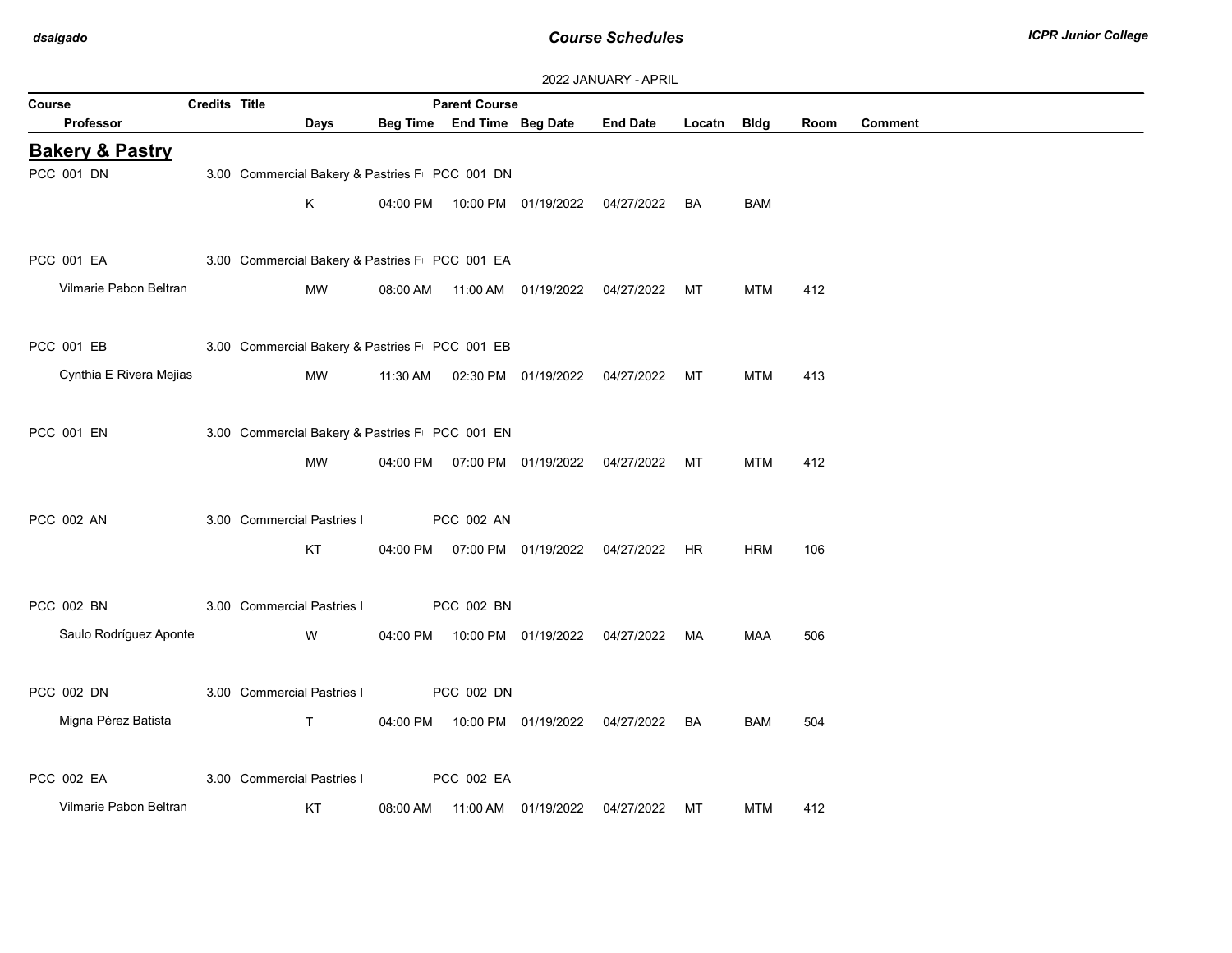| 2022 JANUARY - APRIL |  |
|----------------------|--|
|----------------------|--|

| Course                     | Credits Title |                                                |          | <b>Parent Course</b>       |                                            |                                                |             |            |      |                |
|----------------------------|---------------|------------------------------------------------|----------|----------------------------|--------------------------------------------|------------------------------------------------|-------------|------------|------|----------------|
| <b>Professor</b>           |               | Days                                           |          | Beg Time End Time Beg Date |                                            | <b>End Date</b>                                | Locatn Bldg |            | Room | <b>Comment</b> |
| <b>Bakery &amp; Pastry</b> |               |                                                |          |                            |                                            |                                                |             |            |      |                |
| PCC 002 EB                 |               | 3.00 Commercial Pastries I                     |          | PCC 002 EB                 |                                            |                                                |             |            |      |                |
| Cynthia E Rivera Mejias    |               | KT                                             |          |                            |                                            | 08:00 AM  11:00 AM  01/19/2022  04/27/2022  MT |             | <b>MTM</b> | 413  |                |
| PCC 002 EN                 |               | 3.00 Commercial Pastries I                     |          | PCC 002 EN                 |                                            |                                                |             |            |      |                |
|                            |               | KT                                             |          |                            | 04:00 PM  07:00 PM  01/19/2022  04/27/2022 |                                                | МT          | <b>MTM</b> |      |                |
| PCC 003 AN                 |               | 3.00 Cake Confection & Decorations PCC 003 AN  |          |                            |                                            |                                                |             |            |      |                |
|                            |               | KT                                             |          |                            |                                            | 07:00 PM  10:00 PM  01/19/2022  04/27/2022  HR |             | <b>HRM</b> | 106  |                |
| PCC 003 BA                 |               | 3.00 Cake Confection & Decorations PCC 003 BA  |          |                            |                                            |                                                |             |            |      |                |
|                            |               | W                                              | 08:00 AM |                            | 02:00 PM 01/19/2022 04/27/2022             |                                                | MA          | <b>MAA</b> | 506  |                |
| PCC 003 BN                 |               | 3.00 Cake Confection & Decorations  PCC 003 BN |          |                            |                                            |                                                |             |            |      |                |
|                            |               | $\mathsf{T}$                                   |          |                            |                                            | 04:00 PM  10:00 PM  01/19/2022  04/27/2022  MA |             | MAA        | 506  |                |
| PCC 003 CA                 |               | 3.00 Cake Confection & Decorations PCC 003 CA  |          |                            |                                            |                                                |             |            |      |                |
| Elissa C Hernández Rivera  |               | KT                                             |          |                            |                                            | 11:00 AM  02:00 PM  01/19/2022  04/27/2022  AR |             | ARANX 107  |      |                |
| PCC 003 DN                 |               | 3.00 Cake Confection & Decorations PCC 003 DN  |          |                            |                                            |                                                |             |            |      |                |
| Migna Pérez Batista        |               | W                                              |          |                            |                                            | 04:00 PM  10:00 PM  01/19/2022  04/27/2022  BA |             | BAM        | 504  |                |
| PCC 003 EA                 |               | 3.00 Cake Confection & Decorations PCC 003 EA  |          |                            |                                            |                                                |             |            |      |                |
| Vilmarie Pabon Beltran     |               | KT                                             | 11:30 AM |                            | 02:30 PM 01/19/2022 04/27/2022             |                                                | MT          | MTM        | 412  |                |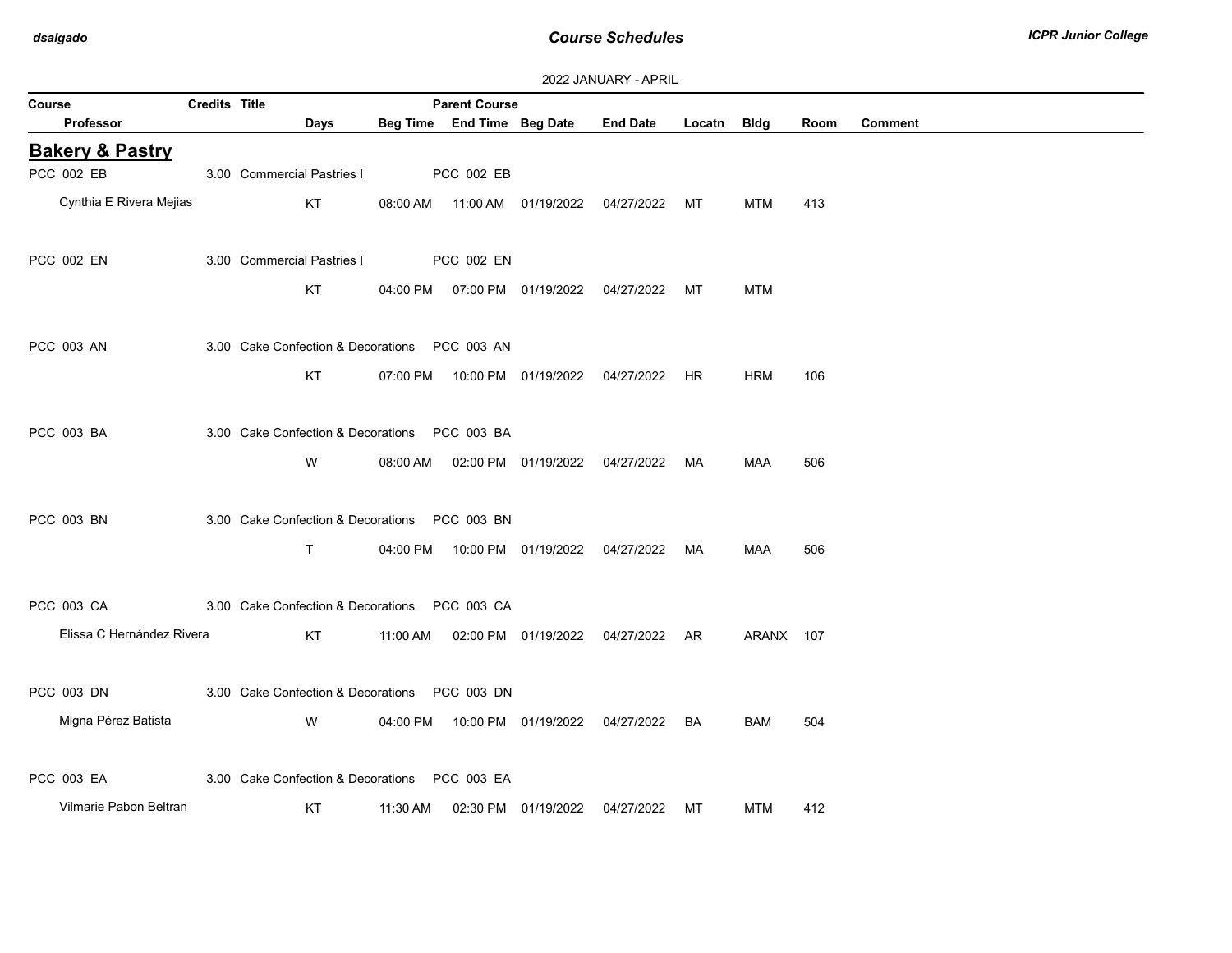| 2022 JANUARY - APRIL |  |  |  |  |
|----------------------|--|--|--|--|
|----------------------|--|--|--|--|

| Course                       | Credits Title |                                                |                   | <b>Parent Course</b> |                                            |                                                |             |            |      |                |
|------------------------------|---------------|------------------------------------------------|-------------------|----------------------|--------------------------------------------|------------------------------------------------|-------------|------------|------|----------------|
| Professor                    |               | Days                                           |                   |                      | Beg Time End Time Beg Date                 | <b>End Date</b>                                | Locatn Bldg |            | Room | <b>Comment</b> |
| <b>Bakery &amp; Pastry</b>   |               |                                                |                   |                      |                                            |                                                |             |            |      |                |
| PCC 003 EB                   |               | 3.00 Cake Confection & Decorations  PCC 003 EB |                   |                      |                                            |                                                |             |            |      |                |
| Cynthia E Rivera Mejias      |               | KT                                             |                   |                      |                                            | 11:30 AM  02:30 PM  01/19/2022  04/27/2022  MT |             | <b>MTM</b> | 413  |                |
| PCC 003 EN                   |               | 3.00 Cake Confection & Decorations PCC 003 EN  |                   |                      |                                            |                                                |             |            |      |                |
|                              |               | KT                                             |                   |                      |                                            | 07:00 PM  10:00 PM  01/19/2022  04/27/2022     | MT.         | <b>MTM</b> |      |                |
| PCC 004 AN                   |               | 3.00 Bakery & Dough                            |                   | PCC 004 AN           |                                            |                                                |             |            |      |                |
|                              |               | MW                                             |                   |                      |                                            | 07:00 PM  10:00 PM  01/19/2022  04/27/2022  HR |             | <b>HRM</b> | 106  |                |
| PCC 004 CA                   |               | 3.00 Bakery & Dough                            |                   | PCC 004 CA           |                                            |                                                |             |            |      |                |
| Elissa C Hernández Rivera    |               | KT                                             |                   |                      |                                            | 08:00 AM  11:00 AM  01/19/2022  04/27/2022  AR |             | ARANX 107  |      |                |
| PCC 004 DN                   |               | 3.00 Bakery & Dough                            | <b>PCC 004 DN</b> |                      |                                            |                                                |             |            |      |                |
| Migna Pérez Batista          |               | M                                              |                   |                      |                                            | 04:00 PM  10:00 PM  01/19/2022  04/27/2022  BA |             | BAM        | 504  |                |
| PCC 005 CA                   |               | 3.00 Commercial Pastries II                    |                   | PCC 005 CA           |                                            |                                                |             |            |      |                |
| Elissa C Hernández Rivera    |               | MW                                             |                   |                      |                                            | 11:00 AM  02:00 PM  01/19/2022  04/27/2022  AR |             | ARANX 107  |      |                |
| PCC 006 BN                   |               | 3.00 Local & International Pastries            |                   | PCC 006 BN           |                                            |                                                |             |            |      |                |
| Saulo Rodríguez Aponte       |               | F.                                             |                   |                      | 04:00 PM  10:00 PM  01/19/2022  04/27/2022 |                                                | MA          | <b>MAA</b> | 506  |                |
| PCC 006 DA                   |               | 3.00 Local & International Pastries            |                   | PCC 006 DA           |                                            |                                                |             |            |      |                |
| Glenda Lee Delgado Rodríguez |               | KT                                             | 08:00 AM          |                      | 11:00 AM   01/19/2022                      | 04/27/2022                                     | BA          | BAM        | 504  |                |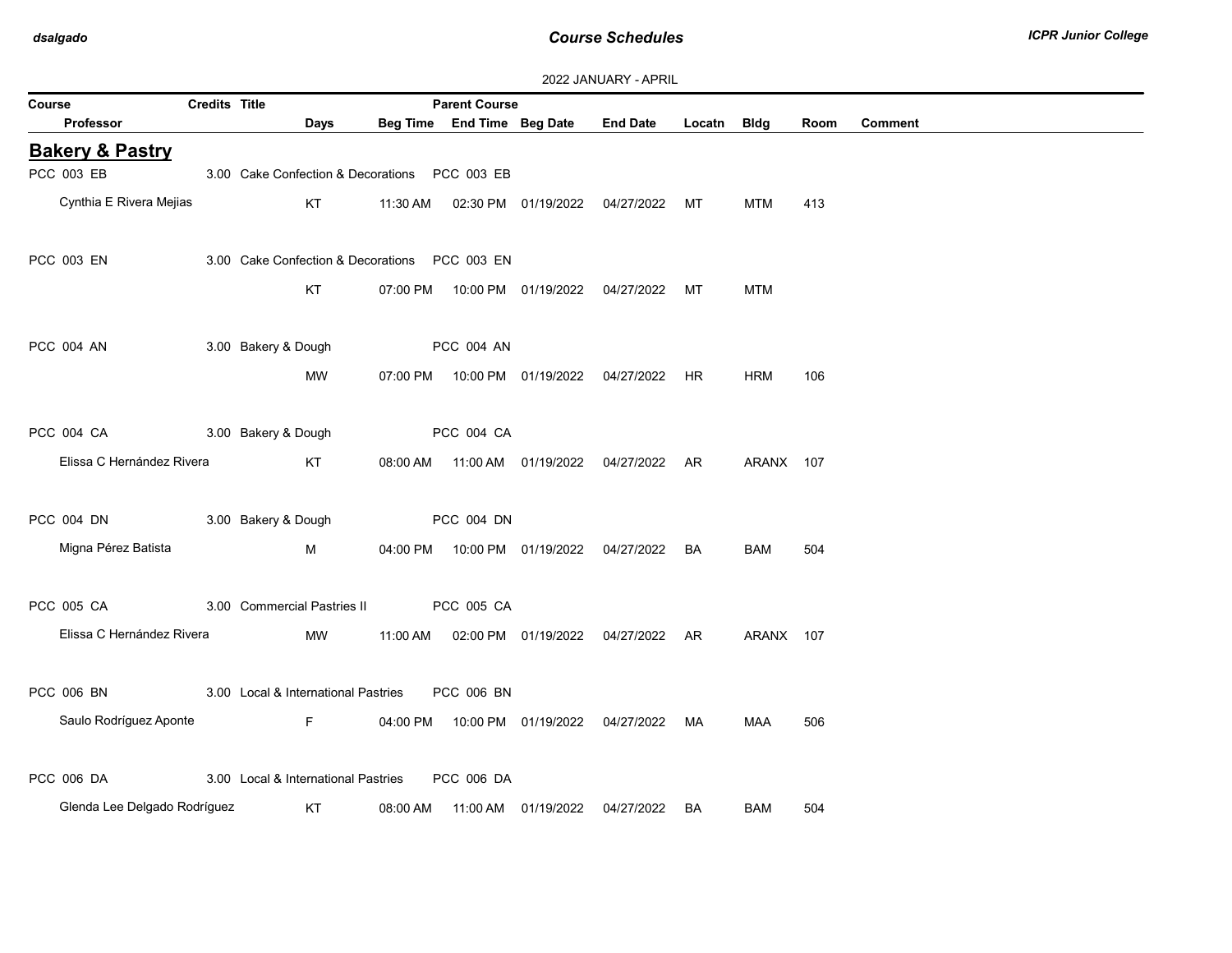|                              |                       |                                         |                            |                                                | 2022 JANUARY - APRIL |        |             |      |                |  |
|------------------------------|-----------------------|-----------------------------------------|----------------------------|------------------------------------------------|----------------------|--------|-------------|------|----------------|--|
| Course                       | Credits Title         |                                         | <b>Parent Course</b>       |                                                |                      |        |             |      |                |  |
| Professor                    |                       | Days                                    | Beg Time End Time Beg Date |                                                | <b>End Date</b>      | Locatn | <b>Bldg</b> | Room | <b>Comment</b> |  |
| <b>Bakery &amp; Pastry</b>   |                       |                                         |                            |                                                |                      |        |             |      |                |  |
| PCC 007 AA                   | 3.00 Healthy Pastries |                                         | PCC 007 AA                 |                                                |                      |        |             |      |                |  |
|                              | T.                    | 08:00 AM                                |                            | 02:00 PM  01/19/2022  04/27/2022  HR           |                      |        | <b>HRM</b>  | 106  |                |  |
|                              |                       |                                         |                            |                                                |                      |        |             |      |                |  |
| PCC 007 BA                   | 3.00 Healthy Pastries |                                         | <b>PCC 007 BA</b>          |                                                |                      |        |             |      |                |  |
| Saulo Rodríguez Aponte       | M                     |                                         |                            | 08:00 AM  02:00 PM  01/19/2022  04/27/2022  MA |                      |        | MAA         | 506  |                |  |
|                              |                       |                                         |                            |                                                |                      |        |             |      |                |  |
| PCC 007 BN                   | 3.00 Healthy Pastries |                                         | PCC 007 BN                 |                                                |                      |        |             |      |                |  |
|                              | K                     |                                         |                            | 04:00 PM  10:00 PM  01/19/2022  04/27/2022  MA |                      |        | MAM         | 404  |                |  |
|                              |                       |                                         |                            |                                                |                      |        |             |      |                |  |
| PCC 007 CA                   | 3.00 Healthy Pastries |                                         | PCC 007 CA                 |                                                |                      |        |             |      |                |  |
|                              |                       |                                         |                            |                                                |                      |        |             |      |                |  |
| Elissa C Hernández Rivera    |                       | MW                                      |                            | 08:00 AM  11:00 AM  01/19/2022  04/27/2022  AR |                      |        | ARANX 107   |      |                |  |
|                              |                       |                                         |                            |                                                |                      |        |             |      |                |  |
| PCC 007 DA                   | 3.00 Healthy Pastries |                                         | PCC 007 DA                 |                                                |                      |        |             |      |                |  |
| Glenda Lee Delgado Rodríguez |                       | MW<br>11:00 AM                          |                            | 02:00 PM  01/19/2022  04/27/2022               |                      | BA     | <b>BAM</b>  | 504  |                |  |
|                              |                       |                                         |                            |                                                |                      |        |             |      |                |  |
| PCC 007 DN                   | 3.00 Healthy Pastries |                                         | PCC 007 DN                 |                                                |                      |        |             |      |                |  |
|                              | M                     |                                         |                            | 04:00 PM  10:00 PM  01/19/2022  04/27/2022     |                      | BA     | <b>BAM</b>  | 504  |                |  |
|                              |                       |                                         |                            |                                                |                      |        |             |      |                |  |
| PCC 008 BA                   |                       | 3.00 ADVANCED CAKE DECORATIO PCC 008 BA |                            |                                                |                      |        |             |      |                |  |
| Saulo Rodríguez Aponte       | F                     | 08:00 AM                                |                            | 02:00 PM 01/19/2022 04/27/2022                 |                      | MA     | MAM         | 403  |                |  |
|                              |                       |                                         |                            |                                                |                      |        |             |      |                |  |
| PCC 008 BN                   |                       | 3.00 ADVANCED CAKE DECORATIO PCC 008 BN |                            |                                                |                      |        |             |      |                |  |
| Saulo Rodríguez Aponte       | T.                    | 04:00 PM                                |                            | 10:00 PM 01/19/2022                            | 04/27/2022           | MA     | MAM         | 404  |                |  |
|                              |                       |                                         |                            |                                                |                      |        |             |      |                |  |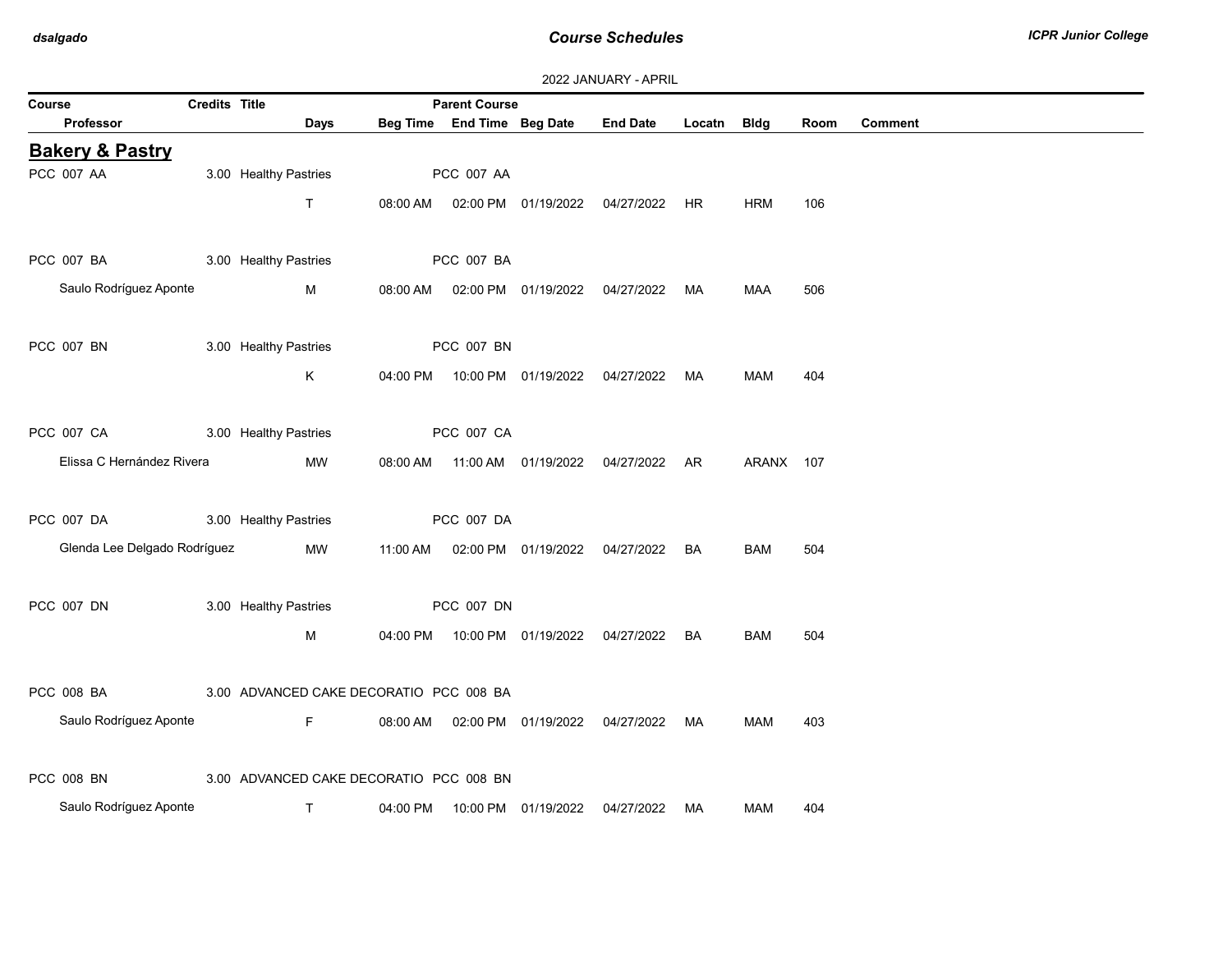| 2022 JANUARY - APRIL |  |
|----------------------|--|
|                      |  |

| Course                     | Credits Title |                                              |      |          | <b>Parent Course</b>       |                                            |                                      |           |            |      |                |
|----------------------------|---------------|----------------------------------------------|------|----------|----------------------------|--------------------------------------------|--------------------------------------|-----------|------------|------|----------------|
| <b>Professor</b>           |               |                                              | Days |          | Beg Time End Time Beg Date |                                            | <b>End Date</b>                      | Locatn    | Bldg       | Room | <b>Comment</b> |
| <b>Bakery &amp; Pastry</b> |               |                                              |      |          |                            |                                            |                                      |           |            |      |                |
| PCC 008 DA                 |               | 3.00 ADVANCED CAKE DECORATIO PCC 008 DA      |      |          |                            |                                            |                                      |           |            |      |                |
|                            |               |                                              | F.   | 08:00 AM |                            | 02:00 PM 01/19/2022 04/27/2022             |                                      | BA        | <b>BAM</b> |      |                |
|                            |               |                                              |      |          |                            |                                            |                                      |           |            |      |                |
| <b>PCC 008 EA</b>          |               | 3.00 ADVANCED CAKE DECORATIO PCC 008 EA      |      |          |                            |                                            |                                      |           |            |      |                |
| Cynthia E Rivera Mejias    |               |                                              | MW   | 02:30 PM |                            | 05:30 PM 01/19/2022 04/27/2022             |                                      | МT        | <b>MTM</b> | 413  |                |
|                            |               |                                              |      |          |                            |                                            |                                      |           |            |      |                |
| PCC 010 DA                 |               | 6.00 Pastry & Bakery Practice Lab PCC 010 DA |      |          |                            |                                            |                                      |           |            |      |                |
|                            |               |                                              | S    | 08:00 AM |                            | 02:00 PM  01/19/2022  04/27/2022           |                                      | <b>BA</b> | <b>BAM</b> |      |                |
|                            |               |                                              |      |          |                            |                                            |                                      |           |            |      |                |
| PCC 011 AA                 |               | 3.00 PASTERY & BAKERY PRACTIC PCC 011 AA     |      |          |                            |                                            |                                      |           |            |      |                |
| Migna Pérez Batista        |               |                                              | F.   | 08:00 AM |                            | 02:00 PM 01/19/2022 04/27/2022             |                                      | HR.       | <b>HRM</b> | 106  |                |
|                            |               |                                              |      |          |                            |                                            |                                      |           |            |      |                |
| PCC 011 BA                 |               | 3.00 PASTERY & BAKERY PRACTIC PCC 011 BA     |      |          |                            |                                            |                                      |           |            |      |                |
| Saulo Rodríguez Aponte     |               |                                              | F.   | 08:00 AM |                            | 02:00 PM  01/19/2022  04/27/2022           |                                      | MA        | MAM        | 404  |                |
|                            |               |                                              |      |          |                            |                                            |                                      |           |            |      |                |
| <b>PCC 011 CA</b>          |               | 3.00 PASTERY & BAKERY PRACTIC PCC 011 CA     |      |          |                            |                                            |                                      |           |            |      |                |
| Elissa C Hernández Rivera  |               |                                              | KT   | 02:30 PM |                            |                                            | 05:30 PM  01/19/2022  04/27/2022  AR |           | ARANX 107  |      |                |
|                            |               |                                              |      |          |                            |                                            |                                      |           |            |      |                |
| <b>PCC 011 DA</b>          |               | 3.00 PASTERY & BAKERY PRACTIC PCC 011 DA     |      |          |                            |                                            |                                      |           |            |      |                |
|                            |               |                                              | S    |          |                            | 08:00 AM  02:00 PM  01/19/2022  04/27/2022 |                                      | BA        | <b>BAM</b> |      |                |
|                            |               |                                              |      |          |                            |                                            |                                      |           |            |      |                |
| <b>PCC 011 EA</b>          |               | 3.00 PASTERY & BAKERY PRACTIC PCC 011 EA     |      |          |                            |                                            |                                      |           |            |      |                |
| Carlos A Rivera Alvarado   |               |                                              | F.   | 08:00 AM |                            | 02:00 PM 01/19/2022                        | 04/27/2022                           | МT        | <b>MTM</b> |      |                |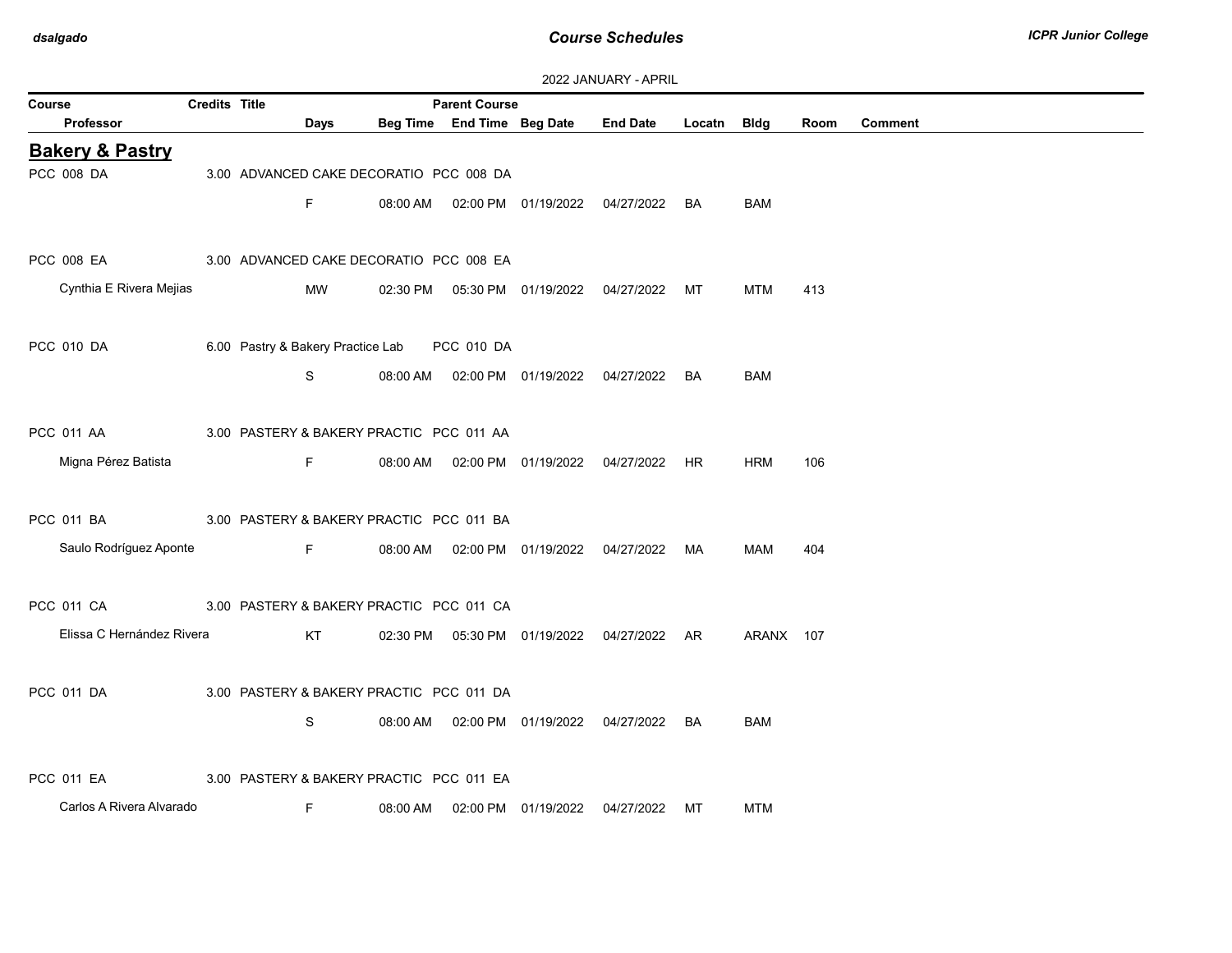| Course                   | Credits Title |                   |                                          |          | <b>Parent Course</b>       |                                                |             |            |      |                |
|--------------------------|---------------|-------------------|------------------------------------------|----------|----------------------------|------------------------------------------------|-------------|------------|------|----------------|
| Professor                |               |                   | Days                                     |          | Beg Time End Time Beg Date | <b>End Date</b>                                | Locatn Bldg |            | Room | <b>Comment</b> |
| <b>Private Detective</b> |               |                   |                                          |          |                            |                                                |             |            |      |                |
| PDF 001 AA               |               |                   | 3.00 INTROD. TO CRIMINAL JUST            |          | PDF 001 AA                 |                                                |             |            |      |                |
|                          |               |                   | MW                                       | 08:00 AM |                            | 11:00 AM  01/19/2022  04/27/2022  HR           |             | <b>HRM</b> | 105A |                |
| PDF 001 BN               |               |                   | 3.00 INTROD. TO CRIMINAL JUST PDF 001 BN |          |                            |                                                |             |            |      |                |
|                          |               |                   |                                          |          |                            |                                                |             |            |      |                |
| Carlos R. Rosario López  |               |                   | KT                                       |          |                            | 07:00 PM  10:00 PM  01/19/2022  04/27/2022  MA |             | MAM        | 109  |                |
|                          |               |                   |                                          |          |                            |                                                |             |            |      |                |
| PDF 001 EN               |               |                   | 3.00 INTROD. TO CRIMINAL JUST PDF 001 EN |          |                            |                                                |             |            |      |                |
|                          |               |                   | KT                                       |          |                            | 07:00 PM  10:00 PM  01/19/2022  04/27/2022  MT |             | MTM        |      |                |
|                          |               |                   |                                          |          |                            |                                                |             |            |      |                |
| PDF 002 AA               |               |                   | 3.00 PENAL RIGHTS FUNDAMENTAI PDF 002 AA |          |                            |                                                |             |            |      |                |
|                          |               |                   | MW                                       | 11:00 AM |                            | 02:00 PM 01/19/2022 04/27/2022 HR              |             | <b>HRM</b> | 303  |                |
|                          |               |                   |                                          |          |                            |                                                |             |            |      |                |
| PDF 002 EN               |               |                   | 3.00 PENAL RIGHTS FUNDAMENTAI PDF 002 EN |          |                            |                                                |             |            |      |                |
|                          |               |                   | <b>MW</b>                                |          |                            | 04:00 PM  07:00 PM  01/19/2022  04/27/2022  MT |             | MTM        | 415  |                |
|                          |               |                   |                                          |          |                            |                                                |             |            |      |                |
| PDF 003 AA               |               | 3.00 SPECIAL LAWS |                                          |          | PDF 003 AA                 |                                                |             |            |      |                |
|                          |               |                   |                                          |          |                            |                                                |             |            |      |                |
|                          |               |                   | KT                                       |          |                            | 08:00 AM  11:00 AM  01/19/2022  04/27/2022  HR |             | <b>HRM</b> | 206  |                |
|                          |               |                   |                                          |          |                            |                                                |             |            |      |                |
| PDF 003 DA               |               | 3.00 SPECIAL LAWS |                                          |          | PDF 003 DA                 |                                                |             |            |      |                |
| Eteleen Coss López       |               |                   | KT                                       |          |                            | 11:00 AM  02:00 PM  01/19/2022  04/27/2022  BA |             | <b>BAM</b> | 513  |                |
|                          |               |                   |                                          |          |                            |                                                |             |            |      |                |
| <b>PDF 003 EN</b>        |               | 3.00 SPECIAL LAWS |                                          |          | PDF 003 EN                 |                                                |             |            |      |                |
|                          |               |                   | MW                                       | 07:00 PM |                            | 10:00 PM 01/19/2022 04/27/2022 MT              |             | <b>MTM</b> |      |                |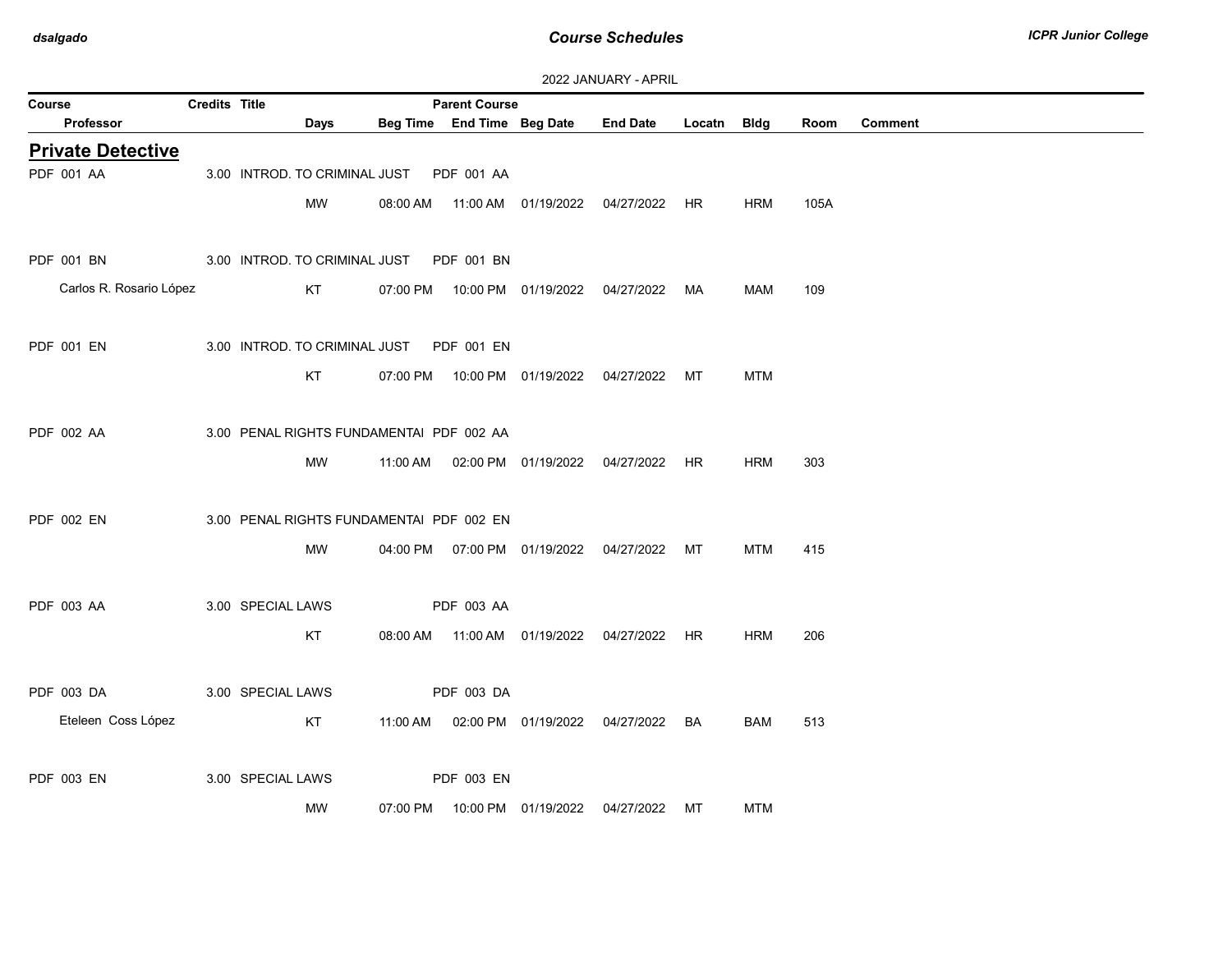| 2022 JANUARY - APRIL |  |
|----------------------|--|
|----------------------|--|

| Course                   | <b>Credits Title</b> |                                           |          | <b>Parent Course</b> |                                |                                                |             |            |      |                |
|--------------------------|----------------------|-------------------------------------------|----------|----------------------|--------------------------------|------------------------------------------------|-------------|------------|------|----------------|
| <b>Professor</b>         |                      | Days                                      |          |                      | Beg Time End Time Beg Date     | <b>End Date</b>                                | Locatn Bldg |            | Room | <b>Comment</b> |
| <b>Private Detective</b> |                      |                                           |          |                      |                                |                                                |             |            |      |                |
| PDF 004 AA               |                      | 3.00 BASIC CONCEPTS OF CRIM.              |          | PDF 004 AA           |                                |                                                |             |            |      |                |
|                          |                      | KT                                        |          |                      |                                | 11:00 AM  02:00 PM  01/19/2022  04/27/2022  HR |             | <b>HRM</b> | 203  |                |
| <b>PDF 004 EN</b>        |                      | 3.00 BASIC CONCEPTS OF CRIM. PDF 004 EN   |          |                      |                                |                                                |             |            |      |                |
|                          |                      | KT                                        |          |                      |                                | 04:00 PM  07:00 PM  01/19/2022  04/27/2022  MT |             | <b>MTM</b> | 415  |                |
| PDF 005 BN               |                      | 3.00 CRIMINALISTIC                        |          | PDF 005 BN           |                                |                                                |             |            |      |                |
| Carlos R. Rosario López  |                      | MW                                        |          |                      |                                | 07:00 PM  10:00 PM  01/19/2022  04/27/2022  MA |             | MAM        | 306  |                |
| PDF 005 EN               |                      | 3.00 CRIMINALISTIC                        |          | PDF 005 EN           |                                |                                                |             |            |      |                |
|                          |                      | F.                                        | 11:00 AM |                      | 05:00 PM 01/19/2022 04/27/2022 |                                                | МT          | <b>MTM</b> | 415  |                |
| PDF 006 BN               |                      | 3.00 EMERGENCY MANAGEMENT PDF 006 BN      |          |                      |                                |                                                |             |            |      |                |
| Carlos R. Rosario López  |                      | KT                                        |          |                      |                                | 04:00 PM  07:00 PM  01/19/2022  04/27/2022  MA |             | MAM        | 306  |                |
| PDF 006 DA               |                      | 3.00 EMERGENCY MANAGEMENT PDF 006 DA      |          |                      |                                |                                                |             |            |      |                |
| Eteleen Coss López       |                      | MW                                        |          |                      |                                | 08:00 AM  11:00 AM  01/19/2022  04/27/2022  BA |             | BAM        | 513  |                |
| PDF 006 EN               |                      | 3.00 EMERGENCY MANAGEMENT                 |          | PDF 006 EN           |                                |                                                |             |            |      |                |
|                          |                      | MW                                        |          |                      |                                | 04:00 PM  07:00 PM  01/19/2022  04/27/2022  MT |             | <b>MTM</b> |      |                |
| <b>PDF 007 DA</b>        |                      | 3.00 PUBLIC & PRIVATE SECURITY PDF 007 DA |          |                      |                                |                                                |             |            |      |                |
| Eteleen Coss López       |                      | MW                                        | 11:00 AM |                      | 02:00 PM 01/19/2022            | 04/27/2022                                     | BA          | BAM        | 513  |                |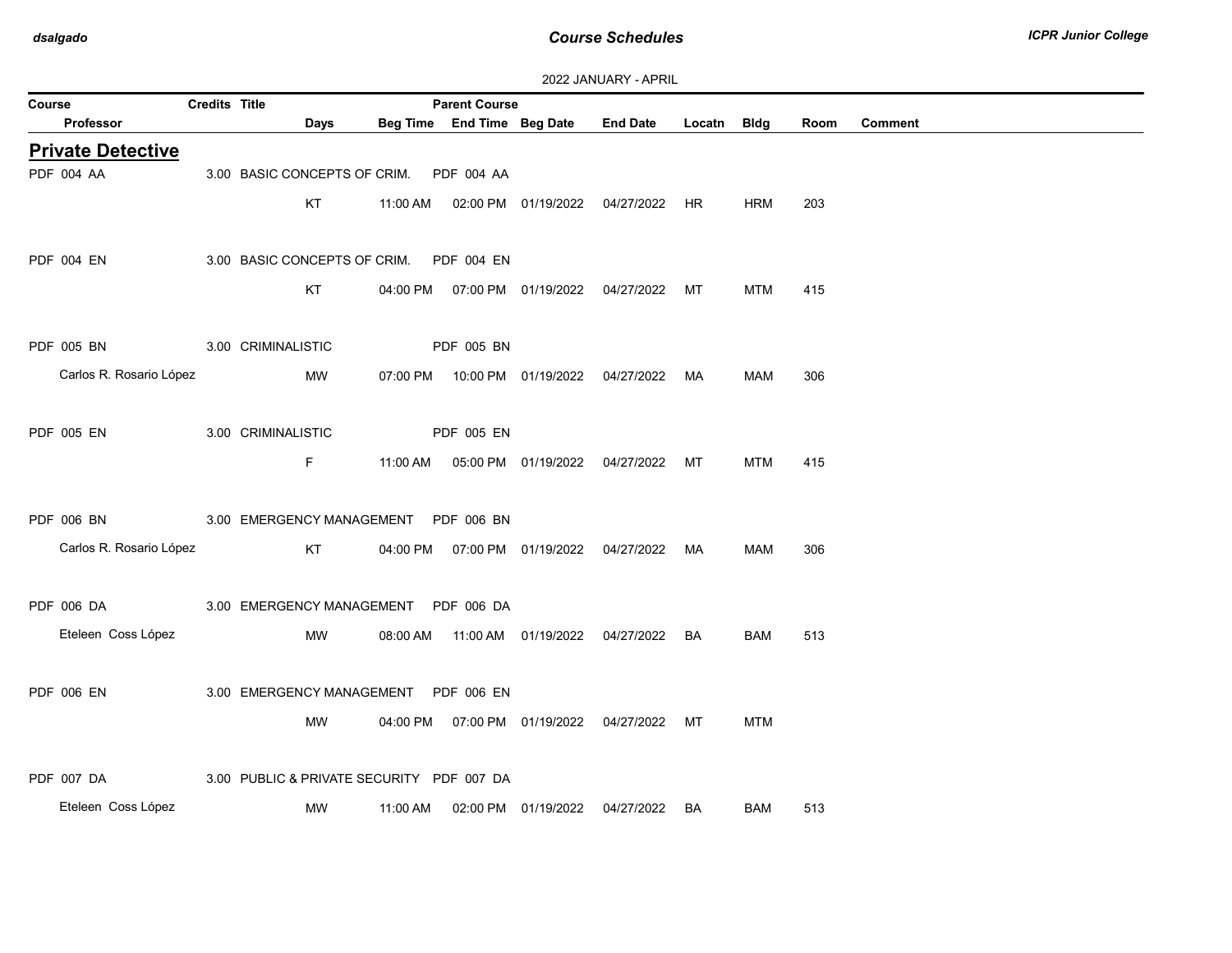| <b>2022 JANUARY - APRIL</b> |                      |                                           |          |                            |  |                                                |             |            |      |                |
|-----------------------------|----------------------|-------------------------------------------|----------|----------------------------|--|------------------------------------------------|-------------|------------|------|----------------|
| Course                      | <b>Credits Title</b> |                                           |          | <b>Parent Course</b>       |  |                                                |             |            |      |                |
| <b>Professor</b>            |                      | Days                                      |          | Beg Time End Time Beg Date |  | <b>End Date</b>                                | Locatn Bldg |            | Room | <b>Comment</b> |
| <b>Private Detective</b>    |                      |                                           |          |                            |  |                                                |             |            |      |                |
| PDF 007 EN                  |                      | 3.00 PUBLIC & PRIVATE SECURITY PDF 007 EN |          |                            |  |                                                |             |            |      |                |
|                             |                      |                                           |          |                            |  |                                                |             |            |      |                |
|                             |                      | <b>MW</b>                                 |          |                            |  | 07:00 PM  10:00 PM  01/19/2022  04/27/2022  MT |             | <b>MTM</b> |      |                |
|                             |                      |                                           |          |                            |  |                                                |             |            |      |                |
| PDF 008 BN                  |                      | 3.00 REPORT WRITING                       |          | <b>PDF 008 BN</b>          |  |                                                |             |            |      |                |
| Carlos R. Rosario López     |                      | KT                                        |          |                            |  | 07:00 PM  10:00 PM  01/19/2022  04/27/2022  MA |             | <b>MAM</b> | 101  |                |
|                             |                      |                                           |          |                            |  |                                                |             |            |      |                |
|                             |                      |                                           |          |                            |  |                                                |             |            |      |                |
| PDF 008 DN                  |                      | 3.00 REPORT WRITING                       |          | <b>PDF 008 DN</b>          |  |                                                |             |            |      |                |
| Eteleen Coss López          |                      | <b>MW</b>                                 |          |                            |  | 04:00 PM  07:00 PM  01/19/2022  04/27/2022  BA |             | BAM        | 513  |                |
|                             |                      |                                           |          |                            |  |                                                |             |            |      |                |
|                             |                      |                                           |          |                            |  |                                                |             |            |      |                |
| <b>PDF 008 EN</b>           |                      | 3.00 REPORT WRITING                       |          | PDF 008 EN                 |  |                                                |             |            |      |                |
|                             |                      | KT                                        |          |                            |  | 04:00 PM  07:00 PM  01/19/2022  04/27/2022  MT |             | <b>MTM</b> |      |                |
|                             |                      |                                           |          |                            |  |                                                |             |            |      |                |
| <b>PDF 010 BN</b>           |                      | 3.00 PRACTICE LABORATORY                  |          | <b>PDF 010 BN</b>          |  |                                                |             |            |      |                |
|                             |                      |                                           |          |                            |  |                                                |             |            |      |                |
| Carlos R. Rosario López     |                      | $F = 1$                                   |          |                            |  | 04:00 PM  10:00 PM  01/19/2022  04/27/2022  MA |             | MAM        | 306  |                |
|                             |                      |                                           |          |                            |  |                                                |             |            |      |                |
| <b>PDF 010 DA</b>           |                      | 3.00 PRACTICE LABORATORY                  |          | <b>PDF 010 DA</b>          |  |                                                |             |            |      |                |
|                             |                      | F.                                        |          |                            |  | 08:00 AM  02:00 PM  01/19/2022  04/27/2022  BA |             | BAM        |      |                |
|                             |                      |                                           |          |                            |  |                                                |             |            |      |                |
|                             |                      |                                           |          |                            |  |                                                |             |            |      |                |
| <b>PDF 010 EA</b>           |                      | 3.00 PRACTICE LABORATORY                  |          | <b>PDF 010 EA</b>          |  |                                                |             |            |      |                |
|                             |                      | S                                         | 08:00 AM |                            |  | 02:00 PM  01/19/2022  04/27/2022  MT           |             | <b>MTM</b> |      |                |
|                             |                      |                                           |          |                            |  |                                                |             |            |      |                |
|                             |                      |                                           |          |                            |  |                                                |             |            |      |                |
| <b>Pharmacy</b>             |                      |                                           |          |                            |  |                                                |             |            |      |                |
| <b>PHA 001 AA</b>           |                      | 3.00 FUND & LEGAL PHARMACY AS PHA 001 AA  |          |                            |  |                                                |             |            |      |                |

MW 08:00 AM 11:00 AM 01/19/2022 04/27/2022 HR HRM 403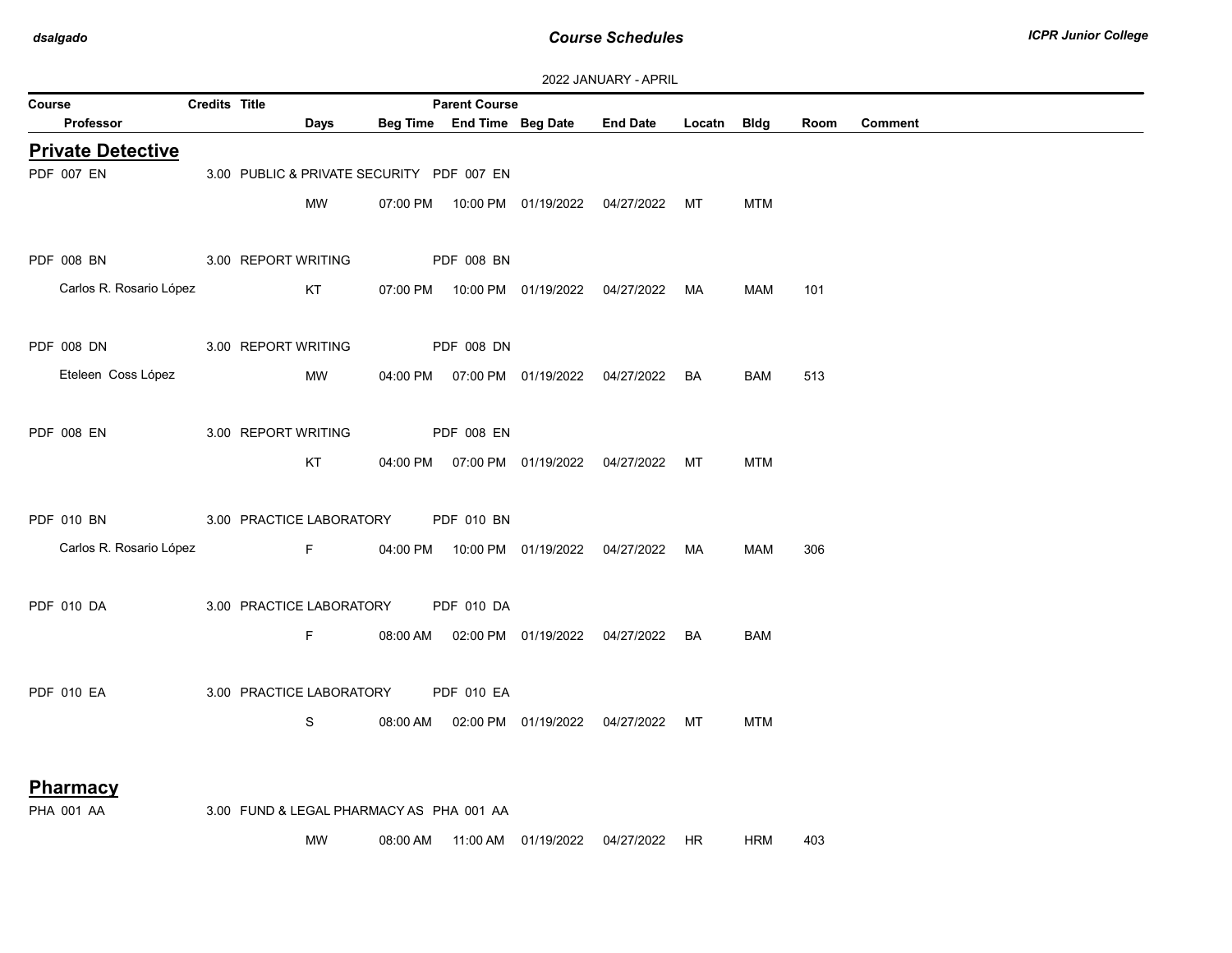| Course                | Credits Title |                                          |          | <b>Parent Course</b>       |                                |                                                |             |            |      |                |
|-----------------------|---------------|------------------------------------------|----------|----------------------------|--------------------------------|------------------------------------------------|-------------|------------|------|----------------|
| Professor             |               | Days                                     |          | Beg Time End Time Beg Date |                                | <b>End Date</b>                                | Locatn Bldg |            | Room | <b>Comment</b> |
| <b>Pharmacy</b>       |               |                                          |          |                            |                                |                                                |             |            |      |                |
| PHA 001 BA            |               | 3.00 FUND & LEGAL PHARMACY AS PHA 001 BA |          |                            |                                |                                                |             |            |      |                |
|                       |               | MW                                       |          |                            |                                | 04/27/2022                                     | МA          | MAM        | 109  |                |
|                       |               |                                          |          |                            |                                |                                                |             |            |      |                |
| <b>PHA 001 DA</b>     |               | 3.00 FUND & LEGAL PHARMACY AS PHA 001 DA |          |                            |                                |                                                |             |            |      |                |
|                       |               | MW                                       |          |                            | 08:00 AM  11:00 AM  01/19/2022 | 04/27/2022 BA                                  |             | BAM        | 516  |                |
|                       |               |                                          |          |                            |                                |                                                |             |            |      |                |
|                       |               |                                          |          |                            |                                |                                                |             |            |      |                |
| <b>PHA 001 EA</b>     |               | 3.00 FUND & LEGAL PHARMACY AS PHA 001 EA |          |                            |                                |                                                |             |            |      |                |
|                       |               | <b>MW</b>                                |          |                            | 08:00 AM  11:00 AM  01/19/2022 | 04/27/2022 MT                                  |             | <b>MTM</b> |      |                |
|                       |               |                                          |          |                            |                                |                                                |             |            |      |                |
| PHA 004 AA            |               | 2.00 DOSAGE                              |          | <b>PHA 004 AA</b>          |                                |                                                |             |            |      |                |
| Mildred M. Báez López |               | KT                                       | 08:00 AM |                            | 10:00 AM  01/19/2022           | 04/27/2022                                     | HR          | <b>HRM</b> | 403  |                |
|                       |               |                                          |          |                            |                                |                                                |             |            |      |                |
| <b>PHA 004 EA</b>     |               | 2.00 DOSAGE                              |          | <b>PHA 004 EA</b>          |                                |                                                |             |            |      |                |
|                       |               | KT                                       |          |                            | 08:00 AM  10:00 AM  01/19/2022 | 04/27/2022                                     | MT          | <b>MTM</b> |      |                |
|                       |               |                                          |          |                            |                                |                                                |             |            |      |                |
|                       |               |                                          |          |                            |                                |                                                |             |            |      |                |
| <b>PHA 005 AA</b>     |               | 3.00 PHARMACOLOGY                        |          | PHA 005 AA                 |                                |                                                |             |            |      |                |
|                       |               | MW                                       |          |                            |                                | 01:00 PM  04:00 PM  01/19/2022  04/27/2022  HR |             | <b>HRM</b> |      |                |
|                       |               |                                          |          |                            |                                |                                                |             |            |      |                |
| <b>PHA 005 EA</b>     |               | 3.00 PHARMACOLOGY                        |          | <b>PHA 005 EA</b>          |                                |                                                |             |            |      |                |
|                       |               | MW                                       |          |                            | 08:00 AM  11:00 AM  01/19/2022 | 04/27/2022 MT                                  |             | <b>MTM</b> |      |                |
|                       |               |                                          |          |                            |                                |                                                |             |            |      |                |
| <b>PHA 006 AA</b>     |               | 2.00 PHARMACOGNOSIS                      |          | <b>PHA 006 AA</b>          |                                |                                                |             |            |      |                |
|                       |               | KT                                       | 10:00 AM |                            | 12:00 PM 01/19/2022            | 04/27/2022 HR                                  |             | <b>HRM</b> |      |                |
|                       |               |                                          |          |                            |                                |                                                |             |            |      |                |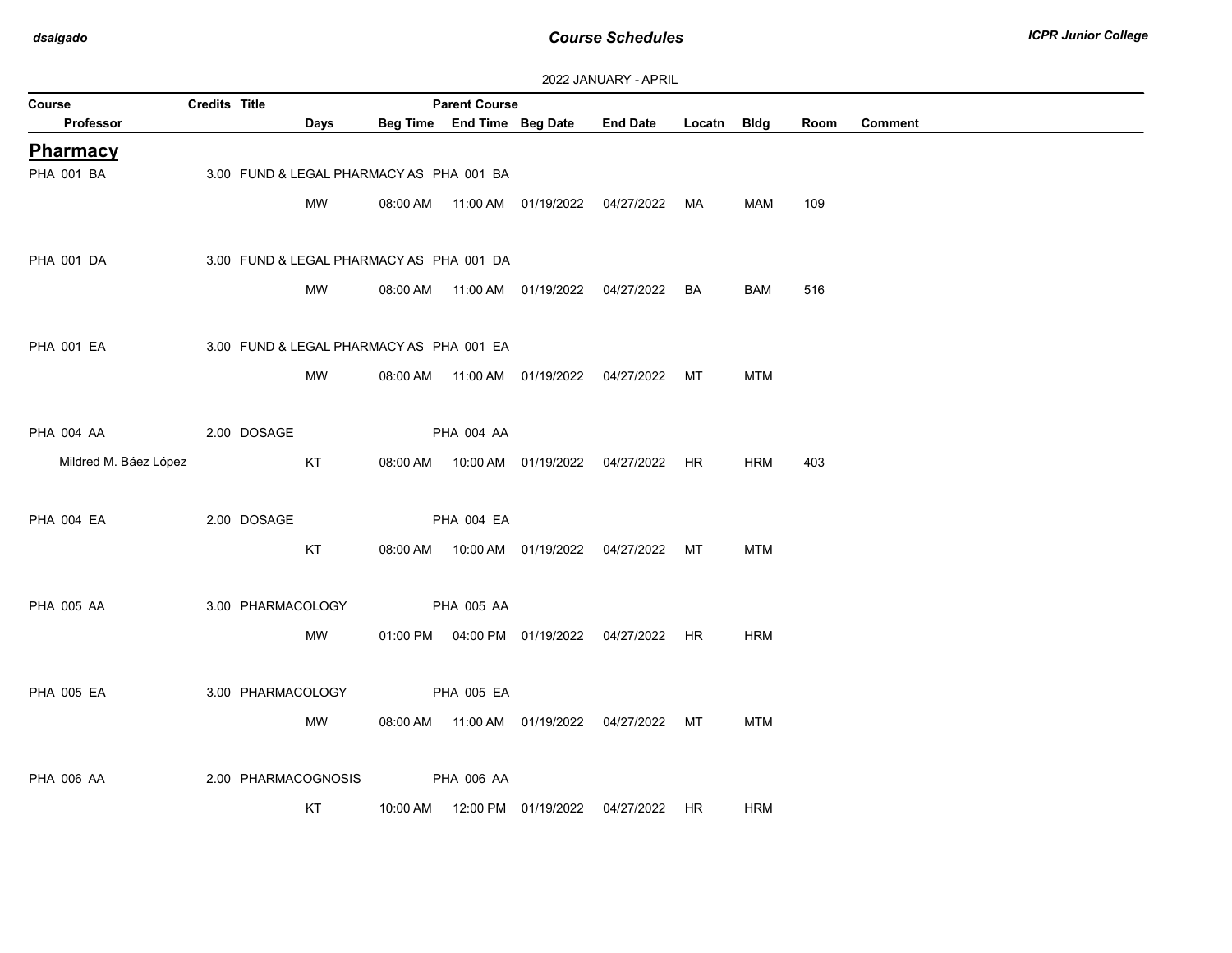| Course                                              | <b>LULL UNIVORISE - ALISTE</b><br><b>Credits Title</b><br><b>Parent Course</b> |                                          |  |                   |  |                                                 |  |            |      |                |
|-----------------------------------------------------|--------------------------------------------------------------------------------|------------------------------------------|--|-------------------|--|-------------------------------------------------|--|------------|------|----------------|
| Professor                                           |                                                                                | Days                                     |  |                   |  | Beg Time End Time Beg Date End Date Locatn Bldg |  |            | Room | <b>Comment</b> |
| Pharmacy                                            |                                                                                |                                          |  |                   |  |                                                 |  |            |      |                |
| <b>PHA 006 EA</b>                                   |                                                                                | 2.00 PHARMACOGNOSIS                      |  | <b>PHA 006 EA</b> |  |                                                 |  |            |      |                |
|                                                     |                                                                                | KT                                       |  |                   |  | 10:00 AM  12:00 PM  01/19/2022  04/27/2022  MT  |  | <b>MTM</b> |      |                |
|                                                     |                                                                                |                                          |  |                   |  |                                                 |  |            |      |                |
| PHA 007 AA 3.00 PHARMACY PRACTICE & TENI PHA 007 AA |                                                                                |                                          |  |                   |  |                                                 |  |            |      |                |
| Mildred M. Báez López                               |                                                                                | MW                                       |  |                   |  |                                                 |  | <b>HRM</b> | 403  |                |
|                                                     |                                                                                |                                          |  |                   |  | 08:00 AM  11:00 AM  01/19/2022  04/27/2022  HR  |  |            |      |                |
|                                                     |                                                                                |                                          |  |                   |  |                                                 |  |            |      |                |
| <b>PHA 007 EA</b>                                   |                                                                                | 3.00 PHARMACY PRACTICE & TENI PHA 007 EA |  |                   |  |                                                 |  |            |      |                |
|                                                     |                                                                                | MW                                       |  |                   |  | 11:30 AM  02:30 PM  01/19/2022  04/27/2022  MT  |  | <b>MTM</b> |      |                |
|                                                     |                                                                                |                                          |  |                   |  |                                                 |  |            |      |                |
| PHA 008 AA                                          |                                                                                | 11.00 INTERSHIP I                        |  | <b>PHA 008 AA</b> |  |                                                 |  |            |      |                |
| Mildred M. Báez López                               |                                                                                | <b>TFSU</b>                              |  |                   |  | 08:00 AM  04:30 PM  01/19/2022  04/27/2022  HR  |  | HRM        | 403  |                |
|                                                     |                                                                                |                                          |  |                   |  |                                                 |  |            |      |                |
| <b>PHA 008 EA</b>                                   |                                                                                | 11.00 INTERSHIP I                        |  | <b>PHA 008 EA</b> |  |                                                 |  |            |      |                |
|                                                     |                                                                                | <b>MKWTF</b>                             |  |                   |  | 05:00 PM  10:00 PM  01/19/2022  04/27/2022  MT  |  | <b>MTM</b> |      |                |
|                                                     |                                                                                |                                          |  |                   |  |                                                 |  |            |      |                |
|                                                     |                                                                                | S                                        |  |                   |  | 08:00 AM  04:23 PM  01/19/2022  04/27/2022  MT  |  | <b>MTM</b> |      |                |
|                                                     |                                                                                |                                          |  |                   |  |                                                 |  |            |      |                |
|                                                     |                                                                                |                                          |  |                   |  |                                                 |  |            |      |                |
| <b>PHA 009 AA</b>                                   |                                                                                | 1.00 SEMINAR I                           |  | <b>PHA 009 AA</b> |  |                                                 |  |            |      |                |
|                                                     |                                                                                | M                                        |  |                   |  | 08:00 AM  10:00 AM  01/19/2022  04/27/2022  HR  |  | <b>HRM</b> |      |                |
|                                                     |                                                                                |                                          |  |                   |  |                                                 |  |            |      |                |
| <b>PHA 009 EA</b>                                   |                                                                                | 1.00 SEMINAR I                           |  | PHA 009 EA        |  |                                                 |  |            |      |                |
|                                                     |                                                                                | M                                        |  |                   |  | 02:30 PM  04:30 PM  01/19/2022  04/27/2022  MT  |  | <b>MTM</b> |      |                |
|                                                     |                                                                                |                                          |  |                   |  |                                                 |  |            |      |                |
| <b>PHA 010 AA</b>                                   |                                                                                | 11.00 INTERNSHIP II                      |  | <b>PHA 010 AA</b> |  |                                                 |  |            |      |                |
|                                                     |                                                                                | <b>TFSU</b>                              |  |                   |  | 08:00 AM  04:30 PM  01/19/2022  04/27/2022  HR  |  | <b>HRM</b> |      |                |
|                                                     |                                                                                |                                          |  |                   |  |                                                 |  |            |      |                |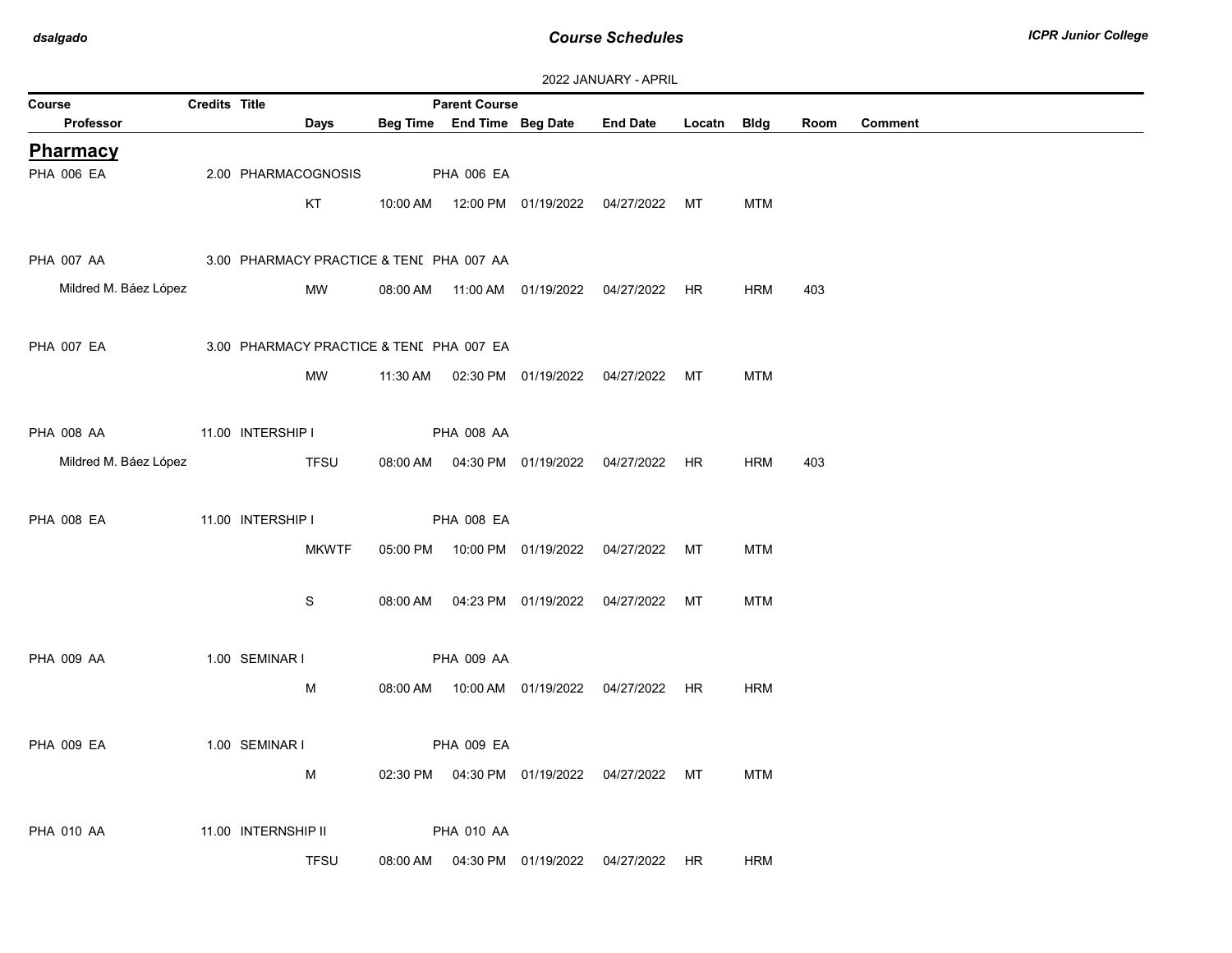| 2022 JANUARY - APRIL |
|----------------------|
|----------------------|

| Course                | Credits Title |                                           |          | <b>Parent Course</b> |                                |                                                |    |            |      |                |
|-----------------------|---------------|-------------------------------------------|----------|----------------------|--------------------------------|------------------------------------------------|----|------------|------|----------------|
| Professor             |               | Days                                      |          |                      | Beg Time End Time Beg Date     | End Date Locatn Bldg                           |    |            | Room | <b>Comment</b> |
| <b>Pharmacy</b>       |               |                                           |          |                      |                                |                                                |    |            |      |                |
| <b>PHA 010 EA</b>     |               | 11.00 INTERNSHIP II                       |          | <b>PHA 010 EA</b>    |                                |                                                |    |            |      |                |
|                       |               | <b>MKWTF</b>                              |          |                      | 05:00 PM  10:00 PM  01/19/2022 | 04/27/2022 MT                                  |    | <b>MTM</b> |      |                |
|                       |               |                                           |          |                      |                                |                                                |    |            |      |                |
|                       |               | ${\mathsf S}$                             |          |                      | 08:00 AM  04:23 PM  01/19/2022 | 04/27/2022                                     | MT | <b>MTM</b> |      |                |
|                       |               |                                           |          |                      |                                |                                                |    |            |      |                |
| <b>PHA 011 AA</b>     |               | 1.00 SEMINAR II                           |          | <b>PHA 011 AA</b>    |                                |                                                |    |            |      |                |
|                       |               | W                                         |          |                      |                                | 10:00 AM  12:00 PM  01/19/2022  04/27/2022  HR |    | <b>HRM</b> |      |                |
|                       |               |                                           |          |                      |                                |                                                |    |            |      |                |
|                       |               |                                           |          |                      |                                |                                                |    |            |      |                |
| <b>PHA 011 EA</b>     |               | 1.00 SEMINAR II                           |          | <b>PHA 011 EA</b>    |                                |                                                |    |            |      |                |
|                       |               | W                                         |          |                      |                                | 02:30 PM  04:30 PM  01/19/2022  04/27/2022  MT |    | <b>MTM</b> |      |                |
|                       |               |                                           |          |                      |                                |                                                |    |            |      |                |
| <b>PHA 012 AA</b>     |               | 3.00 PHARMA APPLIED MATHEMATI PHA 012 AA  |          |                      |                                |                                                |    |            |      |                |
|                       |               | MW                                        | 11:00 AM |                      |                                | 02:00 PM  01/19/2022  04/27/2022  HR           |    | <b>HRM</b> | 403  |                |
|                       |               |                                           |          |                      |                                |                                                |    |            |      |                |
| <b>PHA 012 BA</b>     |               | 3.00 PHARMA APPLIED MATHEMATI PHA 012 BA  |          |                      |                                |                                                |    |            |      |                |
|                       |               | MW                                        | 11:00 AM |                      |                                | 02:00 PM  01/19/2022  04/27/2022  MA           |    | <b>MAM</b> | 109  |                |
|                       |               |                                           |          |                      |                                |                                                |    |            |      |                |
| <b>PHA 012 DA</b>     |               | 3.00 PHARMA APPLIED MATHEMATI PHA 012 DA  |          |                      |                                |                                                |    |            |      |                |
|                       |               | MW                                        | 11:00 AM |                      | 02:00 PM  01/19/2022           | 04/27/2022                                     | BA | BAM        | 516  |                |
|                       |               |                                           |          |                      |                                |                                                |    |            |      |                |
|                       |               |                                           |          |                      |                                |                                                |    |            |      |                |
| <b>PHA 012 EA</b>     |               | 3.00 PHARMA APPLIED MATHEMATI PHA 012 EA  |          |                      |                                |                                                |    |            |      |                |
|                       |               | MW                                        |          |                      |                                | 11:30 AM  02:30 PM  01/19/2022  04/27/2022  MT |    | <b>MTM</b> |      |                |
|                       |               |                                           |          |                      |                                |                                                |    |            |      |                |
| <b>PHA 013 AA</b>     |               | 2.00 PHARMACY APPLIED MATH. II PHA 013 AA |          |                      |                                |                                                |    |            |      |                |
| Mildred M. Báez López |               | KT                                        | 01:00 PM |                      | 03:00 PM  01/19/2022           | 04/27/2022 HR                                  |    | HRM        | 403  |                |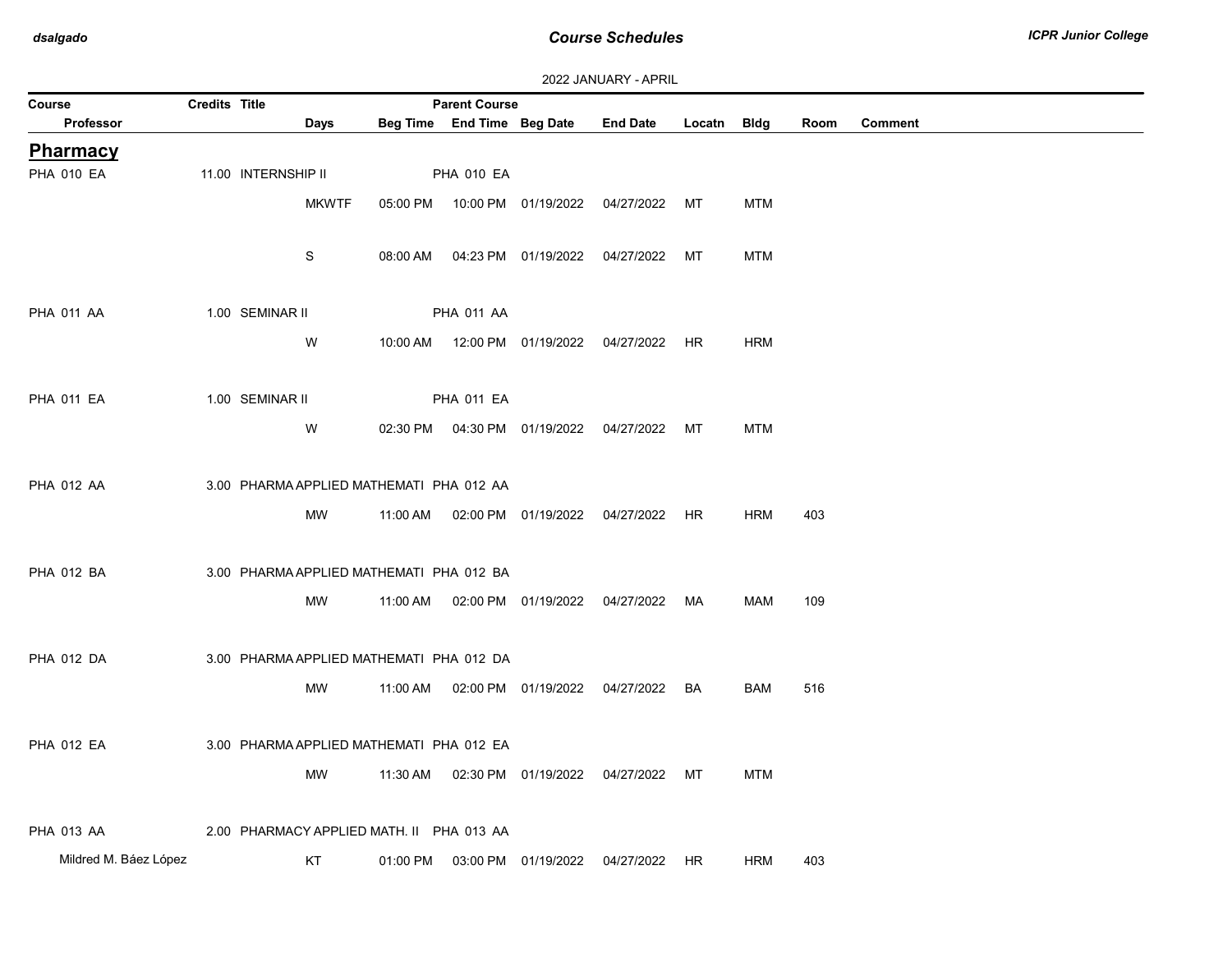| 2022 JANUARY - APRIL            |                      |                                           |          |                            |                     |                                            |           |             |      |                |
|---------------------------------|----------------------|-------------------------------------------|----------|----------------------------|---------------------|--------------------------------------------|-----------|-------------|------|----------------|
| Course                          | <b>Credits Title</b> |                                           |          | <b>Parent Course</b>       |                     |                                            |           |             |      |                |
| <b>Professor</b>                |                      | Days                                      |          | Beg Time End Time Beg Date |                     | <b>End Date</b>                            | Locatn    | <b>Bldg</b> | Room | <b>Comment</b> |
| <b>Pharmacy</b>                 |                      |                                           |          |                            |                     |                                            |           |             |      |                |
| <b>PHA 013 EA</b>               |                      | 2.00 PHARMACY APPLIED MATH. II PHA 013 EA |          |                            |                     |                                            |           |             |      |                |
|                                 |                      | KT                                        |          |                            |                     | 12:30 PM  02:30 PM  01/19/2022  04/27/2022 | МT        | <b>MTM</b>  |      |                |
|                                 |                      |                                           |          |                            |                     |                                            |           |             |      |                |
|                                 |                      |                                           |          |                            |                     |                                            |           |             |      |                |
| <b>Psychology</b><br>PSY 010 AN |                      |                                           |          |                            |                     |                                            |           |             |      |                |
|                                 |                      | 3.00 PSYCHOLOGY CONCEPTS                  |          | <b>PSY 010 AN</b>          |                     |                                            |           |             |      |                |
| José Tirado Vega                |                      | $\mathsf T$                               | 04:00 PM |                            |                     | 10:00 PM  01/19/2022  04/27/2022           | HR        | <b>HRM</b>  |      |                |
|                                 |                      |                                           |          |                            |                     |                                            |           |             |      |                |
| <b>PSY 010 BN</b>               |                      | 3.00 PSYCHOLOGY CONCEPTS                  |          | <b>PSY 010 BN</b>          |                     |                                            |           |             |      |                |
| Carlos R. Rosario López         |                      | MW                                        | 03:00 PM |                            |                     | 06:00 PM 01/19/2022 04/27/2022             | MA        | <b>MAM</b>  | 109  |                |
|                                 |                      |                                           |          |                            |                     |                                            |           |             |      |                |
| <b>PSY 010 DN</b>               |                      | 3.00 PSYCHOLOGY CONCEPTS                  |          | <b>PSY 010 DN</b>          |                     |                                            |           |             |      |                |
| José Tirado Vega                |                      | MW                                        | 07:00 PM |                            |                     | 10:00 PM 01/19/2022 04/27/2022             | BA        | <b>BAM</b>  | 513  |                |
|                                 |                      |                                           |          |                            |                     |                                            |           |             |      |                |
| <b>PSY 010 EA</b>               |                      | 3.00 PSYCHOLOGY CONCEPTS                  |          | <b>PSY 010 EA</b>          |                     |                                            |           |             |      |                |
|                                 |                      |                                           |          |                            |                     |                                            |           |             |      |                |
| Maribelle De Jesús Pietri       |                      | MW                                        |          |                            |                     | 08:00 AM  11:00 AM  01/19/2022  04/27/2022 | МT        | <b>MTM</b>  |      |                |
|                                 |                      |                                           |          |                            |                     |                                            |           |             |      |                |
| <b>PSY 101 AA</b>               |                      | 3.00 PSYCHOLOGY                           |          | <b>PSY 101 AA</b>          |                     |                                            |           |             |      |                |
|                                 |                      | MW                                        | 09:30 AM |                            |                     | 04/27/2022                                 | <b>HR</b> | <b>HRM</b>  |      |                |
|                                 |                      |                                           |          |                            |                     |                                            |           |             |      |                |
| PSY 101 AY                      |                      | 3.00 PSYCHOLOGY                           |          | PSY 101 AY                 |                     |                                            |           |             |      |                |
|                                 |                      | U                                         | 00:00 AM |                            | 00:00 AM 01/19/2022 | 04/27/2022 HR                              |           | <b>HRM</b>  |      |                |
|                                 |                      |                                           |          |                            |                     |                                            |           |             |      |                |
| <b>PSY 101 BA</b>               |                      | 3.00 PSYCHOLOGY                           |          | <b>PSY 101 BA</b>          |                     |                                            |           |             |      |                |
|                                 |                      |                                           |          |                            |                     |                                            |           |             |      |                |
| Carlos R. Rosario López         |                      | KT                                        | 08:00 AM |                            | 09:30 AM 01/19/2022 | 04/27/2022                                 | MA        | <b>MAM</b>  | 108  |                |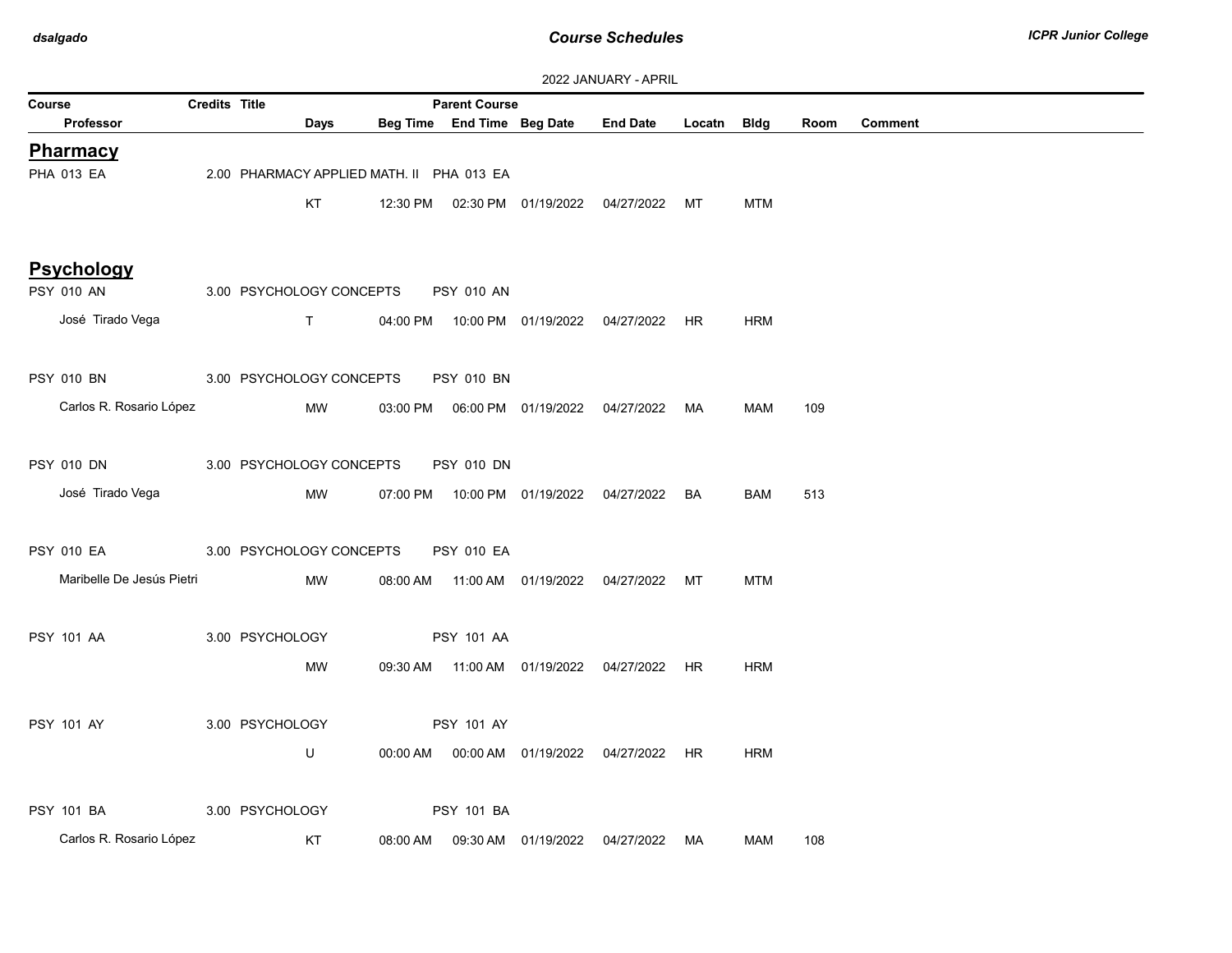| 2022 JANUARY - APRIL                             |                      |                                                |          |                            |                                |                 |           |            |      |                |
|--------------------------------------------------|----------------------|------------------------------------------------|----------|----------------------------|--------------------------------|-----------------|-----------|------------|------|----------------|
| Course                                           | <b>Credits Title</b> |                                                |          | <b>Parent Course</b>       |                                |                 |           |            |      |                |
| <b>Professor</b>                                 |                      | Days                                           |          | Beg Time End Time Beg Date |                                | <b>End Date</b> | Locatn    | Bldg       | Room | <b>Comment</b> |
| <b>Psychology</b>                                |                      |                                                |          |                            |                                |                 |           |            |      |                |
| PSY 101 CA                                       |                      | 3.00 PSYCHOLOGY                                |          | <b>PSY 101 CA</b>          |                                |                 |           |            |      |                |
| Jessica Cortés Velázquez                         |                      | KT                                             | 09:30 AM |                            | 11:00 AM  01/19/2022           | 04/27/2022      | AR.       | <b>ARM</b> | 305  |                |
| <b>PSY 101 EA</b>                                |                      | 3.00 PSYCHOLOGY                                |          | <b>PSY 101 EA</b>          |                                |                 |           |            |      |                |
| Maribelle De Jesús Pietri                        |                      | MW                                             | 11:00 AM |                            | 12:30 PM 01/19/2022            | 04/27/2022      | МT        | <b>MTM</b> |      |                |
| <b>Chemistry</b>                                 |                      |                                                |          |                            |                                |                 |           |            |      |                |
| <b>QUI 003 AA</b>                                |                      | 3.00 PHARMA CHEMESTRY FUNDAI QUI 003 AA        |          |                            |                                |                 |           |            |      |                |
|                                                  |                      | KT                                             |          |                            | 08:00 AM  11:00 AM  01/19/2022 | 04/27/2022      | HR        | <b>HRM</b> | 403  |                |
|                                                  |                      |                                                |          |                            |                                |                 |           |            |      |                |
| <b>QUI 003 BA</b>                                |                      | 3.00 PHARMA CHEMESTRY FUNDAI QUI 003 BA        |          |                            |                                |                 |           |            |      |                |
|                                                  |                      | KT                                             | 11:00 AM |                            | 02:00 PM 01/19/2022            | 04/27/2022      | MA        | MAM        | 109  |                |
| QUI 003 DA                                       |                      | 3.00 PHARMA CHEMESTRY FUNDAI QUI 003 DA        |          |                            |                                |                 |           |            |      |                |
|                                                  |                      | KT                                             | 11:00 AM |                            | 02:00 PM 01/19/2022            | 04/27/2022      | BA        | BAM        | 516  |                |
| <b>QUI 003 EA</b>                                |                      | 3.00 PHARMA CHEMESTRY FUNDAI QUI 003 EA        |          |                            |                                |                 |           |            |      |                |
|                                                  |                      | KT                                             | 08:00 AM |                            | 11:00 AM  01/19/2022           | 04/27/2022 MT   |           | <b>MTM</b> |      |                |
|                                                  |                      |                                                |          |                            |                                |                 |           |            |      |                |
| <b>Radiology Technology</b><br><b>RTE 101 AN</b> |                      | 3.00 Medical Radiology Funfamentals RTE 101 AN |          |                            |                                |                 |           |            |      |                |
|                                                  |                      |                                                |          |                            |                                |                 |           |            |      |                |
|                                                  |                      | MW                                             |          |                            | 06:00 PM  07:30 PM  01/19/2022 | 04/27/2022      | <b>HR</b> | <b>HRM</b> |      |                |
| <b>RTE 101 CA</b>                                |                      | 3.00 Medical Radiology Funfamentals RTE 101 CA |          |                            |                                |                 |           |            |      |                |

Desirée Rodríguez Pagán MW 09:30 AM 11:00 AM 01/19/2022 04/27/2022 AR ARA 202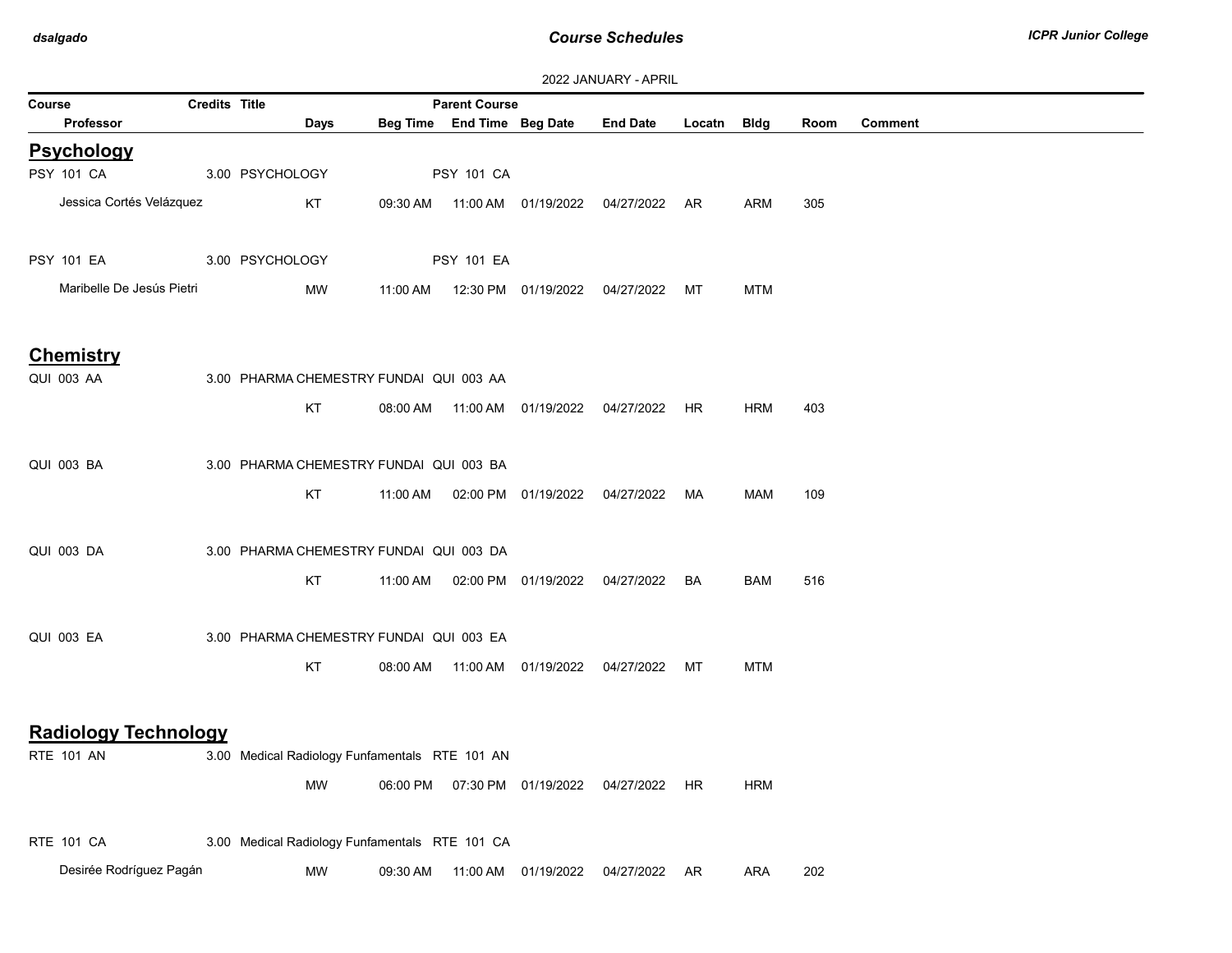| 2022 JANUARY - APRIL |  |  |  |  |
|----------------------|--|--|--|--|
|----------------------|--|--|--|--|

| Course                      | <b>Parent Course</b><br><b>Credits Title</b>          |                   |                                                                        |                                                |                            |                                  |                                                                                        |             |            |      |                |
|-----------------------------|-------------------------------------------------------|-------------------|------------------------------------------------------------------------|------------------------------------------------|----------------------------|----------------------------------|----------------------------------------------------------------------------------------|-------------|------------|------|----------------|
| <b>Professor</b>            |                                                       |                   | <b>Days</b>                                                            |                                                | Beg Time End Time Beg Date |                                  | <b>End Date</b>                                                                        | Locatn Bldg |            | Room | <b>Comment</b> |
| <b>Radiology Technology</b> |                                                       |                   |                                                                        |                                                |                            |                                  |                                                                                        |             |            |      |                |
| <b>RTE 101 EA</b>           |                                                       |                   |                                                                        | 3.00 Medical Radiology Funfamentals RTE 101 EA |                            |                                  |                                                                                        |             |            |      |                |
|                             |                                                       |                   | MW                                                                     | 08:00 AM                                       |                            |                                  | 09:30 AM  01/19/2022  04/27/2022  MT                                                   |             | MTM        | 407  |                |
|                             |                                                       |                   |                                                                        |                                                |                            |                                  |                                                                                        |             |            |      |                |
| <b>RTE 102 AN</b>           |                                                       | 3.00 Patient Care |                                                                        |                                                | <b>RTE 102 AN</b>          |                                  |                                                                                        |             |            |      |                |
|                             |                                                       |                   | MW                                                                     | 07:30 PM                                       |                            |                                  | 09:00 PM 01/19/2022 04/27/2022 HR                                                      |             | <b>HRM</b> | 404  |                |
|                             |                                                       |                   |                                                                        |                                                |                            |                                  |                                                                                        |             |            |      |                |
| <b>RTE 102 CA</b>           |                                                       | 3.00 Patient Care |                                                                        |                                                | <b>RTE 102 CA</b>          |                                  |                                                                                        |             |            |      |                |
|                             | Desirée Rodríguez Pagán                               |                   | MW                                                                     |                                                |                            |                                  | 08:00 AM  09:30 AM  01/19/2022  04/27/2022  AR                                         |             | ARA        | 202  |                |
|                             |                                                       |                   |                                                                        |                                                |                            |                                  |                                                                                        |             |            |      |                |
| RTE 102 EA                  |                                                       | 3.00 Patient Care |                                                                        |                                                | RTE 102 EA                 |                                  |                                                                                        |             |            |      |                |
|                             |                                                       |                   | MW                                                                     | 09:30 AM                                       |                            | 11:00 AM  01/19/2022  04/27/2022 |                                                                                        | MT          | <b>MTM</b> |      |                |
|                             |                                                       |                   |                                                                        |                                                |                            |                                  |                                                                                        |             |            |      |                |
| <b>RTE 103 AN</b>           |                                                       |                   | 3.00 Med Terms & Rad Pathology                                         |                                                | <b>RTE 103 AN</b>          |                                  |                                                                                        |             |            |      |                |
|                             |                                                       |                   | KT                                                                     |                                                |                            |                                  | 06:00 PM  07:30 PM  01/19/2022  04/27/2022  HR                                         |             | <b>HRM</b> |      |                |
|                             |                                                       |                   |                                                                        |                                                |                            |                                  |                                                                                        |             |            |      |                |
| RTE 103 BA                  |                                                       |                   | 3.00 Med Terms & Rad Pathology                                         |                                                | RTE 103 BA                 |                                  |                                                                                        |             |            |      |                |
| Omayra Rullán Padua         |                                                       |                   | MW                                                                     | 08:00 AM                                       |                            |                                  | 09:30 AM  01/19/2022  04/27/2022  MA                                                   |             | MAM        | 102  |                |
|                             |                                                       |                   |                                                                        |                                                |                            |                                  |                                                                                        |             |            |      |                |
| RTE 103 CA                  |                                                       |                   |                                                                        |                                                | RTE 103 CA                 |                                  |                                                                                        |             |            |      |                |
|                             |                                                       |                   |                                                                        |                                                |                            |                                  |                                                                                        |             |            |      |                |
|                             |                                                       |                   |                                                                        |                                                |                            |                                  |                                                                                        |             |            |      |                |
|                             |                                                       |                   |                                                                        |                                                |                            |                                  |                                                                                        |             |            |      |                |
|                             |                                                       |                   | MW                                                                     |                                                |                            |                                  |                                                                                        |             | <b>MTM</b> |      |                |
| RTE 103 EA                  | Desirée Rodríguez Pagán<br>Zamadys M Rodríguez Adorno |                   | 3.00 Med Terms & Rad Pathology<br>KT<br>3.00 Med Terms & Rad Pathology | 12:30 PM                                       | <b>RTE 103 EA</b>          |                                  | 08:00 AM  09:30 AM  01/19/2022  04/27/2022  AR<br>02:00 PM  01/19/2022  04/27/2022  MT |             | ARA        | 205  |                |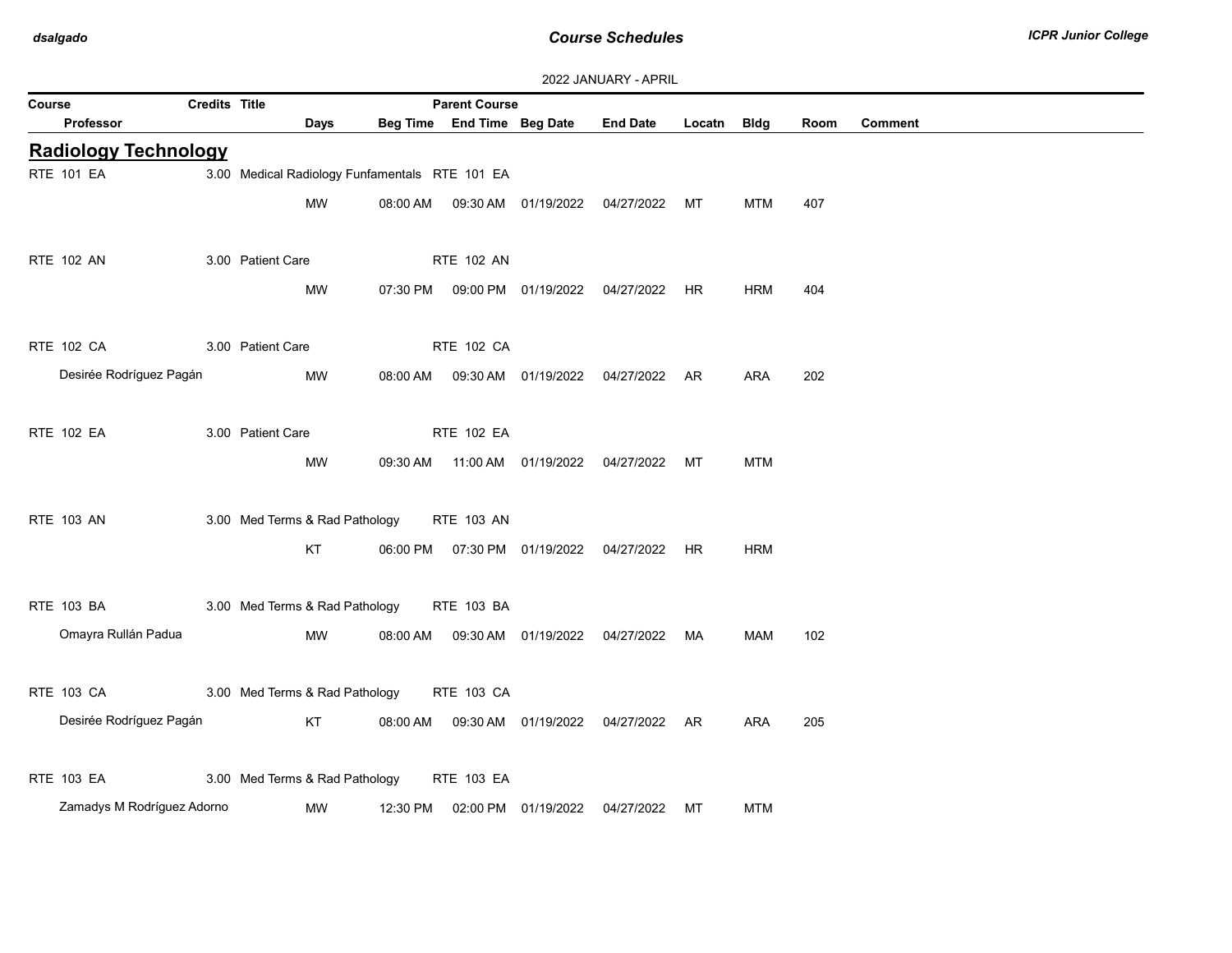| <b>Parent Course</b><br>Course<br><b>Credits Title</b> |  |                                               |          |                            |  |                                                |             |            |      |                |  |
|--------------------------------------------------------|--|-----------------------------------------------|----------|----------------------------|--|------------------------------------------------|-------------|------------|------|----------------|--|
| Professor                                              |  | Days                                          |          | Beg Time End Time Beg Date |  | <b>End Date</b>                                | Locatn Bldg |            | Room | <b>Comment</b> |  |
| <b>Radiology Technology</b>                            |  |                                               |          |                            |  |                                                |             |            |      |                |  |
| <b>RTE 104 AN</b>                                      |  | 4.00 Rad Position Procedure I                 |          | <b>RTE 104 AN</b>          |  |                                                |             |            |      |                |  |
|                                                        |  | KT                                            |          |                            |  | 07:30 PM  09:30 PM  01/19/2022  04/27/2022  HR |             | <b>HRM</b> |      |                |  |
| <b>RTE 104 BA</b>                                      |  | 4.00 Rad Position Procedure I                 |          | <b>RTE 104 BA</b>          |  |                                                |             |            |      |                |  |
| Omayra Rullán Padua                                    |  | KT                                            |          |                            |  | 11:00 AM  02:00 PM  01/19/2022  04/27/2022  MA |             | MAM        | 102  |                |  |
| RTE 104 CA                                             |  | 4.00 Rad Position Procedure I RTE 104 CA      |          |                            |  |                                                |             |            |      |                |  |
| Desirée Rodríguez Pagán                                |  | <b>MW</b>                                     | 11:00 AM |                            |  | 02:00 PM  01/19/2022  04/27/2022  AR           |             | ARA        | 202  |                |  |
| <b>RTE 104 EA</b>                                      |  | 4.00 Rad Position Procedure I                 |          | <b>RTE 104 EA</b>          |  |                                                |             |            |      |                |  |
| Zamadys M Rodríguez Adorno                             |  | KT                                            |          |                            |  | 11:00 AM  12:30 PM  01/19/2022  04/27/2022  MT |             | <b>MTM</b> |      |                |  |
| <b>RTE 105 AN</b>                                      |  | 4.00 Rad Positions & Procedures II RTE 105 AN |          |                            |  |                                                |             |            |      |                |  |
|                                                        |  | F.                                            |          |                            |  | 06:00 PM  10:00 PM  01/19/2022  04/27/2022  HR |             | <b>HRM</b> |      |                |  |
| <b>RTE 105 CA</b>                                      |  | 4.00 Rad Positions & Procedures II RTE 105 CA |          |                            |  |                                                |             |            |      |                |  |
| Kiria T Santana Rodríguez                              |  | MW                                            |          |                            |  | 09:30 AM  12:30 PM  01/19/2022  04/27/2022  AR |             | <b>ARA</b> | 205  |                |  |
| <b>RTE 202 AN</b>                                      |  | 4.00 Rad Positions & Procedures II RTE 202 AN |          |                            |  |                                                |             |            |      |                |  |
|                                                        |  | K                                             |          |                            |  | 06:00 PM  10:00 PM  01/19/2022  04/27/2022  HR |             | <b>HRM</b> |      |                |  |
| <b>RTE 202 CA</b>                                      |  | 4.00 Rad Positions & Procedures II RTE 202 CA |          |                            |  |                                                |             |            |      |                |  |
| Kiria T Santana Rodríguez                              |  | KT                                            |          |                            |  | 08:00 AM  11:00 AM  01/19/2022  04/27/2022  AR |             | ARA        | 205  |                |  |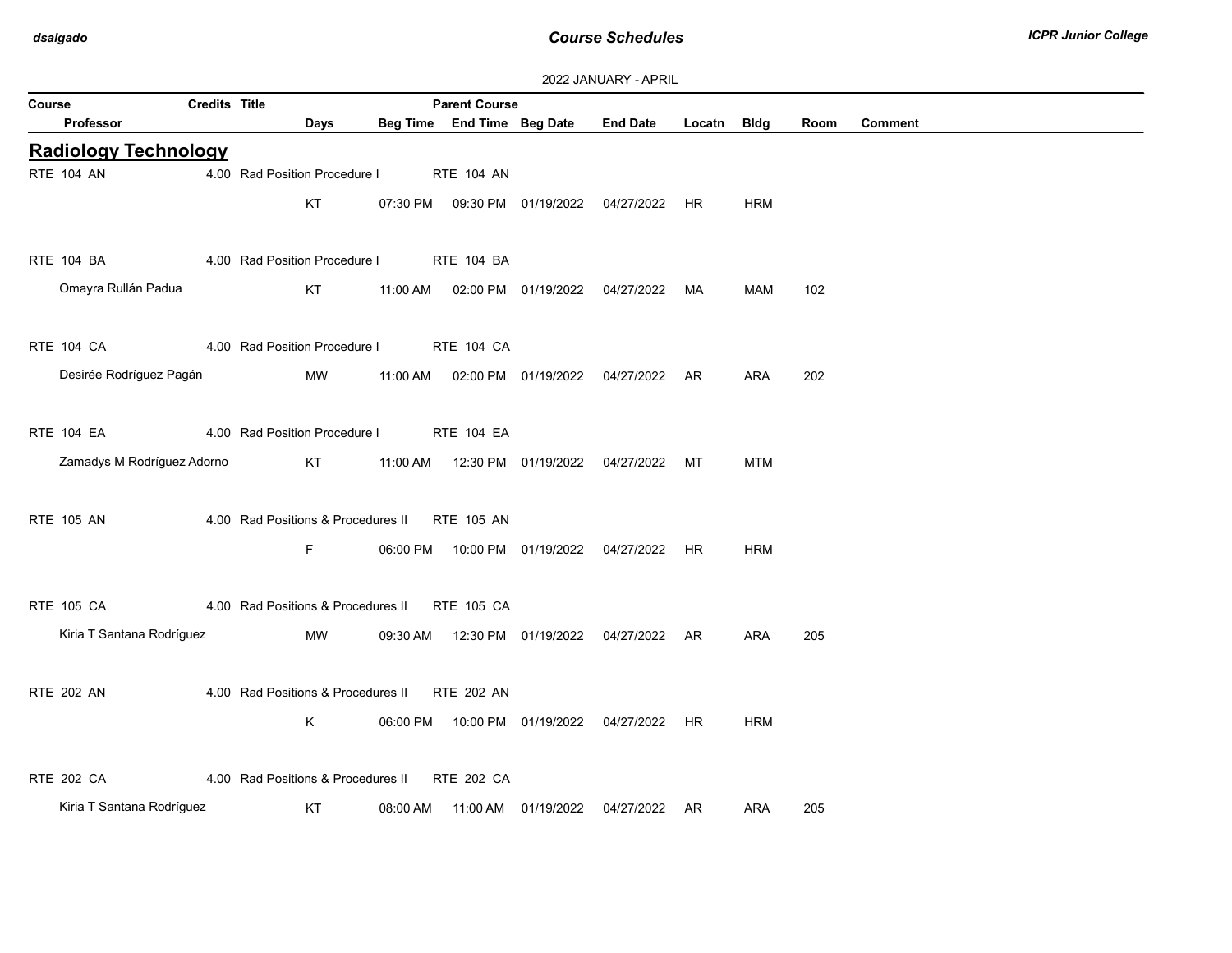| 2022 JANUARY - APRIL |  |
|----------------------|--|
|----------------------|--|

| <b>Credits Title</b><br>Course |                                            |          | <b>Parent Course</b> |                            |                                                |             |            |      |                |
|--------------------------------|--------------------------------------------|----------|----------------------|----------------------------|------------------------------------------------|-------------|------------|------|----------------|
| <b>Professor</b>               | Days                                       |          |                      | Beg Time End Time Beg Date | <b>End Date</b>                                | Locatn Bldg |            | Room | <b>Comment</b> |
| <b>Radiology Technology</b>    |                                            |          |                      |                            |                                                |             |            |      |                |
| <b>RTE 202 EA</b>              | 4.00 Rad Positions & Procedures II         |          | RTE 202 EA           |                            |                                                |             |            |      |                |
|                                | KT                                         |          |                      |                            | 02:30 PM  05:30 PM  01/19/2022  04/27/2022  MT |             | <b>MTM</b> |      |                |
|                                |                                            |          |                      |                            |                                                |             |            |      |                |
| RTE 203 AN                     | 3.00 Rad Exp Process & Critique            |          | RTE 203 AN           |                            |                                                |             |            |      |                |
|                                | KT                                         |          |                      |                            | 06:00 PM  07:30 PM  01/19/2022  04/27/2022  HR |             | <b>HRM</b> |      |                |
|                                |                                            |          |                      |                            |                                                |             |            |      |                |
| RTE 203 CA                     | 3.00 Rad Exp Process & Critique RTE 203 CA |          |                      |                            |                                                |             |            |      |                |
| Kiria T Santana Rodríguez      | KT                                         |          |                      |                            | 11:00 AM  01:00 PM  01/19/2022  04/27/2022  AR |             | ARA        | 205  |                |
|                                |                                            |          |                      |                            |                                                |             |            |      |                |
| RTE 203 EA                     | 3.00 Rad Exp Process & Critique            |          | <b>RTE 203 EA</b>    |                            |                                                |             |            |      |                |
| Zamadys M Rodríguez Adorno     | KT                                         |          |                      |                            | 12:30 PM  02:30 PM  01/19/2022  04/27/2022     | MT          | <b>MTM</b> |      |                |
|                                |                                            |          |                      |                            |                                                |             |            |      |                |
| RTE 205 AN                     | 3.00 Radiology Physics                     |          | <b>RTE 205 AN</b>    |                            |                                                |             |            |      |                |
| Heriberto Colon Rodriguez      | KT                                         |          |                      |                            | 04:30 PM  06:00 PM  01/19/2022  04/27/2022  HR |             | <b>HRM</b> |      |                |
|                                |                                            |          |                      |                            |                                                |             |            |      |                |
| <b>RTE 205 CA</b>              | 3.00 Radiology Physics                     |          | RTE 205 CA           |                            |                                                |             |            |      |                |
| Kiria T Santana Rodríguez      | KT                                         |          |                      |                            | 01:00 PM  02:30 PM  01/19/2022  04/27/2022  AR |             | ARA        | 202  |                |
|                                |                                            |          |                      |                            |                                                |             |            |      |                |
| <b>RTE 206 AN</b>              | 3.00 Radiobiology                          |          | <b>RTE 206 AN</b>    |                            |                                                |             |            |      |                |
|                                | MW                                         |          |                      |                            | 07:30 PM  09:00 PM  01/19/2022  04/27/2022  HR |             | <b>HRM</b> |      |                |
|                                |                                            |          |                      |                            |                                                |             |            |      |                |
| RTE 206 CA                     | 3.00 Radiobiology                          |          | <b>RTE 206 CA</b>    |                            |                                                |             |            |      |                |
| Desirée Rodríguez Pagán        | KT                                         | 01:00 PM |                      | 02:30 PM 01/19/2022        | 04/27/2022 AR                                  |             | <b>ARA</b> | 202  |                |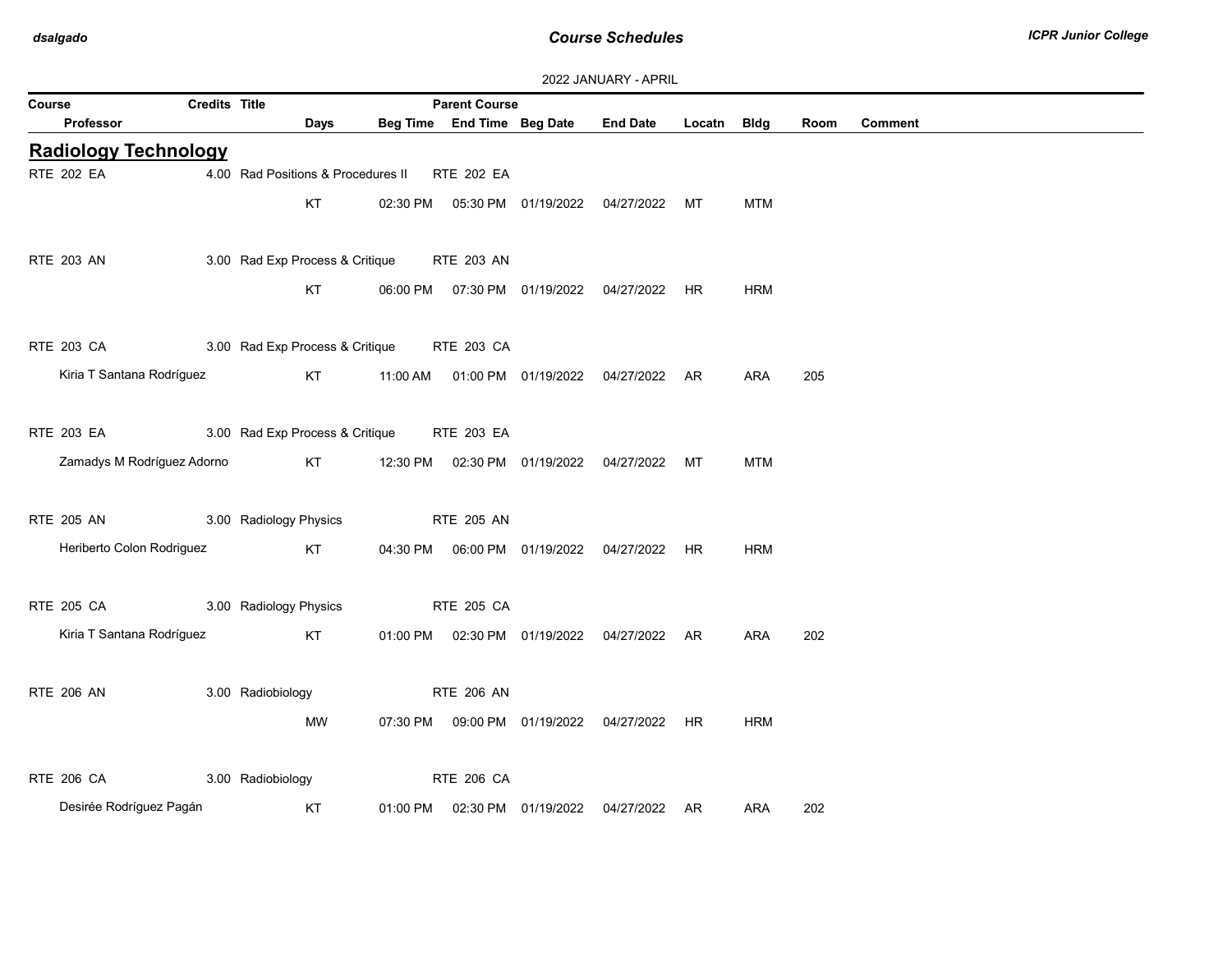|        | 2022 JANUARY - APRIL        |                      |                           |  |                            |                                |                                                |        |            |      |                |  |
|--------|-----------------------------|----------------------|---------------------------|--|----------------------------|--------------------------------|------------------------------------------------|--------|------------|------|----------------|--|
| Course |                             | <b>Credits Title</b> |                           |  | <b>Parent Course</b>       |                                |                                                |        |            |      |                |  |
|        | Professor                   |                      | Days                      |  | Beg Time End Time Beg Date |                                | <b>End Date</b>                                | Locatn | Bldg       | Room | <b>Comment</b> |  |
|        | <b>Radiology Technology</b> |                      |                           |  |                            |                                |                                                |        |            |      |                |  |
|        | <b>RTE 206 EA</b>           |                      | 3.00 Radiobiology         |  | <b>RTE 206 EA</b>          |                                |                                                |        |            |      |                |  |
|        |                             |                      | MW                        |  |                            |                                |                                                | МT     | <b>MTM</b> |      |                |  |
|        |                             |                      |                           |  |                            |                                |                                                |        |            |      |                |  |
|        | RTE 207 CA                  |                      | 2.00 Spec Diag Modes      |  | <b>RTE 207 CA</b>          |                                |                                                |        |            |      |                |  |
|        | Kiria T Santana Rodríguez   |                      | <b>Experience Figure</b>  |  |                            |                                | 08:30 AM  10:30 AM  01/19/2022  04/27/2022  AR |        | ARA        | 202  |                |  |
|        |                             |                      |                           |  |                            |                                |                                                |        |            |      |                |  |
|        | <b>RTE 209 AN</b>           |                      | 3.00 Clinical Practice I  |  | <b>RTE 209 AN</b>          |                                |                                                |        |            |      |                |  |
|        | Ramón J Rivas Suarez        |                      | KT                        |  |                            |                                | 06:00 PM  10:00 PM  01/19/2022  04/27/2022     | HR.    | <b>HRM</b> |      |                |  |
|        |                             |                      |                           |  |                            |                                |                                                |        |            |      |                |  |
|        | <b>RTE 209 BA</b>           |                      | 3.00 Clinical Practice I  |  | <b>RTE 209 BA</b>          |                                |                                                |        |            |      |                |  |
|        | Omayra Rullán Padua         |                      | $F -$                     |  |                            |                                | 08:00 AM  05:00 PM  01/19/2022  04/27/2022  MA |        | MAM        | 102  |                |  |
|        |                             |                      |                           |  |                            |                                |                                                |        |            |      |                |  |
|        | <b>RTE 209 CA</b>           |                      | 3.00 Clinical Practice I  |  | <b>RTE 209 CA</b>          |                                |                                                |        |            |      |                |  |
|        | Desirée Rodríguez Pagán     |                      | FS                        |  |                            |                                | 03:00 PM  07:30 PM  01/19/2022  04/27/2022  AR |        | ARA        | 205  |                |  |
|        |                             |                      |                           |  |                            |                                |                                                |        |            |      |                |  |
|        | <b>RTE 211 AA</b>           |                      | 3.00 Clinical Practice II |  | <b>RTE 211 AA</b>          |                                |                                                |        |            |      |                |  |
|        |                             |                      | S                         |  |                            |                                | 08:00 AM  05:00 PM  01/19/2022  04/27/2022  HR |        | <b>HRM</b> |      |                |  |
|        |                             |                      |                           |  |                            |                                |                                                |        |            |      |                |  |
|        | <b>RTE 211 CA</b>           |                      | 3.00 Clinical Practice II |  | RTE 211 CA                 |                                |                                                |        |            |      |                |  |
|        | Desirée Rodríguez Pagán     |                      | KT                        |  |                            |                                | 02:30 PM  07:00 PM  01/19/2022  04/27/2022  AR |        | ARA        | 205  |                |  |
|        |                             |                      |                           |  |                            |                                |                                                |        |            |      |                |  |
|        | <b>RTE 211 EA</b>           |                      | 3.00 Clinical Practice II |  | <b>RTE 211 EA</b>          |                                |                                                |        |            |      |                |  |
|        | Zamadys M Rodríguez Adorno  |                      | <b>FSU</b>                |  |                            | 08:00 AM  11:00 AM  01/19/2022 | 04/27/2022                                     | МT     | <b>MTM</b> |      |                |  |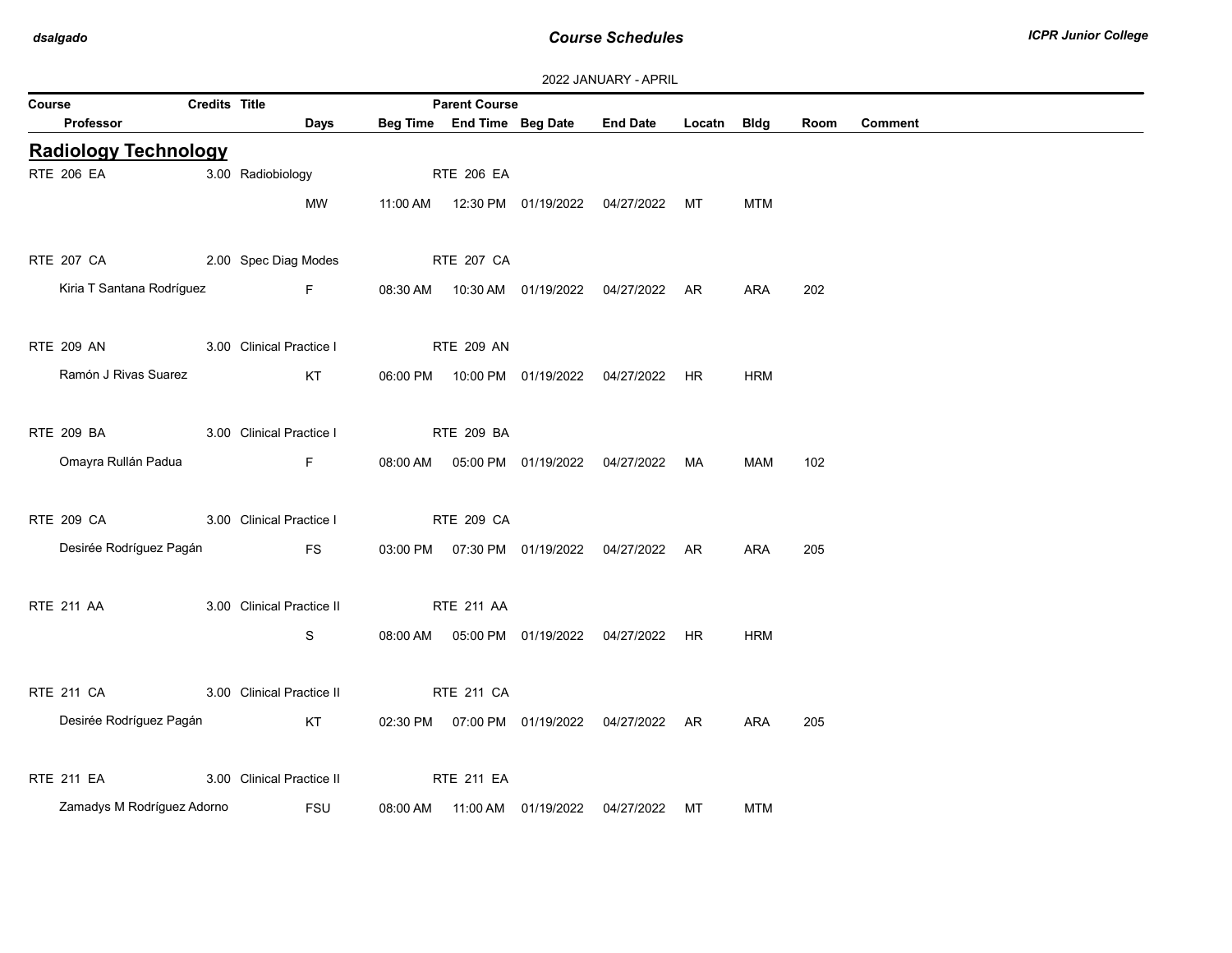| 2022 JANUARY - APRIL |  |
|----------------------|--|
|----------------------|--|

| Course                      | Credits Title |                            |                   |                            |                                                |             |            |      |                |
|-----------------------------|---------------|----------------------------|-------------------|----------------------------|------------------------------------------------|-------------|------------|------|----------------|
| Professor                   |               | <b>Days</b>                |                   | Beg Time End Time Beg Date | <b>End Date</b>                                | Locatn Bldg |            | Room | <b>Comment</b> |
| <b>Radiology Technology</b> |               |                            |                   |                            |                                                |             |            |      |                |
| RTE 212 BA                  |               | 3.00 Integration Seminar   | <b>RTE 212 BA</b> |                            |                                                |             |            |      |                |
| Omayra Rullán Padua         |               | KT                         |                   |                            | 09:30 AM  11:00 AM  01/19/2022  04/27/2022  MA |             | MAM        | 102  |                |
| RTE 212 CA                  |               | 3.00 Integration Seminar   | <b>RTE 212 CA</b> |                            |                                                |             |            |      |                |
| Kiria T Santana Rodríguez   |               | KT                         |                   |                            | 02:30 PM  04:00 PM  01/19/2022  04/27/2022  AR |             | ARA        | 202  |                |
| <b>RTE 215 AN</b>           |               | 3.00 Clinical Practice III | <b>RTE 215 AN</b> |                            |                                                |             |            |      |                |
|                             |               | FS.                        |                   |                            | 05:00 PM  09:30 PM  01/19/2022  04/27/2022  HR |             | <b>HRM</b> |      |                |
| <b>RTE 215 BA</b>           |               | 3.00 Clinical Practice III | <b>RTE 215 BA</b> |                            |                                                |             |            |      |                |
| Omayra Rullán Padua         |               | F                          |                   |                            | 08:00 AM  05:00 PM  01/19/2022  04/27/2022  MA |             | <b>MAM</b> | 102  |                |
| RTE 215 CA                  |               | 3.00 Clinical Practice III | <b>RTE 215 CA</b> |                            |                                                |             |            |      |                |
| Desirée Rodríguez Pagán     |               | MW                         |                   |                            | 02:30 PM  07:00 PM  01/19/2022  04/27/2022  AR |             | ARA        | 205  |                |
| <b>RTE 215 EA</b>           |               | 3.00 Clinical Practice III | <b>RTE 215 EA</b> |                            |                                                |             |            |      |                |
|                             |               | <b>FSU</b>                 |                   |                            | 11:30 AM  02:30 PM  01/19/2022  04/27/2022  MT |             | <b>MTM</b> |      |                |
| <b>RTE 217 AN</b>           |               | 4.00 Clinical Practice IV  | <b>RTE 217 AN</b> |                            |                                                |             |            |      |                |
|                             |               | FS.                        |                   |                            | 04:00 PM  10:00 PM  01/19/2022  04/27/2022  HR |             | <b>HRM</b> |      |                |
| <b>RTE 217 BA</b>           |               | 4.00 Clinical Practice IV  | <b>RTE 217 BA</b> |                            |                                                |             |            |      |                |
| Omayra Rullán Padua         |               | <b>FS</b>                  |                   |                            | 08:00 AM  02:00 PM  01/19/2022  04/27/2022  MA |             | MAM        | 102  |                |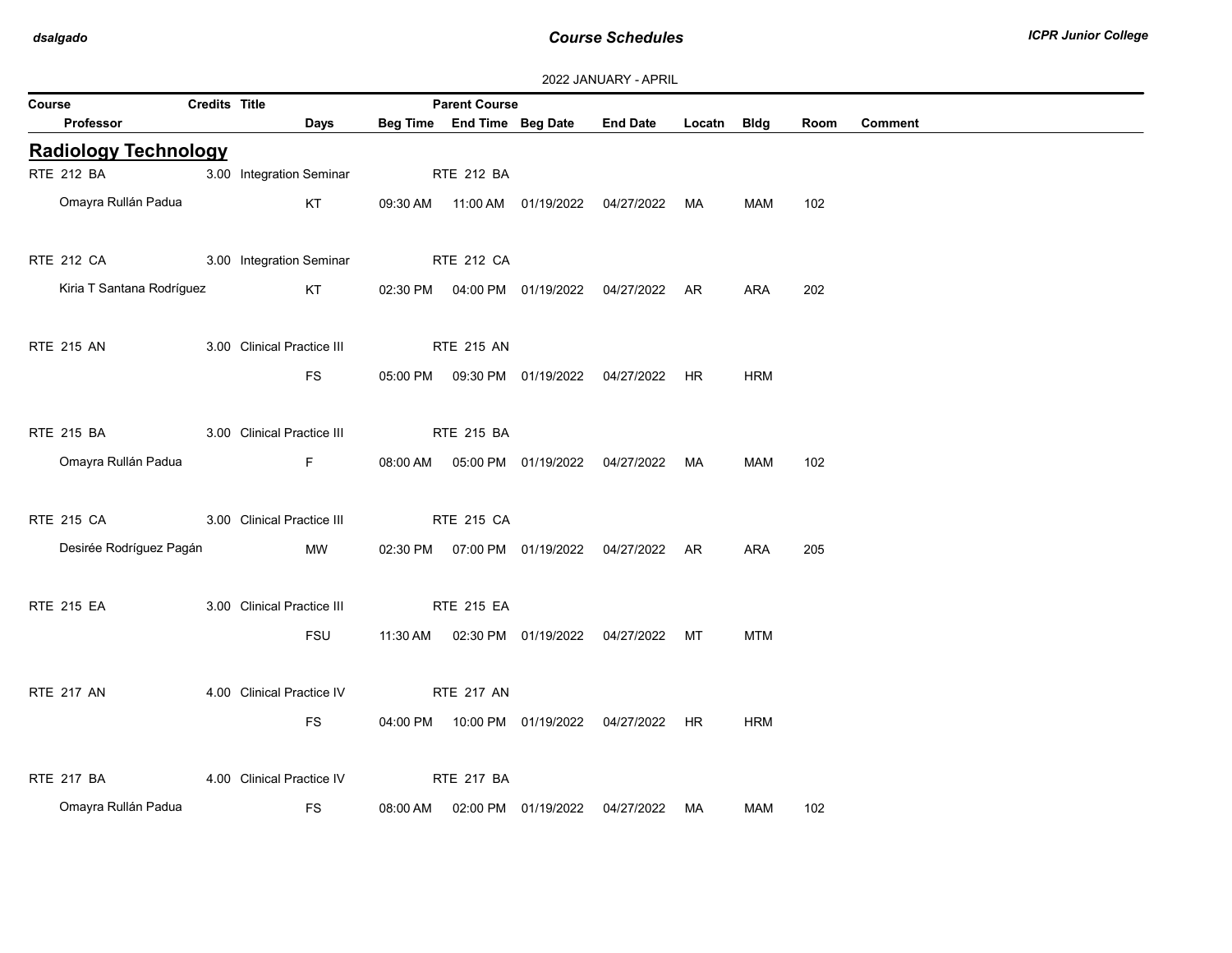| <b>ZUZZ JANUARY - APRIL</b> |               |                           |  |                            |                                            |                                                |        |             |      |                |  |
|-----------------------------|---------------|---------------------------|--|----------------------------|--------------------------------------------|------------------------------------------------|--------|-------------|------|----------------|--|
| Course                      | Credits Title |                           |  | <b>Parent Course</b>       |                                            |                                                |        |             |      |                |  |
| <b>Professor</b>            |               | Days                      |  | Beg Time End Time Beg Date |                                            | <b>End Date</b>                                | Locatn | <b>Bldg</b> | Room | <b>Comment</b> |  |
| <b>Radiology Technology</b> |               |                           |  |                            |                                            |                                                |        |             |      |                |  |
| <b>RTE 217 CA</b>           |               | 4.00 Clinical Practice IV |  | <b>RTE 217 CA</b>          |                                            |                                                |        |             |      |                |  |
| Desirée Rodríguez Pagán     |               | SU                        |  |                            |                                            | 08:00 AM  02:00 PM  01/19/2022  04/27/2022  AR |        | ARA         | 205  |                |  |
| <b>Spanish</b>              |               |                           |  |                            |                                            |                                                |        |             |      |                |  |
| SPA 001 BN                  |               | 3.00 BASIC SPANISH        |  | SPA 001 BN                 |                                            |                                                |        |             |      |                |  |
| Julio A Mojica Quintana     |               | KT                        |  |                            |                                            | 04:00 PM  07:00 PM  01/19/2022  04/27/2022  MA |        | MAM         | 109  |                |  |
| SPA 001 CA                  |               | 3.00 BASIC SPANISH        |  | SPA 001 CA                 |                                            |                                                |        |             |      |                |  |
| Grissel M. Trujillo Cardona |               | KT                        |  |                            |                                            | 11:00 AM  02:00 PM  01/19/2022  04/27/2022  AR |        | AR400       | 407  |                |  |
| SPA 001 DA                  |               | 3.00 BASIC SPANISH        |  | SPA 001 DA                 |                                            |                                                |        |             |      |                |  |
| Edwin E. De Hoyos Valentín  |               | KT                        |  |                            |                                            | 08:00 AM  11:00 AM  01/19/2022  04/27/2022     | BA     | <b>BAM</b>  | 513  |                |  |
| SPA 001 DN                  |               | 3.00 BASIC SPANISH        |  | SPA 001 DN                 |                                            |                                                |        |             |      |                |  |
| Edwin E. De Hoyos Valentín  |               | KT                        |  |                            |                                            | 04:00 PM  07:00 PM  01/19/2022  04/27/2022     | BA     | <b>BAM</b>  | 513  |                |  |
| SPA 001 EA                  |               | 3.00 BASIC SPANISH        |  | SPA 001 EA                 |                                            |                                                |        |             |      |                |  |
| Jennifer Pedraza Acevedo    |               | MW                        |  |                            |                                            | 11:30 AM  02:30 PM  01/19/2022  04/27/2022  MT |        | <b>MTM</b>  |      |                |  |
| SPA 101 AA                  |               | 3.00 BASIC SPANISH I      |  | SPA 101 AA                 |                                            |                                                |        |             |      |                |  |
| Edwin E. De Hoyos Valentín  |               | MW                        |  |                            | 09:30 AM  11:00 AM  01/19/2022  04/27/2022 |                                                | HR.    | <b>HRM</b>  | 203  |                |  |
| SPA 101 AN                  |               | 3.00 BASIC SPANISH I      |  | SPA 101 AN                 |                                            |                                                |        |             |      |                |  |
| Edwin E. De Hoyos Valentín  |               | MW                        |  |                            |                                            | 06:00 PM  07:30 PM  01/19/2022  04/27/2022  HR |        | <b>HRM</b>  | 203  |                |  |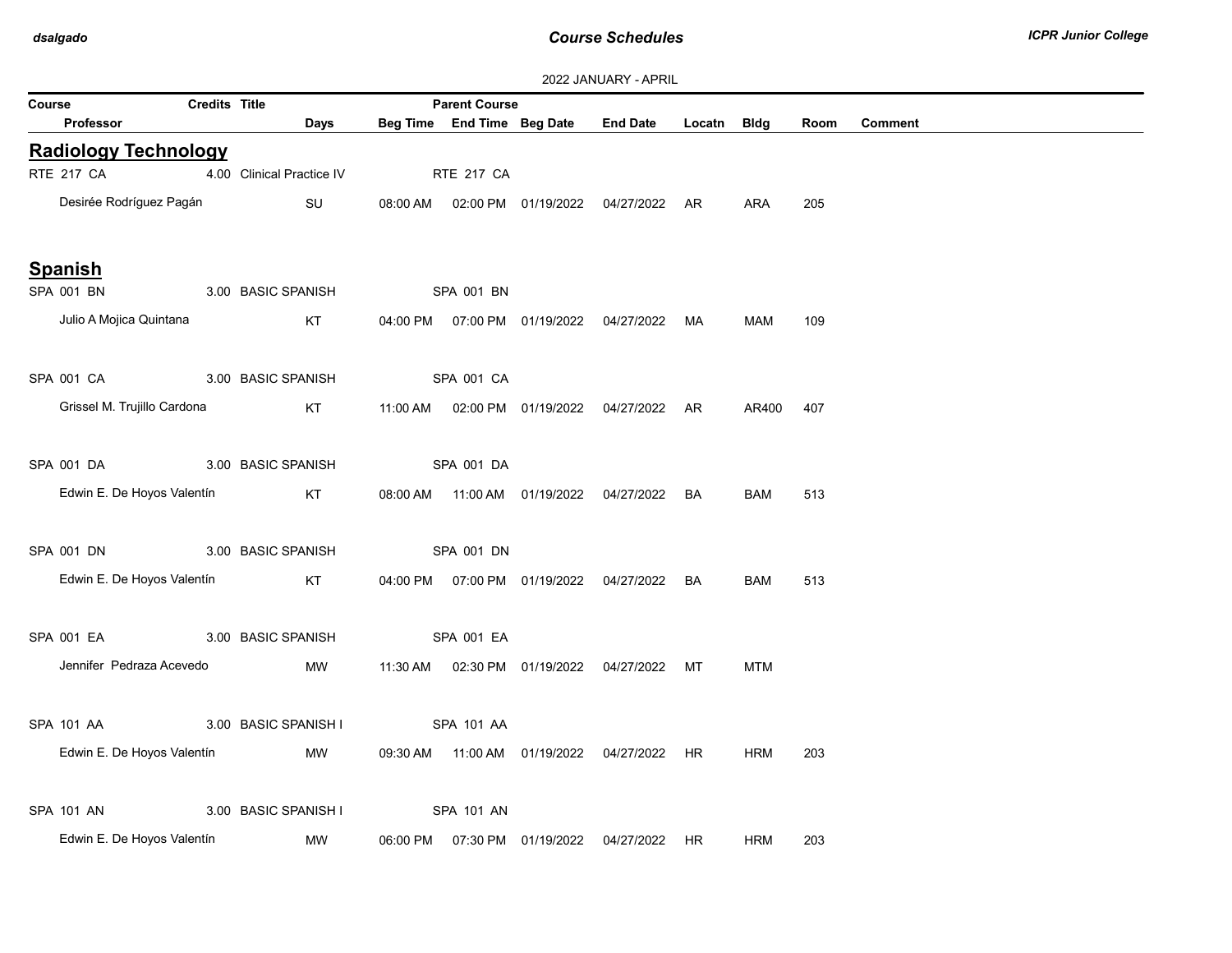| 2022 JANUARY - APRIL |  |
|----------------------|--|
|                      |  |

| Course                      | Credits Title |                       | <b>Parent Course</b> |                            |                                                |             |            |      |                |
|-----------------------------|---------------|-----------------------|----------------------|----------------------------|------------------------------------------------|-------------|------------|------|----------------|
| Professor                   |               | <b>Days</b>           |                      | Beg Time End Time Beg Date | <b>End Date</b>                                | Locatn Bldg |            | Room | <b>Comment</b> |
| <b>Spanish</b>              |               |                       |                      |                            |                                                |             |            |      |                |
| SPA 101 AY                  |               | 3.00 BASIC SPANISH I  | SPA 101 AY           |                            |                                                |             |            |      |                |
|                             |               | U                     |                      |                            | 00:00 AM  00:00 AM  01/19/2022  04/27/2022     | HR          | <b>HRM</b> |      |                |
|                             |               |                       |                      |                            |                                                |             |            |      |                |
| SPA 101 AZ                  |               | 3.00 BASIC SPANISH I  | SPA 101 AZ           |                            |                                                |             |            |      |                |
|                             |               | U                     |                      |                            | 00:00 AM  00:00 AM  01/19/2022  04/27/2022  HR |             | <b>HRM</b> |      |                |
|                             |               |                       |                      |                            |                                                |             |            |      |                |
| SPA 101 BA                  |               | 3.00 BASIC SPANISH I  | SPA 101 BA           |                            |                                                |             |            |      |                |
| Julio A Mojica Quintana     |               | KT                    |                      |                            | 09:30 AM  11:00 AM  01/19/2022  04/27/2022     | MA          | MAM        | 101  |                |
|                             |               |                       |                      |                            |                                                |             |            |      |                |
| SPA 101 CA                  |               | 3.00 BASIC SPANISH I  | SPA 101 CA           |                            |                                                |             |            |      |                |
| Grissel M. Trujillo Cardona |               | <b>MW</b>             |                      |                            | 09:30 AM  11:00 AM  01/19/2022  04/27/2022  AR |             | AR400      | 406  |                |
|                             |               |                       |                      |                            |                                                |             |            |      |                |
| SPA 101 EA                  |               | 3.00 BASIC SPANISH I  | SPA 101 EA           |                            |                                                |             |            |      |                |
| Jennifer Pedraza Acevedo    |               | MW                    |                      |                            | 09:30 AM  11:00 AM  01/19/2022  04/27/2022  MT |             | <b>MTM</b> |      |                |
|                             |               |                       |                      |                            |                                                |             |            |      |                |
| <b>SPA 101 EB</b>           |               | 3.00 BASIC SPANISH I  | SPA 101 EB           |                            |                                                |             |            |      |                |
| Jennifer Pedraza Acevedo    |               | KT                    |                      |                            | 12:30 PM  02:00 PM  01/19/2022  04/27/2022  MT |             | <b>MTM</b> |      |                |
|                             |               |                       |                      |                            |                                                |             |            |      |                |
| SPA 102 AA                  |               | 3.00 BASIC SPANISH II | SPA 102 AA           |                            |                                                |             |            |      |                |
|                             |               | MW                    |                      |                            | 08:00 AM  09:30 AM  01/19/2022  04/27/2022  HR |             | <b>HRM</b> |      |                |
|                             |               |                       |                      |                            |                                                |             |            |      |                |
| SPA 102 AY                  |               | 3.00 BASIC SPANISH II | SPA 102 AY           |                            |                                                |             |            |      |                |
|                             |               | U                     |                      |                            | 04/27/2022                                     | HR.         | <b>HRM</b> |      |                |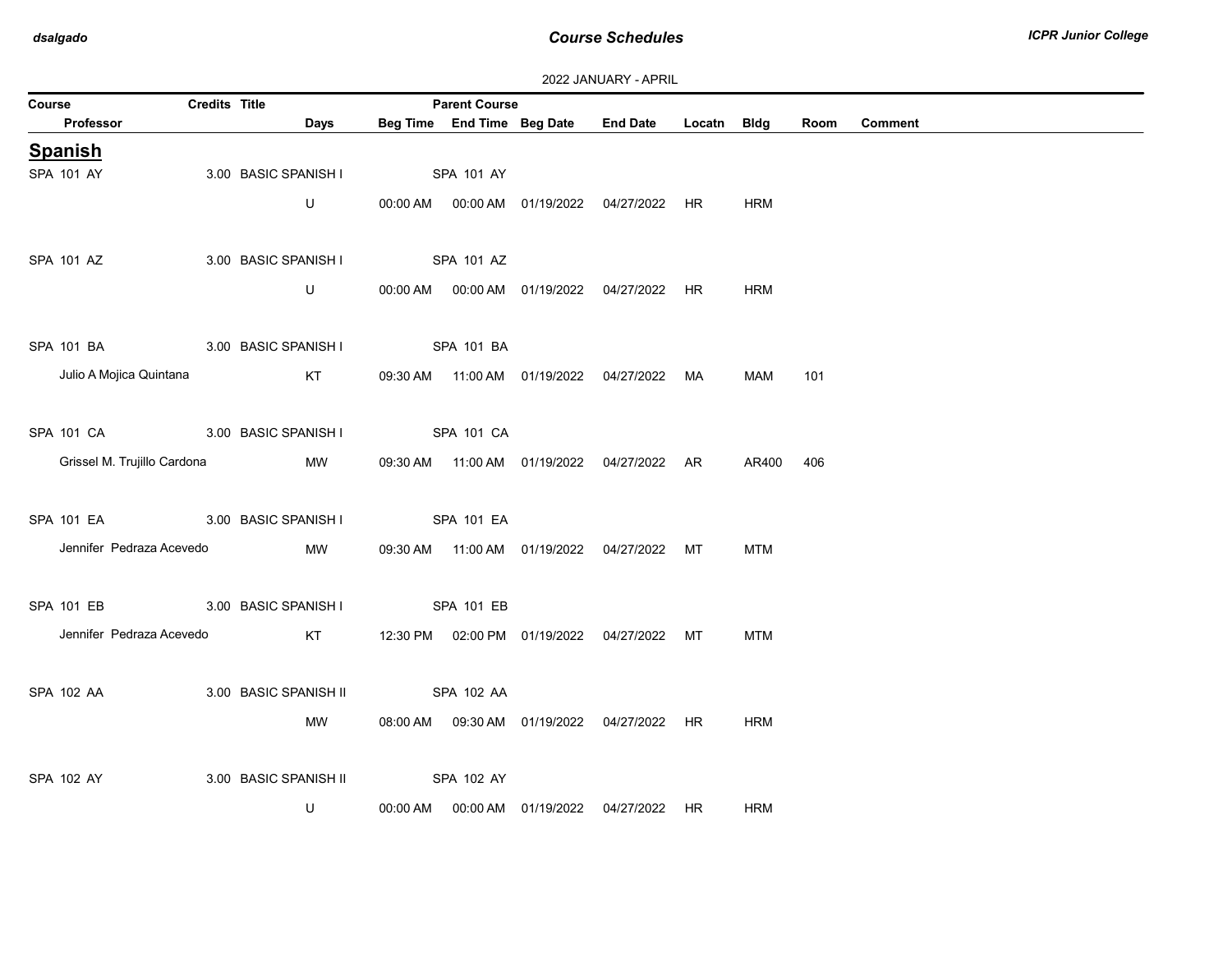| <b>Credits Title</b><br><b>Parent Course</b><br>Course |  |                                               |          |                   |                            |                                                |             |            |      |         |  |
|--------------------------------------------------------|--|-----------------------------------------------|----------|-------------------|----------------------------|------------------------------------------------|-------------|------------|------|---------|--|
| Professor                                              |  | Days                                          |          |                   | Beg Time End Time Beg Date | <b>End Date</b>                                | Locatn Bldg |            | Room | Comment |  |
| <b>Spanish</b>                                         |  |                                               |          |                   |                            |                                                |             |            |      |         |  |
| SPA 102 BA                                             |  | 3.00 BASIC SPANISH II                         |          | SPA 102 BA        |                            |                                                |             |            |      |         |  |
| Julio A Mojica Quintana                                |  | KT                                            |          |                   |                            | 11:00 AM  12:30 PM  01/19/2022  04/27/2022     | MA          | MAM        | 101  |         |  |
| SPA 102 CA                                             |  | 3.00 BASIC SPANISH II                         |          | SPA 102 CA        |                            |                                                |             |            |      |         |  |
| Brian G Díaz Reyes                                     |  | KT                                            |          |                   |                            | 09:30 AM  11:00 AM  01/19/2022  04/27/2022  AR |             | AR400      | 406  |         |  |
| SPA 102 EA                                             |  | 3.00 BASIC SPANISH II                         |          | SPA 102 EA        |                            |                                                |             |            |      |         |  |
| Jennifer Pedraza Acevedo                               |  | KT                                            |          |                   |                            | 09:30 AM  11:00 AM  01/19/2022  04/27/2022     | МT          | <b>MTM</b> |      |         |  |
| SPA 103 AA                                             |  | 3.00 Commercial Writing in Spanish SPA 103 AA |          |                   |                            |                                                |             |            |      |         |  |
|                                                        |  | KT                                            |          |                   |                            | 08:00 AM  09:30 AM  01/19/2022  04/27/2022     | HR          | <b>HRM</b> |      |         |  |
| <b>Medical Terminology</b>                             |  |                                               |          |                   |                            |                                                |             |            |      |         |  |
| <b>TEM 101 AA</b>                                      |  | 3.00 MEDICAL TERMINOLGY                       |          | <b>TEM 101 AA</b> |                            |                                                |             |            |      |         |  |
|                                                        |  | F.                                            |          |                   |                            | 09:00 AM  12:00 PM  01/19/2022  04/27/2022  HR |             | <b>HRM</b> |      |         |  |
| <b>TEM 101 AY</b>                                      |  | 3.00 MEDICAL TERMINOLGY                       |          | <b>TEM 101 AY</b> |                            |                                                |             |            |      |         |  |
|                                                        |  | U                                             | 00:00 AM |                   |                            | 04/27/2022                                     | HR          | <b>HRM</b> |      |         |  |
| <b>TEM 101 AZ</b>                                      |  | 3.00 MEDICAL TERMINOLGY                       |          | <b>TEM 101 AZ</b> |                            |                                                |             |            |      |         |  |
|                                                        |  | U                                             |          |                   |                            |                                                | HR.         | <b>HRM</b> |      |         |  |
| <b>TEM 101 CA</b>                                      |  | 3.00 MEDICAL TERMINOLGY                       |          | <b>TEM 101 CA</b> |                            |                                                |             |            |      |         |  |
| Kiria T Santana Rodríguez                              |  | MW                                            | 12:30 PM |                   | 02:00 PM  01/19/2022       | 04/27/2022 AR                                  |             | ARA        | 205  |         |  |